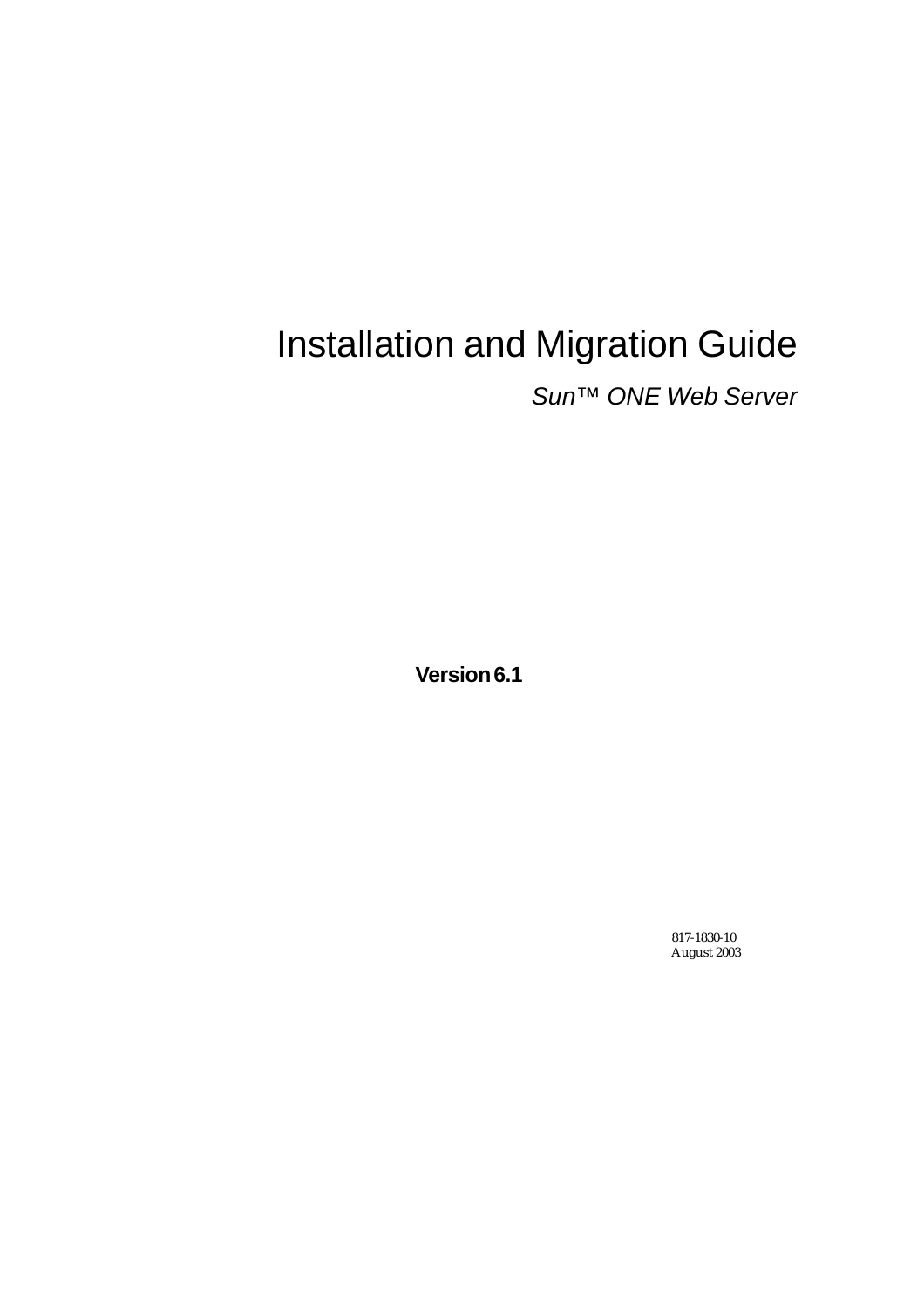Copyright 2003 Sun Microsystems, Inc. All rights reserved.

Sun, Sun Microsystems, the Sun logo, Java, Solaris, Sun ONE, iPlanet, and all Sun, Java, and Sun ONE based trademarks and logos are trademarks or registered trademarks of Sun Microsystems, Inc. in the United States and other countries.

UNIX is a registered trademark in the United States and other countries, exclusively licensed through X/Open Company, Ltd.

Netscape is a trademark or registered trademark of Netscape Communications Corporation in the United States and other countries.

Federal Acquisitions: Commercial Software—Government Users Subject to Standard License Terms and Conditions

The product described in this document is distributed under licenses restricting its use, copying, distribution, and decompilation. No part of the product or this document may be reproduced in any form by any means without prior written authorization of Sun Microsystems, Inc. and its licensors, if any.

THIS DOCUMENTATION IS PROVIDED "AS IS" AND ALL EXPRESS OR IMPLIED CONDITIONS, REPRESENTATIONS AND WARRANTIES, INCLUDING ANY IMPLIED WARRANTY OF MERCHANTABILITY, FITNESS FOR A PARTICULAR PURPOSE OR NON-INFRINGEMENT, ARE DISCLAIMED, EXCEPT TO THE EXTENT THAT SUCH DISCLAIMERS ARE HELD TO BE LEGALLY INVALID.

Copyright 2003 Sun Microsystems, Inc. Tous droits réservés.

Sun, Sun Microsystems, le logo Sun, Java, Solaris, Sun ONE, et iPlanet sont des marques de fabrique ou des marques déposées de Sun Microsystems, Inc. aux Etats-Unis et d'autre pays.

UNIX est une marque enregistree aux Etats-Unis et dans d'autres pays et licenciée exclusivement par X/Open Company Ltd.

Netscape est une marque de Netscape Communications Corporation aux Etats-Unis et dans d'autres pays.

\_\_\_\_\_\_\_\_\_\_\_\_\_\_\_\_\_\_\_\_\_\_\_\_\_\_\_\_\_\_\_\_\_\_\_\_\_\_\_\_\_\_\_\_\_\_\_\_\_\_\_\_\_\_\_\_\_\_\_\_\_\_\_\_\_\_\_\_\_\_\_\_\_\_\_\_\_\_\_\_\_\_\_\_\_\_\_\_

Le produit décrit dans ce document est distribué selon des conditions de licence qui en restreignent l'utilisation, la copie, la distribution et la décompilation. Aucune partie de ce produit ni de ce document ne peut être reproduite sous quelque forme ou par quelque moyen que ce soit sans l'autorisation écrite préalable de Sun Microsystems, Inc. et, le cas échéant, de ses bailleurs de licence.

CETTE DOCUMENTATION EST FOURNIE "EN L'ÉTAT", ET TOUTES CONDITIONS EXPRESSES OU IMPLICITES, TOUTES REPRÉSENTATIONS ET TOUTES GARANTIES, Y COMPRIS TOUTE GARANTIE IMPLICITE D'APTITUDE À LA VENTE, OU À UN BUT PARTICULIER OU DE NON CONTREFAÇON SONT EXCLUES, EXCEPTÉ DANS LA MESURE OÙ DE TELLES EXCLUSIONS SERAIENT CONTRAIRES À LA LOI.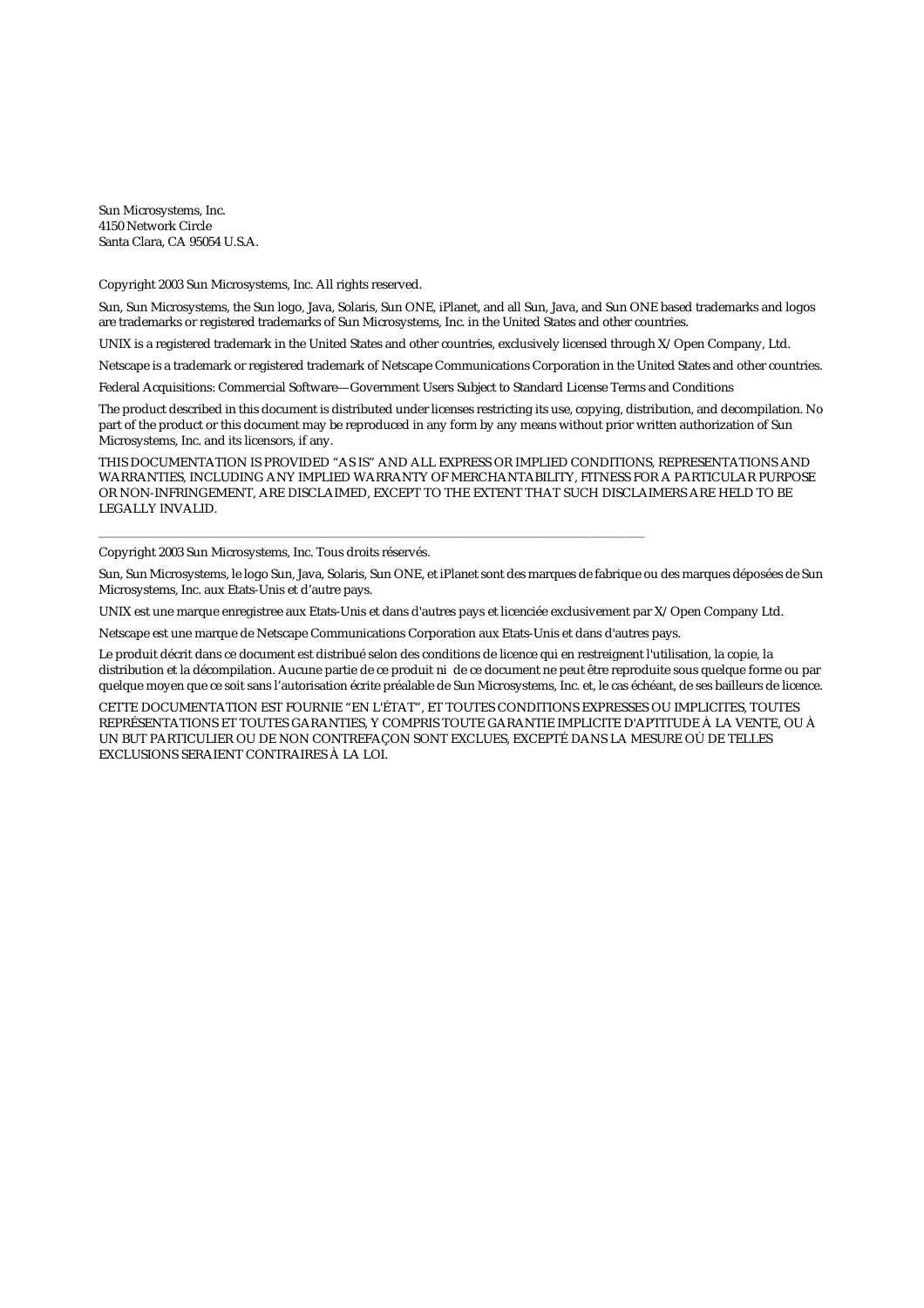# **Contents**

| <b>Chapter</b> |  |
|----------------|--|
|                |  |
|                |  |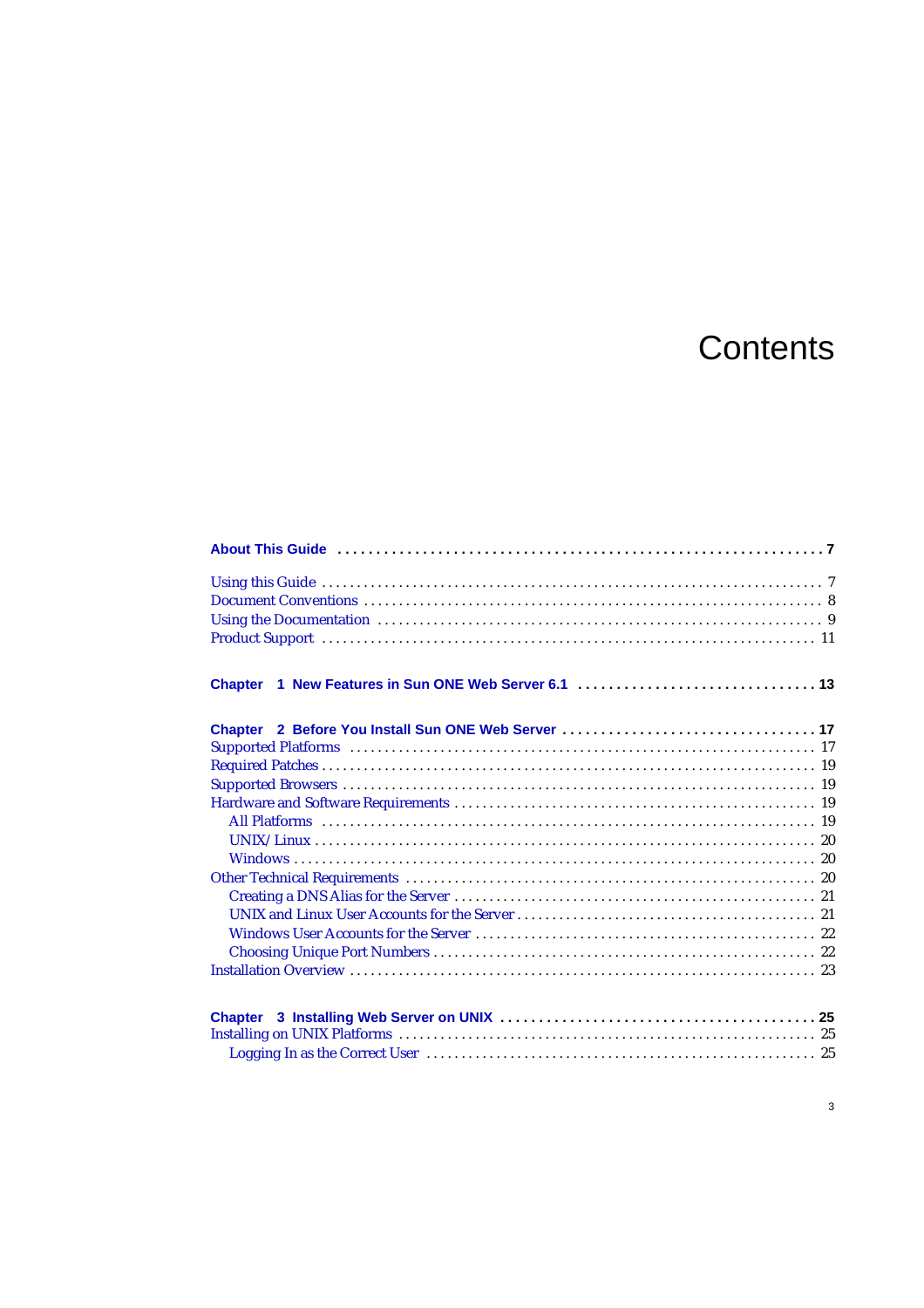| <b>Chapter</b> |
|----------------|
|                |
|                |
|                |
|                |
|                |
|                |
|                |
|                |
|                |
|                |
|                |
|                |
|                |
|                |
|                |
|                |
|                |
|                |
|                |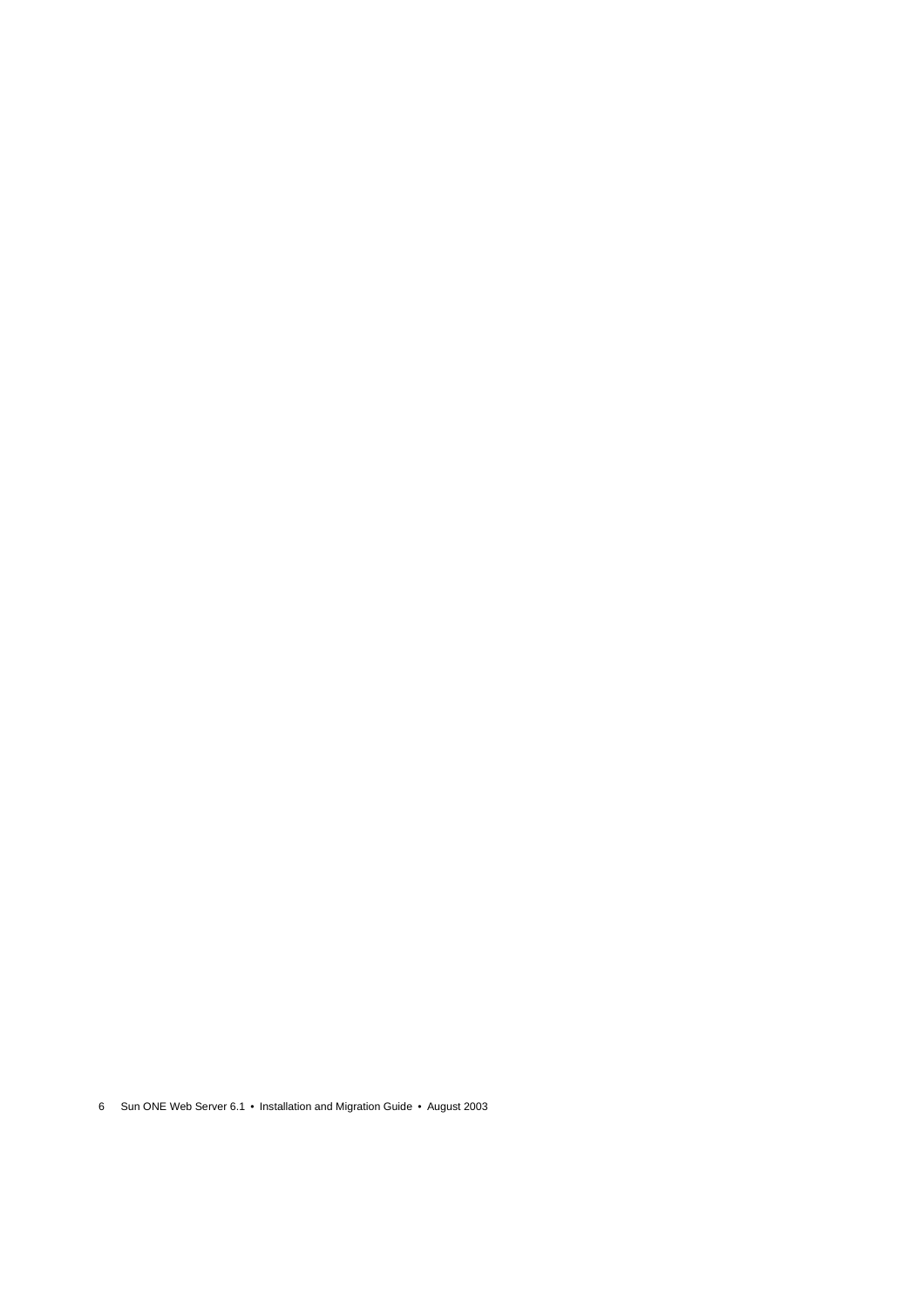# About This Guide

<span id="page-6-0"></span>This guide explains how to install Sun™ Open Net Environment (Sun ONE) Web Server 6.1 and how to migrate from a previous version of the Sun ONE Web Server to this version.

This preface contains the following sections:

- [Using this Guide](#page-6-1)
- [Document Conventions](#page-7-0)
- [Using the Documentation](#page-8-0)
- [Product Support](#page-10-0)

This manual is intended for system administrators, network administrators, Web server administrators, Web developers, and software developers who want to install, or migrate from a previous version to, Sun ONE Web Server 6.1

## <span id="page-6-1"></span>Using this Guide

The Sun ONE Web Server *Installation and Migration Guide* covers the information you need to install Sun ONE Web Server on your system. If you have a previous version of Sun ONE Web Server installed, this guide also explains how to migrate your data.

The following table tells you how you can use this guide to install or migrate to Sun ONE Web Server 6.1: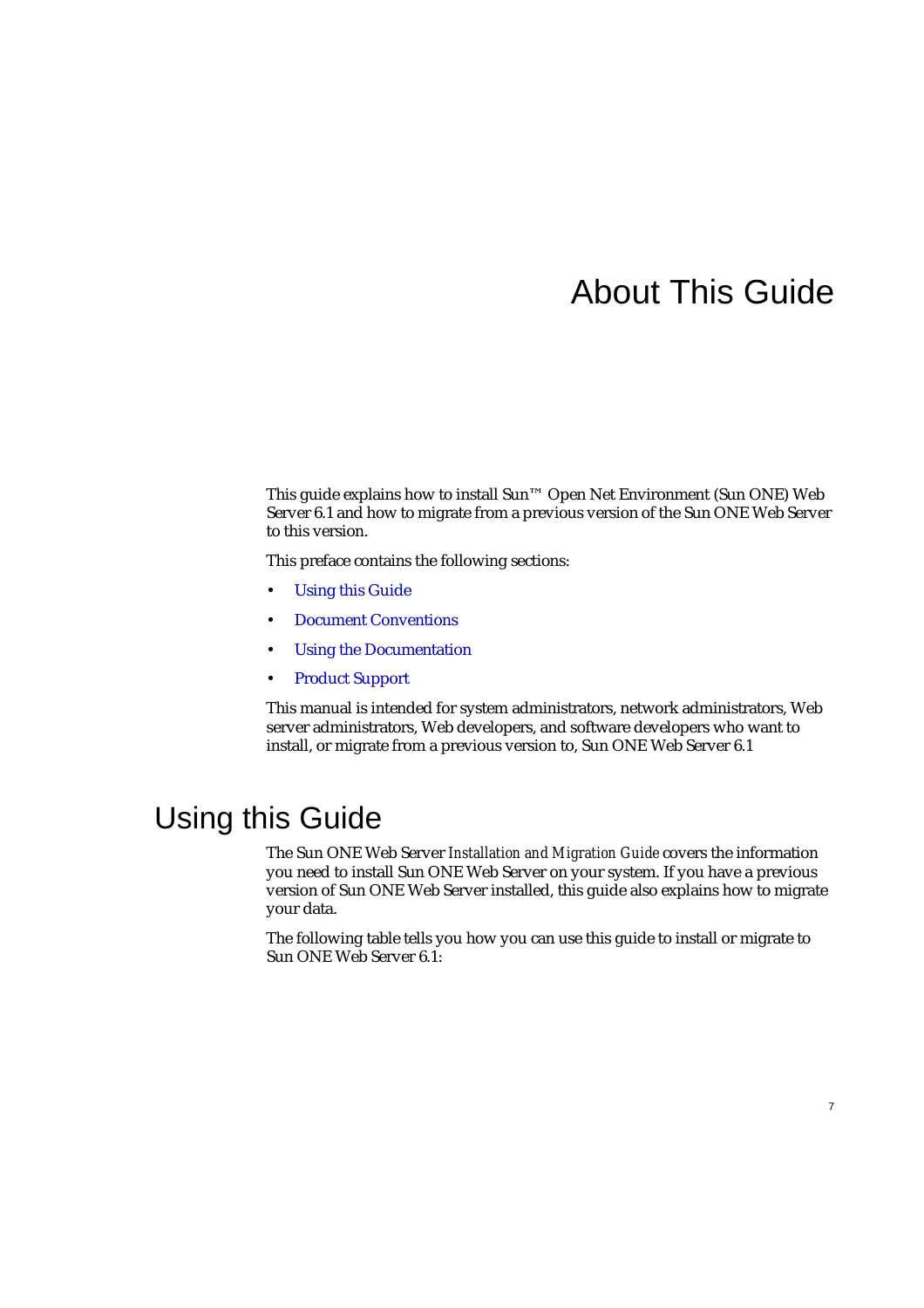| If you want to do this:                                                                                                            | See:                                                  |
|------------------------------------------------------------------------------------------------------------------------------------|-------------------------------------------------------|
| Find out what's new in<br><b>Sun ONE Web Server</b><br>6.1.                                                                        | Chapter 1, "New Features in Sun ONE Web Server 6.1"   |
| Find out what you need<br>to do before installing<br>the server, including<br>installing other products<br>required by the server. | Chapter 2, "Before You Install Sun ONE Web Server"    |
| Get step by step<br>instructions for installing<br>and uninstalling the<br>server on UNIX.                                         | Chapter 3, "Installing Web Server on UNIX"            |
| Get step by step<br>instructions for installing<br>and uninstalling the<br>server on Windows.                                      | Chapter 4, "Installing Sun ONE Web Server on Windows" |
| Migrate your data and<br>applications from iPlanet<br>Web Server 6.0.                                                              | Chapter 5, "Migrating from Version 6.0 to 6.1"        |
| Migrate your data and<br>applications from iPlanet<br>Web Server 4.1.                                                              | Chapter 6, "Migrating from Version 4.1 to 6.1"        |
| Find information in the<br>guide.                                                                                                  | <b>Index</b>                                          |

**Table 1** How to Use This Guide

## <span id="page-7-0"></span>Document Conventions

This guide uses the following conventions:

- When this document refers to Sun ONE Web Server, it refers to the Enterprise Edition.
- The monospace font is used for sample code and code listings, API and language elements (such as method names and property names), filenames, path names, directory names, HTML tags, and any text that must be typed on the screen.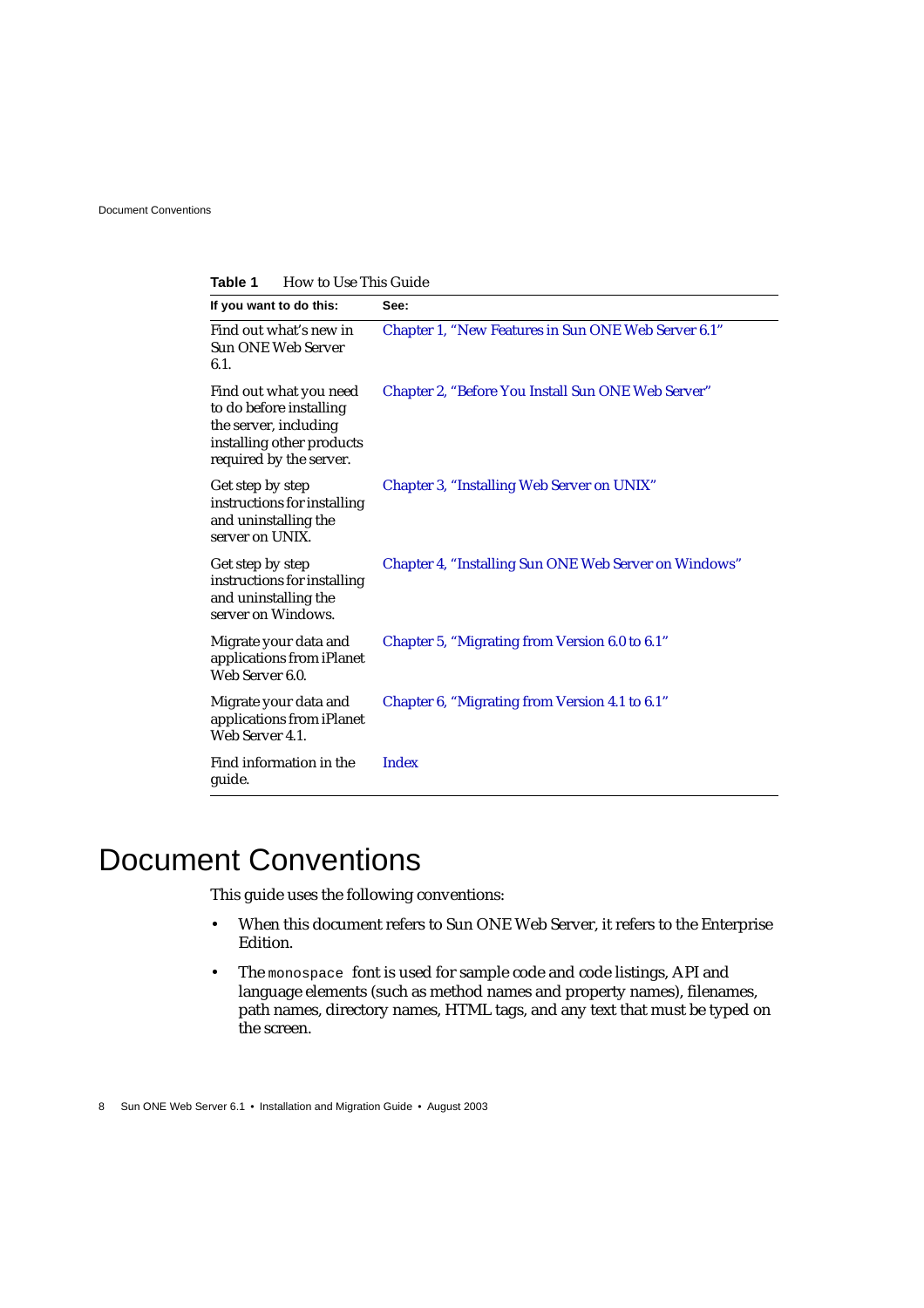- The *italic* font is used in code to represent placeholder parameters that should be replaced with an actual value. It is also used for book titles, emphasis, letters as letters (for example, "Spell it with a *T*."), and words as words (for example, "The word *server* is in every product name.").
- A slash  $\binom{7}{1}$  is used to separate directories in a path. (Windows supports both the slash and the backslash.)

## <span id="page-8-0"></span>Using the Documentation

The Sun ONE Web Server manuals are available as online files in PDF and HTML formats at:

#### http://docs.sun.com/prod/sunone

The following table lists the tasks and concepts described in the Sun ONE Web Server manuals.

| <b>For Information About</b>                                                                                                                                | See the Following                       |
|-------------------------------------------------------------------------------------------------------------------------------------------------------------|-----------------------------------------|
| Late-breaking information about the<br>software and documentation                                                                                           | <b>Release Notes</b>                    |
| Getting started with Sun ONE Web Server,<br>including hands-on exercises that<br>introduce server basics and features<br>(recommended for first-time users) | <b>Getting Started Guide</b>            |
| Performing installation and migration<br>tasks:                                                                                                             | <b>Installation and Migration Guide</b> |
| Installing Sun ONE Web Server and its<br>various components, supported<br>platforms, and environments                                                       |                                         |
| Migrating from Sun ONE Web Server<br>4.1 or 6.0 to Sun ONE Web Server 6.1                                                                                   |                                         |

**Table 2** Sun ONE Web Server Documentation Roadmap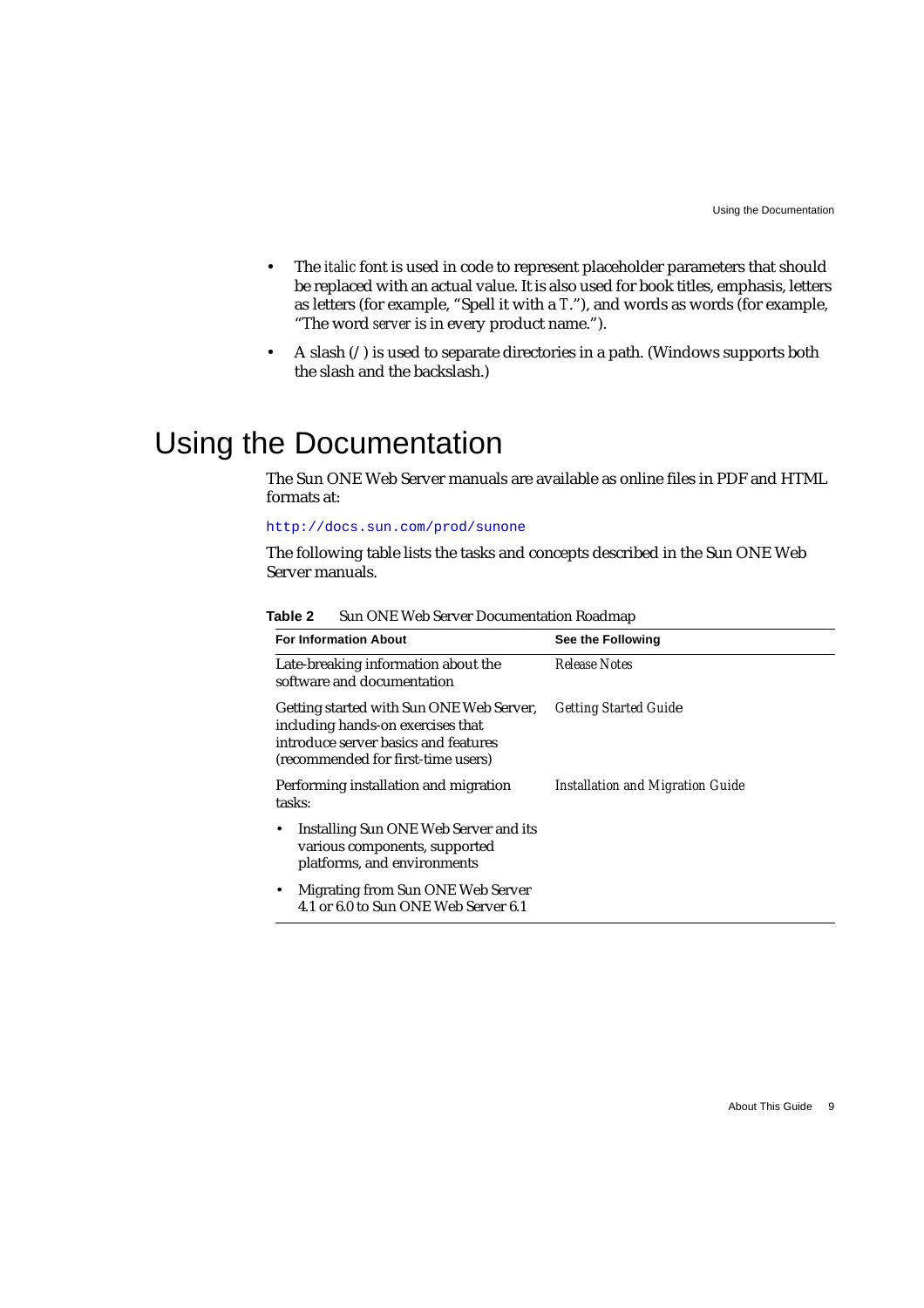| <b>For Information About</b>                                                                               | See the Following     |  |  |
|------------------------------------------------------------------------------------------------------------|-----------------------|--|--|
| Performing the following administration<br>tasks:                                                          | Administrator's Guide |  |  |
| Using the Administration and<br>٠<br>command-line interfaces                                               |                       |  |  |
| Configuring server preferences<br>٠                                                                        |                       |  |  |
| Using server instances                                                                                     |                       |  |  |
| Monitoring and logging server activity                                                                     |                       |  |  |
| Using certificates and public key<br>٠<br>cryptography to secure the server                                |                       |  |  |
| Configuring access control to secure<br>٠<br>the server                                                    |                       |  |  |
| Using Java™ 2 Platform, Enterprise<br>Edition (J2EE™ platform) security<br>features                        |                       |  |  |
| Deploying applications<br>٠                                                                                |                       |  |  |
| Managing virtual servers                                                                                   |                       |  |  |
| Defining server workload and sizing<br>the system to meet performance needs                                |                       |  |  |
| Installing Java™ applets, CGI<br>۰<br>programs, JavaScript applications, and<br>other plugins              |                       |  |  |
| Searching the contents and attributes<br>٠<br>of server documents, and creating a<br>text search interface |                       |  |  |
| Configuring the server for content<br>٠<br>compression                                                     |                       |  |  |
| Configuring the server for web<br>٠<br>publishing and content authoring<br>using WebDAV                    |                       |  |  |

#### **Table 2** Sun ONE Web Server Documentation Roadmap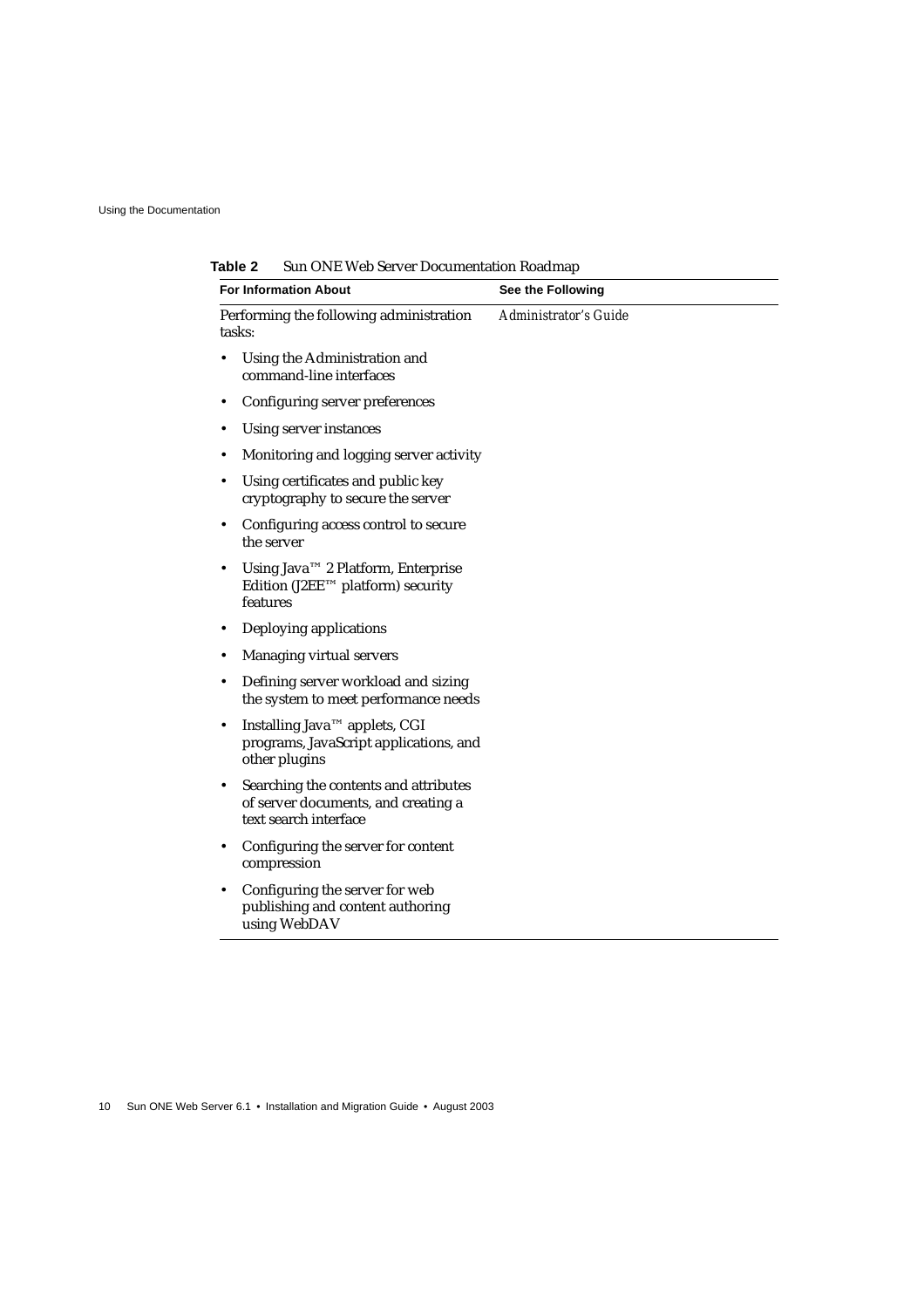| <b>For Information About</b>                                                                           | See the Following                                            |  |  |
|--------------------------------------------------------------------------------------------------------|--------------------------------------------------------------|--|--|
| Using programming technologies and<br>APIs to do the following:                                        | Programmer's Guide                                           |  |  |
| Extend and modify Sun ONE Web<br>٠<br>Server                                                           |                                                              |  |  |
| Dynamically generate content in<br>response to client requests                                         |                                                              |  |  |
| Modify the content of the server<br>٠                                                                  |                                                              |  |  |
| <b>Creating custom Netscape Server</b><br><b>Application Programmer's Interface</b><br>(NSAPI) plugins | <b>NSAPI Programmer's Guide</b>                              |  |  |
| Implementing servlets and JavaServer<br>Pages <sup>™</sup> (JSP™) technology in Sun ONE<br>Web Server  | <b>Programmer's Guide to Web Applications</b>                |  |  |
| Editing configuration files                                                                            | <b>Administrator's Configuration File Reference</b><br>Guide |  |  |
| Tuning Sun ONE Web Server to optimize<br>performance                                                   | Performance Tuning, Sizing, and Scaling<br>Guide             |  |  |

Table 2 Sun ONE Web Server Documentation Roadmap

## <span id="page-10-0"></span>Product Support

If you have problems with your system, contact customer support using one of the following mechanisms:

• The online support web site at:

http://www.sun.com/supportraining/

• The telephone dispatch number associated with your maintenance contract

Please have the following information available prior to contacting support. This helps to ensure that our support staff can best assist you in resolving problems:

- Description of the problem, including the situation where the problem occurs and its impact on your operation
- Machine type, operating system version, and product version, including any patches and other software that might be affecting the problem
- Detailed steps on the methods you have used to reproduce the problem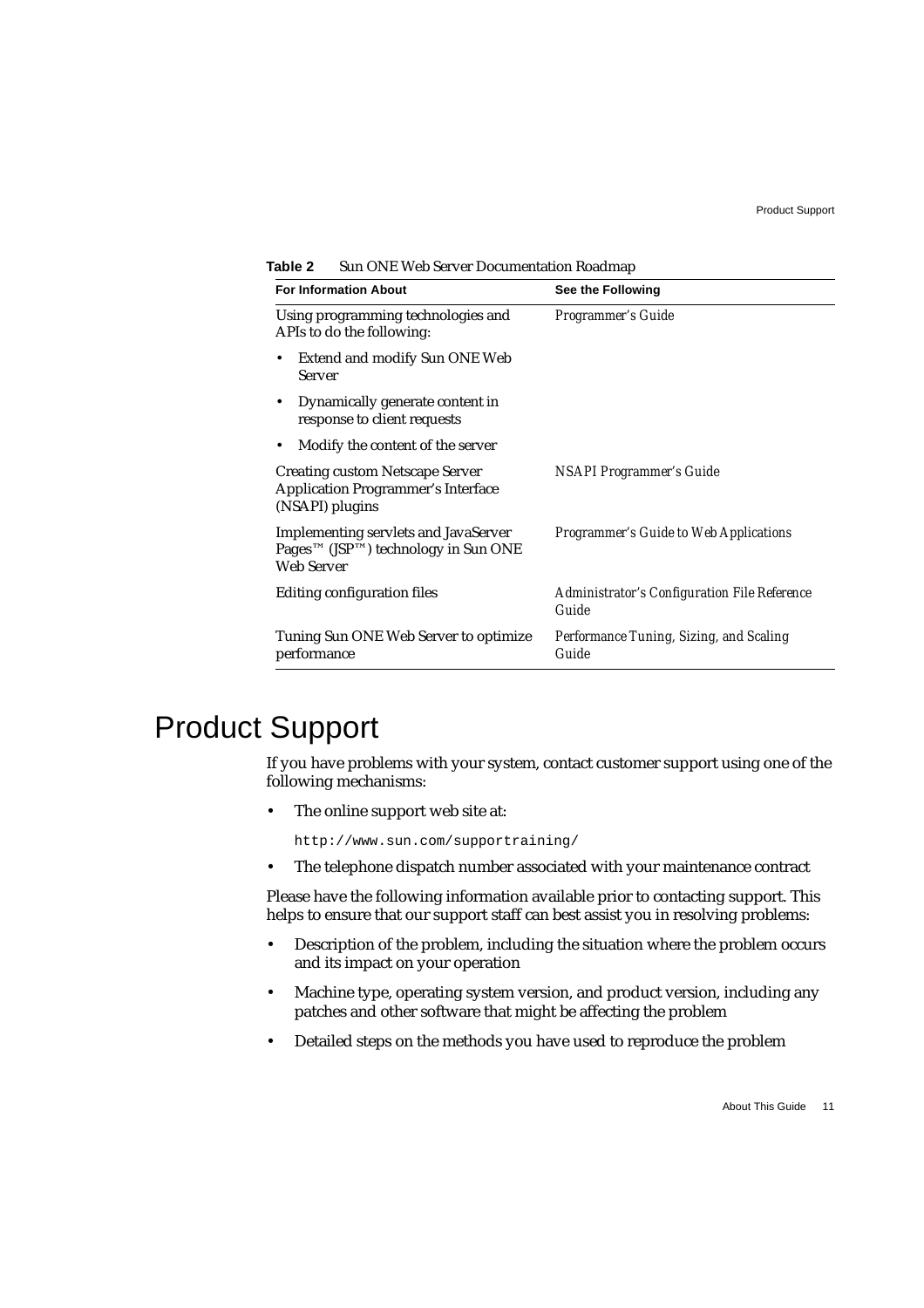• Any error logs or core dumps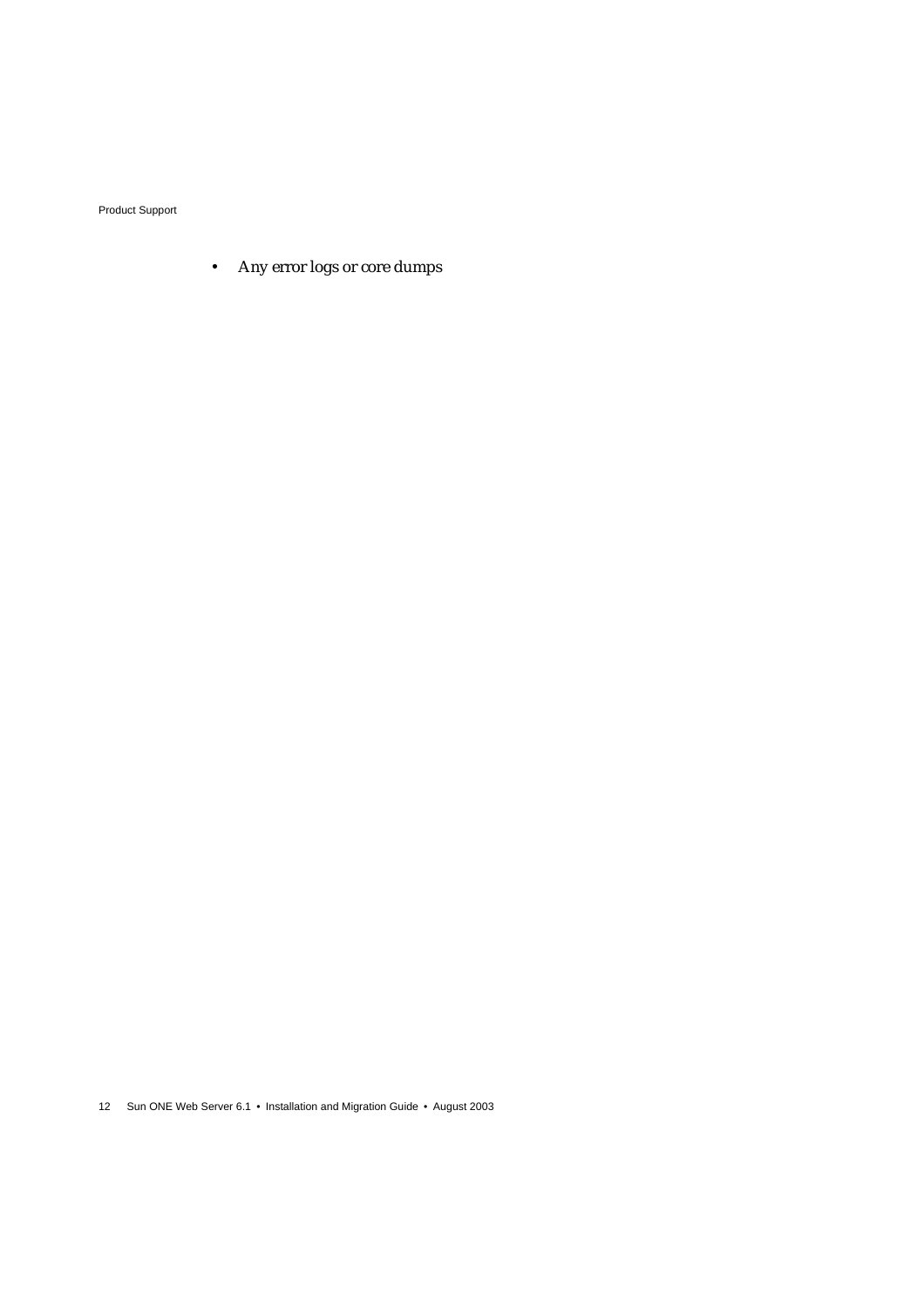# <span id="page-12-2"></span><span id="page-12-1"></span><span id="page-12-0"></span>New Features in Sun ONE Web Server 6.1

Sun ONE Web Server is a multi-process, multi-threaded, secure web server built on open standards. It provides high performance, reliability, scalability, and manageability for any size enterprise.

The version 6.1 release of Sun ONE Web Server provides the following new features:

- **Enhanced Security**—New functionality in Sun ONE Web Server 6.1 allows you to restrict access using flat file authentication. Unlike previous versions of the Web Server, Sun ONE Web Server 6.1 now also supports the Java Security Manager. The Java Security Manager is disabled by default when you install the product.
- **Servlet 2.3 Support**—Support for the Java™ Servlet 2.3 specification. For more information, see the following:

Java Servlets:

http://java.sun.com/products/servlet/index.html

Java Servlet 2.3 specification:

http://java.sun.com/products/servlet/download.html

For information about developing servlets and JSPs in Sun ONE Web Server, see the Sun ONE Web Server 6.1 *Programmer's Guide to Web Applications*.

• **JSP 1.2 Support**—Support for JavaServer Pages™ (JSP™)1.2. For more information about this specification, see:

http://java.sun.com/products/jsp/index.html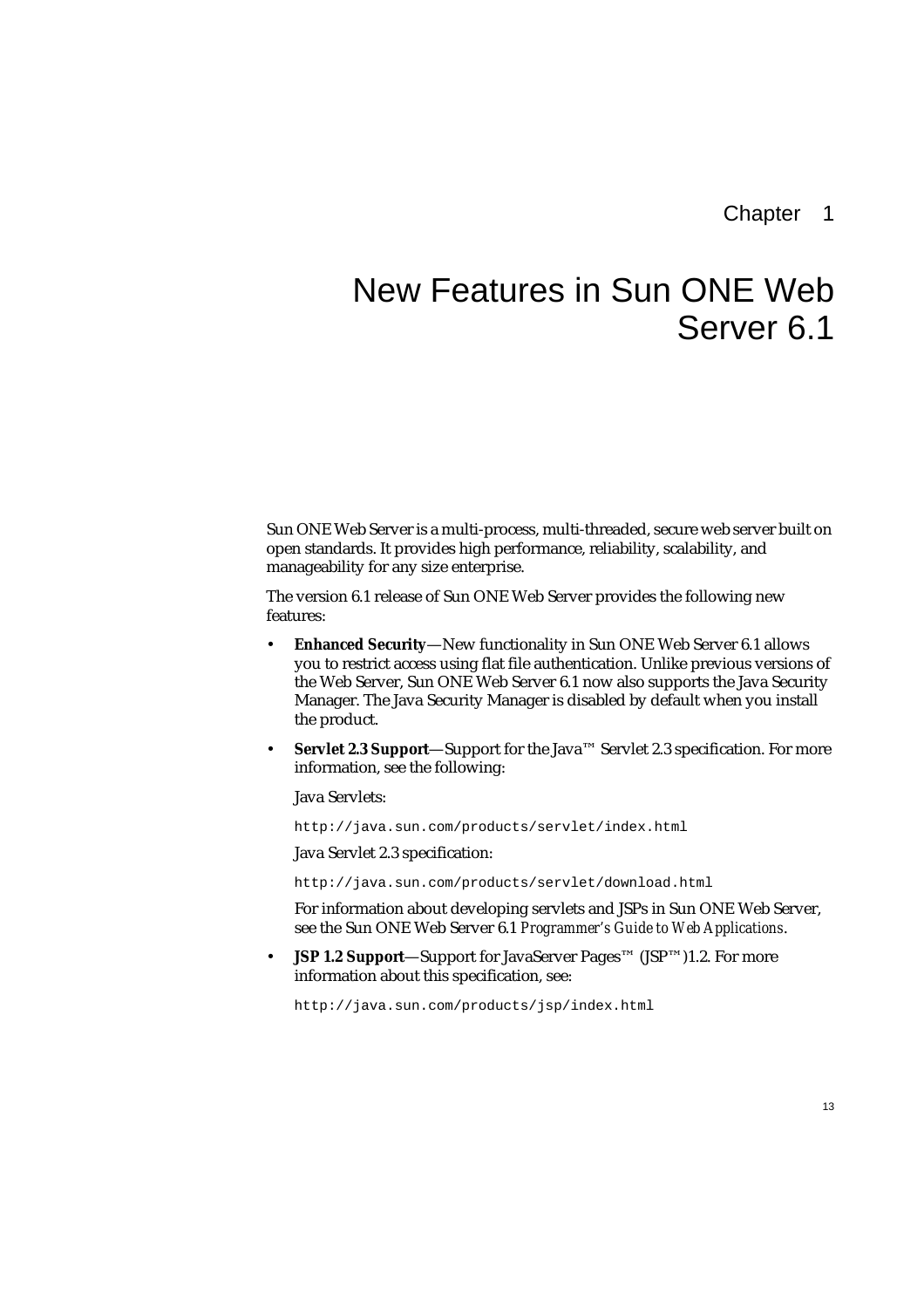- **JDK 1.4.1\_03 Support**—Sun ONE Web Server 6.1 supports the Java Developer's Kit (JDK™) 1.4.1\_03. This JDK is bundled with the Web Server and installed during installation (if you choose to install it). You can also install your own JDK at a later time, after you install the Web Server.
- **Easy Migration**—Sun ONE Web Server 6.1 allows easy migration from iPlanet Web Server versions 4.1 and 6.0.
- **WebDAV Support**—Sun ONE Web Server supports the Web Distributed Authoring and Versioning (WebDAV) protocol, which enables in-place collaborative web publishing with the following features:
	- $\circ$  compliance with RFC 2518, and interoperability with RFC 2518 clients
	- ❍ security and access control for web publishing
	- ❍ basic publishing operations on file system-based WebDAV collections and resources

For more information, see the Sun ONE Web Server 6.1 *Administrator's Guide*.

• **NSAPI Filters Support**— Sun ONE Web Server 6.1 extends the Netscape Server Application Programmer's Interface (NSAPI) to support NSAPI filters. Filters enable the custom processing of HTTP request and response streams, allowing a function to intercept and potentially modify the content presented to or generated by another function. For example, a plugin could install an NSAPI filter to intercept an XML page generated by another plugin's Server Application Function (SAF), then transform that XML page into an HTML, XHTML, or WAP page appropriate for the client. Alternatively, an NSAPI filter could decompress data received from a client before presenting it to another plugin.

For more information, see the Sun ONE Web Server 6.1 *NSAPI Programmer's Guide*.

**Compression Support**— Sun ONE Web Server 6.1 supports content compression, which allows you to increase delivery speed to clients and serve higher content volumes without incurring a corresponding increase in hardware expenses. Content compression reduces content download time, a benefit most apparent to users of dial-up and high-traffic connections.

For more information, see the Sun ONE Web Server 6.1 *Administrator's Guide.*

• **JNDI Support**— Sun ONE Web Server supports the Java Naming and Directory Interface™ (JNDI) API, which provides seamless connectivity to heterogeneous enterprise naming and directory services.

For more information, see the Sun ONE Web Server 6.1 *Administrator's Guide.*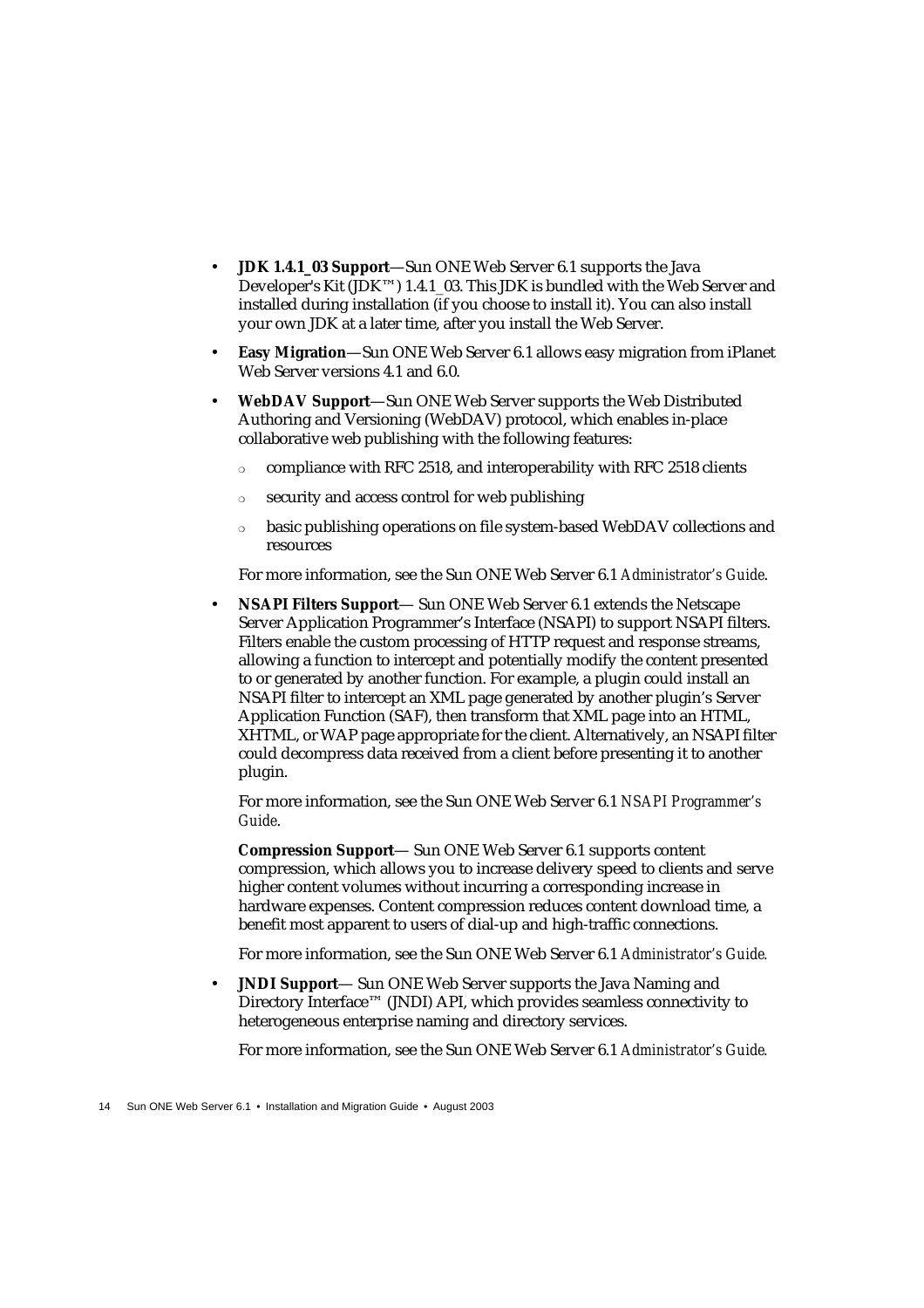• **JDBC Support**— Sun ONE Web Server provides out-of-the-box seamless Java™ Database Connectivity (JDBC™) and supports a wide range of industry-standard and customized JDBC drivers.

For more information, see the Sun ONE Web Server 6.1 *Administrator's Guide.*

- **NSS 3.3.5 and NSPR 4.1.5 Support** Sun ONE Web Server 6.1 supports Network Security Services (NSS) 3.3.5 and Netscape Portable Runtime (NSPR) 4.1.5.
- **New Search Engine Support**—Sun ONE Web Server 6.1 supports a new Java-based search engine that provides full-text search indexing and retrieval. The search feature allows users to search documents on the server and display results on a web page. Server administrators create the indexes of documents against which users will search, and can customize the search interface to meet specific needs.

For more information, see the Sun ONE Web Server 6.1 *Administrator's Guide.*

• **Sun ONE Studio 5 Support** — Sun ONE Web Server 6.1 supports Sun™ ONE Studio 5.0. Sun ONE Studio technology is Sun's powerful, extensible, integrated development environment (IDE) for Java technology developers. It is based on NetBeans™ software, and it is integrated with the Sun ONE platform.

Sun ONE Studio support is available on all platforms supported by Sun ONE Web Server 6.1. The plugin for the Web Server can be obtained in the following ways:

- ❍ From the Companion CD in the Sun ONE Web Server 6.1 media kit
- ❍ By using the AutoUpdate feature of Sun ONE Studio
- ❍ From the download center for Sun ONE Web Server 6.1 at

http://www.sun.com/software/download/inter\_ecom.html

It is important to note that the Sun ONE Studio 5 plugin for Sun ONE Web Server 6.1 works only with a local Web Server (that is, with the IDE and the Web Server on the same machine).

The behavior of the Sun ONE Studio 5 plugin for Sun ONE Web Server 6.1 is the same as that for Sun™ ONE Application Server 7. For information about using the web application features in Sun ONE Studio 5, see the tutorial at the following location:

http://developers.sun.com/tools/javatools/documentation/s1s5/cds hop.pdf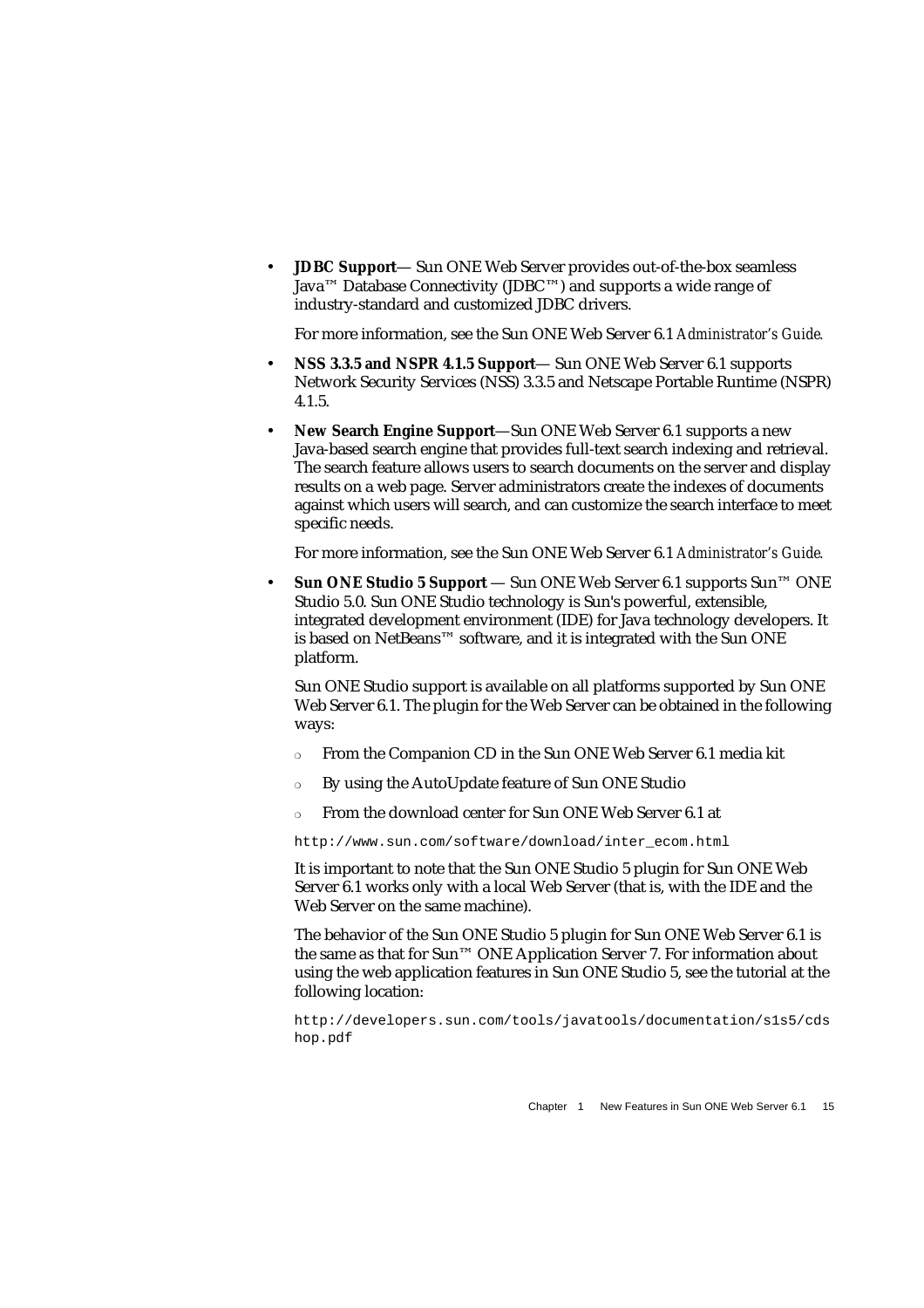For more information about Sun ONE Studio 5, visit

http://www.sun.com/software/sundev/jde/

- **Sun ONE ASP Support** Sun ONE Web Server now supports Sun™ ONE Active Server Pages 4.0.1 on the Windows, AIX and HP-UX platforms. Sun ONE Active Server Pages software is a server-side scripting and runtime environment for the cross-platform deployment of Active Server Pages (ASP or .asp) Web sites and Web applications.
- **PHP Compatibility** Sun ONE Web Server 6.1 is compatible with PHP, the versatile and widely-used Open Source web scripting language. PHP (a recursive acronym for PHP: Hypertext Preprocessor) runs on all major operating systems.

PHP version 4.3.2 is recommended for use with Sun ONE Web Server 6.1. For PHP-related installation and configuration information specific to Sun ONE Web Server, see

http://www.php.net/manual/en/install.netscape-enterprise.php

- **Enhanced Hardware Accelerator Encryption Support** Sun ONE Web Server 6.1 provides hardware accelerator support for Sun™ Crypto Accelerator 1000, a cryptographic accelerator board that enhances the performance of SSL on the Web Server.
- **Start on Boot Option** On UNIX platforms, Sun ONE Web Server 6.1 introduces the Start on Boot option, which allows you to configure the Web Server to be started automatically when the system boots. To use this feature, you must install the Web Server as root (superuser) and select Start on Boot during installation. For more information, see [.Chapter 3, "Installing Web](#page-24-4)  [Server on UNIX."](#page-24-4)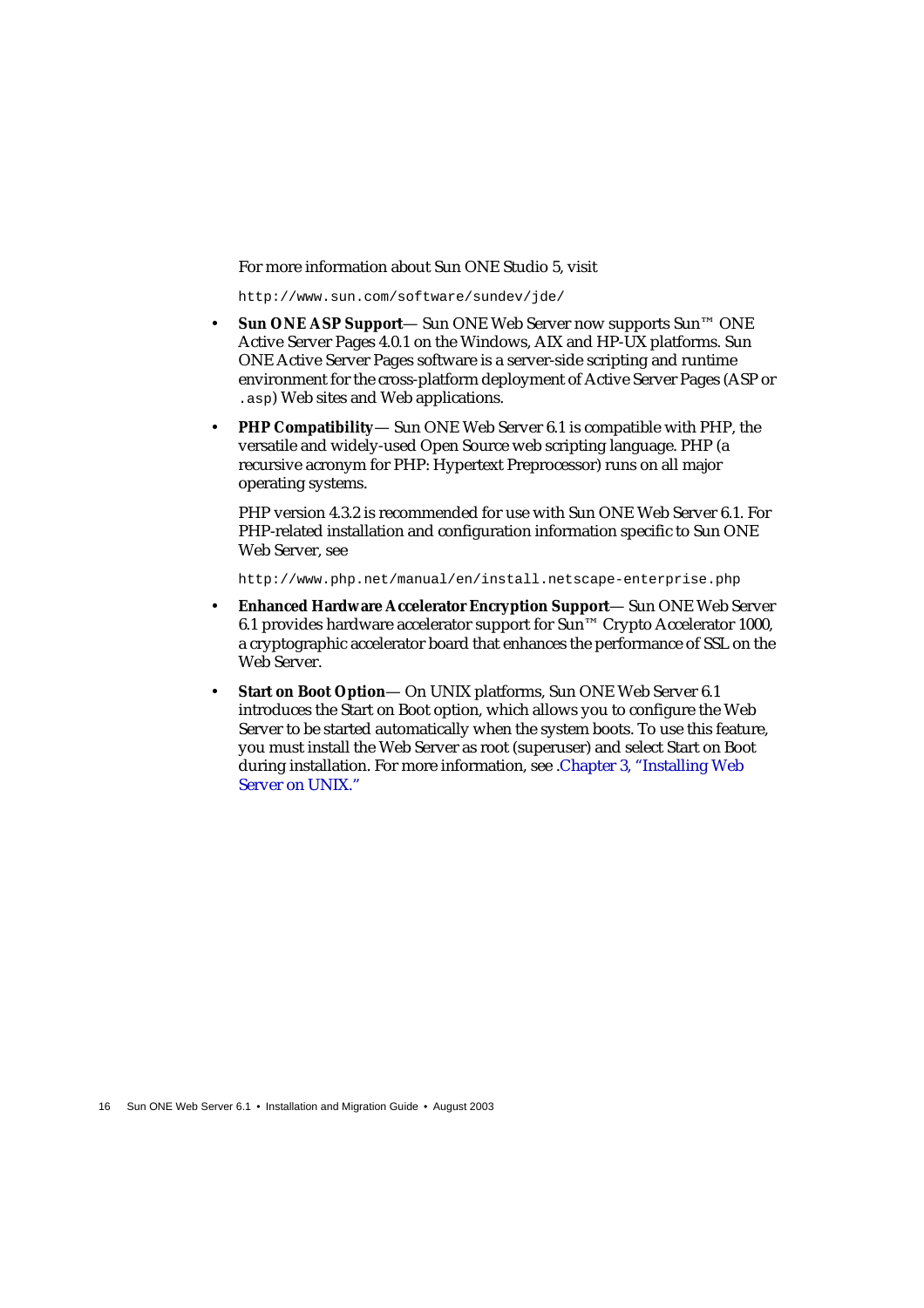# <span id="page-16-3"></span><span id="page-16-1"></span><span id="page-16-0"></span>Before You Install Sun ONE Web Server

The following sections provide the information you need to know before you install Sun ONE Web Server.

This chapter contains the following sections:

- [Supported Platforms](#page-16-2)
- [Required Patches](#page-18-0)
- [Supported Browsers](#page-18-1)
- [Hardware and Software Requirements](#page-18-2)
- [Other Technical Requirements](#page-19-2)
- [Installation Overview](#page-22-0)

## <span id="page-16-2"></span>Supported Platforms

The following table describes the platform support for Sun ONE Web Server:

| Vendor              | <b>Architecture</b> | <b>Operating System</b> | <b>Minimum</b><br><b>Required</b><br><b>Memory</b> | Recom<br>mended<br><b>Memory</b> | Recom<br>mended<br>Disk<br><b>Space</b> |
|---------------------|---------------------|-------------------------|----------------------------------------------------|----------------------------------|-----------------------------------------|
| <b>IBM</b>          | PowerPC             | IBM AIX $5.1^*$ , $5.2$ | 64 MB                                              | 192 MB                           | 256 MB                                  |
| Hewlett-Packa<br>rd | PA-RISC 2.0         | $HP-UX 11i*$            | 64 MB                                              | 192MB                            | 256 MB                                  |

**Table 2-1** Sun ONE Web Server 6.1 Supported Platforms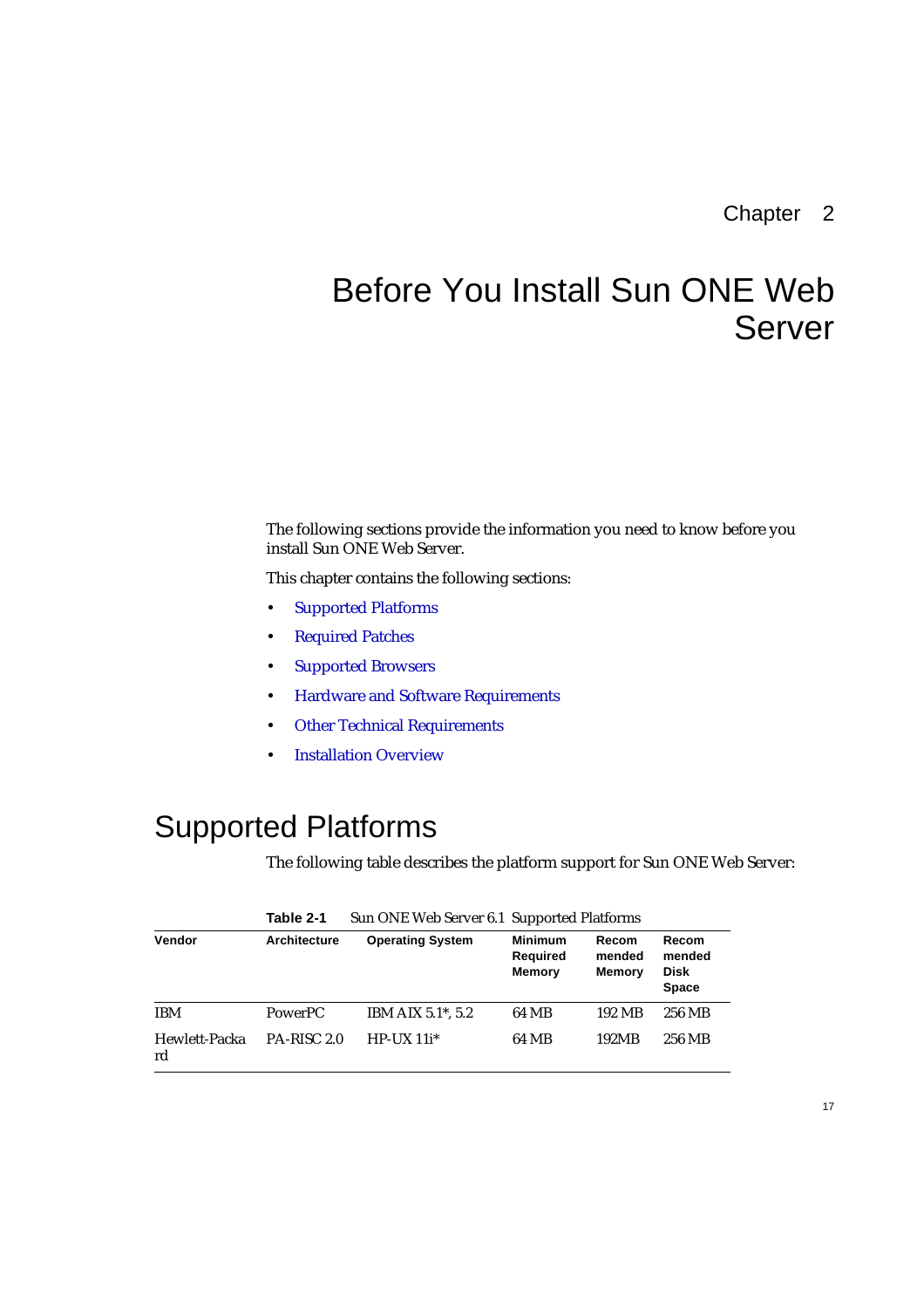| Vendor    | <b>Architecture</b>   | <b>Operating System</b>                                                                                                                                              | <b>Minimum</b><br>Required<br>Memory | Recom<br>mended<br>Memory | Recom<br>mended<br>Disk<br>Space |
|-----------|-----------------------|----------------------------------------------------------------------------------------------------------------------------------------------------------------------|--------------------------------------|---------------------------|----------------------------------|
| Microsoft | Intel x86             | Windows 2000<br>Server and XP                                                                                                                                        | 64 MB                                | 192MB                     | 256 MB                           |
| Sun       | UltraSPARC*<br>$\ast$ | Solaris 8, 9                                                                                                                                                         | 64 MB                                | 192MB                     | 256 MB                           |
| Sun       | x86                   | Solaris 9                                                                                                                                                            | 64 MB                                | 192MB                     | 256 MB                           |
| Linux     | Intel x86             | <b>Red Hat Linux</b><br><b>Advanced Server 2.1</b>                                                                                                                   | 64 MB                                | 192MB                     | 256 MB                           |
|           |                       | Kernel<br>$2.4.9 - e.3$ smp                                                                                                                                          |                                      |                           |                                  |
|           |                       | $glibe-2.2.4-$<br>26                                                                                                                                                 |                                      |                           |                                  |
|           |                       | ncurses-4-5.<br>$0 - 5.1386$ .rpm                                                                                                                                    |                                      |                           |                                  |
|           |                       | You may also create<br>a symbolic link from<br>libncurses5.so<br>to libcurses4.so,<br>although we<br>recommend that you<br>install<br>$ncurses4-5.0-5.$<br>i386.rpm. |                                      |                           |                                  |

**Table 2-1** Sun ONE Web Server 6.1 Supported Platforms

\*Supported via binary compatibility.

\*\*As of iPlanet Web Server 6.0, older SPARC CPUs are not supported. Sun ONE Web Server 6.1 continues to support the UltraSPARC architecture.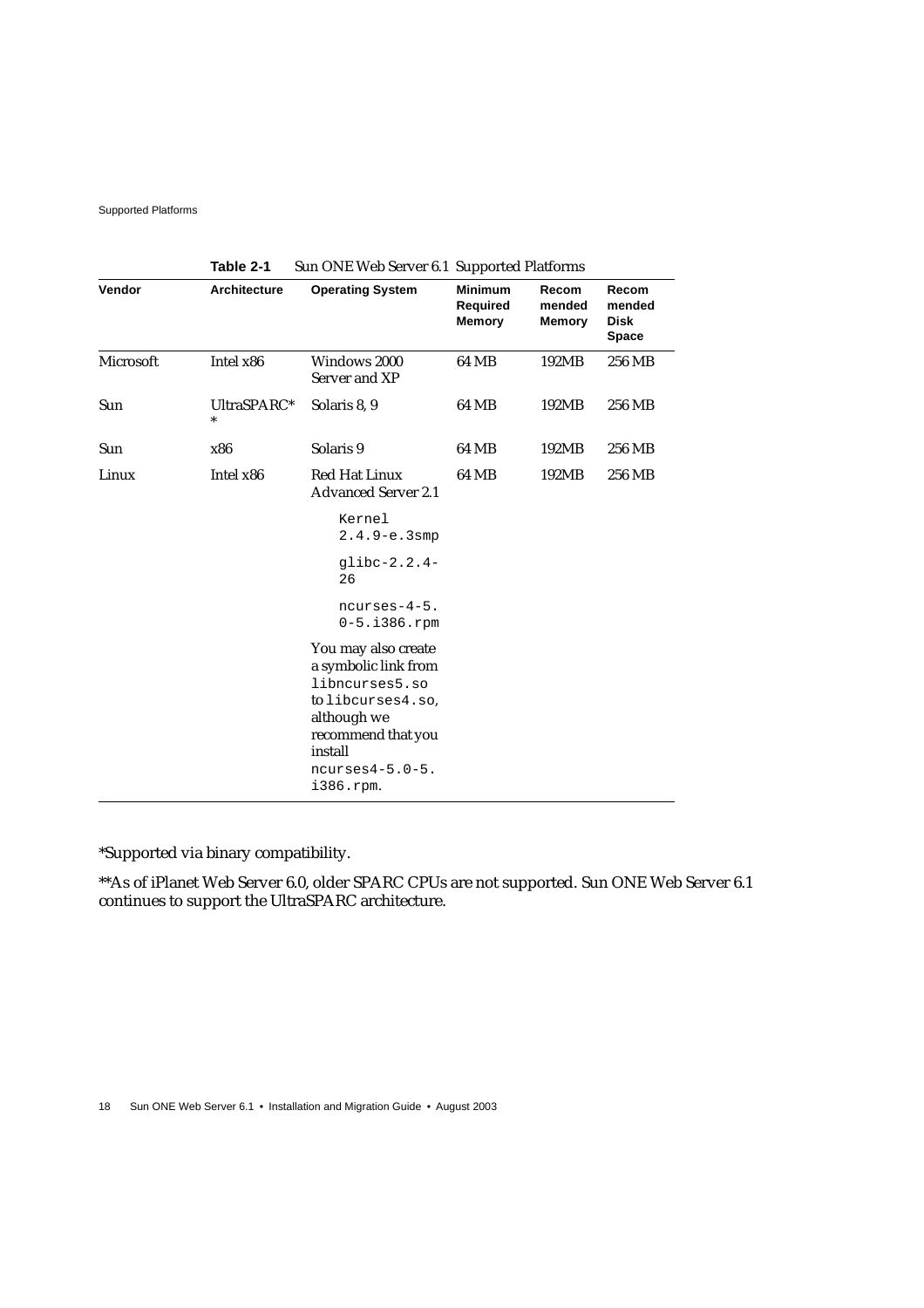## <span id="page-18-0"></span>Required Patches

You are recommended to update your operating system with the latest applicable patches.

For the Solaris OE platform, Sun's recommended patch list can be found in the following location:

http://sunsolve.sun.com/pubpatch.

**CAUTION** Patch 108993-22 (SPARC) or 108994-22 (x86) is required on Solaris 8 when Solaris is configured to use LDAP for authentication.

## <span id="page-18-1"></span>Supported Browsers

Sun ONE Web Server runs on the following browsers:

- Netscape<sup>™</sup> 7.0
- Netscape<sup>™</sup> 6.2.1
- Netscape<sup>™</sup> 4.79
- Microsoft Internet Explorer 6.0
- Microsoft Internet Explorer 5.5

### <span id="page-18-2"></span>Hardware and Software Requirements

In addition to the UNIX, Linux, or Windows operating system memory and disk space requirements listed above, your computer must have the following hardware and software:

#### <span id="page-18-3"></span>All Platforms

• Java and cookies enabled in your browser.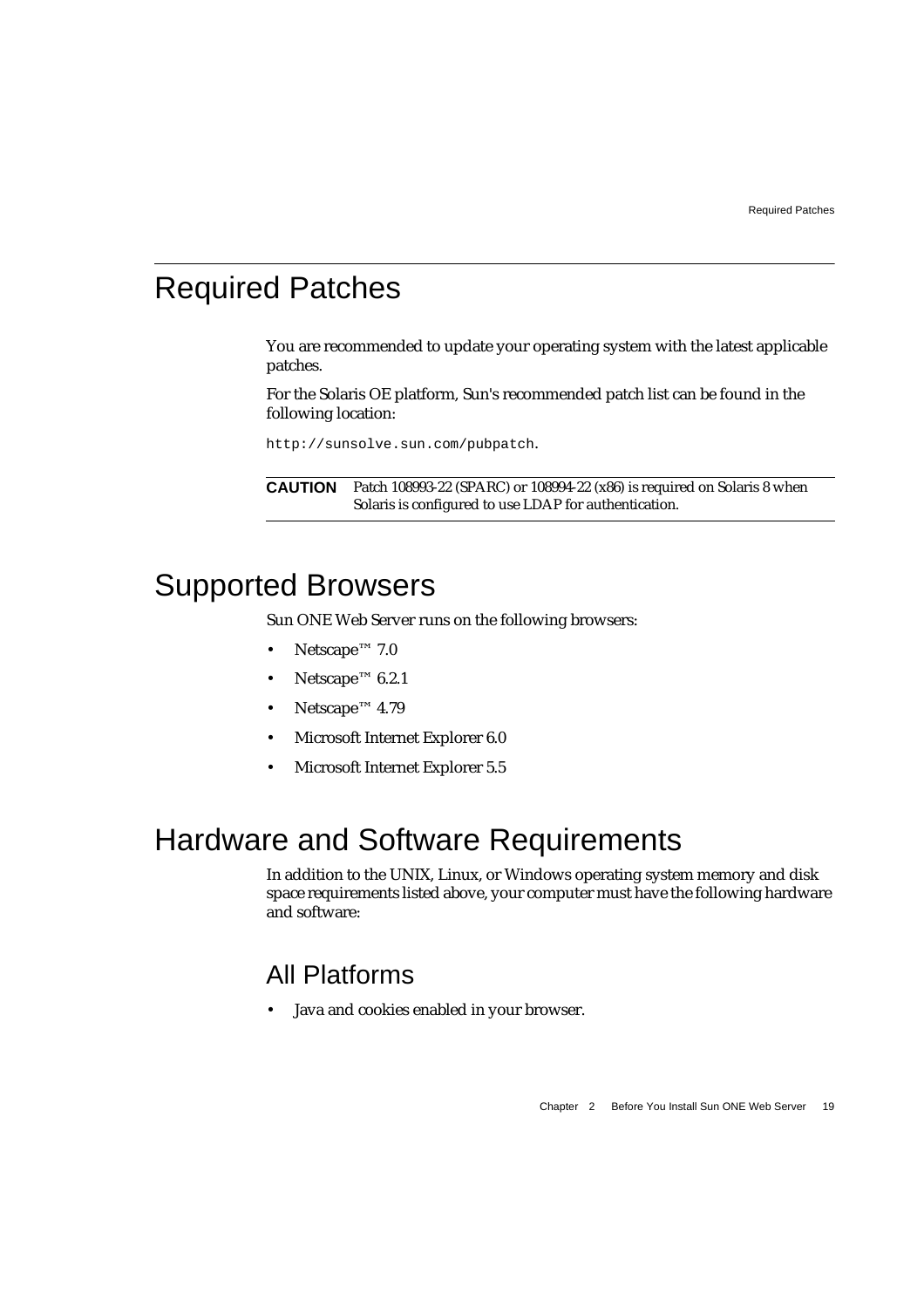• If you are using Internet Explorer, you need to set your browser to check for a new version of a page every time you access it. To configure this setting, from the View menu, choose Internet Options. On the General tab, in the Temporary Internet Files section, click Settings. Click the radio button to check for newer versions of stored pages every visit to the page.

### <span id="page-19-0"></span>UNIX/Linux

• Swap space at least as large as the amount of RAM on your system (twice the amount of RAM is recommended). Linux requires 256 MB swap space.

#### <span id="page-19-1"></span>Windows

- If you plan on running more than two separate instances of Sun ONE Web Server on your system, an additional 16 MB RAM for each server instance.
- Paging space at least as large as the amount of RAM on your system (twice the amount of RAM is recommended).
- If you intend to use hostnames during the Sun ONE Web Server installation, DNS properly configured with an entry for your server in a DNS server.
- A static IP address on your machine.

## <span id="page-19-2"></span>Other Technical Requirements

Once you have the proper hardware and software necessary to install Sun ONE Web Server, you should make sure that you meet the following requirements:

- You know the host name and IP address of your server computer.
- Your server has a DNS alias. For information on creating a DNS alias for your server, see ["Creating a DNS Alias for the Server" on page 21.](#page-20-0)
- Your server has a user account on UNIX, Linux, or Windows. See ["UNIX and](#page-20-1)  [Linux User Accounts for the Server" on page 21](#page-20-1) or ["Windows User Accounts](#page-21-0)  [for the Server" on page 22](#page-21-0) for more information.
- You have two port numbers one for the Administration Server and the other for the first Sun ONE Web Server server instance. For information on choosing port numbers for your server, see ["Choosing Unique Port Numbers" on](#page-21-1)  [page 22](#page-21-1).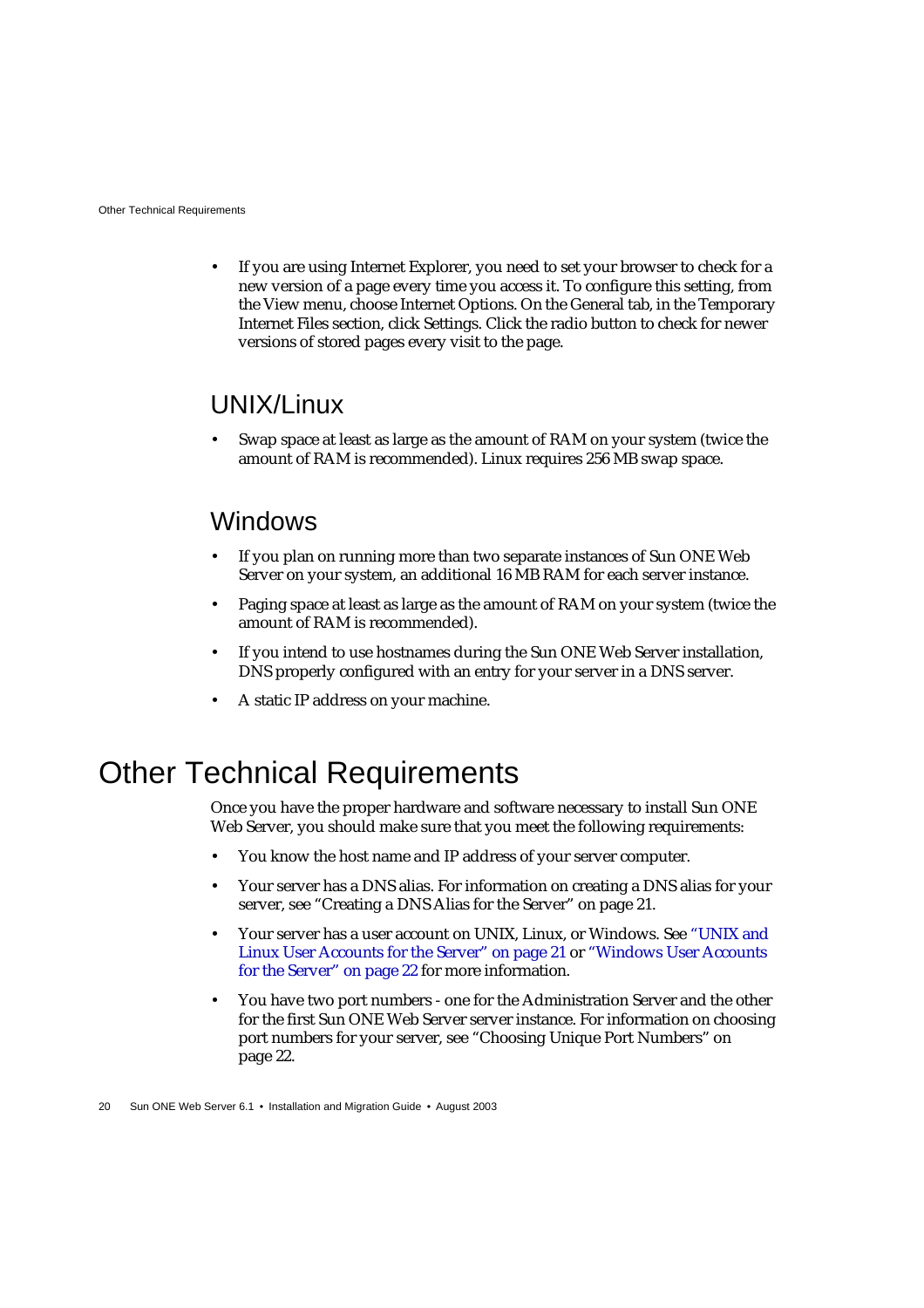### <span id="page-20-0"></span>Creating a DNS Alias for the Server

If your server will run on one machine among many in a network, you or your system administrator should set up a DNS CNAME record or an alias that points to the actual server machine. Later, you can change the actual hostname or IP address of the server machine without having to change all URLs that point to the server machine.

For example, you might call the server *my\_server.my\_company.*com and then use an alias like www.*my\_company.*com. So the URLs to documents on your server would always use the www alias instead of *my\_server*.

#### <span id="page-20-1"></span>UNIX and Linux User Accounts for the Server

When the Sun ONE Web Server starts, it runs with a UNIX or Linux user account that you specify during installation. Any child processes of the server are created with this account as the owner. It is best to create a UNIX or Linux account for the server that has restricted access to your system resources. The account needs read permissions for the configuration files and write permissions for the  $\log s$ directory.

On Solaris OE, by default, a user and group account named webservd is created for Sun ONE Web Server if it does not already exist.

On non-Solaris UNIX platforms (where the webservd user/group cannot be reserved outright), if you don't create a dedicated user account for Sun ONE Web Server, you can use the account with the name nobody. You might not however want to give the user nobody permissions for running the Sun ONE Web Server. In addition, the user nobody might not work on some systems if a negative  $uid/gid$  is assigned during installation. Check the /etc/passwd file to see if the uid for nobody exists, and make sure it is greater than 0.

**NOTE** It's strongly recommended that you use a dedicated account for the server.

The Administration Server can also run with a user account that has write permissions to the configuration files for all installed servers. However, it's much easier to run the Administration Server as root because then the Administration Server user can start and stop servers with port numbers less than 1024. (Port numbers greater than 1024 can be started by any user).

The user you use to run the Sun ONE Web Server (often nobody) should be in the same group as the user you use to run the Administration Server (often root).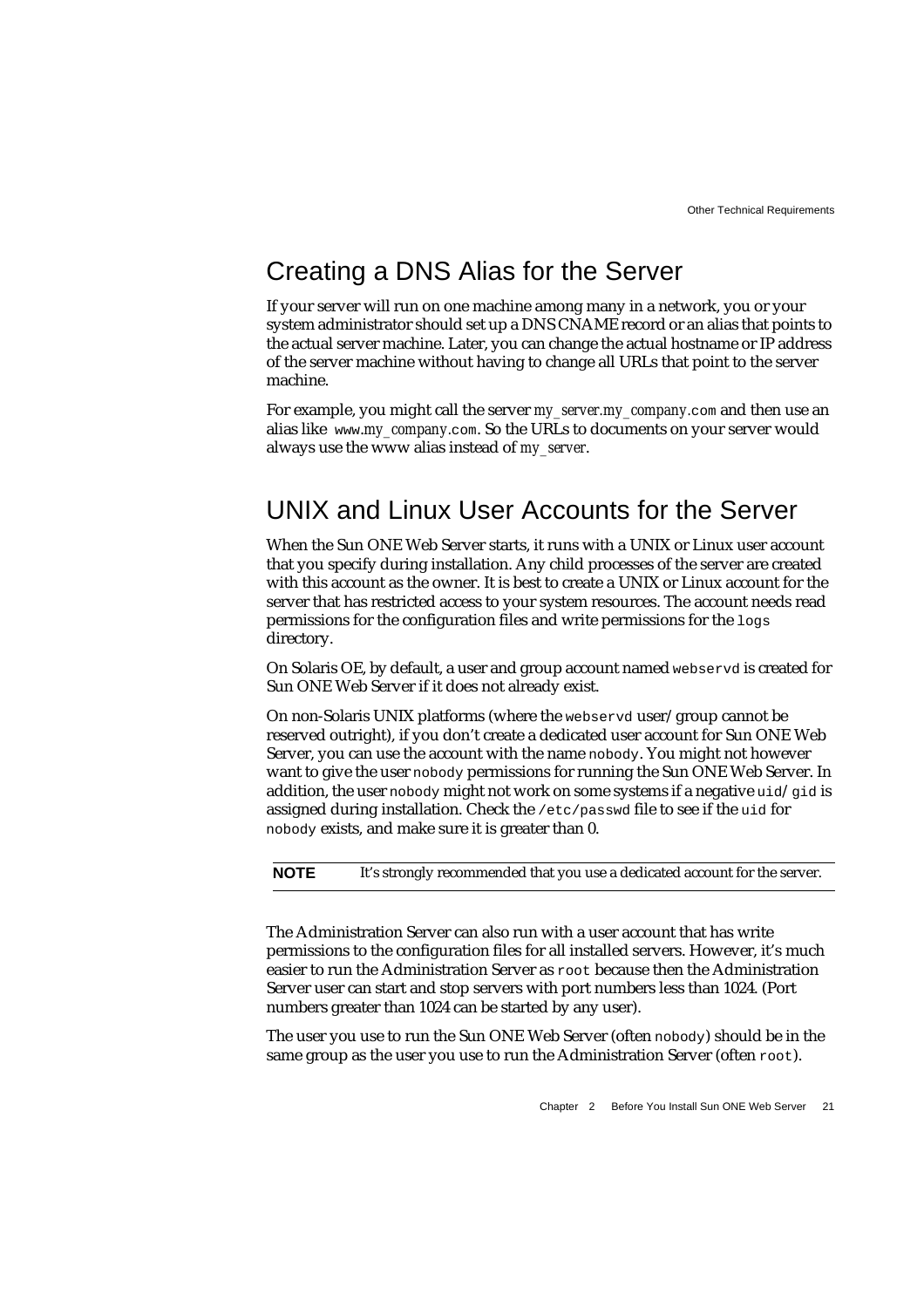**NOTE** When changing the server user, remove any /tmp/lock. \* files created in the /tmp directory.

#### <span id="page-21-0"></span>Windows User Accounts for the Server

You should create a Windows user account for your Sun ONE Web Server. It should have restricted access to your system resources and run under a nonprivileged system user account (one that has a limited set of system permissions to your system). When the server starts, it runs with this user account. Any server extension modules the server uses are created with this user account as the owner.

During installation, the server uses the LocalSystem account, not the user account you created. Once you start and run the server, you should use the user account you created. You can change the user account for the server after the installation process. You can configure that user account so that it has permissions to get files on another computer, so that your server can serve files that are mounted from another computer.

In addition, the user account you create for the server should belong to a group that contains the server users for all Sun ONE servers so that multiple servers can have access to shared files.

**NOTE** It's strongly recommended that you use a dedicated account for the server.

### <span id="page-21-2"></span><span id="page-21-1"></span>Choosing Unique Port Numbers

You need multiple port numbers: one for the Administration Server and one for each instance of Sun ONE Web Server. The Administration Server is a special instance of the Sun ONE Web Server that you use to manage your Sun ONE Web Server.

The standard web server port number is 80 and the standard SSL-enabled web server port number is 443, but you can install Sun ONE Web Server to use any port. If you use a port other than the default port (port 80), the URL used to gain access to your home page changes. For example, if your computer is called www.siroe.com and you choose port 9753, your server's URL will be http://www.siroe.com:9753/.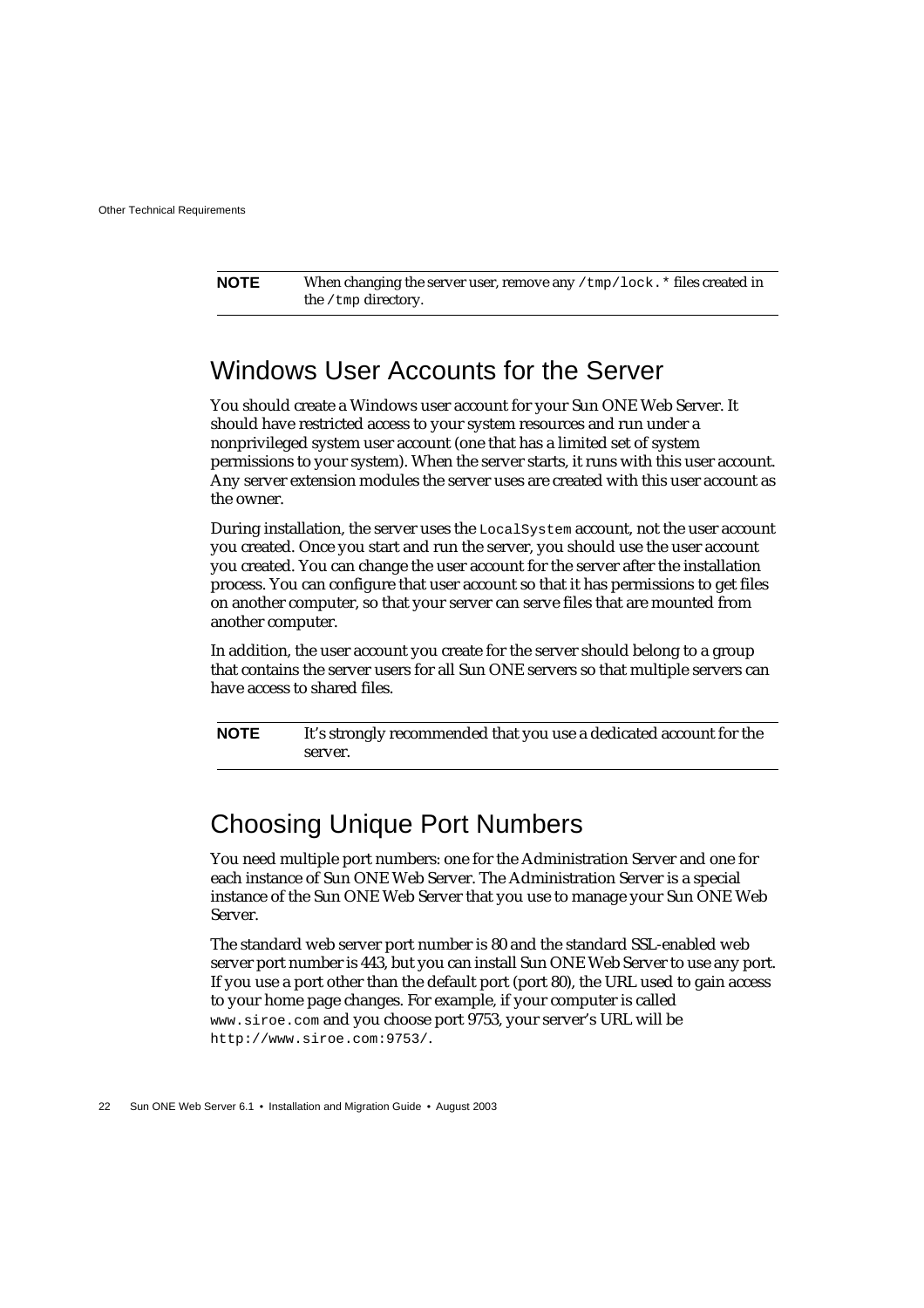You should choose a random number for the Administration Server to make it harder for anyone to breach your server. When you configure your server, you use the Administration Server's port number. For example, for server mozilla.com, the server's URL could be http://www.mozilla.com:2634/.

Make sure the port you choose isn't already in use. On UNIX and Linux systems, you can check the file /etc/services on the server machine to make sure you don't assign a port number that is reserved for another service. If you choose a port that is currently being used by another service, the installation program prompts you for another port.

```
NOTE If you use UNIX or Linux, and you choose a server port number lower than
  1024, you must be logged in as root to start the server. After the server 
 binds to the port, the server changes from the root user account to the 
 user account you specify. If you choose a port number higher than 1024, 
 you don't have to be the root user to start the server.
```
### <span id="page-22-0"></span>Installation Overview

You can install Sun ONE Web Server by downloading it off the Sun Products download web site:

http://www.sun.com/software

You can also install it from the Sun ONE Web Server CD. In addition, the Sun ONE Web Server software comes with the 5.2 version of Sun ONE Directory Server on a Companion CD.

When you install Sun ONE Web Server, you follow these basic steps:

**1.** If you have iPlanet Web Server 4.1 already installed and plan to migrate that server to work with Sun ONE Web Server 6.1, shut down the 4.1 web server and save a back up of all its files in the server root.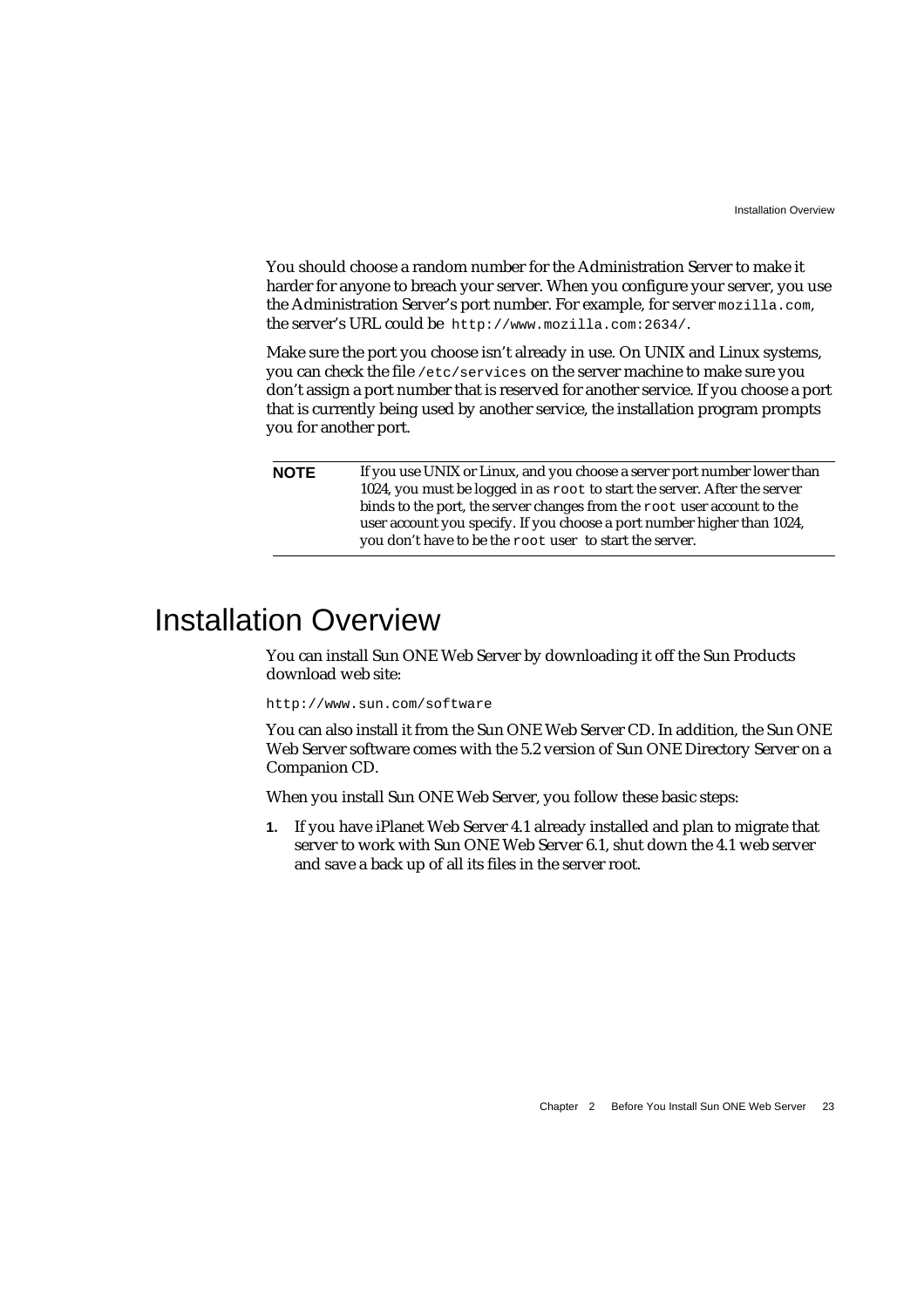**NOTE** Direct migration from a version of iPlanet Web Server that is lower than 4.1 to Sun ONE Web Server 6.1 is not supported. You must first migrate your legacy server to iPlanet Web Server 4.1 and then to Sun ONE Web Server 6.1.

You must install Sun ONE Web Server 6.1 in a separate directory. For instance, if a previous version of the web server is installed in  $C:\net \, sequence\, \, server4$ , install Sun ONE Web Server 6.1 in C:\Sun\WebServer6.1.

On Windows you may also want to save copies of files added to Winnt/System32 during server installation, and copies of the registry as well. For more information on saving copies of the registry, see your operating system documentation.

- **2.** If you do not already have a browser installed, install one. For a list of supported browsers, see [Supported Browsers.](#page-18-1)
- **3.** If you are planning to use users and groups for access control, and you do not have an Sun ONE Directory Server installed, install it from the Companion CD included with your Sun ONE Web Server software.
- **4.** Install and configure Sun ONE Web Server.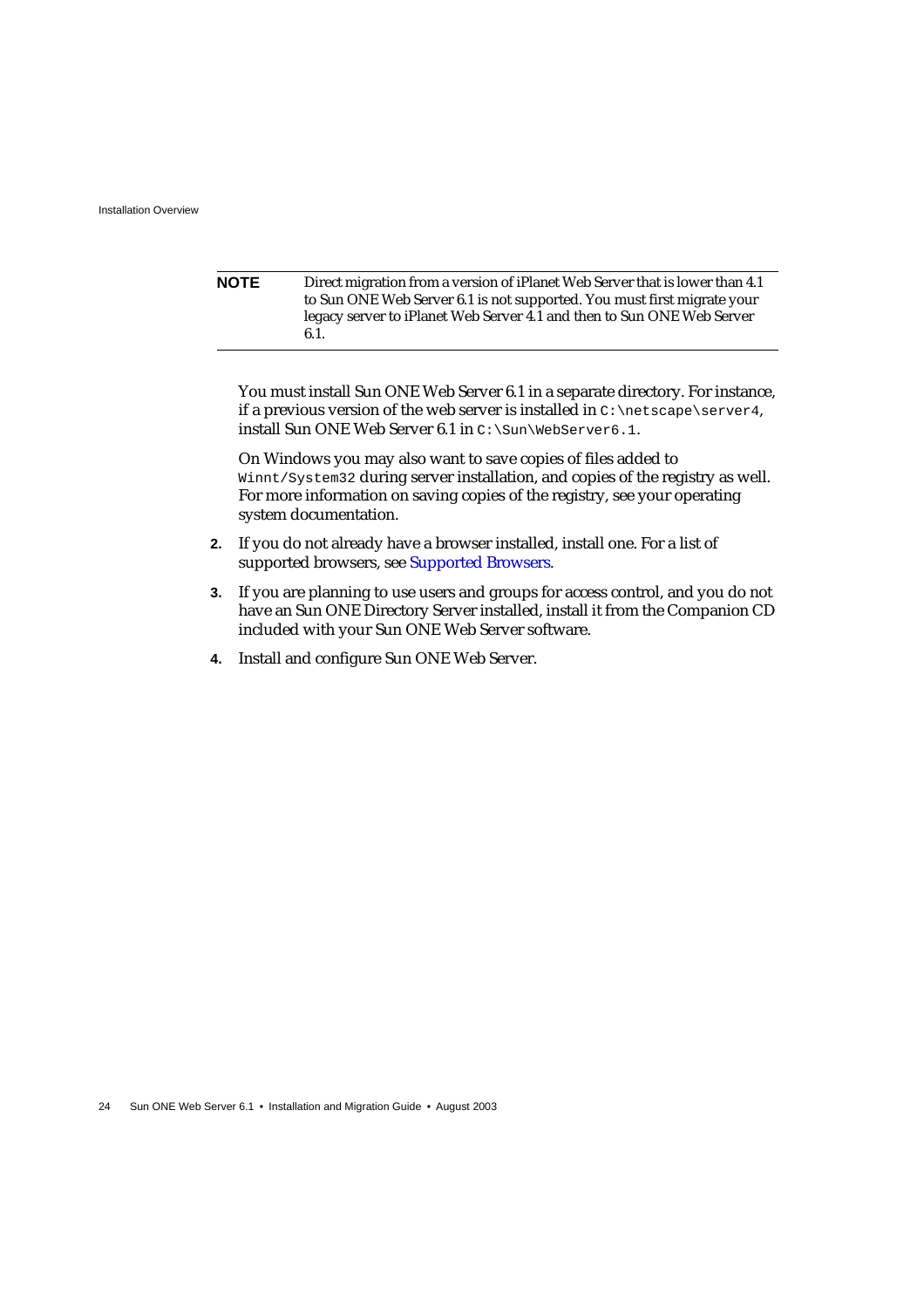# <span id="page-24-4"></span><span id="page-24-1"></span><span id="page-24-0"></span>Installing Web Server on UNIX

This chapter tells you how to install Sun ONE Web Server on UNIX systems. It contains the following sections:

- [Installing on UNIX Platforms](#page-24-2)
- [Installing Across Multiple Machines](#page-33-0)
- [Default Sun ONE Web Server Directories](#page-39-0)
- [Using Uninstall on UNIX](#page-39-1)

## <span id="page-24-2"></span>Installing on UNIX Platforms

The topics in this section describe the installation of Sun ONE Web Server on UNIX platforms.

**CAUTION** You must install your version Sun ONE Web Server 6.1 in a server root directory separate from the server root directory that contains previous versions of the Web server.

#### <span id="page-24-3"></span>Logging In as the Correct User

Before you install Sun ONE Web Server, you must log in as root, unless you meet the following conditions:

- You plan to install the Sun ONE Web Server on a port higher than 1024.
- The location where you plan to install the server (the server root directory) is writable with your non-root login.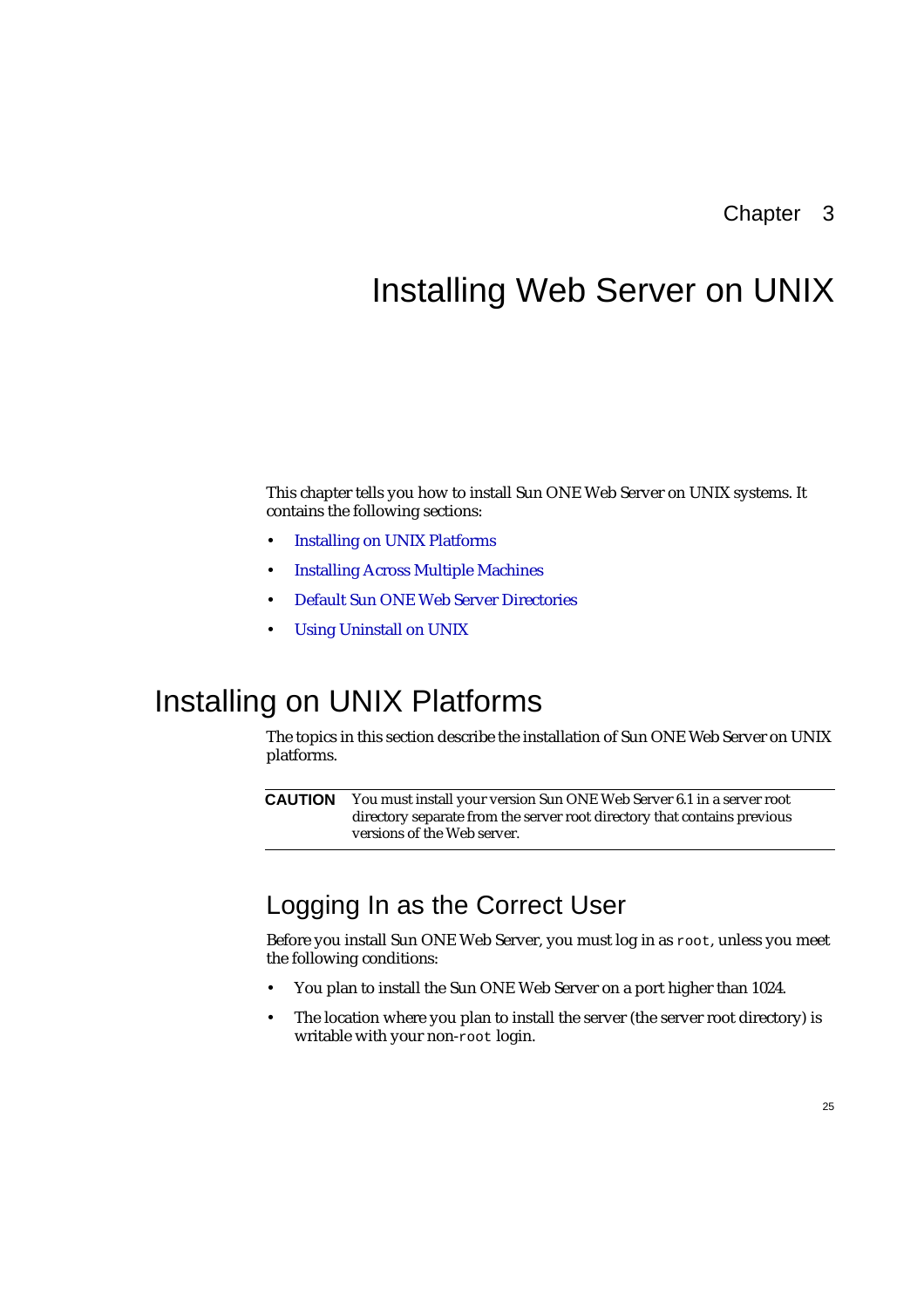• You are not planning to use Express installation.

If you meet these conditions, you do not need to log in as  $\gamma$  root to install the server; instead log in as the user account that the Administration Server will use. However, you may still prefer to log in as root, even though you meet the conditions.

#### <span id="page-25-0"></span>Unpacking the Files

To get the Sun ONE Web Server files and unpack them, follow these steps:

<span id="page-25-1"></span>Installing from an Web Server CD

- **1.** Put the Web Server CD in the drive.
- **2.** Change to the CD-ROM directory. For example:

cd /cdrom

**3.** Change to the directory on the CD labeled with your UNIX operating system. For example:

cd Solaris\_Sparc

**4.** Change to the installation directory. For example:

cd SUNWwbsvr

**5.** Copy the tar file, sunw-webserver-6.1.<platform-name>.tar, from the CD to your home directory or a temporary directory. For example:

cp sun-webserver-6.1.sol.tar /tmp/SUNWwbinstall

**NOTE** Untarring the file will cause the permissions of the destination directory to be modified so that applications can no longer write files to it. To avoid this problem, untar the file in a directory where you can modify the permissions. For example, instead of /tmp, use a subdirectory under /tmp, for example, /tmp/SUNWwbinstall.

Copying the file may take a little time.

**6.** Change to the directory on your UNIX machine where you copied the file. For example:

cd /tmp/SUNWwbinstall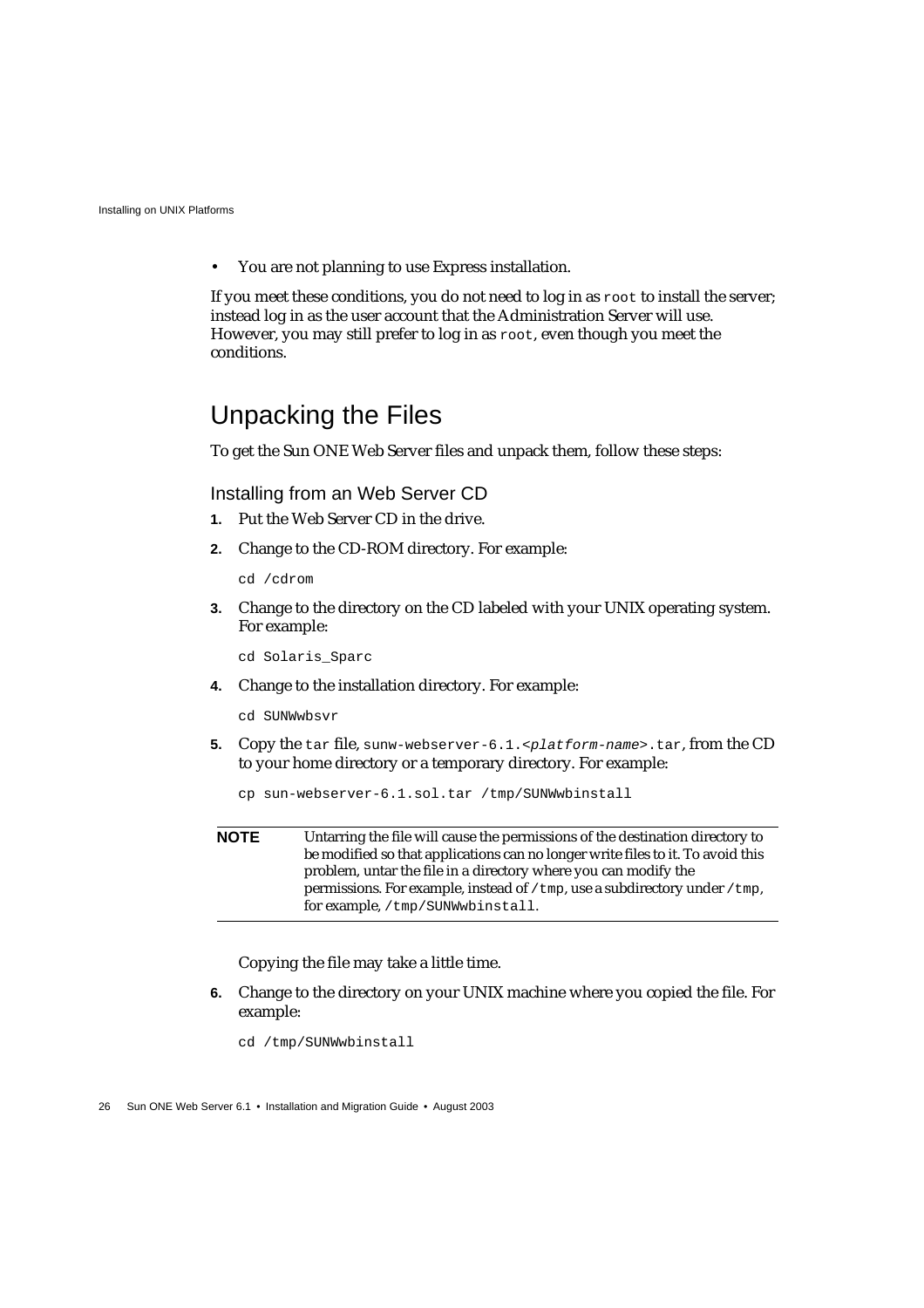**7.** Untar the file by typing tar -xvf *filename*. For example:

tar -xvf sun-webserver-6.1.sol.tar

This command unpacks the server files and creates a temporary directory structure under the current directory. Unpacking the file may take a little time. When the files are unpacked, you see a /WebServer and a /lib directory, and the following files:

- ❍ README.txt
- o 3RD-PARTY-LICENSE.txt
- ❍ LICENSE.txt
- ❍ setup
- o installWrapper
- ❍ setup.inf
- ❍ template.inf.

#### <span id="page-26-0"></span>Installing a Downloaded Server

- **1.** Download the file from http://www.sun.com/software/download/ and save it in a temporary directory.
- **2.** Change to the directory on your UNIX machine where you copied the file. For example:

cd /tmp/SUNWwbinstall

**3.** Unpack the .gz file by typing gunzip filename. The file name is in the format:

sun-webserver-6.1.<*platform-name*>.tar.gz

Example:

gunzip sunw-webserver-6.1.sol.tar.gz.

**4.** Untar the unzipped file by typing tar -xvf *filename.* Example:

tar -xvf sun-webserver-6.1.sol.tar

This command unpacks the server files and creates a temporary directory structure under the current directory. Unpacking the file may take a little time. When the files are unpacked, you see a /WebServer and a /lib directory, and the following files:

README.txt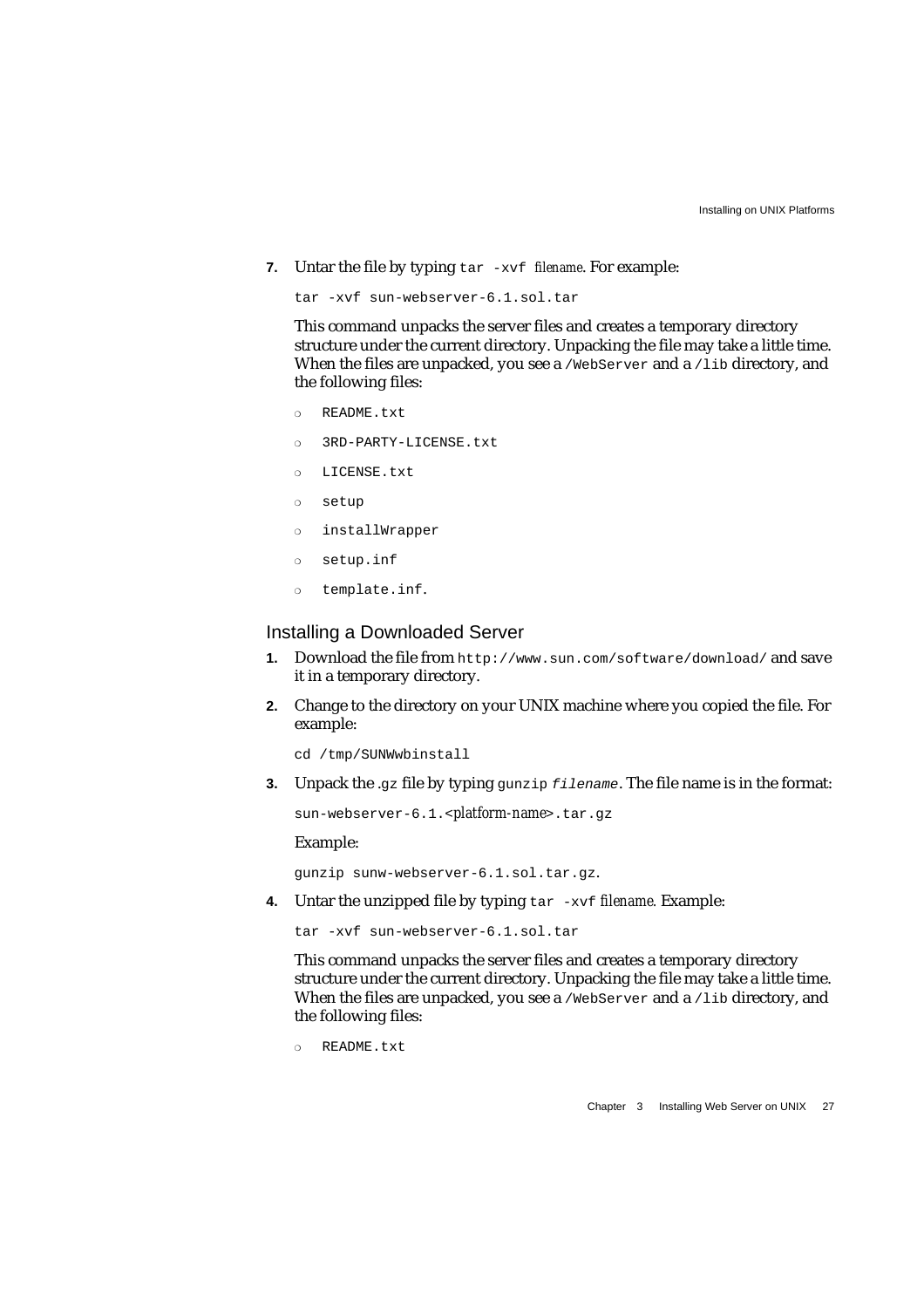- ❍ 3RD-PARTY-LICENSE.txt
- ❍ LICENSE.txt
- ❍ setup
- ❍ installWrapper
- ❍ setup.inf
- o template.inf.

```
NOTE Untarring the file will cause the permissions of the destination directory to 
 be modified so that applications can no longer write files to it. To avoid this 
  problem, untar the file in a directory where you can modify the 
 permissions. For example, instead of /tmp, use a subdirectory under /tmp,
 for example, /tmp/SUNWwbinstall.
```
#### <span id="page-27-0"></span>Running Setup

You run the setup program to install Sun ONE Web Server.

During the installation process, you have the choice of three kinds of installation: Express, Typical, or Custom. Most users should choose Typical or Custom (they are identical). Typical or Custom gives you more flexibility in the components you can install and the settings you can configure.

Express installation is for users who have little experience or are evaluating the product. It makes assumptions about such things as port number and which components to install. For more information, see [Express Installation](#page-31-0).

When running the installer, you can use the following commands:

- Press the Enter key to accept defaults specified in brackets (for example [All]).
- Press CTRL+B to return to a previous screen (note that this sequence does not work on all screens).
- Press CTRL+C to cancel the installation program.
- Enter comma-separated lists of numbers when you want to select multiple items (for example, 1, 2, 3).

**NOTE** For Express installation, you must be logged in as root when running setup.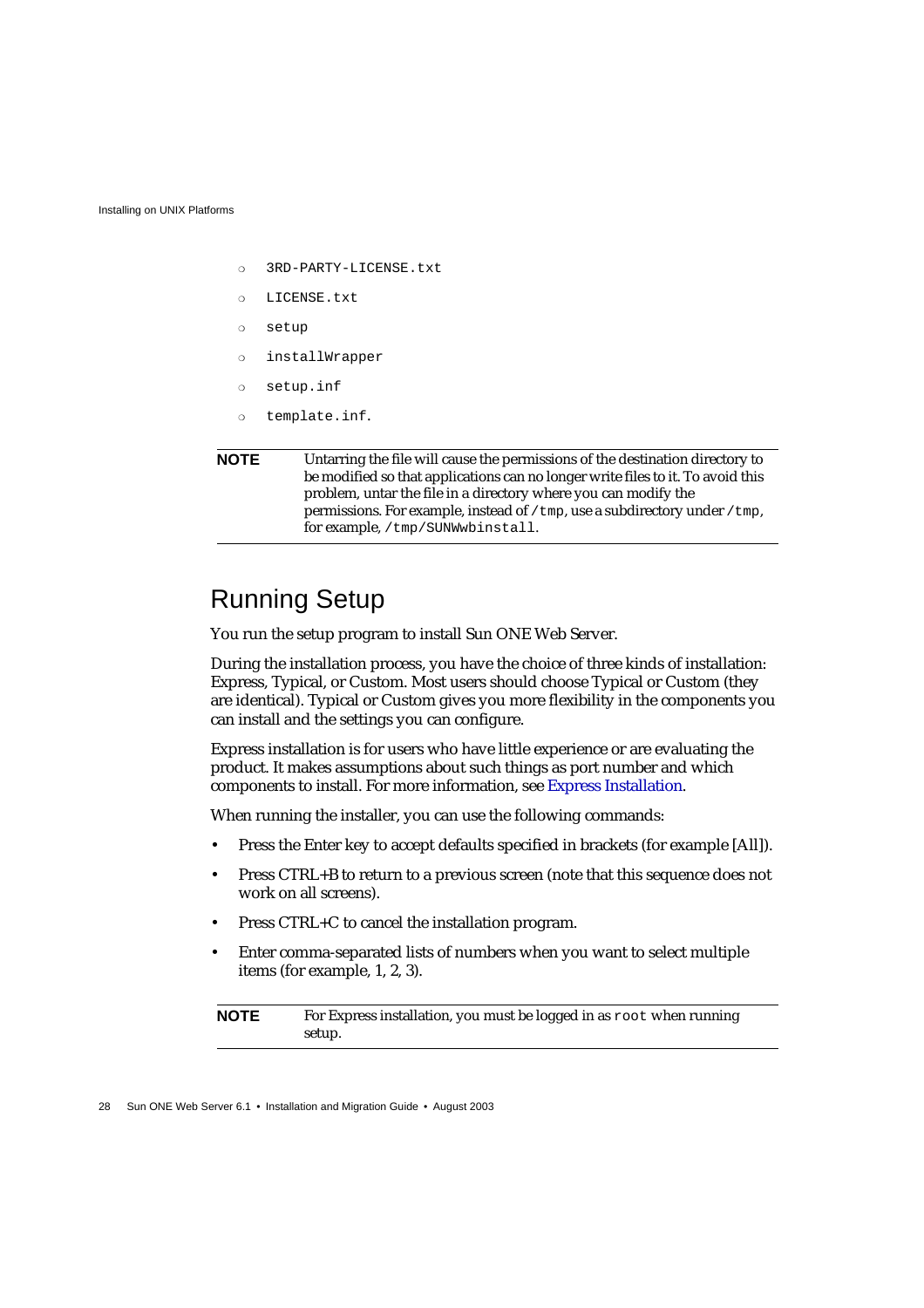#### <span id="page-28-0"></span>Typical or Custom Installation

Most users should install the Typical or Custom installation.

To run setup, follow these steps:

- **1.** If you are not in the directory already, change to the directory where you unpacked the file.
- **2.** Type ./setup to start the server installation.

If you aren't logged in as the root user (superuser), or if you don't have sufficient write permissions, you'll get one or more error messages.

A welcome screen appears. Press Enter to continue with the installation.

- **3.** Choose whether you accept the software license agreement by typing Yes to accept, or No to decline. If you have not yet read the license agreement, cancel out of the installation and read the file  $LICENSE$ .  $txt$  that is in the same directory as the setup program. Type Yes or y to accept the agreement.
- **4.** Specify the server root directory where the server files and directory structure will be installed or accept the default  $(\sqrt{\pi}$  SUNWwbsvr $\pi$ ) and press Enter.

**NOTE** You need to run the server as a user that has write access to this directory, for example, the directory owner.

- **5.** Choose all components screen and press Enter.
- <span id="page-28-1"></span>**6.** Install the following subcomponents:
	- ❍ **Server Core.** Installs the Administration Server and the first instance of Sun ONE Web Server.
	- ❍ **Java Development Kit**. Sun ONE Web Server 6.1 provides Java Developer's Kit (JDK) version 1.4.1\_03 as a bundled product. You can install the provided JDK, or supply your own.

**NOTE** If you do not want to install the bundled JDK, type 1 and press Enter. In this case, [Step 15](#page-30-0) is an additional step in the installation process, where you would need to specify the path to the JDK.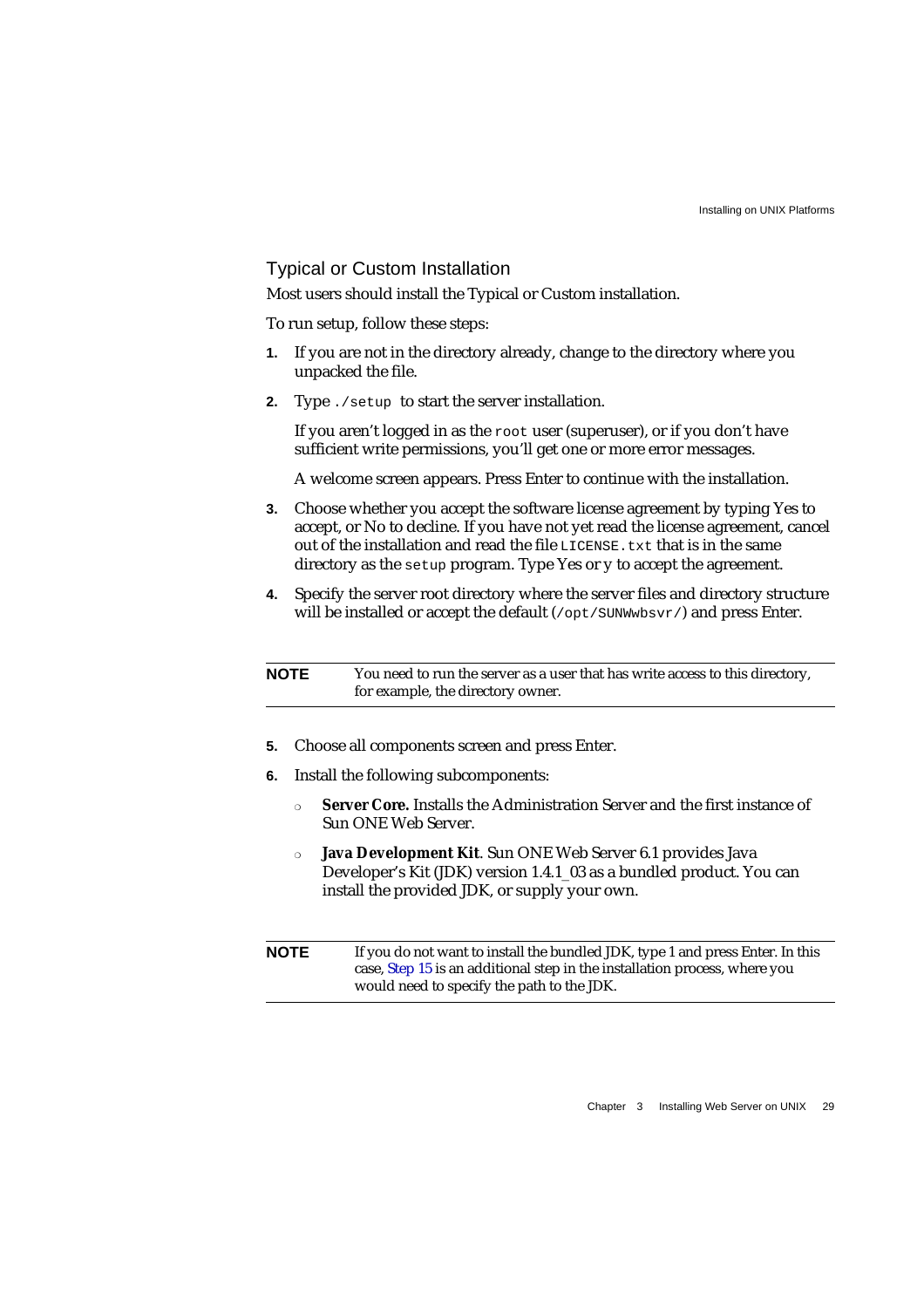**7.** Specify the fully qualified domain name of the computer on which you're installing the server and press Enter. Example:

plaza.sun.com

**8.** Enter the UNIX user and group names to use when running the default instance of Sun ONE Web Server and press Enter.

If you're installing as root, the default user and group on all UNIX systems except Solaris OE, is nobody. On Solaris OE, if you're installing as root, the default user and group is webservd. If the user or group doesn't exist, it is automatically created during installation.

**NOTE** HP-UX has a UID of -2 for nobody. If you have to run the server as nobody on this platform, change the UID of nobody to a positive unique number less than the UID max.

**9.** Enter the UNIX user name to use when running the Administration Server and press Enter.

In most cases this user is root.

- **10.** Enter the Administration Server user name and password to use for authentication. You are asked to enter your password twice. Press Enter.
- **11.** Type the Administration Server port number or accept the default of 8888.

For the most flexibility, choose a port number above 1024. If you want to use a port number lower than 1024 for your Administration Server, you must be logged on as root to start the server. Do not use a port that is already in use.

This Sun ONE Web Server Administration Server is not the same as the Administration Server shipped with other Sun ONE servers.

For more information on ports, see ["Choosing Unique Port Numbers" on](#page-21-2)  [page 22](#page-21-2).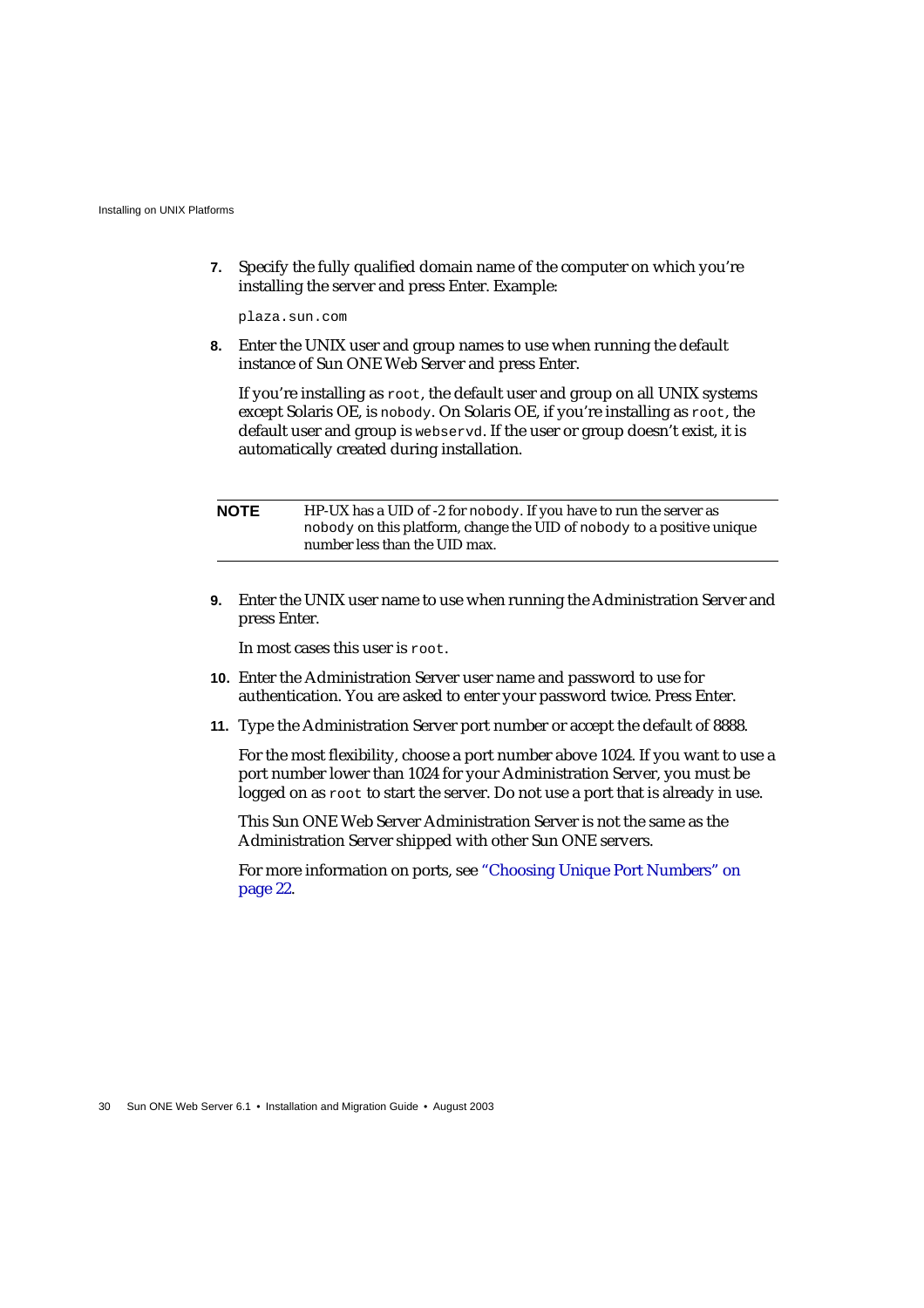**12.** Type the port number of Sun ONE Web Server.

The default is 80. This port should be different than the Administration Server port. Unless you are installing as  $_{\text{root}}$ , the port must be within the stated range (1024 to 65535). If you are installing as root you can use port numbers below 1024.

If you use a port other than the default port (port 80), the URL used to gain access to your home page will change. For example, if your computer is called www.sun.com and you choose port 9753, your server's URL will be http://www.sun.com:9753/

For more information on ports, see ["Choosing Unique Port Numbers" on](#page-21-2)  [page 22](#page-21-2).

- **13.** Type the root directory where your server's content files (the images, HTML documents and data you want to present to users accessing the server) will reside, and press Enter. The default is server\_root/docs.
- **14.** If you are installing Sun ONE Web Server as  $\text{root}$  (superuser), then the option to start Web Server automatically when the system boots up (Start on Boot) comes up next. If you want to enable start on boot, retain the default, which is Yes and press Enter; otherwise, type No and press Enter.
- <span id="page-30-0"></span>**15.** If in [Step 6](#page-28-1) you chose to use your own JDK, enter the absolute path to the directory where you installed the JDK on your system.

Java support in Sun ONE Web Server 6.1 requires a JDK version that is at least JDK version 1.4.1.

The JDK must already exist in the specified directory.

If the custom JDK is located in a directory with a standard tree structure, you can press Enter to continue with the installation. If the custom JDK location follows a non-standard tree structure, then at this prompt you would need to enter the full path to the directory where  $\exists$ ibjvm.so (or  $\exists$ ibjvm.sl) is located.

**16.** After the installation program extracts and installs the Sun ONE Web Server components, press Enter.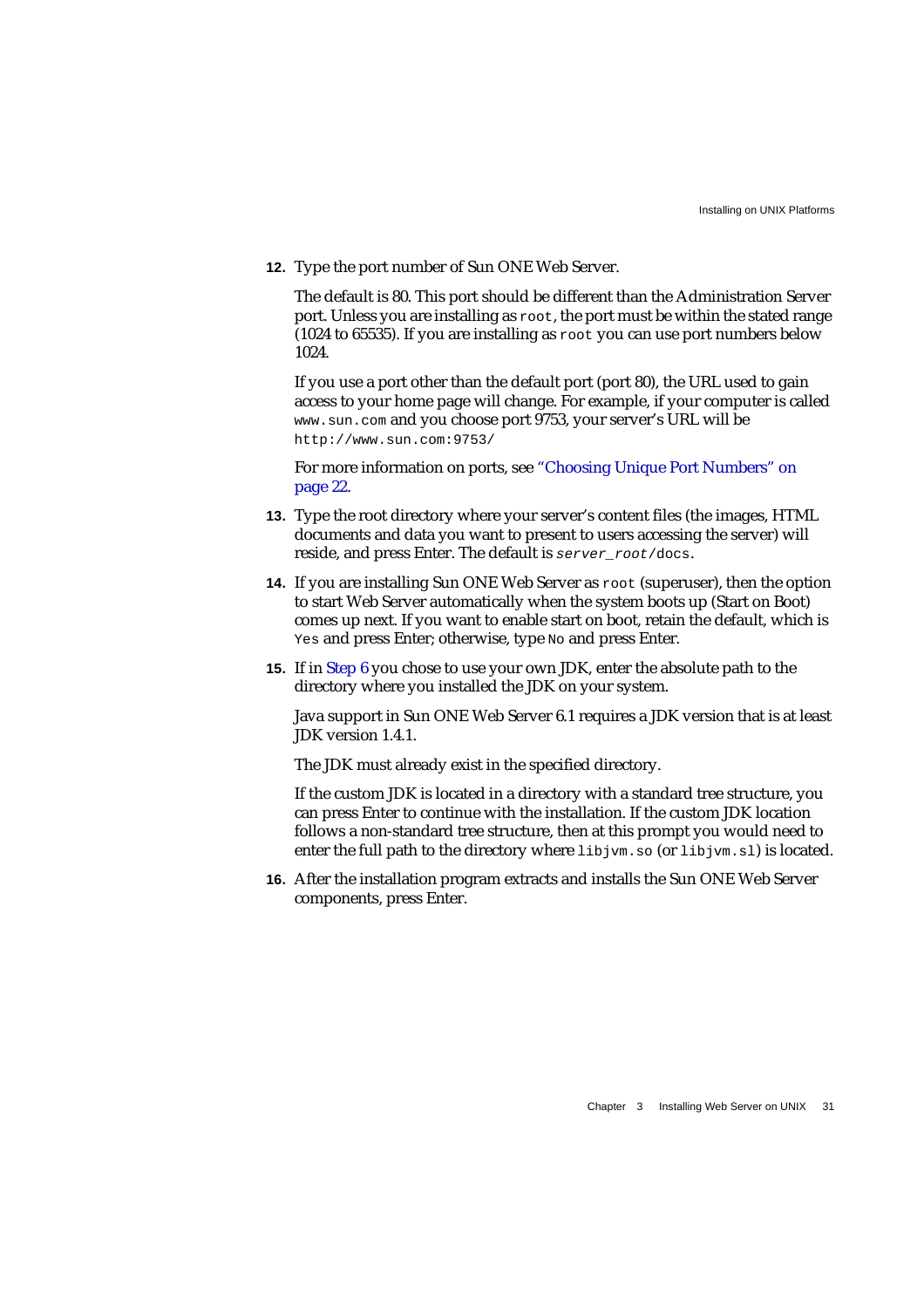**17.** Go to the https-admserv directory under your server root directory (for example, /opt/SUNWwbsvr/) and start the Administration Server by typing ./start.

You can also type ./startconsole in the server root directory.

startconsole starts the Administration Server and launches a browser to the Administration Server administration pages.

To configure your Sun ONE Web Server, use the URL:

http://server\_name:administration\_port

For example: http://www.sun.com:5566

Enter your administration user name and password.

You can now configure your Sun ONE Web Server. For more information on configuring and using Sun ONE Web Server 6.1, see the Sun ONE Web Server 6.1 *Administrator's Guide.*

#### <span id="page-31-0"></span>Express Installation

Express installation is for users who have little experience or are evaluating the product. It makes assumptions about such things as port number and which components to install. By default, the JDK used is the bundled JDK.

The following table lists the assumptions made by the Express installation. If you would like to use different installation settings, use Typical or Custom installation.

| <b>Installation Setting</b> | Value                                   |
|-----------------------------|-----------------------------------------|
| administration port         | 8888                                    |
| administration URL          | http://machine name:administration port |
| HTTP port number            | 80                                      |
| document root               | server root/docs                        |
| UNIX user to run server     | root                                    |
| subcomponents               | All default subcomponents installed     |

**Table 3-1** Express installation settings

**CAUTION** You must log in as root to use Express installation.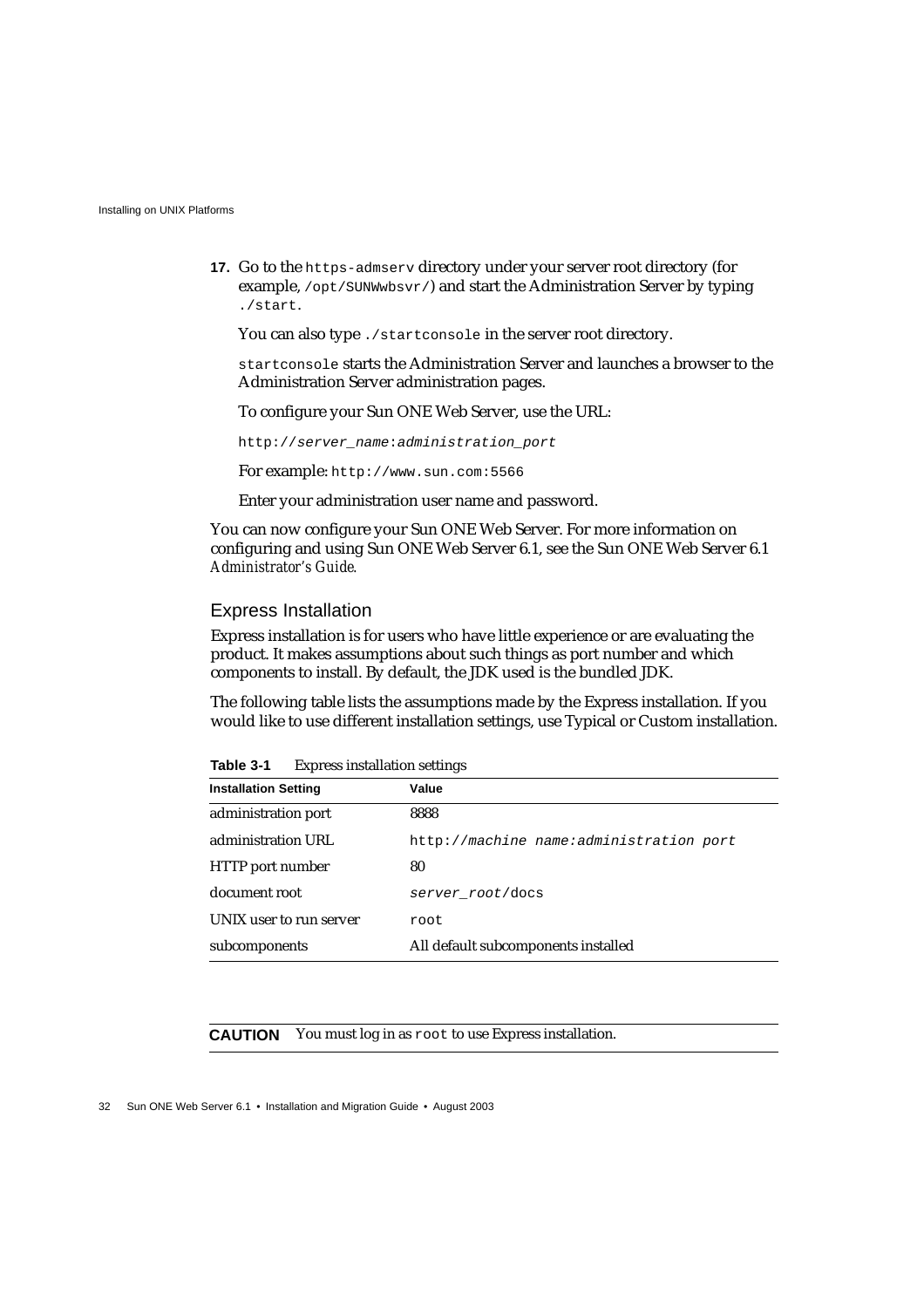To run setup, follow these steps:

- **1.** If you are not in the directory already, change to the directory where you unpacked the file.
- **2.** Type ./setup to start the server installation.

A welcome screen appears.

- **3.** Press Enter to continue with the installation.
- **4.** Choose whether you accept the software license agreement by entering Yes to accept, or No to decline. If you have not yet read the license agreement, cancel out of the installation and read the file  $LICENSE$ .  $txt$  that is in the same directory as the setup program.
- **5.** Choose Express and press Enter.
- **6.** Type a server root directory or accept the default (/ $opt/SUNWwbsvr$ ).

This directory is where the server files and directory structure will be installed. root must have write access to this directory.

**7.** Choose all components.

Press Enter.

**8.** Enter the UNIX user and group names to use when running the default instance of Sun ONE Web Server.

For Express installation, this user must be root. The group must be the group to which root belongs.

**9.** Enter the UNIX user name to use when running the Administration Server.

In most cases, this user is root.

- **10.** Enter the Administration Server user name and password to use for authentication. You are asked to enter your password twice.
- **11.** After the installation program extracts and installs the Sun ONE Web Server components, press Enter.
- **12.** Go to the https-adminserv directory under your server root directory (for example, /opt/SUNWwbsvr/) and start Administration Server by typing ./start. You can also type ./startconsole in the server root directory.

startconsole starts the Administration Server and launches a browser to the Administration Server administration pages.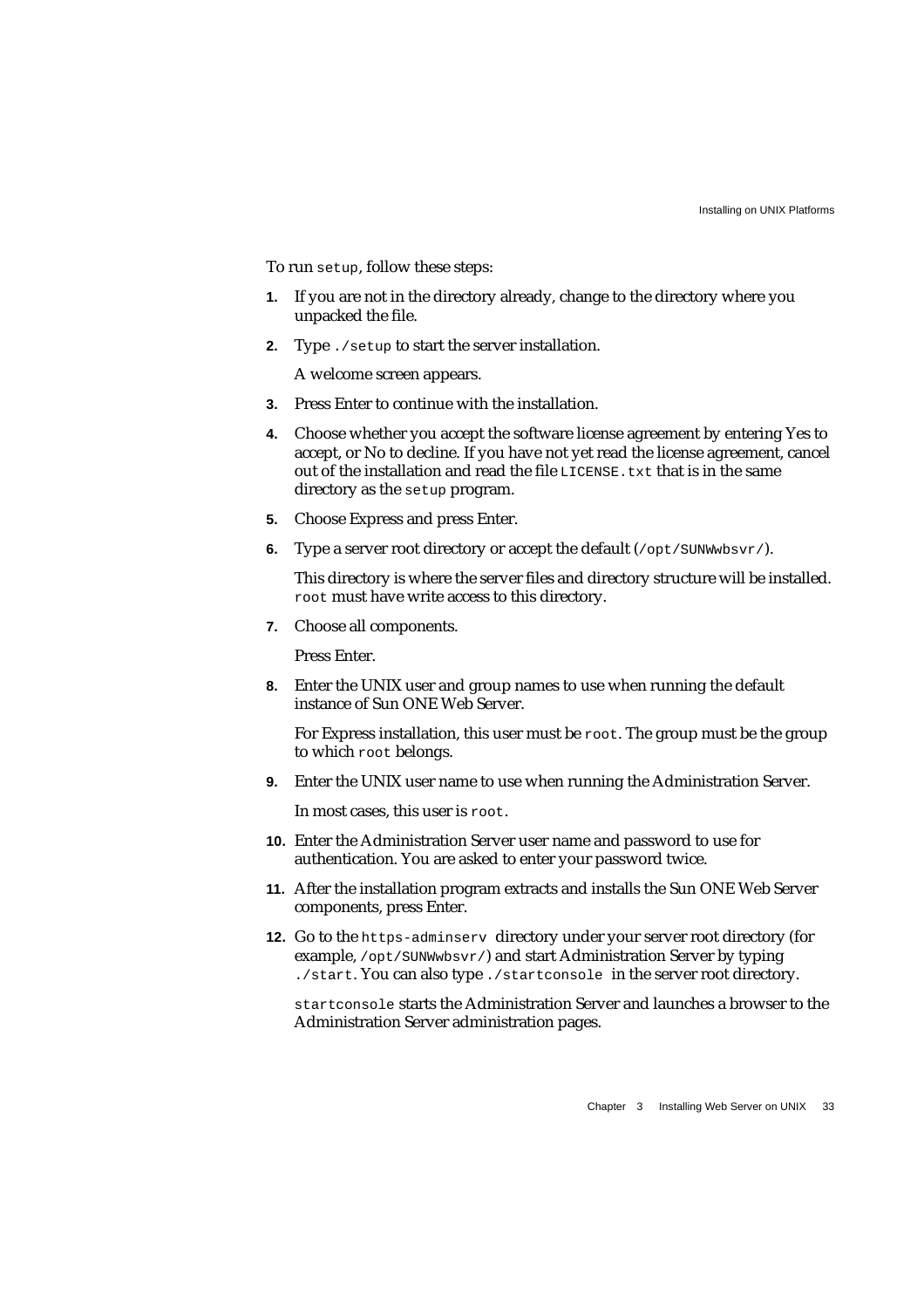**13.** To configure your Sun ONE Web Server, use the URL:

http://server\_name*:*administration\_port

For example: http://www.sun.com:8888

Enter your administration user name and password.

You can now configure your Sun ONE Web Server. For more information, see the Sun ONE Web Server *Administrator's Guide*.

## <span id="page-33-0"></span>Installing Across Multiple Machines

You can install Web Server on multiple machines using two different methods: templatized installation and silent installation.

Templatized installation is executed from your local machine, where you run the installation program silently across multiple remote machines at once.

Silent installation requires that you first install the web server on a local machine, then edit the resulting log file, install.inf, to correspond to the remote machines. With silent installation, you must install the remote instances one by one.

Both methods are described in this section.

- [Using Templatized Installation](#page-33-1)
- [Using Silent Installation](#page-37-0)

#### <span id="page-33-1"></span>Using Templatized Installation

To use templatized installation, enter the installation settings for each remote machine in a template file called template.inf. You can then use the template to install the web server on multiple machines from a single session on your local machine.

The template.inf file is found in the same directory as the setup program.

To run templatized installation, perform the following steps: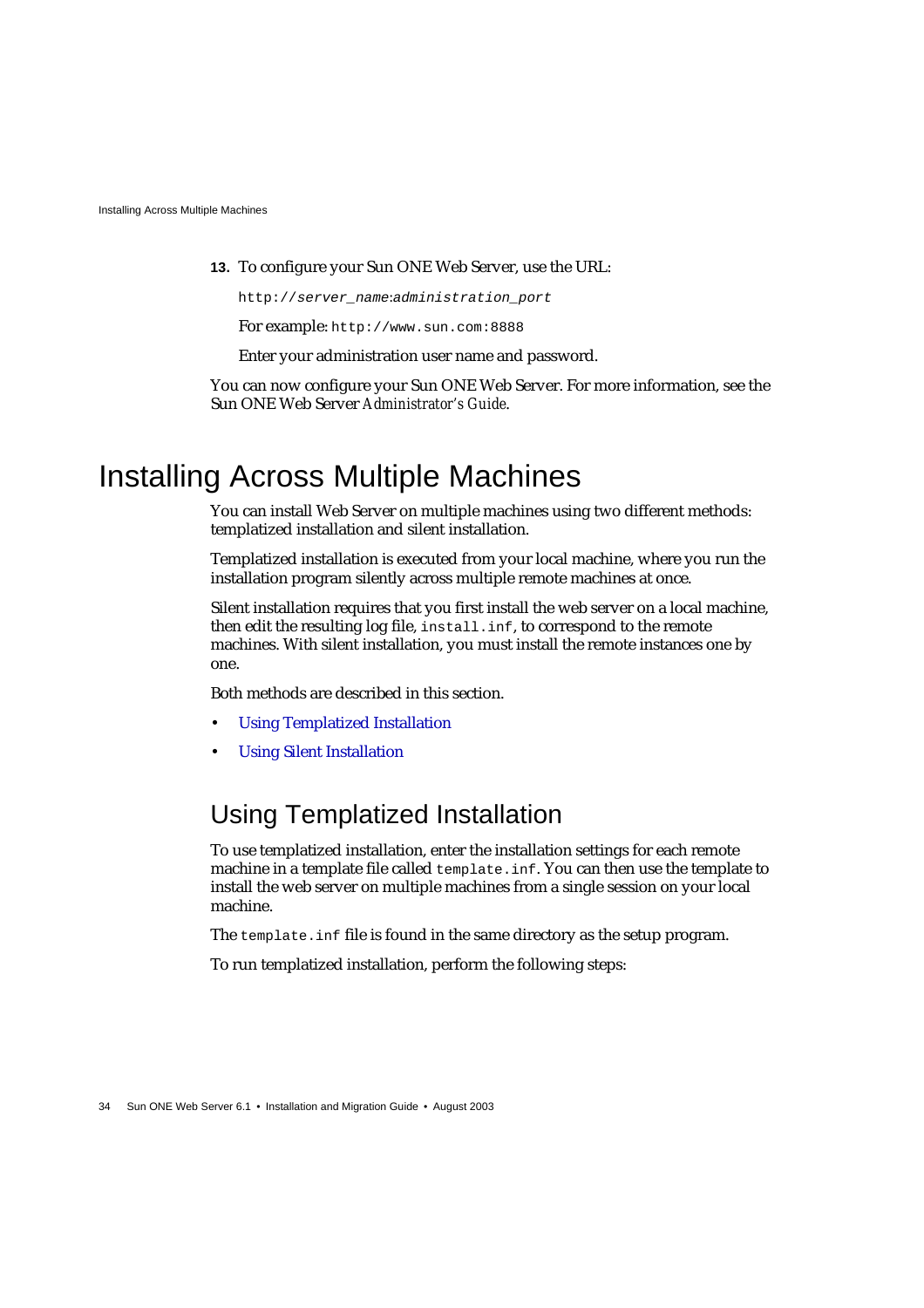**1.** In the /.rhosts directory of your local machine, create an entry for each remote machine where you will install the web server using the format

*remote\_machine\_name username*

For example, if the remote machine is host1 on the domain dogs, and you are logged in as root, enter the following information:

host1.dogs.com root

**2.** In the /etc/hosts.equiv directory of your local machine, create an entry for each remote machine where you will install the web server using the format

remote\_machine\_name

For example, if the remote machine name is host1 on the domain dogs, enter the following information:

host1.dogs.com

**3.** In the /.rhosts directory of each remote machine where you will install the web server, create an entry for your local machine using the format

local\_machine\_name username

For example, if the local machine name is chewbacca on the domain dogs and you are logged in as root, enter the following information:

chewbacca.dogs.com root

**4.** In the /etc/hosts.equiv directory of each remote machine where you will install the web server, create an entry for your local machine using the format

*local\_machine\_name* 

For example, if the local machine name is chewbacca on the domain dogs, enter the following information:

chewbacca.dogs.com

**5.** Create a setup directory on your local machine with a link to server root

ln -s server\_root/ setup*-*directory

- **6.** Change to the directory where setup resides.
- **7.** Open the template.inf file.
- **8.** Enter the installation settings: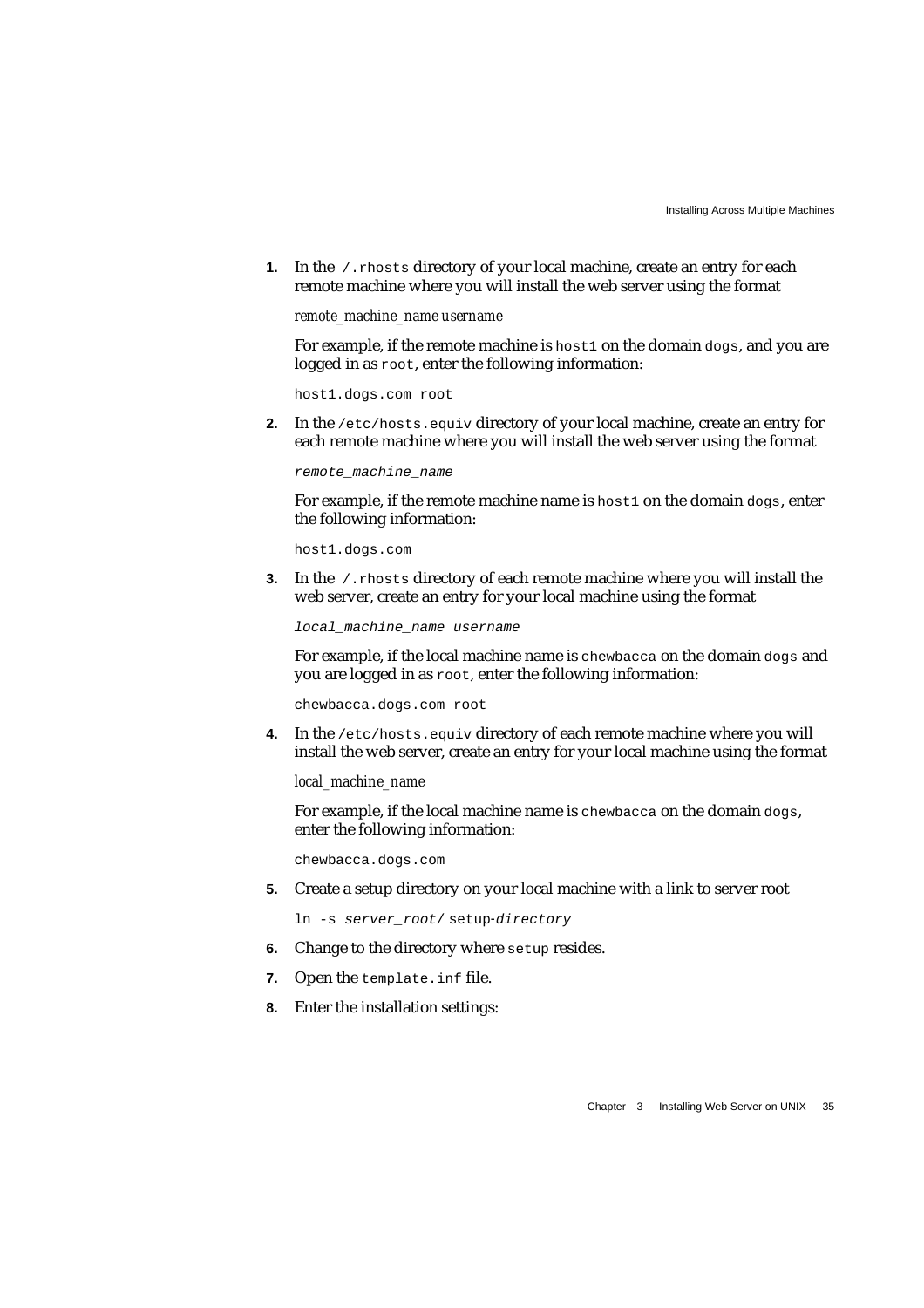$\sim$  HostNames: the name of the host where the web server will be installed, separated by commas. For example:

```
host1,host2,host3
```
❍ Components: the components to install, separated by commas. For example:

webcore, jdk, cleanup

❍ SetUpLocation: the location of the setup program used by the template file.

For each host, enter the following:

- ❍ [*hostname*]: the name of the machine where the web server will be installed by the template. .
- ❍ InstallType: the type of installation to run: express [1], typical [2], or custom [3].
- ❍ SuiteSpotUserID: The user ID used when running the default instance of the Sun ONE Web Server.
- ❍ SuiteSpotGroup: The group the user running the default instance of the Sun ONE Web Server belongs to.
- ❍ ServerRoot: the directory where your server will be installed. For example:

/opt/SUNWwbsvr/

❍ HttpDocRoot: The document root of the Sun ONE Web Server instance. For example:

/opt/SUNWwbsvr/docs

For the core server, enter the following:

- ❍ AdminPort: enter the port number for the Administration Server.
- ❍ HttpPort: The port of the default Sun ONE Web Server instance.
- ❍ AdminSysUser: The user ID used when running the Administration Server. The user should exist in the Directory Server and have access permissions to use the Directory Server to perform user and group management tasks. For example, root.
- ❍ AdminName: The user name used to access to the Administration Server's administration screens. For example: admin.
- ❍ AdminPassword: The password used to access to the Administration Server's administration screens. For example: admin.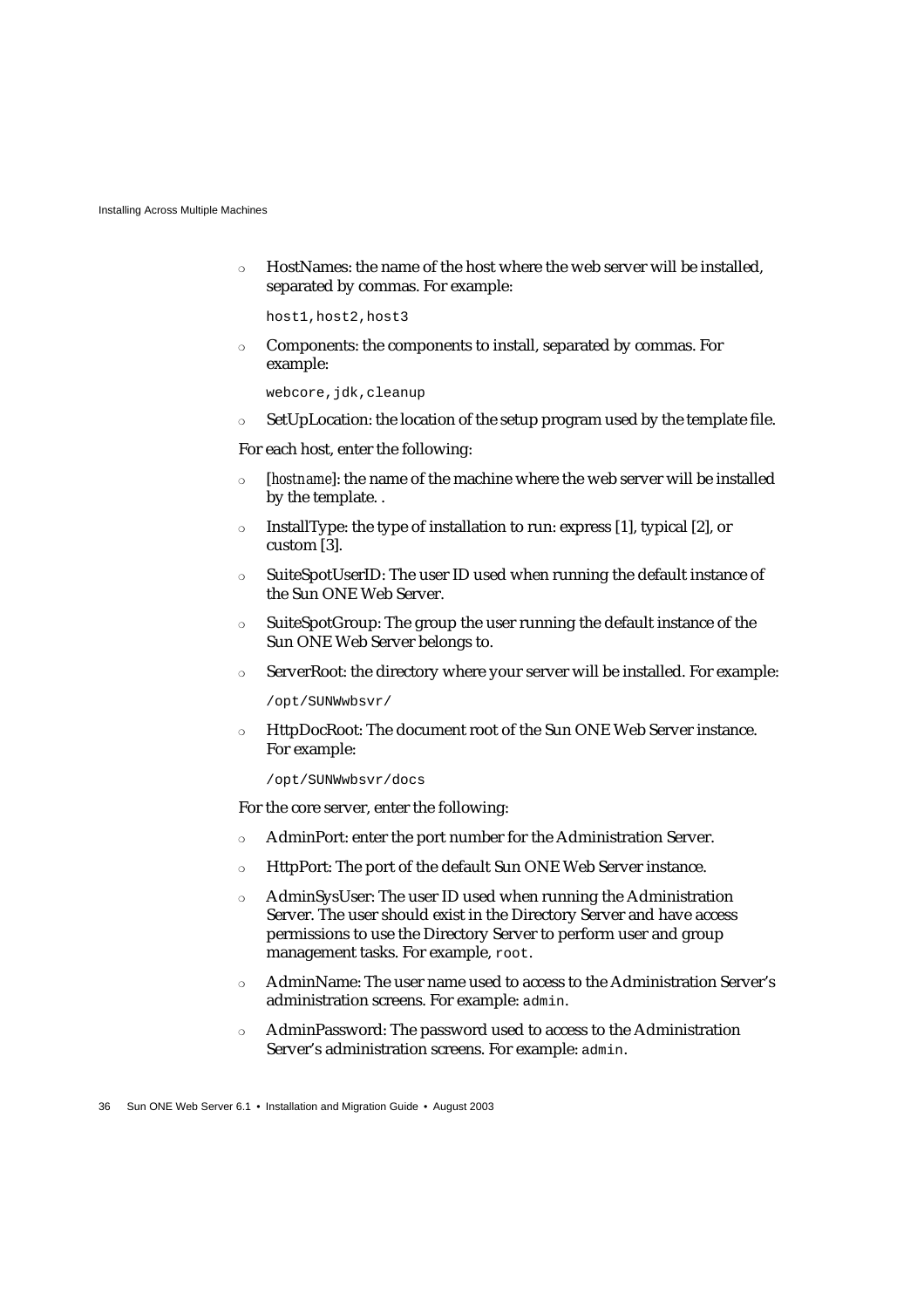#### **9.** Run the installation wrapper by typing the following command at the command prompt:

path\_to\_perl\_executable/perl\_installWrapper -f template.inf

**NOTE** The installWrapper is a Perl script.

The following is an example of the template.inf file:

```
[ MachineName]
HostNames = draco.sun
Components=webcore,snmp,cleanup
SetUpLocation=/Sun/WebServer/P20030814.1
[iws-intern3]
InstallType= 2
SuiteSpotUserID= nobody
SuitespotGroup= nobody
SecurityCheck= False
RequireDomain= False
InstallWhich= 1
ServerRoot=/Sun/WebServer/tmpl_inst/SUNWwbsvr
HttpDocRoot=/Sun/WebServer/tmpl_inst/SUNWwbsvr/docs
JDK_DIR=/usr/j2se
[core]
Upgrade= False
Reinstall= False
AdminPort= 20000
HttpPort= 20001
AdminSysUser= root
AdminName= admin
AdminPassword= admin
UgLdapUse= No
CompVersions= 2:2:1:2:2:1:1:2:
[cleanup]
Archive= cleanup.zip
```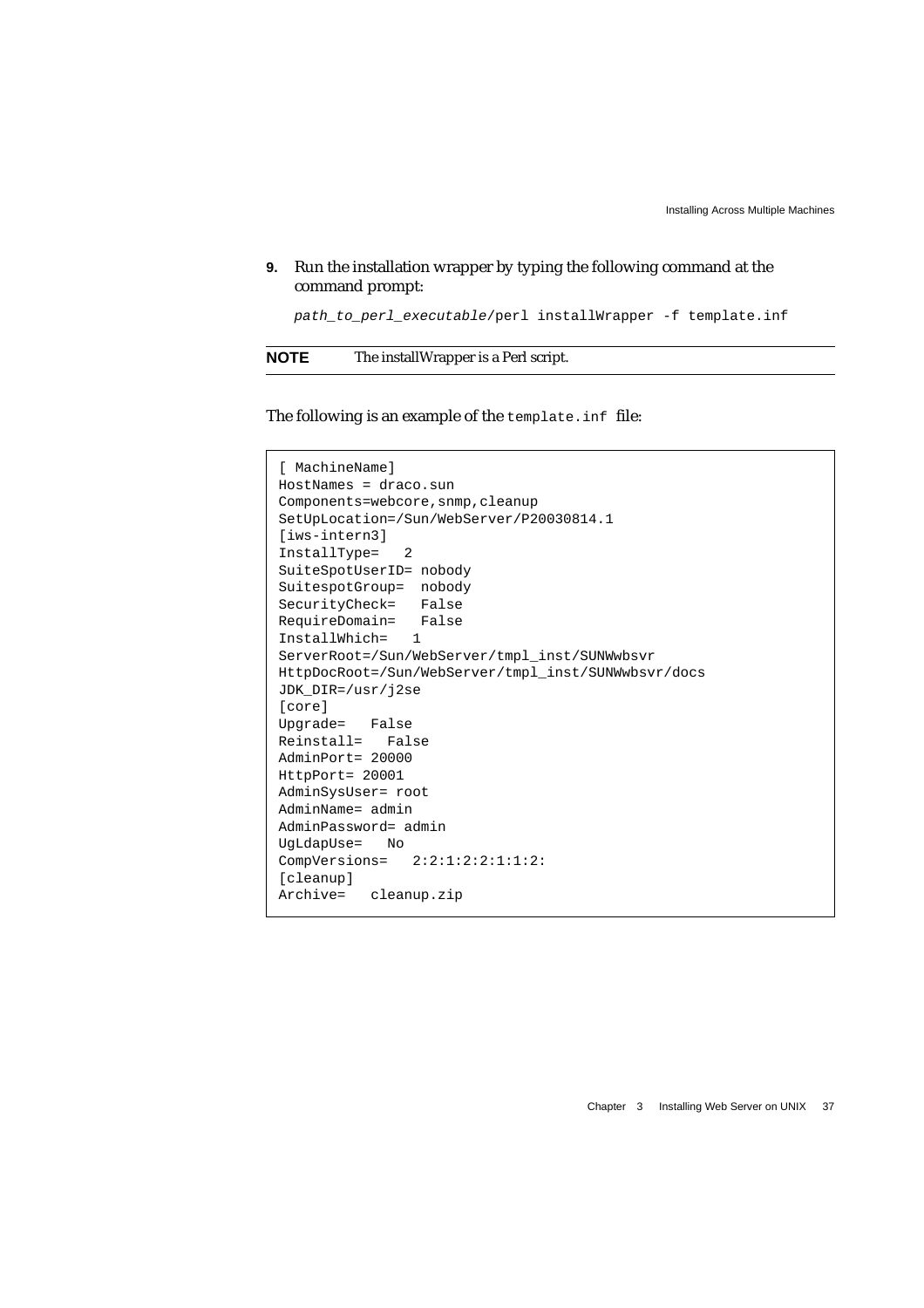### Using Silent Installation

Silent installation is a less efficient way than templatized installation to install multiple instances of Sun ONE Web Server because remote instances of the server are installed one by one rather than several at a time. You use silent installation to create a file of responses to the setup program's prompts, then edit the file (install.inf) and use it to install future Sun ONE Web Server installations. With silent installation, you must first install Sun ONE Web Server on your local machine, then edit install.inf to correspond to the remote machines where you'll install additional instances of the server. If you are installing Sun ONE Web Server on a number of remote machines, it is recommended that you use templatized installation instead.

Silent installation works best when you use the Typical installation and your installations are all similar.

**CAUTION** The install.inf file contains the password used to log on to the Administration Server. The password is not encrypted; it is in plain text. If you use silent installation, be sure and delete the install.inf file once you are through with it.

To use silent installation, follow these steps:

**1.** Run setup with the -k option, which creates a file called install.inf that contains all your responses to the installer's prompts. At the command prompt, type:

./setup -k

- **2.** Answer the installer prompts and install Sun ONE Web Server.
- **3.** When the server is installed, go to the *server\_root*/setup directory, where you'll find the install inf file.
- **4.** Copy the install.inf file to the directory where you will run setup to install your next Sun ONE Web Server.
- **5.** Edit the values in the install.inf file to match the values of the next server you want to install.

For example, change the machine name, port number, installation directory, etc.

**6.** Run setup using the install.inf file for input. For example:

./setup -s -f install.inf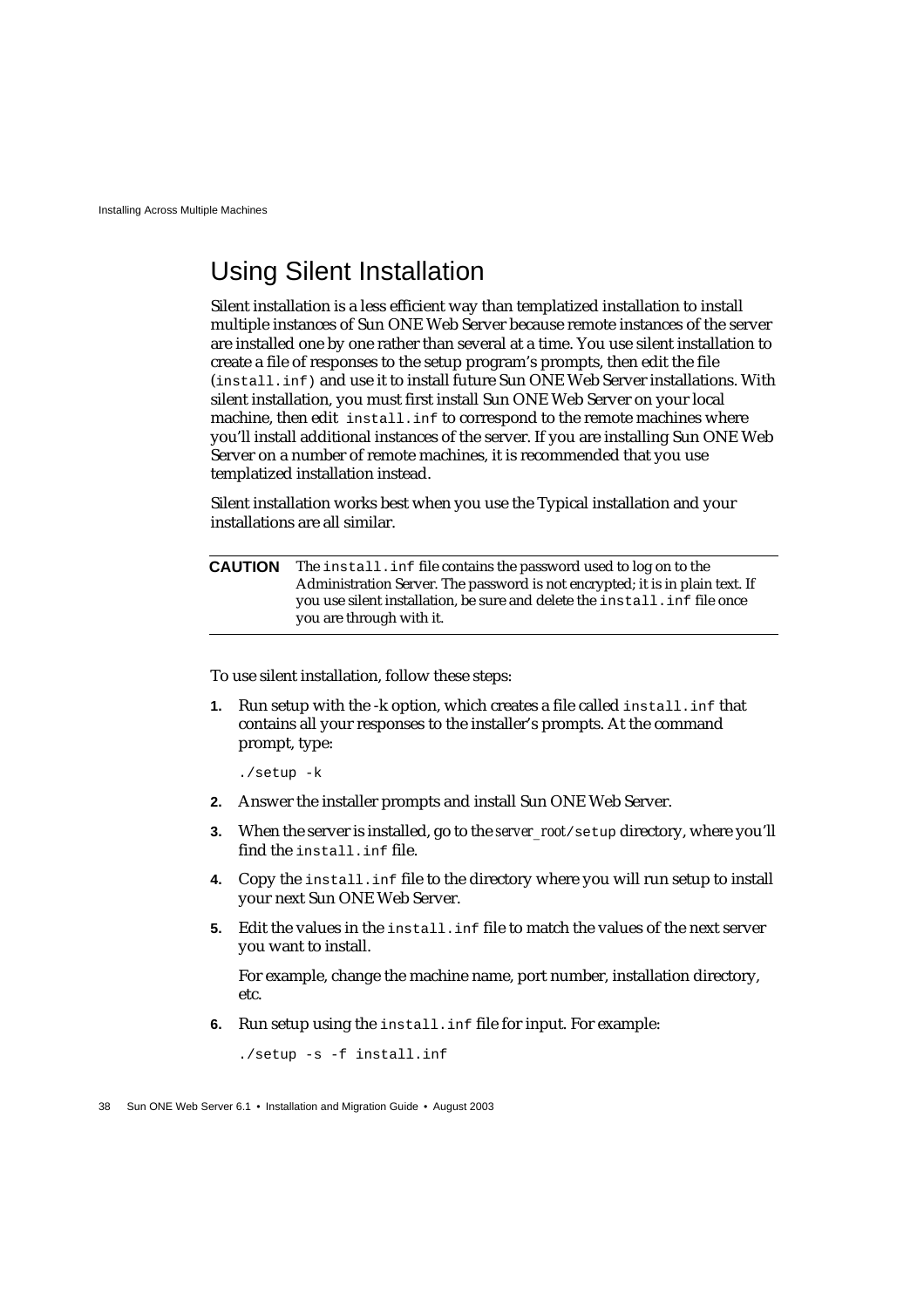#### **7.** The server is installed.

The following is an example of an install. inf file.

```
[General]
FullMachineName= draco.india.sun.com
SuiteSpotUserID= webservd
SuitespotGroup= webservd
ServerRoot= /Sun/WebServer
SecurityCheck= False
RequireDomain= False
Components= WebServer
[WebServer]
Upgrade= False
SuiteSpotUserID= webservd
SuiteSpotGroup= webservd
AdminPort= 4600
HttpPort= 4601
HttpDocRoot= /Sun/WebServer/docs
StartOnBoot= n
JDK_DIR= /Sun/WebServer/bin/https/jdk
JDK_LIBPATH= 
AdminSysUser= root
AdminName= admin
AdminPassword= admin
CompVersions= 2:2:1:0:0:
Components= webcore,JDK,cleanup
[cleanup]
Archive= cleanup.zip
```
The following table shows some useful install.inf parameters to edit. For best results, do not edit any parameters except those listed in the table.

| <b>Parameter Name</b> | Use                                                                              |
|-----------------------|----------------------------------------------------------------------------------|
| FullMachineName       | The machine name.                                                                |
| SuiteSpotUserID       | The user ID used when running the default instance of the<br>Sun ONE Web Server. |

**Table 3-2** Silent Installation Parameters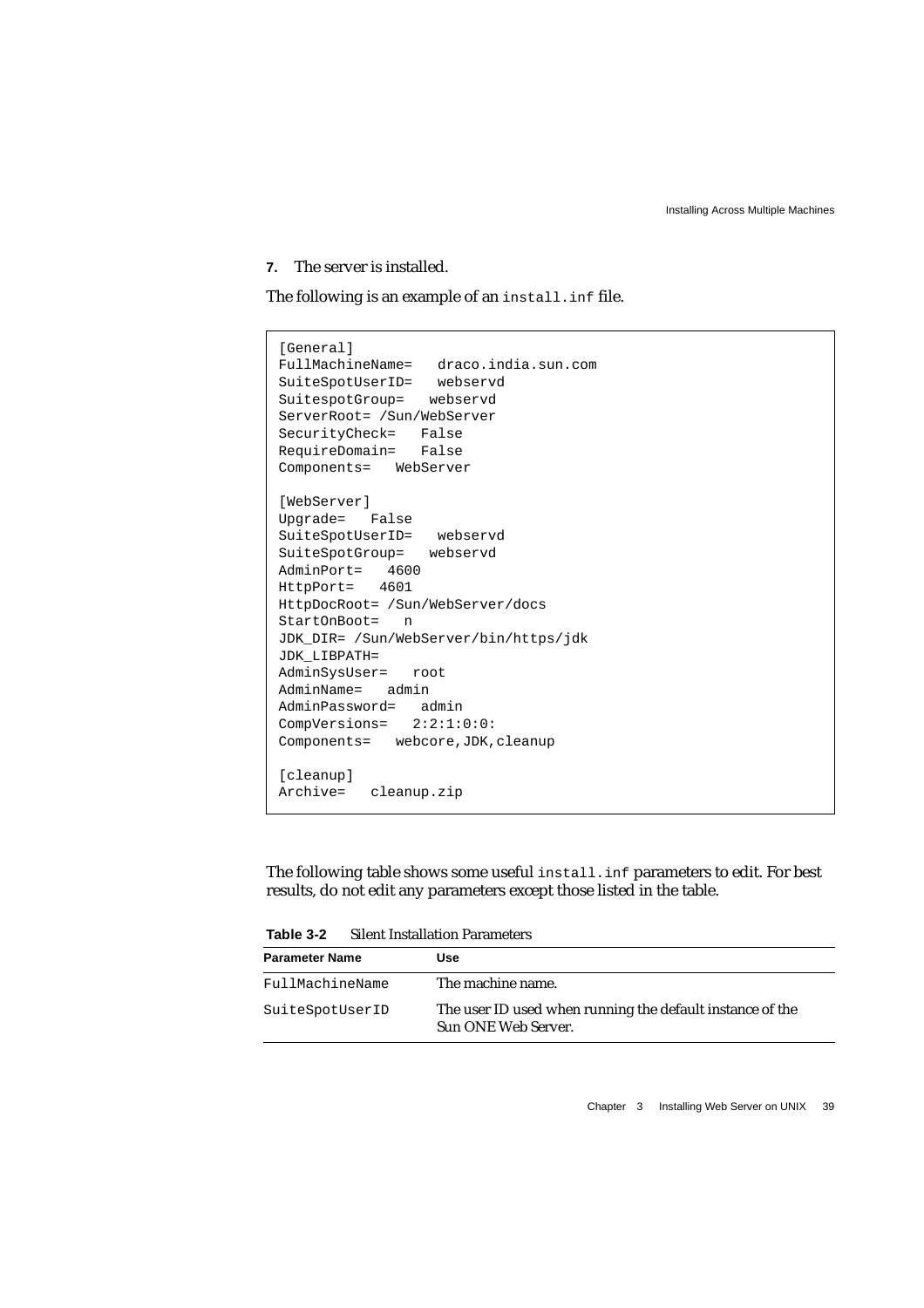| <b>Parameter Name</b> | <b>Use</b>                                                                               |
|-----------------------|------------------------------------------------------------------------------------------|
| SuiteSpotGroup        | The group the user running the default instance of the Sun<br>ONE Web Server belongs to. |
| ServerRoot            | The directory where you install the server.                                              |
| AdminPort             | The Administration Server port.                                                          |
| HttpPort              | The port of the default Sun ONE Web Server instance.                                     |
| HttpDocRoot           | The document root of the Sun ONE Web Server instance.                                    |
| AdminSysUser          | The user ID used when running the Administration Server.                                 |
| AdminName             | The user name used to access to the Administration Server's<br>administration screens.   |
| AdminPassword         | The password used to access to the Administration Server's<br>administration screens.    |
| JDK DIR               | The directory where your JDK is installed.                                               |

**Table 3-2** Silent Installation Parameters

## Default Sun ONE Web Server Directories

When you install the Sun ONE Web Server product, two web server instances are installed by default under the server root directory:

- A Web Server instance
- A Web Server instance for administration purposes, also called the Administration Server.

Files for the Web Server instance are stored in the https-host.domain directory under the installation directory.

Files for the Administration Server instance are stored in the https-admserv directory under the installation directory.

For more information about the configuration files that are created, see the Sun ONE Web Server 6.1 *Administrator's Configuration File Reference*.

## Using Uninstall on UNIX

You can remove Sun ONE Web Server from your computer by using the uninstall application.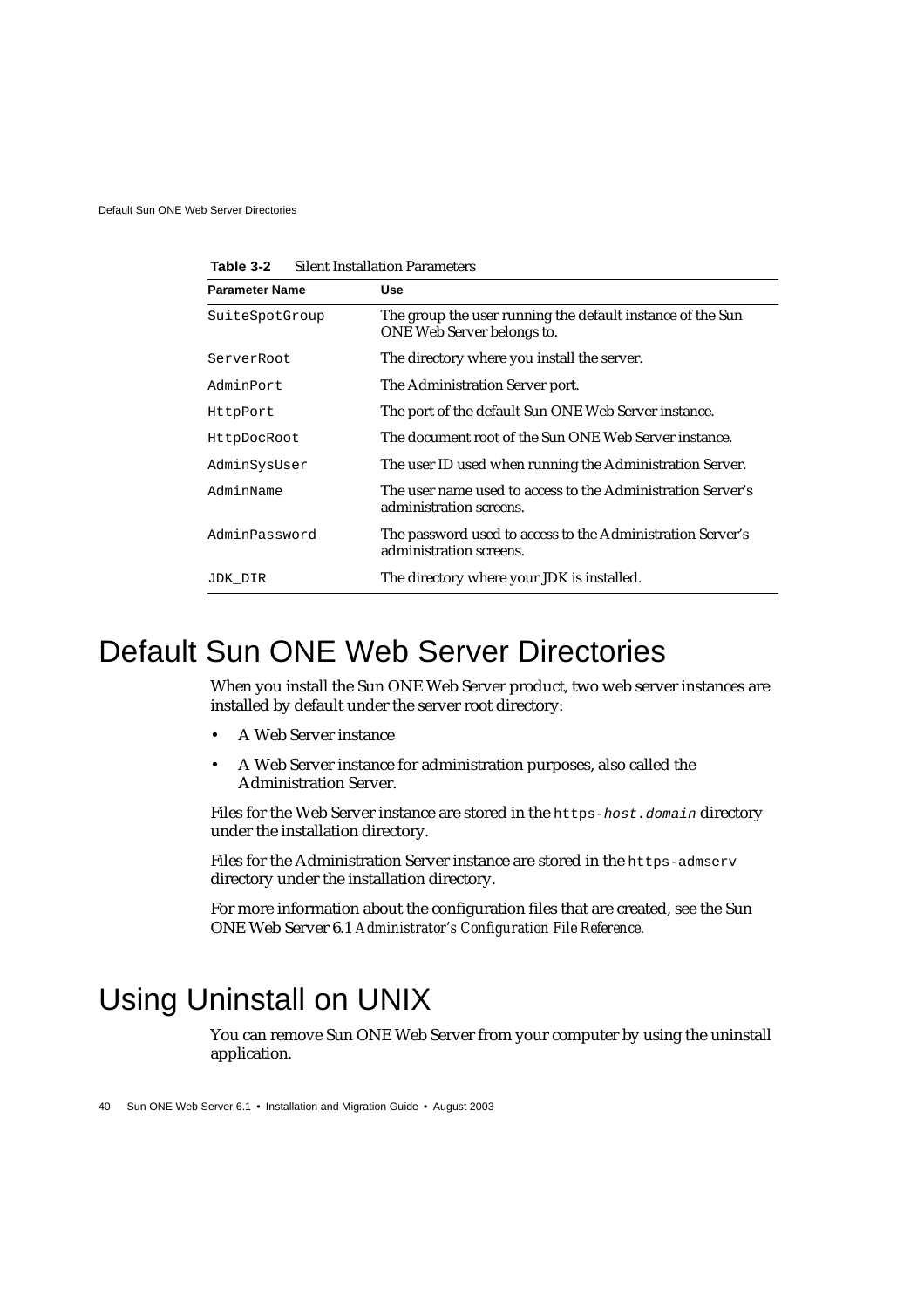**CAUTION** Though you can select individual subcomponents to uninstall, it is not recommended. The uninstaller only removes the parts of the code pertaining to the selected subcomponent, but does not update configuration files. Your server may not run if you uninstall individual subcomponents.

To remove your Sun ONE Web Server:

**1.** Go to your server root and type ./uninstall.

A list of Sun ONE servers currently installed in this location appears.

**2.** Find Sun ONE Web Server in the list and type the number next to it at the prompt.

Note that uninstalling Sun ONE Web Server automatically uninstalls the Administration Server, since it is an instance of Sun ONE Web Server.

A list of installed Sun ONE Web Server subcomponents appears.

**3.** Select all subcomponents and press Return.

The subcomponents are uninstalled and you return to the command prompt.

**NOTE** The uninstall program does not remove every server file. For example, it does not remove keys and certificates, configuration files, logs, ACL files or the document root.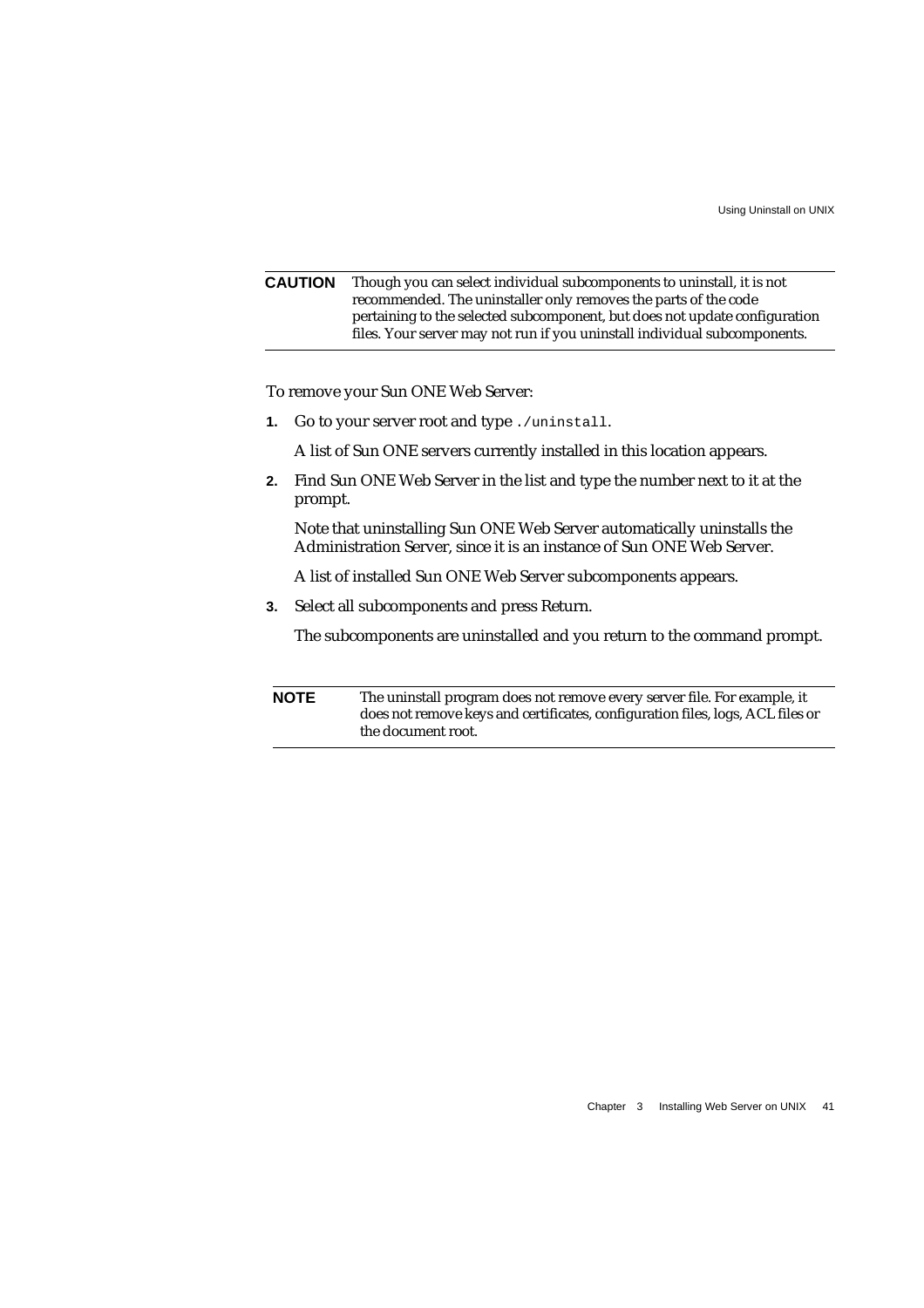Using Uninstall on UNIX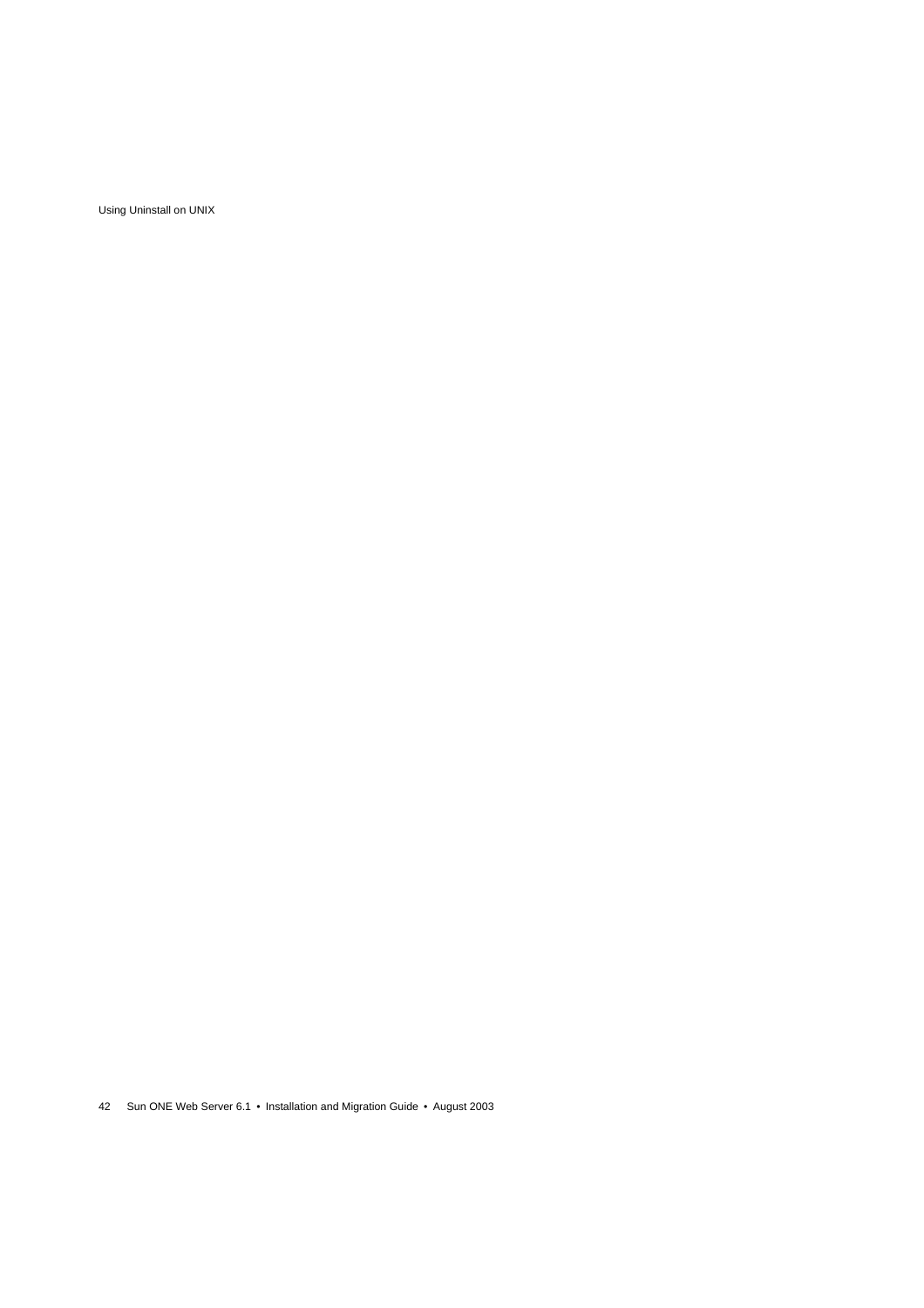# Installing Sun ONE Web Server on Windows

This chapter tells you how to install Sun ONE Web Server on Windows. It contains the following sections:

- [Installing on Windows](#page-42-0)
- [Using Silent Installation](#page-48-0)
- [Default Sun ONE Web Server Directories](#page-51-0)
- [Using Uninstall on Windows](#page-51-1)

## <span id="page-42-0"></span>Installing on Windows

The following sections describe the installation of the Sun ONE Web Server.

Any errors that occur when the server starts are logged in the Event Viewer. Once started, the server logs errors to the normal error log file.

Please keep the following warnings in mind:

- If you have previous versions of Netscape or Sun ONE web servers installed, you must install your 4.x iPlanet Web Server in a different server root directory.
- If you have Early Access versions of Sun ONE servers installed, uninstall them before installing the final version.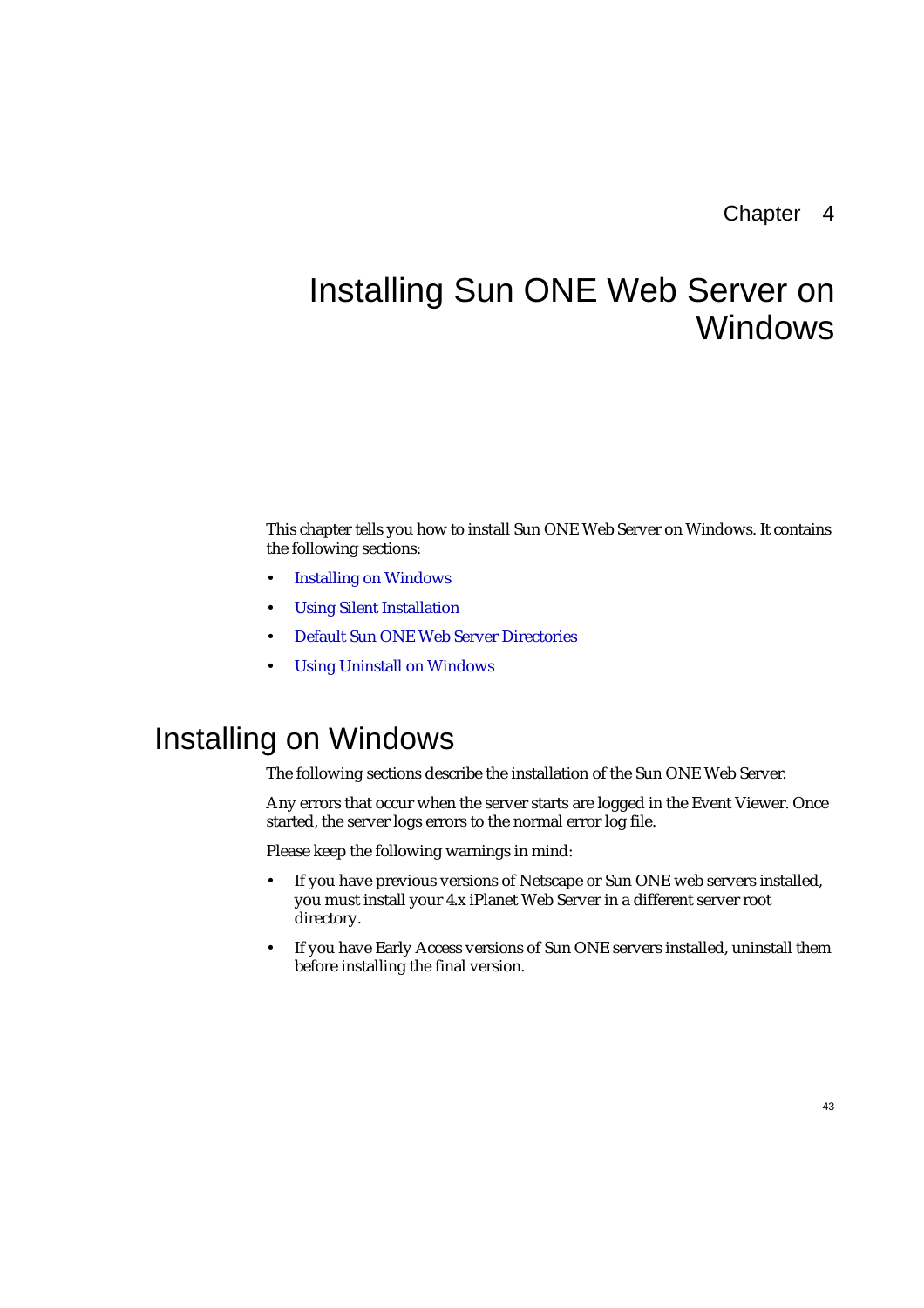- Because of DLL conflicts, if you install Sun ONE Web Server 6.1 and iPlanet Web Server 4.x on the same machine, uninstall 4.x after you migrate it to Sun ONE Web Server 6.1. When you uninstall iPlanet Web Server 4.x, don't delete any shared dll files (when asked, choose "No to All"). If not, you will have trouble uninstalling Sun ONE Web Server 6.1 later.
- If you have previous versions of Sun ONE web servers installed, shut down the Administration Server and Enterprise Server instances before installing Sun ONE Web Server 6.1.
- If you want to monitor the Sun ONE Web Server using the Simple Network Management Protocol (SNMP), ensure that you have installed Windows SNMP components before installing the Sun ONE Web Server.

### Unpacking the Files

To get the Sun ONE Web Server files and unpack them, follow these steps:

Installing from an Sun ONE Web Server, Enterprise Edition CD

- **1.** Put the Sun ONE Web Server CD in the drive. Click the icon representing your CD-ROM drive.
- **2.** Double-click the Windows folder.
- **3.** Double-click the setup folder.

The setup.exe file is inside this folder.

### Installing a Downloaded Server

- **1.** Download and unzip the file sun-webserver61-win.zip and save it in a temporary directory.
- **2.** Double-click the setup.exe file to extract the files and launch the installation program.

### Running setup.exe

Run the setup.exe program to install Sun ONE Web Server.

- **1.** Double-click the setup.exe file.
- **2.** The Welcome screen appears. After reading the Welcome screen, click Next.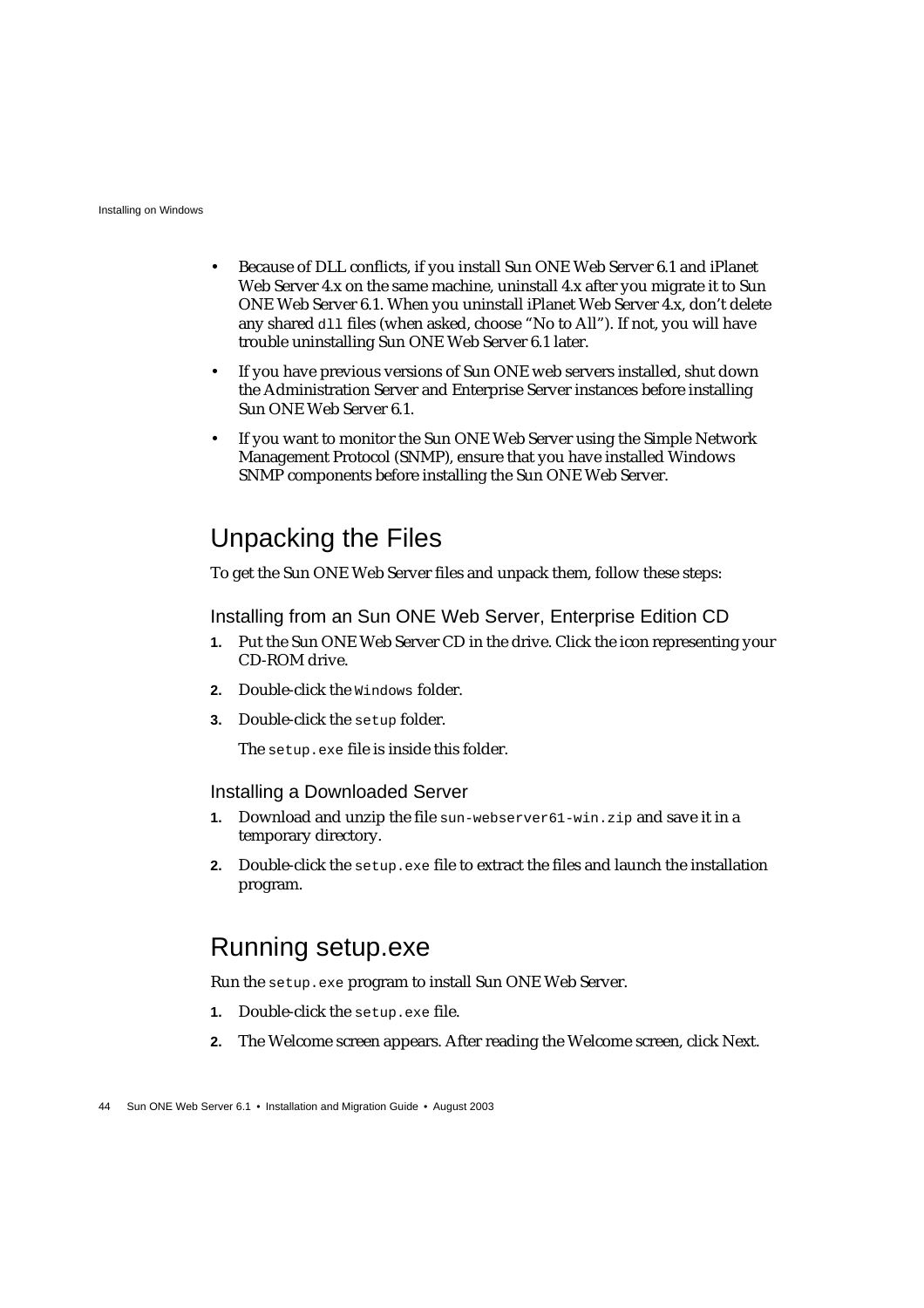- **3.** The Software License Agreement appears. Click Yes to accept the license.
- **4.** The Select Installation Type screen appears. Choose the kind of installation you want: Express, Typical or Custom.

Express installation is for users who have little experience or are evaluating the product. It makes assumptions about such things as port number and which components to install. This option is not recommended if you are using your server in a production environment.

Typical and Custom installation give you more options, and for this release, do the same thing.

If you chose Express installation, the following settings are set automatically for you. By default, the Java Developer's Kit (JDK) used is the bundled JDK. If you want to have different values for these settings, choose Typical or Custom installation.

**Table 4-1** Express installation settings

| <b>Installation Setting</b> | <b>Values</b>                           |
|-----------------------------|-----------------------------------------|
| administration port         | 8888                                    |
| administration URL          | http://machine name:administration port |
| HTTP port number            | 80                                      |
| document root               | server root/docs                        |
| subcomponents               | All default subcomponents installed     |

**CAUTION** Do not use Express Installation if you already have another web server running on port 80.

Click Next.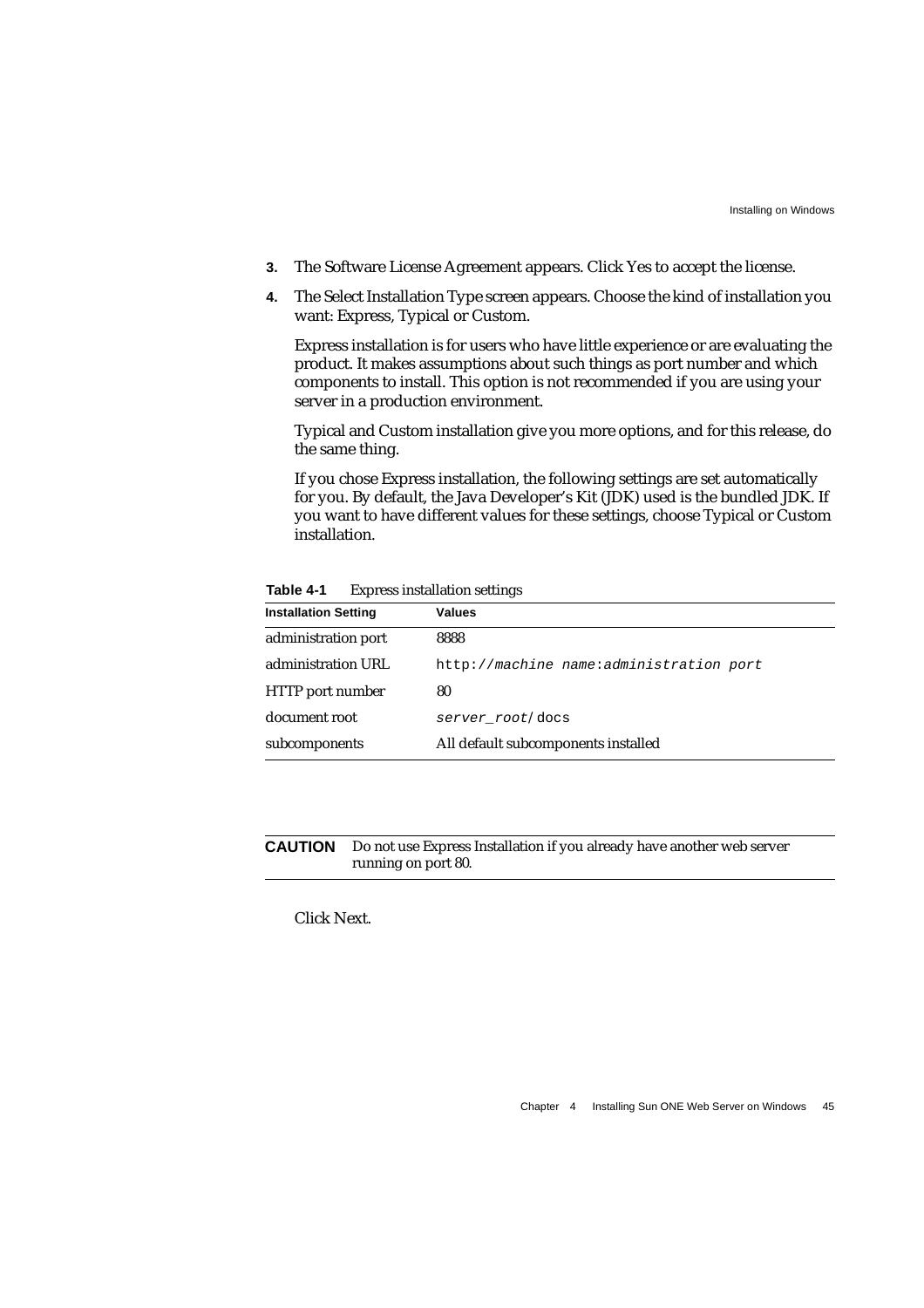**5.** The Location of Installation dialog box appears. The default location for the server files is C:\Sun\WebServer6.1.

If you want to install Sun ONE Web Server in a non-default location, use Browse to navigate to the folder you want, or type the name in the field. If you choose a folder that does not exist, the installation program asks if you want to create the folder.

**CAUTION** Make sure that the path to which you install the Webserver has no spaces in its name. For example, do not choose the C:\Program Files directory to install the product, since this directory contains a space in its name.

Click Next.

<span id="page-45-0"></span>**6.** The Components to Install dialog box appears. Select Web Server from the list.

Note that because the Administration Server is now an Sun ONE Web Server instance, it is installed automatically when you install Sun ONE Web Server, and is not a choice on this product list.

If you did not change subcomponents or if you've completed your subcomponent selections, click Next to continue to [Step 8](#page-46-0).

If you are migrating from iPlanet Web Server 4.1, when you install subcomponents, you must install all the subcomponents you installed for 4.1, otherwise they may not work. You can install additional subcomponents as well.

- **7.** If you clicked Change on the previous screen, the Select Sub-Components dialog box appears. By default the following subcomponents are installed:
	- ❍ **Server Core.** Installs the Administration Server and the first instance of Sun ONE Web Server.
	- ❍ **Java Development Kit**. Sun ONE Web Server 6.1 provides JDK version 1.4.1\_03 as a bundled product. You can install the provided JDK, or supply your own.

Click Continue when you are through choosing subcomponents to return to the Components to Install dialog box ([Step 6](#page-45-0)).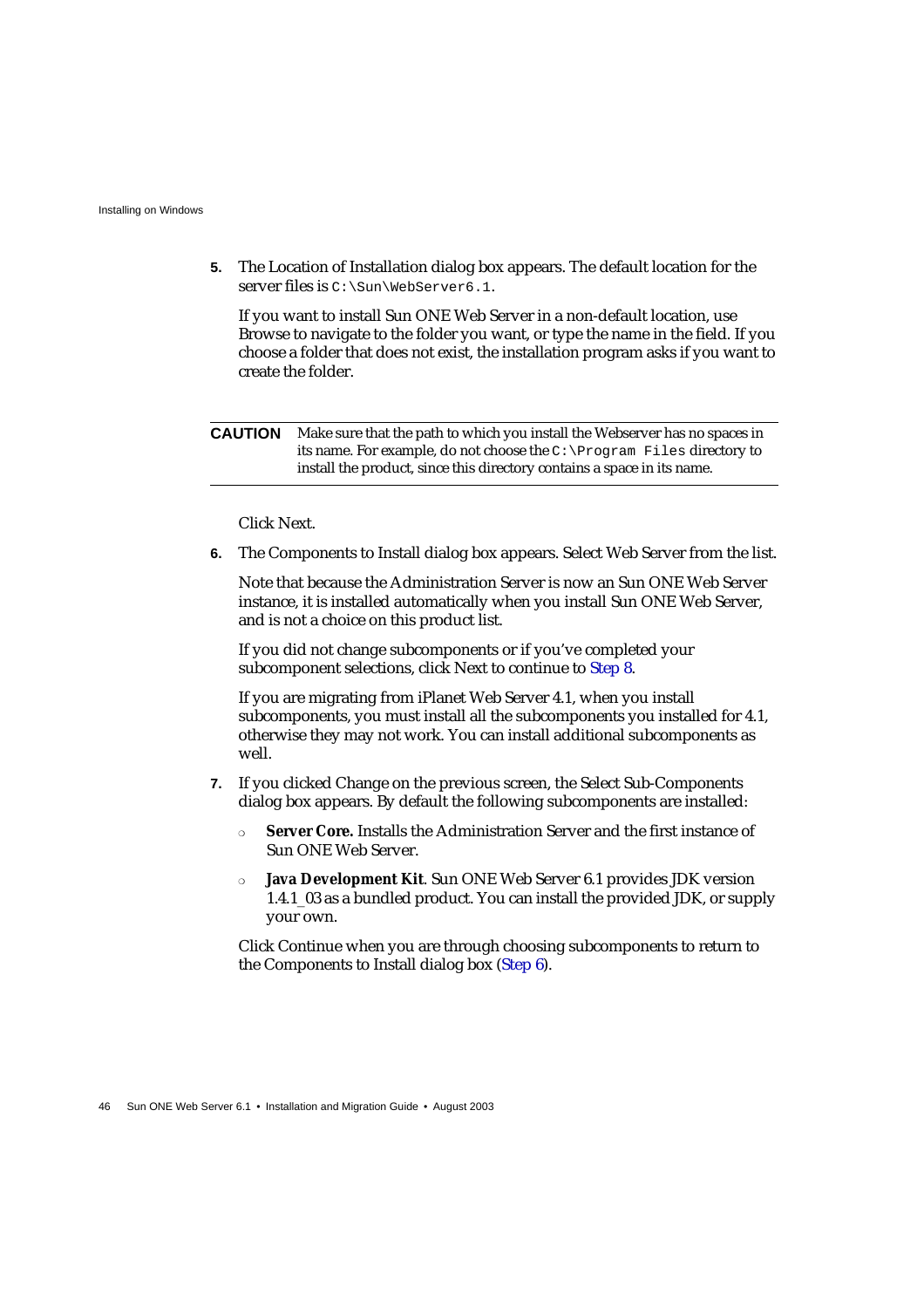<span id="page-46-0"></span>**8.** Type the user name for Administration Server access; the default is admin. Type the Administration Server access password; type it again for verification.

If you are using LDAP-based authentication, you must make sure that this user has access permissions to the LDAP server to perform user/group management tasks.

If you chose Express Installation, skip to [Step 12.](#page-47-0)

Click Next.

**9.** Type the port number the Administration Server runs on. This can be any number from 1 to 65535. The URL for administration access is displayed. You might want to make a note of this URL. The default port is 8888.

If iPlanet Web Server 4.x is installed on your system, do not use the same Administration Server port number for Sun ONE Web Server 6.1 as you used for iPlanet Web Server 4.x.

For more information on ports, see ["Choosing Unique Port Numbers" on](#page-21-0)  [page 22](#page-21-0).

Click Next.

**10.** The Default Web Server dialog box appears. A default instance of Sun ONE Web Server is installed automatically.

Type a port number for the default instance of your Sun ONE Web Server. This port should be different than the Administration Server port. If you use a port other than the default port (port 80), the URL used to gain access to your home page will change. For example, if your computer is called www.sun.com and you choose port 9753, your server's URL will be http://www.sun.com:9753/

For more information on ports, see ["Choosing Unique Port Numbers" on](#page-21-0)  [page 22](#page-21-0).

Type the path for the default server's primary document directory, where your server's content files (the images, HTML documents and data you want to present to users accessing the server) will reside. The default is  $C:\ \server\_root \dots$ . Click Browse to navigate your file system.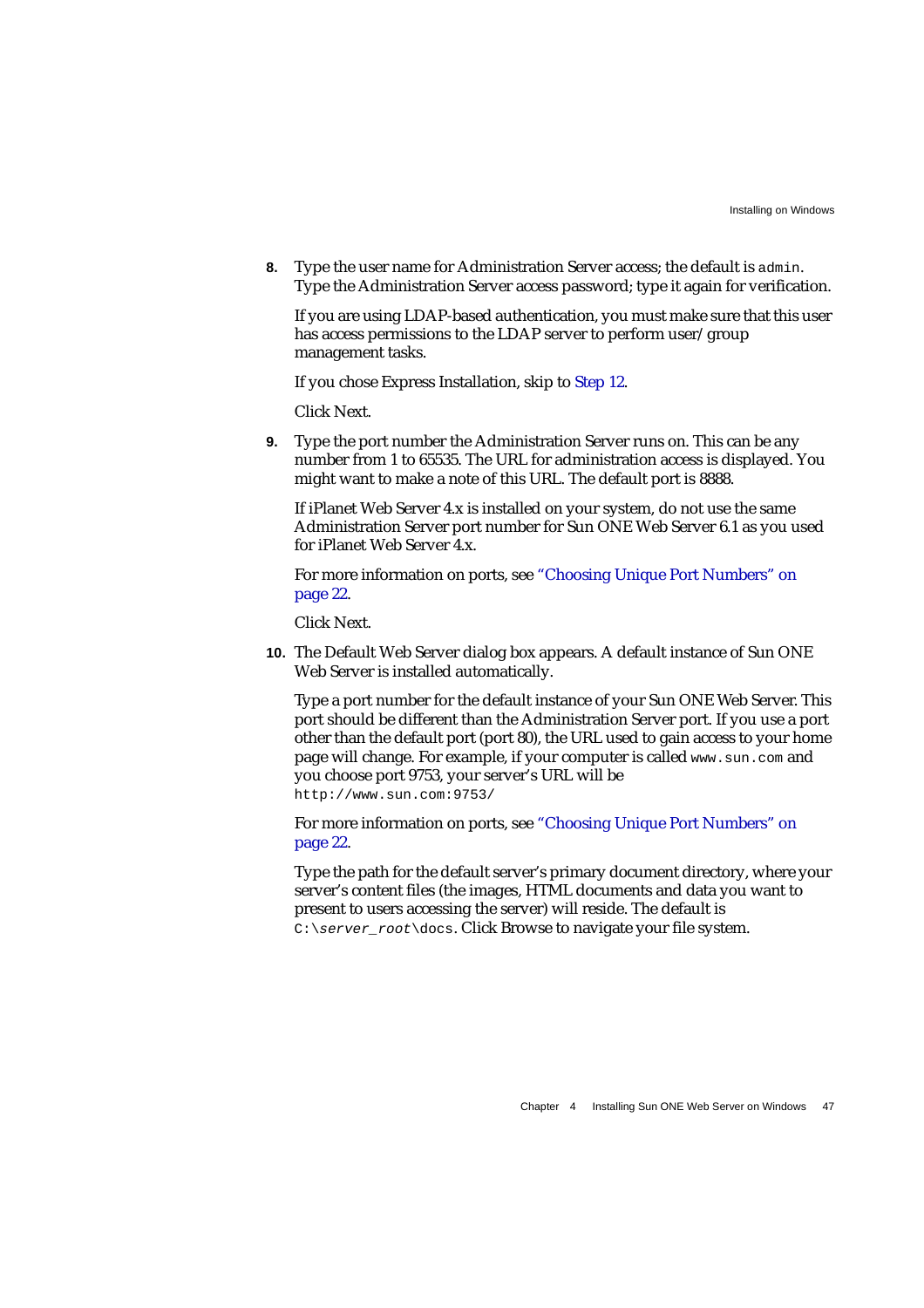**11.** The JDK Configuration dialog box appears.

You can use the JDK included with Sun ONE Web Server (JDK 1.4.1\_03) or you can use a custom JDK that already resides on your system.

Java support in Sun ONE Web Server 6.1 requires a JDK version that is at least JDK version 1.4.

To use your own JDK, click the Use Custom Java Development Kit checkbox and enter the absolute path to the folder where you installed the JDK on your system. For example,  $D:\iota\in A\setminus H$  if the custom JDK is located in a directory with a non-standard tree structure, then you would need to enter the full path to the directory where jvm.dll is located.

<span id="page-47-0"></span>**12.** The Configuration Summary dialog box appears.

This dialog box contains information about the settings for your Sun ONE Web Server and Administration Server. It also contains a list of the Sun ONE Web Server components you selected for installation.

This dialog box gives you the opportunity to review your settings before the installation is complete. If they are correct, click Install. If you want to change some of the settings, click Back and correct the information.

The server files are installed.

- **NOTE** You should not cancel the installation process while the files are being copied. If you do, you will have a partial installation you need to clean up. If an uninstaller for Sun ONE Web Server exists, use it to uninstall the portion of Sun ONE Web Server you installed. If the uninstaller does not exist, manually delete all the files that are in the server root.
- **13.** The Setup Complete dialog box appears.

To view the Readme file, keep the View Readme checkbox checked (by default), and click Finish.

The Readme file contains a pointer to the latest Release Notes for Sun ONE Web Server 6.1

You can start the Administration Server in either of the following ways:

❍ Select Start Menu -> Programs -> Sun ONE Web Server, and choose Start Web Server Administration Server.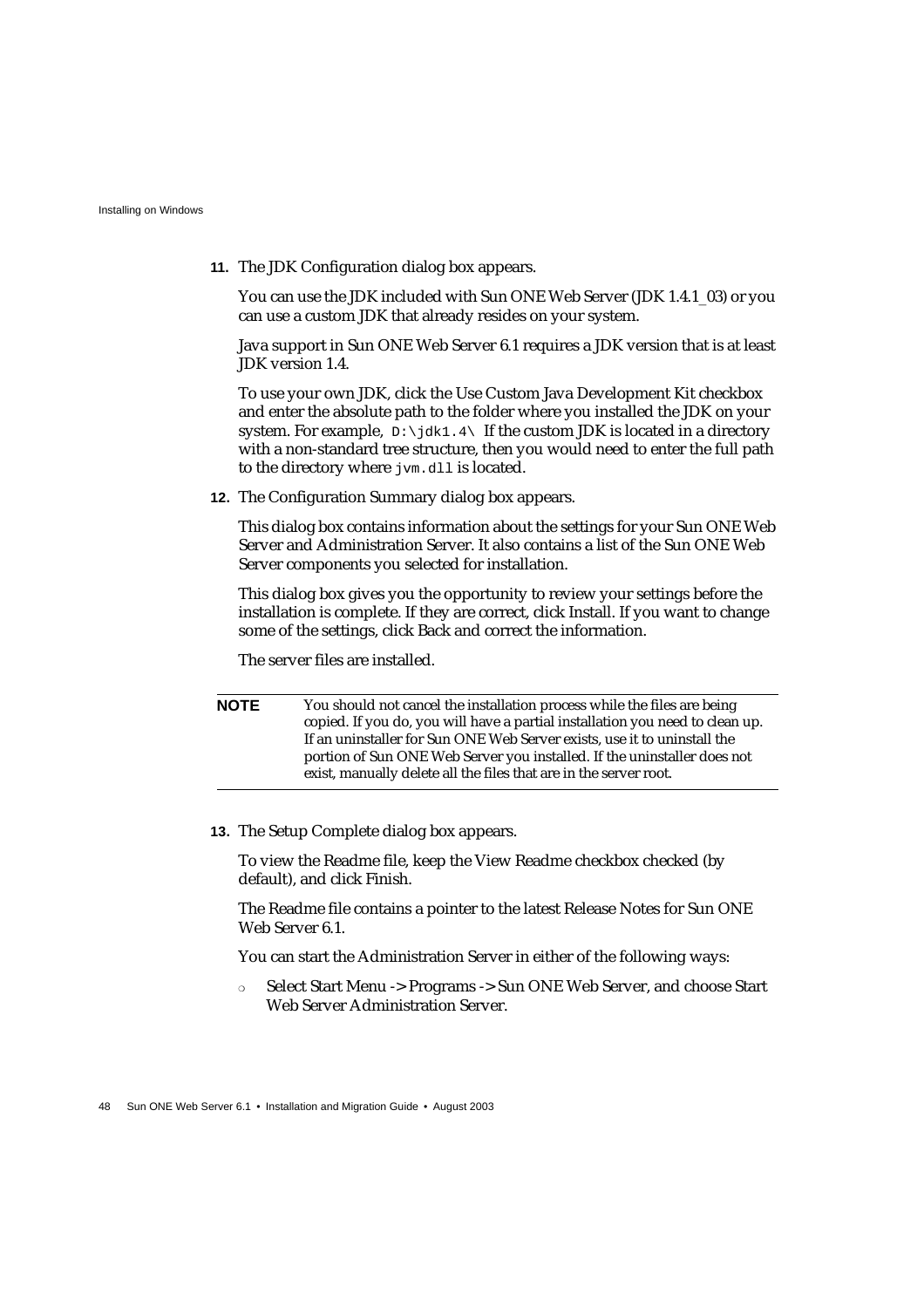❍ From the Control Panel's Services item.

To start the servers automatically after reboot, change the Startup Type of the services to Automatic from the Control Panel's Services item, as shown in the following figure:

Changing the Services Startup Type

| View      | 喝<br>ピ<br>ft<br>図<br>œ<br>囮<br>$\blacksquare$ |             |                |              |
|-----------|-----------------------------------------------|-------------|----------------|--------------|
|           | <b>Name</b><br>A                              | Description | <b>Status</b>  | Startup Type |
| s (Local) | ା <sup>ଷ୍ଟ୍ର</sup> ର Server                   | Provides R  | Started        | Automatic    |
|           | Smart Card                                    | Manages a   |                | Manual       |
|           | 巉 Smart Card Helper                           | Provides s  |                | Manual       |
|           | 处sun ONE Web Server 6.1 (https-mahesh)        |             | Started        | Manual       |
|           | Sun ONE Web Server 6.1 Administration Server  |             | <b>Started</b> | Automatic    |
|           | 巉system Event Notification                    | Tracks syst | Started        | Automatic    |
|           | <sup>8</sup> Task Scheduler                   | Enables a   | Started        | Automatic    |
|           | <sup>(线</sup> 线 TCP/IP NetBIOS Helper Service | Enables su  | Started        | Automatic    |
|           | m                                             |             |                |              |
|           |                                               |             |                |              |

- **14.** Restart your machine or use the Services Control Panel to start the Sun ONE Web Server.
- **15.** To configure your Sun ONE Web Server, use the URL: http://server\_name:administration\_port

For example: http://www.sun.com:8888

Enter your administration user name and password to administer the server.

You can now configure your server. For more information, see the Sun ONE Web Server 6.1 *Administrator's Guide*.

## <span id="page-48-0"></span>Using Silent Installation

If you want to install several Sun ONE Web Servers, you can use silent installation to create a file of responses to the setup program's prompts. You can then edit the file, install.inf, and use it for future Sun ONE Web Server installations.

Silent installation works best when you use the Typical installation and your installations are all similar.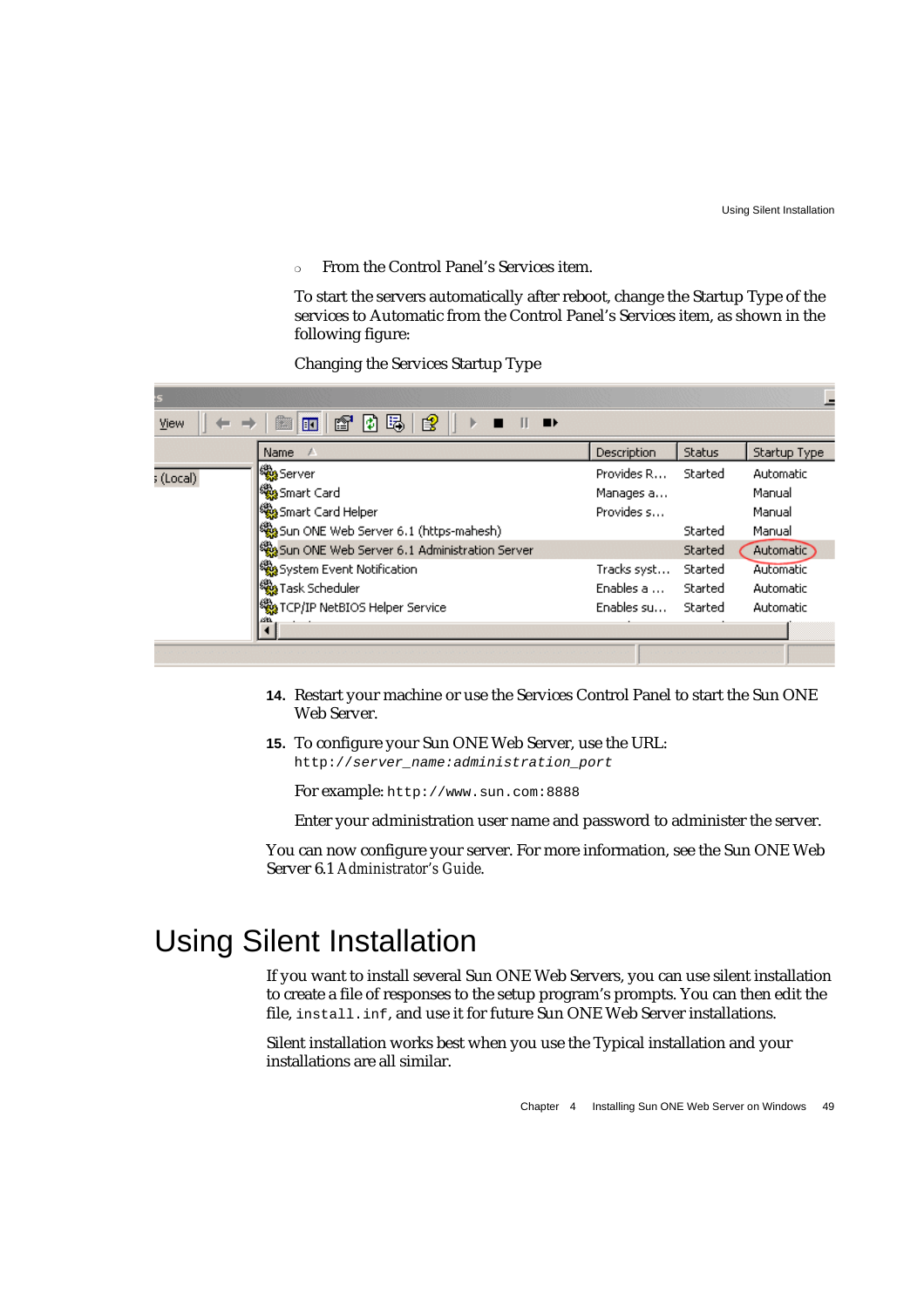**CAUTION** The install.inf file contains the password used to log on to the Administration server. The password is not encrypted; it is in plain text. If you use silent installation, be sure and delete the install.inf file once you are through with it.

Because Sun ONE Web Server is downloaded as a self-extracting .exe file, you must first extract the files before running  $set up$ .exe. To extract the files, follow these steps:

- **1.** Double-click the self-extracting .exe file to start the installer.
- **2.** When you launch the installer, it unpacks the files to your TEMP directory. Without exiting the installer, go to the TEMP directory and copy the installation files to another location.
- **3.** Once the files are copied, exit the installer.

You now have a copy of setup.exe that you can use for creating the install.inf file.

To use silent installation, follow these steps:

**1.** From the command line, run setup with the -k option, which creates a file called install.inf that contains all your responses to the installer's prompts. At the command prompt, type:

setup.exe -k

- **2.** Answer the installer prompts and install Sun ONE Web Server.
- **3.** When the server is installed, go to the server root/setup directory, where you'll find the install.inf file.
- **4.** Copy the install.inf file to the directory where you will run setup to install your next Sun ONE Web Server.
- **5.** Edit the values in the install, inf file to match the values of the next server you want to install.

For example, change the port number, installation directory, etc.

**6.** Run setup using the install.inf file for input. For example:

setup.exe -s -f install.inf

**7.** The server is installed.

The following is an example of an install. inf file.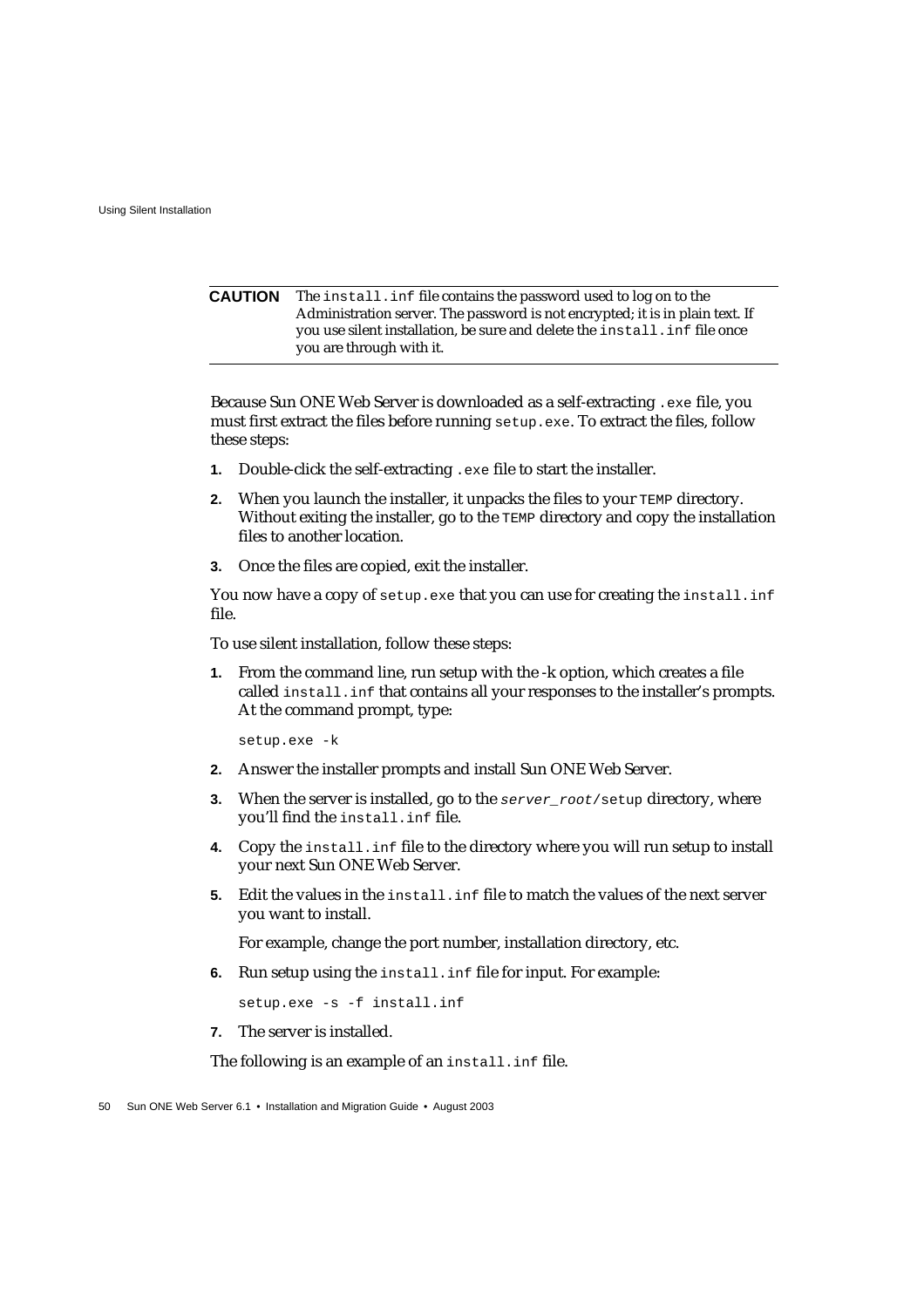```
[General]
Components=svrcore, WebServer
ServerRoot=d:\servers\s1ws61-0815
[WebServer]
Components=WebCore, JDK, CleanUp
AdminPort=8888
HttpPort=80
HttpDocRoot=d:/servers/s1ws61-0815/docs
AdminName=admin
AdminPassword=admin
UgLdapUse=FALSE
JDK_DIR=d:/servers/s1ws61-0815/bin/https/jdk
JDK_LIBPATH=
JDK_CLASSPATH=
[CleanUp]
Archive=cleanup.zip
```
The following table shows some useful install.inf parameters to edit. For best results, do not edit any parameters except those listed in the table.

| <b>Parameter Name</b> | <b>Use</b>                                                                             |
|-----------------------|----------------------------------------------------------------------------------------|
| ServerRoot            | The directory where you install the server.                                            |
| AdminPort             | The Administration Server port.                                                        |
| HttpPort              | The port of the default Sun ONE Web Server instance.                                   |
| HttpDocRoot           | The document root of the Sun ONE Web Server instance.                                  |
| AdminName             | The user name used to access to the Administration Server's<br>administration screens. |
| AdminPassword         | The password used to access to the Administration Server's<br>administration screens.  |
| JDK DIR               | The directory where your JDK is installed.                                             |

**Table 4-2** Silent Installation Parameters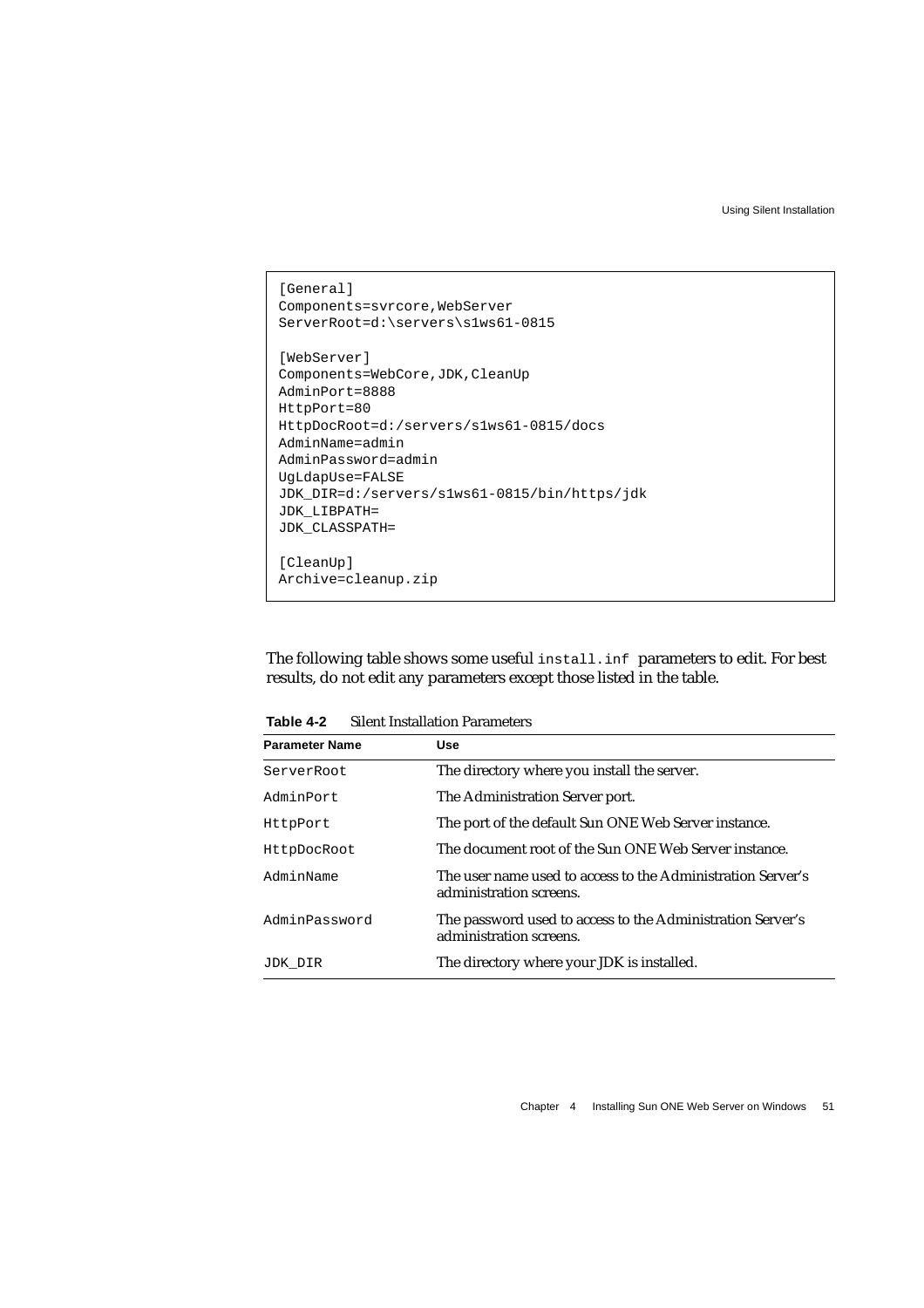# <span id="page-51-0"></span>Default Sun ONE Web Server Directories

When you install the Sun ONE Web Server product, two web server instances are installed by default under the installation directory:

- A Web Server instance
- A Web Server instance for administration purposes, also called the Administration Server.

Files for the Web Server instance are stored in the https-host.domain directory under the installation directory.

Files for the Administration Server instance are stored in the https-admserv directory under the installation directory.

For more information about the configuration files that are created, see the Sun ONE Web Server 6.1 *Administrator's Configuration File Reference*.

# <span id="page-51-1"></span>Using Uninstall on Windows

To remove your Sun ONE Web Server:

**1.** Select Start Menu -> Control Panel -> Add/Remove Programs -> Sun ONE Web Server

or

Select Start Menu -> Programs -> Sun ONE Web Server -> Uninstall Web Server.

- **2.** The Sun ONE Uninstall window appears. This window lists all the Sun ONE installed in this directory. Click the checkbox next to Web Server and click Uninstall. Note that uninstalling Sun ONE Web Server automatically uninstalls the Administration Server, since it is an instance of Sun ONE Web Server.
- **3.** The uninstall program uninstalls the server. You see a window showing the progress of the uninstall.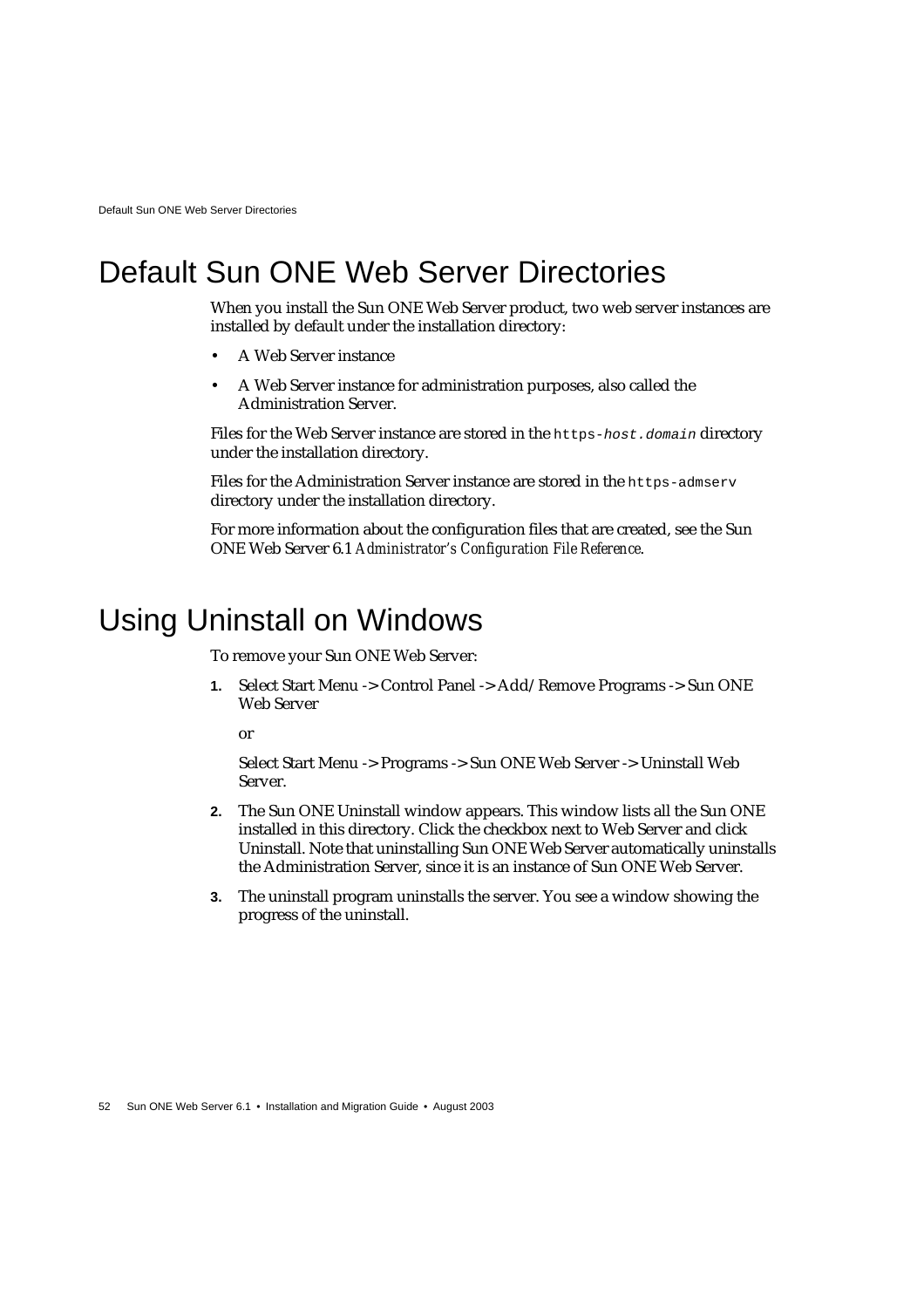**4.** When the uninstall is complete, a message appears saying that the configuration files have not been deleted, and that you should rename them before reinstalling the server. Click OK to continue.

**NOTE** The uninstall program does not remove every server file. For example, it does not remove keys and certificates, configuration files, logs, ACL files or the document root.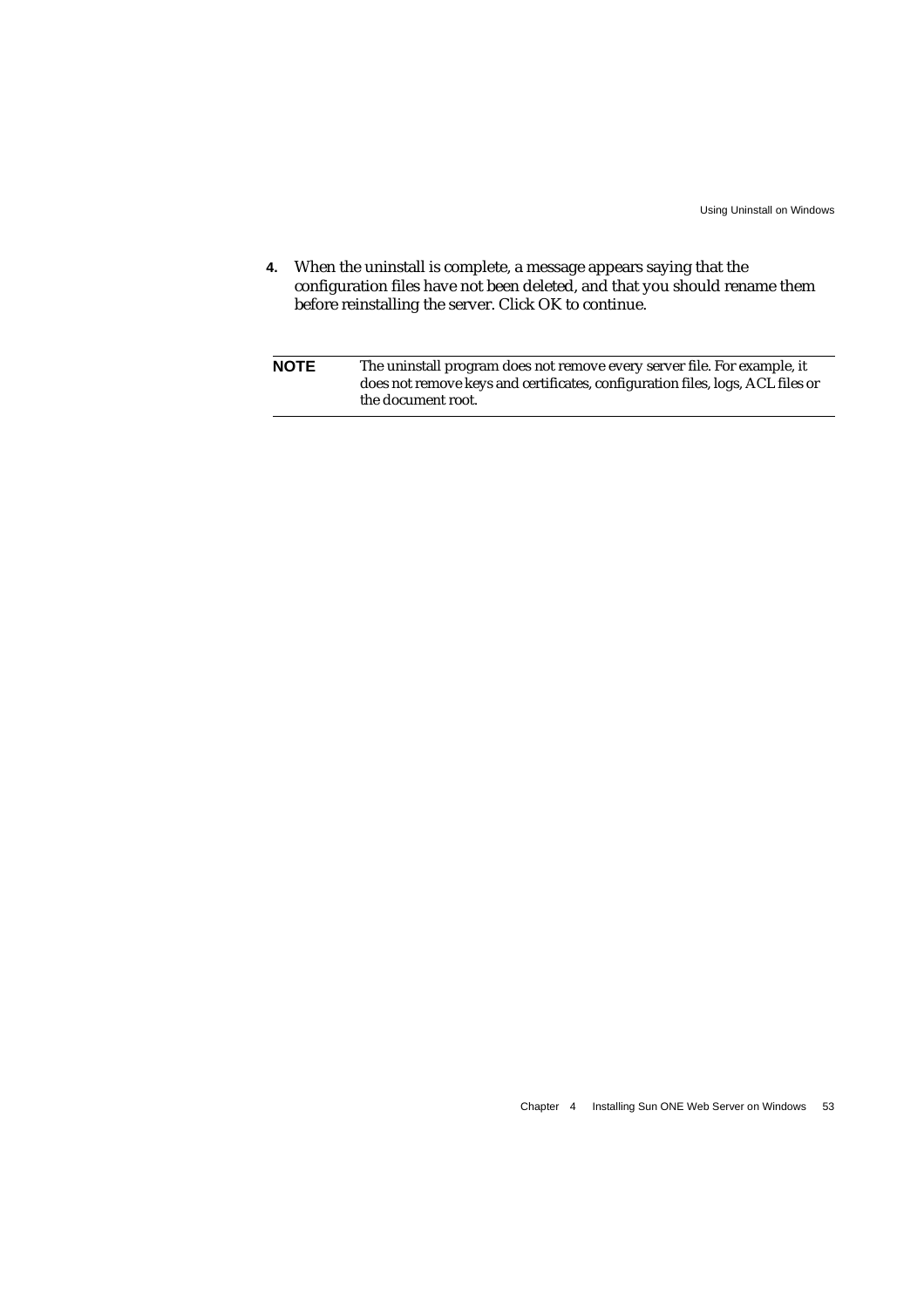Using Uninstall on Windows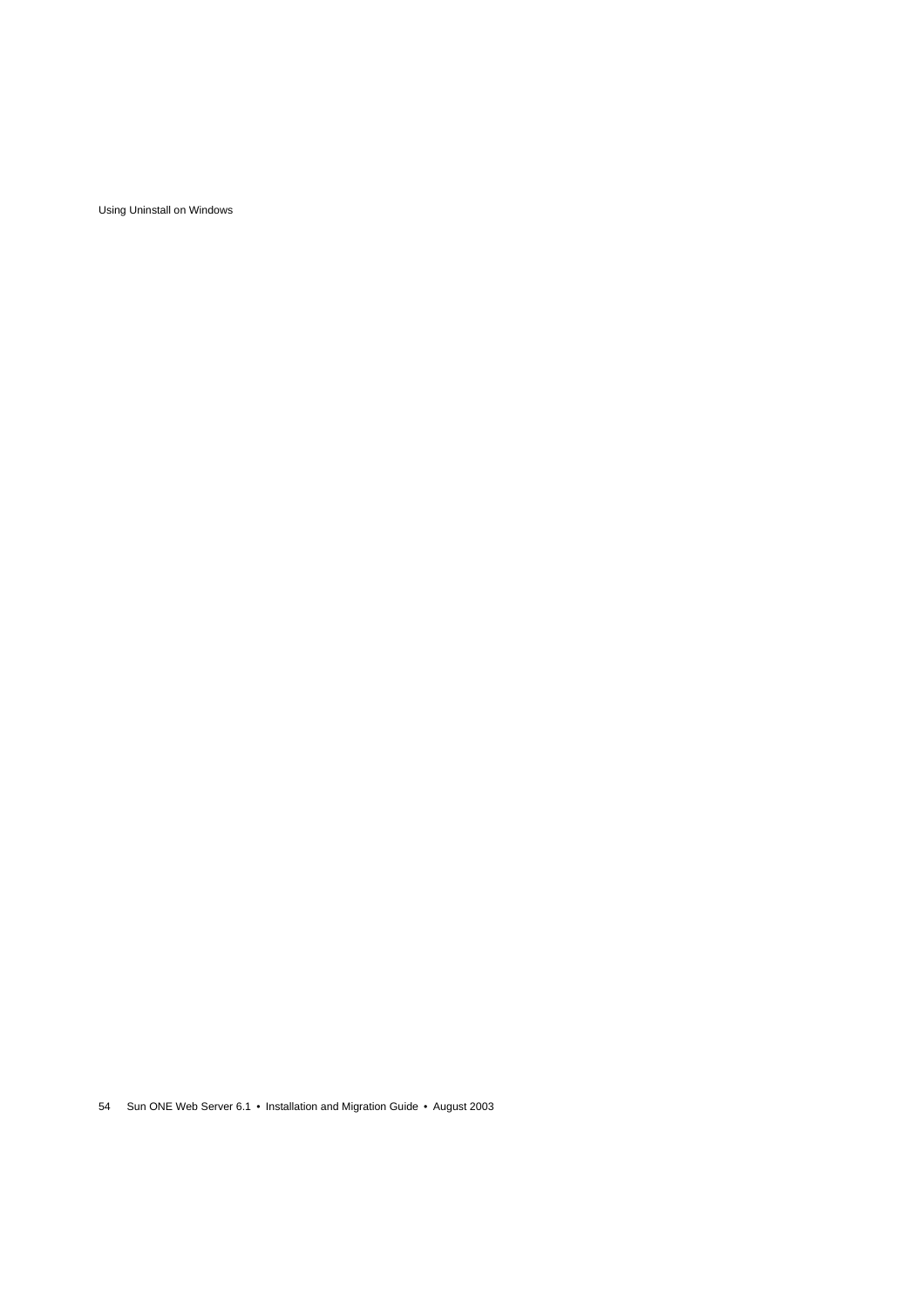# Migrating from Version 6.0 to 6.1

This chapter contains migration information to help you understand the changes that take place when you migrate your Sun ONE Web Server from version 6.0 to 6.1.

This chapter contains the following information:

- [Migration Overview](#page-54-0)
- [Migrating Settings and Data](#page-55-0)
- [What Does Not Get Migrated](#page-59-0)
- [Overview of Changes in Sun ONE Web Server 6.1](#page-60-0)

## <span id="page-54-0"></span>Migration Overview

You can migrate the following Sun ONE Web Server 6.0 information to work with Sun ONE Web Server 6.1.

- Document roots
- Configuration styles information
- Virtual server settings
- Access Control List (ACL) information
- Secure Socket Layer (SSL) information
- Certificates and keys
- NSAPI information
- JavaServer Pages (JSPs)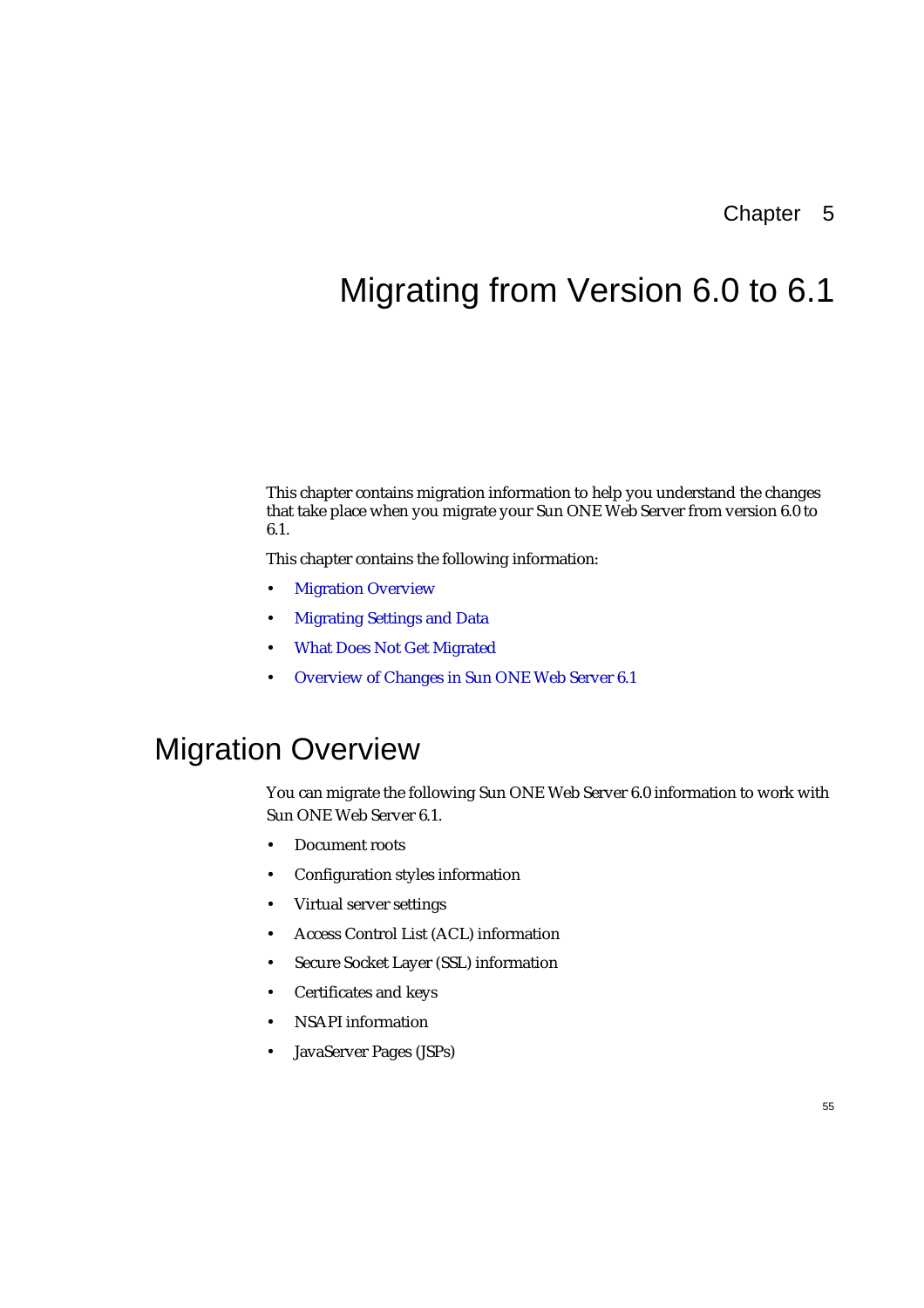- Server Side HTML (SHTML)
- Simple Network Management Protocol (SNMP) settings (the snmp.conf file).
- The file cache tuning configuration settings (the nsfc.conf file).

# <span id="page-55-0"></span>Migrating Settings and Data

**CAUTION** Shut down all server instances before migrating.

To migrate settings and data from a 6.0 server to the Sun ONE Web Server 6.1 product, follow these steps:

**1.** In the Administration Server page, click the Migrate Servers tab.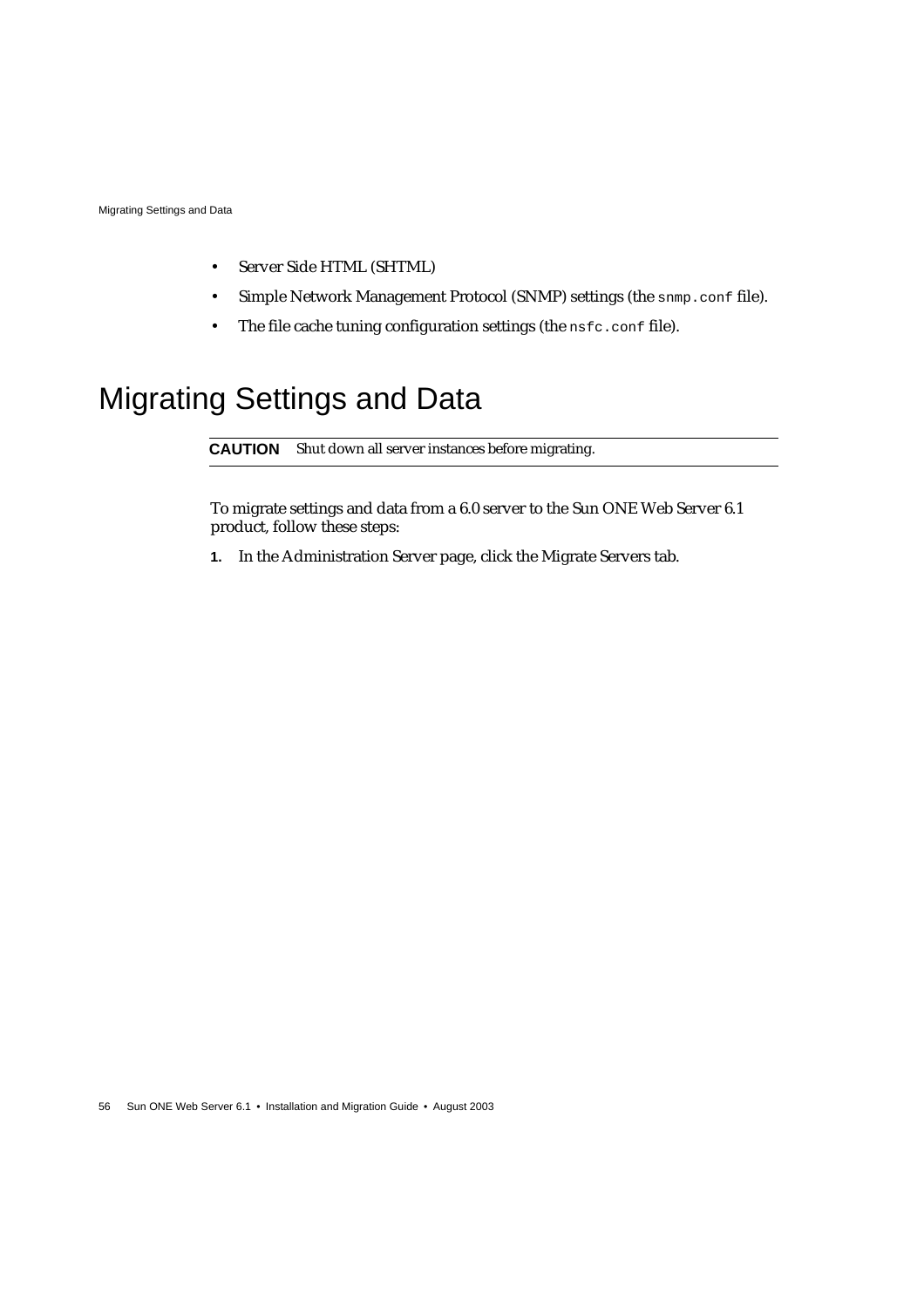**2.** Click Migrate Server.

Migrate Server Page

| Web Server 6.1 Administration Server - Netscape                                                             |                             |                                                                                       |  |                | $ \Box$ $\times$ |
|-------------------------------------------------------------------------------------------------------------|-----------------------------|---------------------------------------------------------------------------------------|--|----------------|------------------|
| Edit<br>File<br>View                                                                                        | Go Bookmarks Tools Window   | Help                                                                                  |  |                |                  |
|                                                                                                             |                             | http://iwsstress.io   Q Search                                                        |  |                |                  |
| Mail 4 Home 2 Radio My Netscape 4 Search   EBookmarks 4 Instant Message<br>旵.                               |                             |                                                                                       |  |                |                  |
| $\mathbb Q$ Web Server 6.1 Administration Server                                                            |                             |                                                                                       |  |                |                  |
| Sun ONE <sup>™</sup><br>Web Server 6.1 Administration Server<br>Servers / Preferences / Global Settings   D |                             |                                                                                       |  |                |                  |
|                                                                                                             |                             |                                                                                       |  |                |                  |
| Manage<br>Servers                                                                                           | Migrate Server              |                                                                                       |  |                |                  |
| Add Server                                                                                                  |                             | Enter the path to the root directory of the<br>Enterprise Server you wish to migrate. |  |                |                  |
| Remove<br>Server                                                                                            |                             | Server Root: kr/netscape_migration/servers4/                                          |  | Search         |                  |
| Migrate<br><u>Server</u>                                                                                    |                             |                                                                                       |  | Search<br>Help |                  |
| Φł<br>Ä                                                                                                     | Document: Done (0.344 secs) |                                                                                       |  |                | -100             |

**3.** Enter the server root of the server from which you want to migrate and click Search. For example:

/usr/netscape/server4

C:\netscape\server4

Sun ONE Web Server detects whether there are server instances installed in the directory you specified and displays the servers you can migrate in a section of the page called "Installed Servers." The Administration Server cannot be migrated.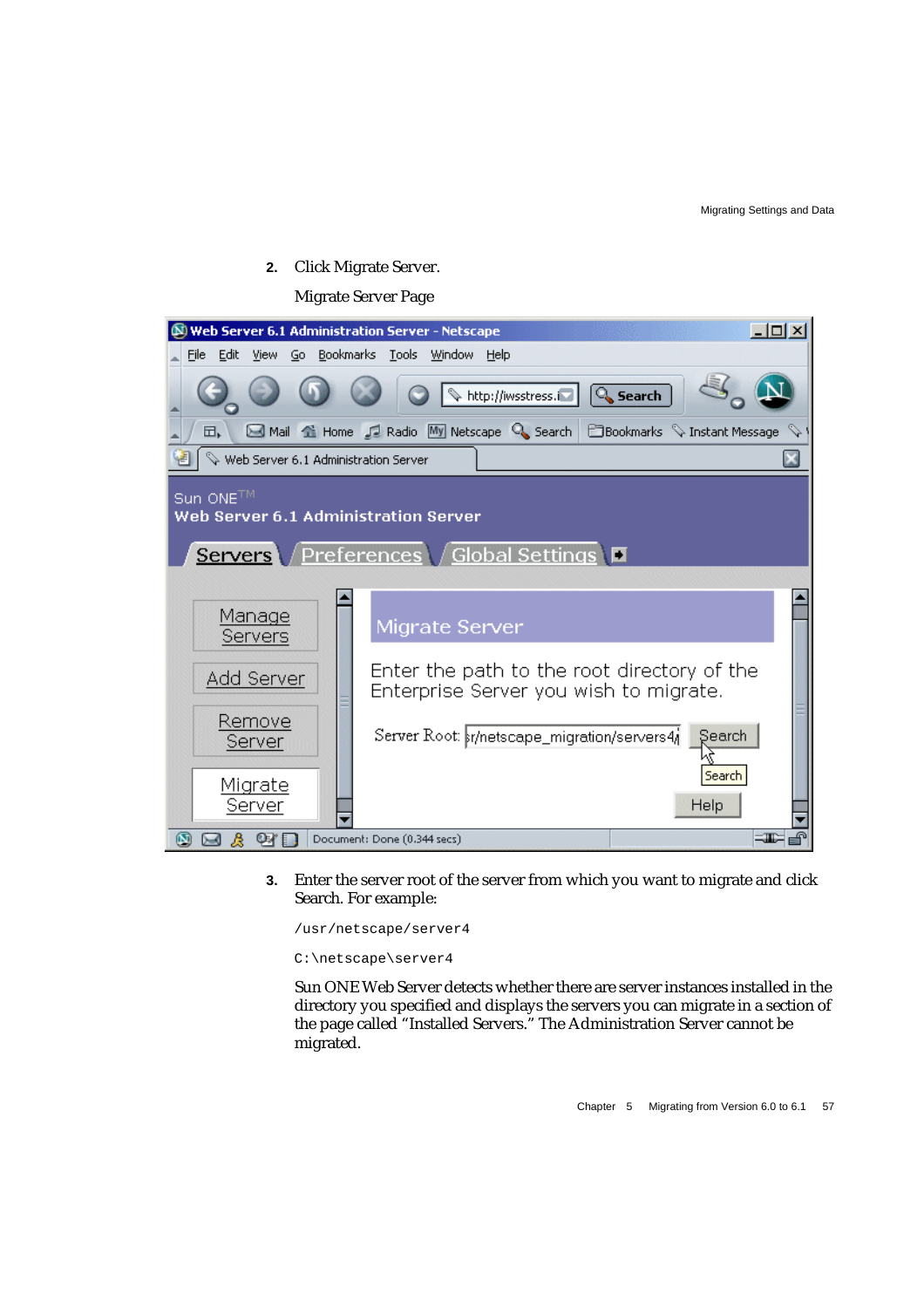**4.** Choose a server from the drop-down list and click Migrate.

### Select a Server to Migrate

|                       | ervers / Preferences / Global Settings / Users and Groups                         |
|-----------------------|-----------------------------------------------------------------------------------|
|                       |                                                                                   |
| Manage                | Migrate Server                                                                    |
| Servers<br>Add Server | Enter the path to the root directory of the Enterprise Se<br>you wish to migrate. |
| Remove<br>Server      | Server Root:  /usr/netscape_migration/servers<br>Search                           |
| Migrate<br>Server     | Installed Servers                                                                 |
|                       | Migrate<br>migration<br>Select a Server to Migrate:                               |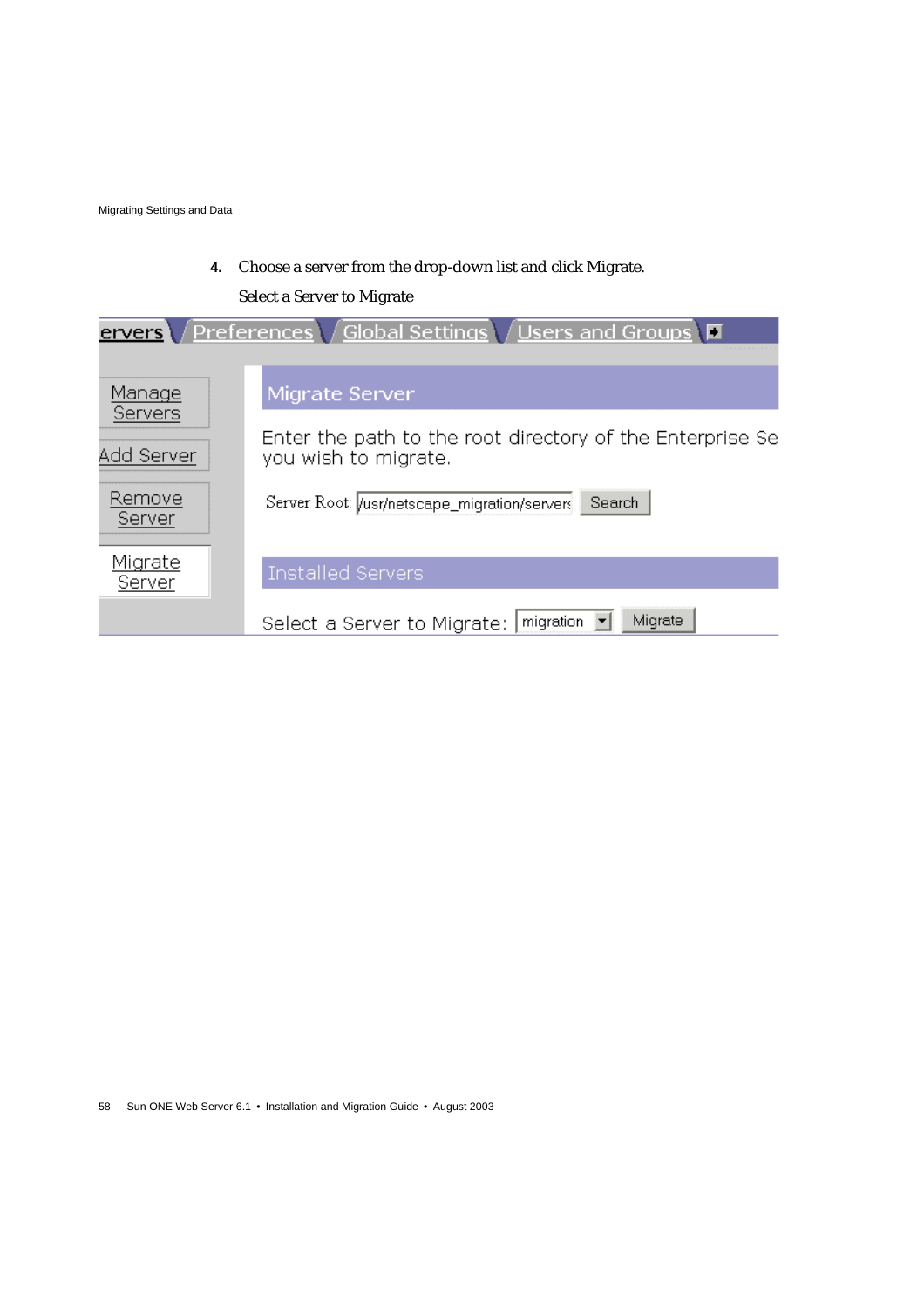**5.** In the new Migration parameters window that is launched, specify the migration parameters.

Specify the migration parameters

### **Migration Parameters**

Server Name: **lplaza** 

Run Server As: nobody

### Document Root

Please select a document root. If you do not use the old server's document root, the documents on the old server will not be visible from the migrated server. Should you wish to revert back to the old server's document root, you can always set the primary document root to the old server's document root from the Content Management tab in the Web Server Administration Server.

**O** Use the same document root as the old Document : Root: I server

O Use the new server's document root.

### Search Collections

6.1 has a new Search Engine (Nova). Hence search migration is not supported. Please refer Search document for details.

#### Javal

The sections on the form that you see depend upon which features your 6.0 Web Server is using and which components you installed. The following sections of parameters are possible:

❍ General Migration Parameters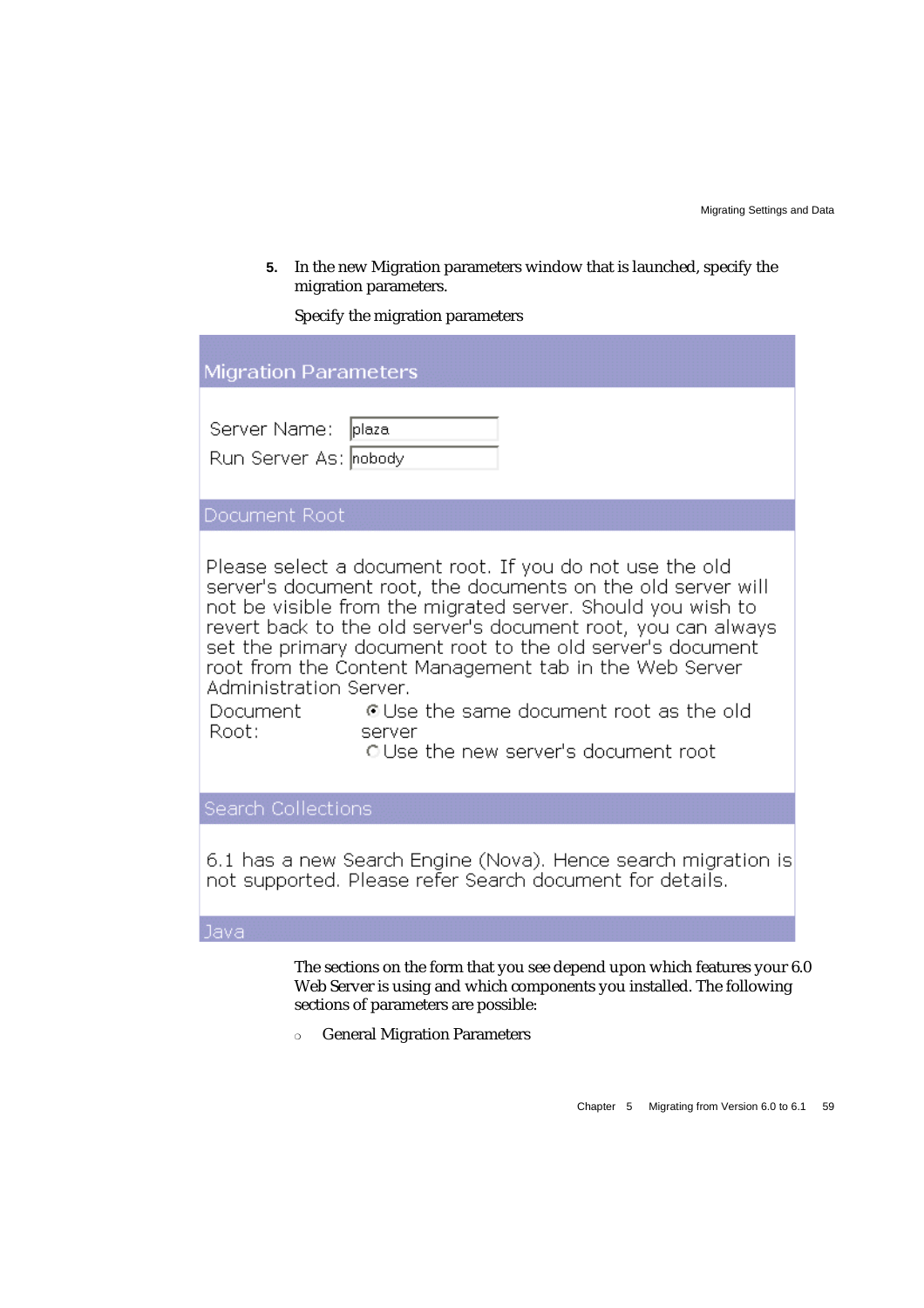- ❍ Document Root
- $\circ$  Java

For more information, see The Migration Parameters Page in the online help

**6.** Click Migrate.

The Migrate *server\_name* page appears. It shows the results of the migration, including the parameters successfully migrated and the parameters that you need to migrate manually. It also shows any features of your 6.0 server that are not supported in 6.1.

If you get fatal errors while migrating, the migration continues. The results page shows what errors occurred and you can use this information to troubleshoot.

**7.** Click Configure Migrated Server to configure your migrated server instance in the Server Manager, or click Close to close the migration window.

## <span id="page-59-0"></span>What Does Not Get Migrated

The migration process does not migrate the following:

• 4.x-style legacy servlets

See ["Legacy Servlets" on page 68](#page-67-0) for more information.

• Search collections and indexes

See ["Search Migration" on page 69](#page-68-0) for more information.

• Command Line scripts

See ["Command Line Scripts" on page 62](#page-61-0) for more information.

• Cron-control settings

See ["Cron Control" on page 67](#page-66-0) for more information.

• Certificate mappings

See "[certmap.conf](#page-62-0)" on page 63 for more information.

• Some configuration files

See the sections ["Configuration Files" on page 63](#page-62-1) and ["Configuration Files](#page-65-0)  [Removed in Sun ONE Web Server 6.1" on page 66](#page-65-0) for more information.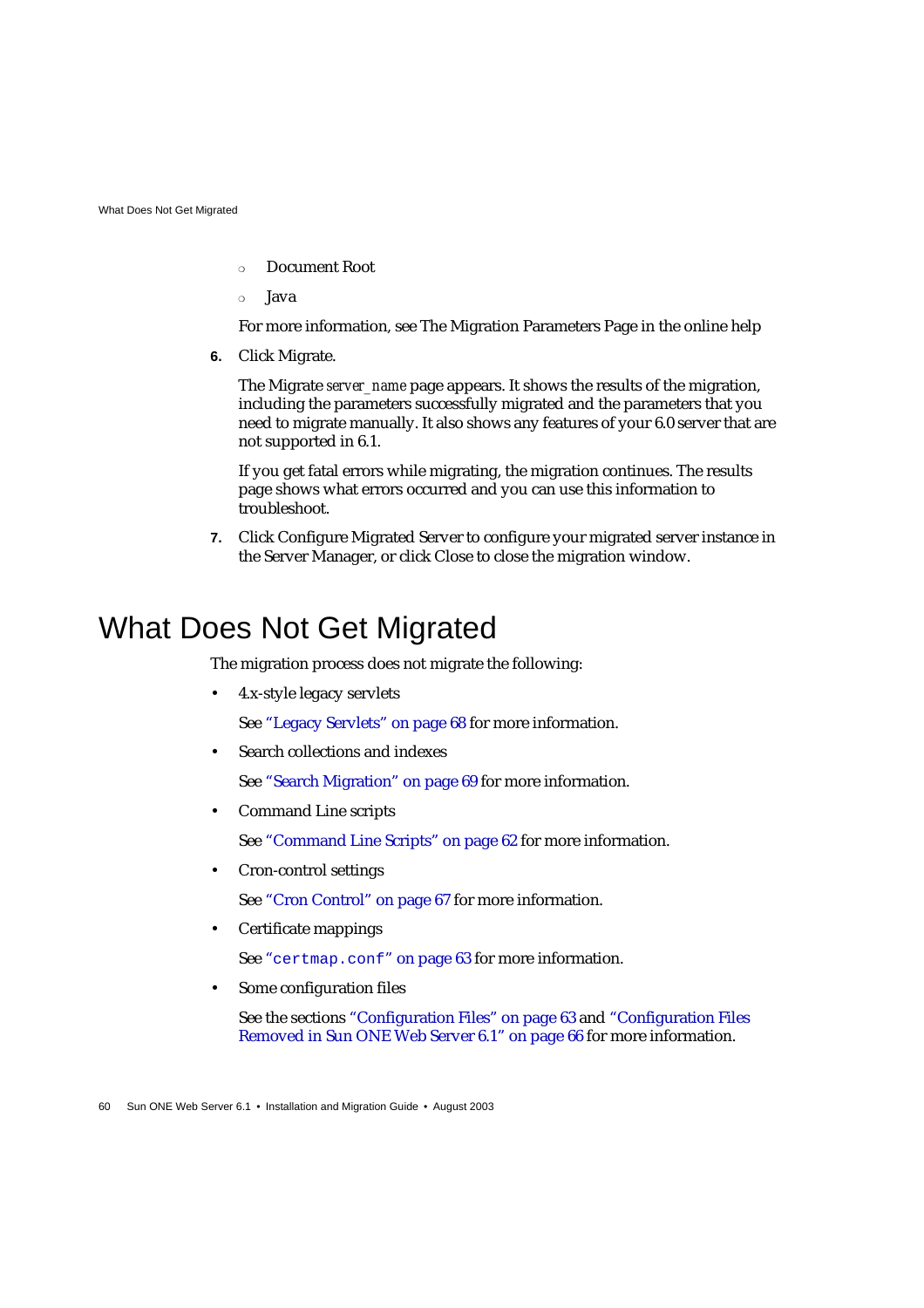• Simple Session Manager and JDBC Session Manager

See ["Session Managers" on page 69](#page-68-1) for more information.

• Connection Group settings in server.xml

See ["Connection Groups Settings" on page 66](#page-65-1) for more information.

• CGIstub directory

For more more details, see ["Cgistub Directory" on page 62.](#page-61-1)

## <span id="page-60-0"></span>Overview of Changes in Sun ONE Web Server 6.1

When you migrate information from Sun ONE Web Server 6.0 to Sun ONE Web Server 6.1, changes are made in the following areas, listed alphabetically:

- [Cgistub Directory](#page-61-1)
- [Command Line Scripts](#page-61-0)
- [Configuration Files](#page-62-1)
- [Connection Groups Settings](#page-65-1)
- [Cron Control](#page-66-0)
- [Java Migration](#page-66-1)
- [Java Server Pages](#page-67-1)
- [Legacy Servlets](#page-67-0)
- [Search Migration](#page-68-0)
- [Security](#page-68-2)
- [Session Managers](#page-68-1)
- [Symbolic Links in Configuration Files \(UNIX and Linux\)](#page-70-1)
- [Web Applications](#page-70-0)
- [Web Publishing Using WebDAV](#page-71-0)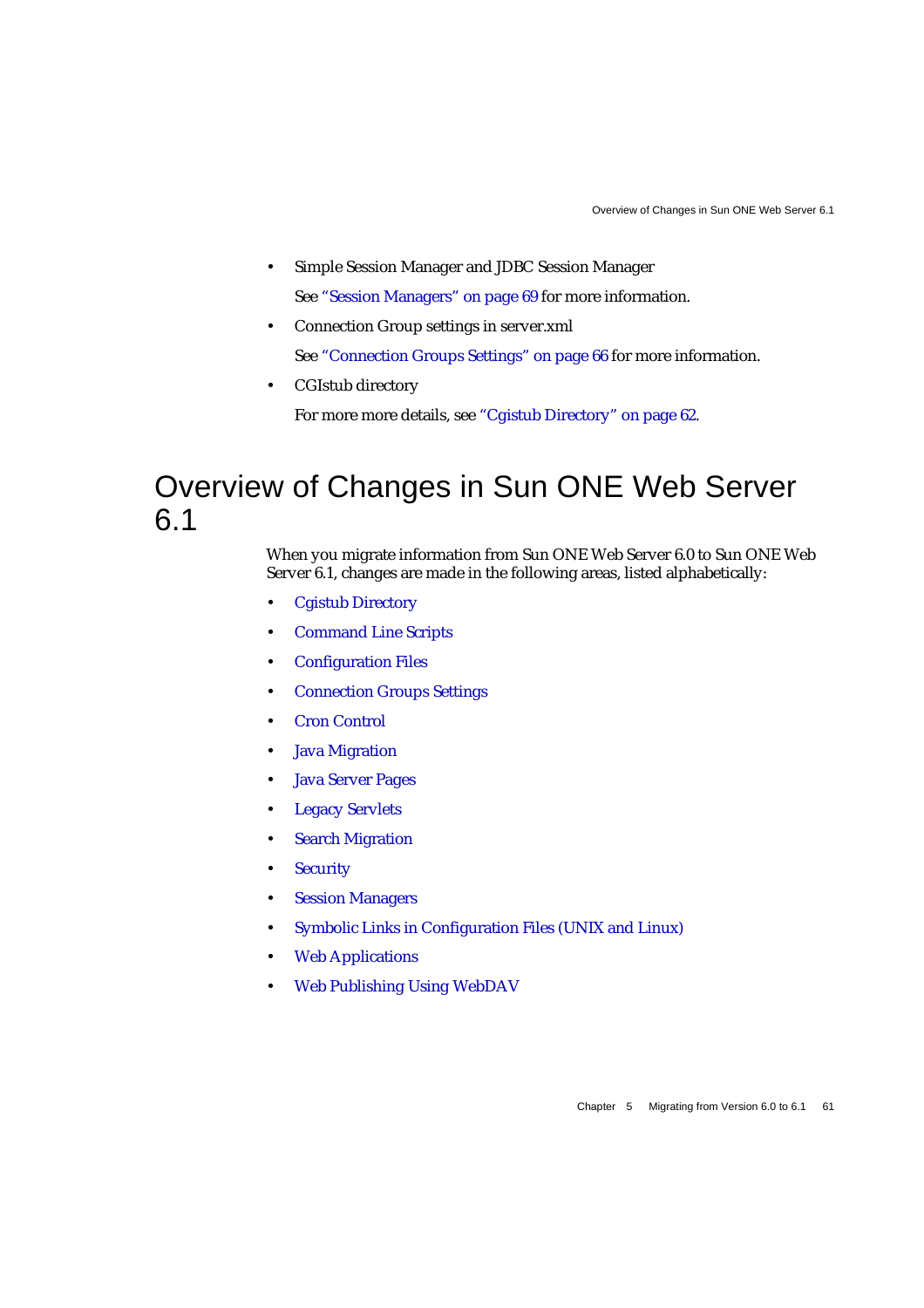## <span id="page-61-1"></span>Cgistub Directory

The migration process does not migrate the CGIstub directory. If you configured CGI settings for an instance on your previous server, you would need to manually copy the CGIstub directory to the appropriate location after migrating to Sun ONE Web Server 6.1.

### <span id="page-61-0"></span>Command Line Scripts

If you've made modifications to your start or stop scripts in your 6.0 server, those changes will not be carried forward by the migration program. This applies to the reconfig, restart, and rotate scripts also.

The following table lists the command line scripts that are available in Sun ONE Web Server 6.1, and also, points you to further documentation sources for more information:

| <b>Command Line Script</b> | <b>Description</b>                                                                       | For more information, see:                      |
|----------------------------|------------------------------------------------------------------------------------------|-------------------------------------------------|
| start,<br>startsvr.bat     | Starts a server instance.<br>Each server instance has its own start<br>script            | Sun ONE Web Server 6.1<br>Administrator's Guide |
| stop,<br>stopsvr.bat       | Stops a server instance.<br>Each server instance has its own stop<br>$\bullet$<br>script | Sun ONE Web Server 6.1<br>Administrator's Guide |
| restart                    | Restarts a server instance                                                               | Sun ONE Web Server 6.1<br>Administrator's Guide |
| reconfig                   | Dynamically reconfigures the server<br>without restarting it.                            | Sun ONE Web Server 6.1<br>Administrator's Guide |
| rotate                     | Rotates logs.                                                                            | Sun ONE Web Server 6.1<br>Administrator's Guide |
| HttpServerAdmin            | Provides command line utilities for virtual<br>server administration                     | Sun ONE Web Server 6.1<br>Administrator's Guide |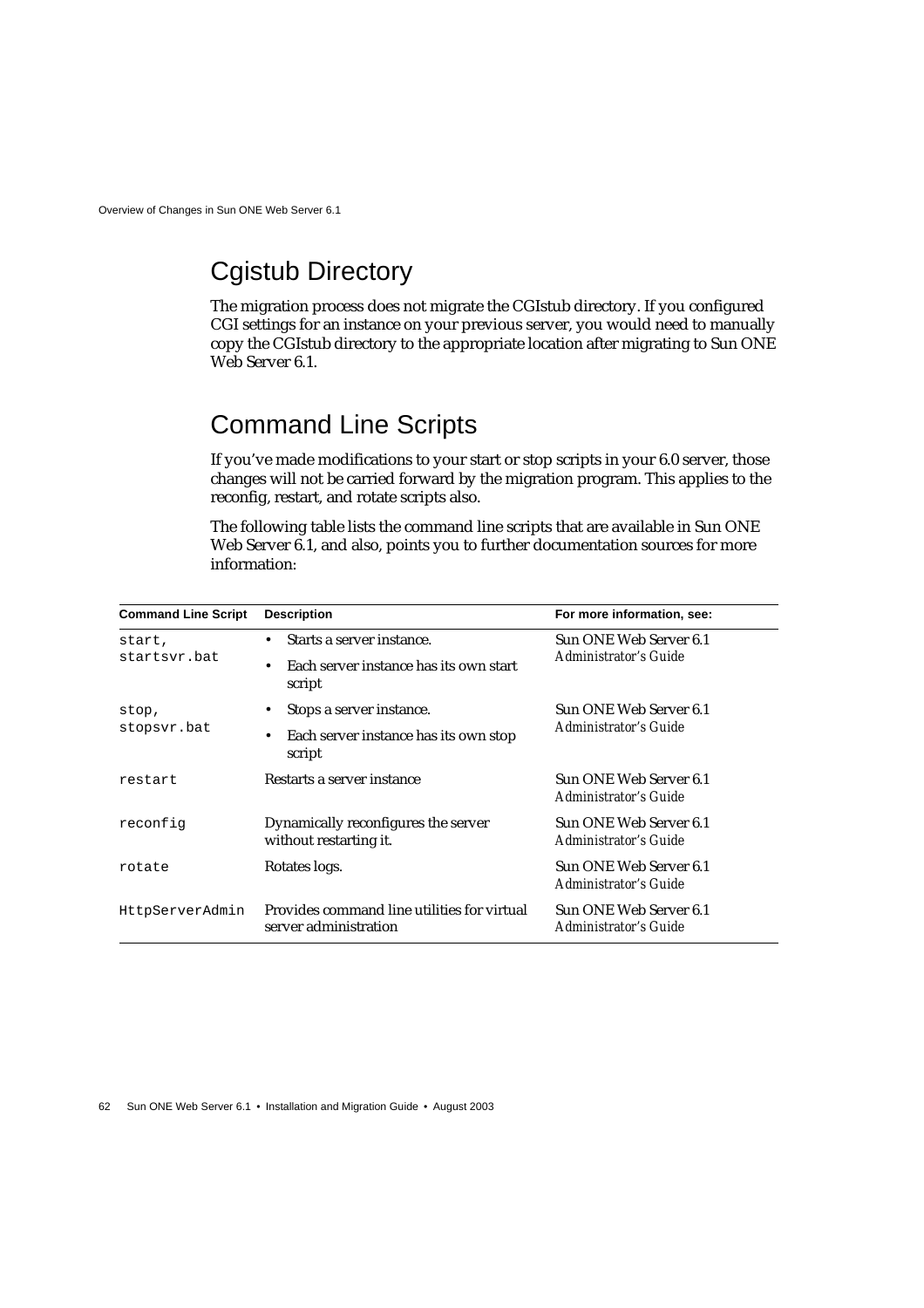### <span id="page-62-1"></span>Configuration Files

The following table provides a summary listing of the configuration files in Sun ONE Web Server 6.1; it describes the changes introduced in the current release, and points you to further documentation sources:

<span id="page-62-2"></span><span id="page-62-0"></span>

| <b>Configuration File</b>                                   | <b>Description</b>                                                                                                                                                                                                                         | For more information, see:                                                       |
|-------------------------------------------------------------|--------------------------------------------------------------------------------------------------------------------------------------------------------------------------------------------------------------------------------------------|----------------------------------------------------------------------------------|
| <b>ACL files:</b>                                           | Location: install-dir/httpacl/<br>٠                                                                                                                                                                                                        | <b>Access Control Programmer's Guide</b>                                         |
| generated-htt<br>ps-server-id.<br>acl<br>genwork-https<br>٠ | These provide access control lists to<br>$\bullet$<br>protect server resources                                                                                                                                                             |                                                                                  |
|                                                             | May reference databases defined in<br>٠<br>dbswitch.conf                                                                                                                                                                                   |                                                                                  |
| -server-id.acl                                              | File names are specified in server.xml<br>$\bullet$                                                                                                                                                                                        |                                                                                  |
|                                                             | During migration, ACL files from the old<br>$\bullet$<br>server-root/httpacl directory are<br>copied to the new<br>server-root/httpacl directory<br>with the new instance name.                                                            |                                                                                  |
|                                                             | Non-default ACL files listed in the<br>$\bullet$<br><aclfile> element of the<br/>server. xml file and that are present in<br/>the old server-root/httpacl<br/>directory are copied to the new<br/>server-root/httpacl directory.</aclfile> |                                                                                  |
| certmap.conf                                                | Location:<br>$\bullet$<br>server_root/bin/https/install/<br>misc/                                                                                                                                                                          | Sun ONE Web Server 6.1<br><b>Administrator's Configuration File</b><br>Reference |
|                                                             | Configures how a client certificate is<br>$\bullet$<br>mapped to an LDAP entry                                                                                                                                                             |                                                                                  |
|                                                             | Not migrated. During migration you<br>receive a message that you need to<br>manually migrate existing entries in the<br>certmap.conf of the server instance<br>you want to migrate.                                                        |                                                                                  |
| dbswitch.conf                                               | Location: server_root/userdb/<br>$\bullet$                                                                                                                                                                                                 | Sun ONE Web Server 6.1                                                           |
|                                                             | Provides a list of authentication<br>$\bullet$<br>databases, and is used to check group<br>membership for access control                                                                                                                   | <b>Administrator's Configuration File</b><br>Reference                           |
|                                                             | Unchanged from Web Server 6.0<br>$\bullet$                                                                                                                                                                                                 |                                                                                  |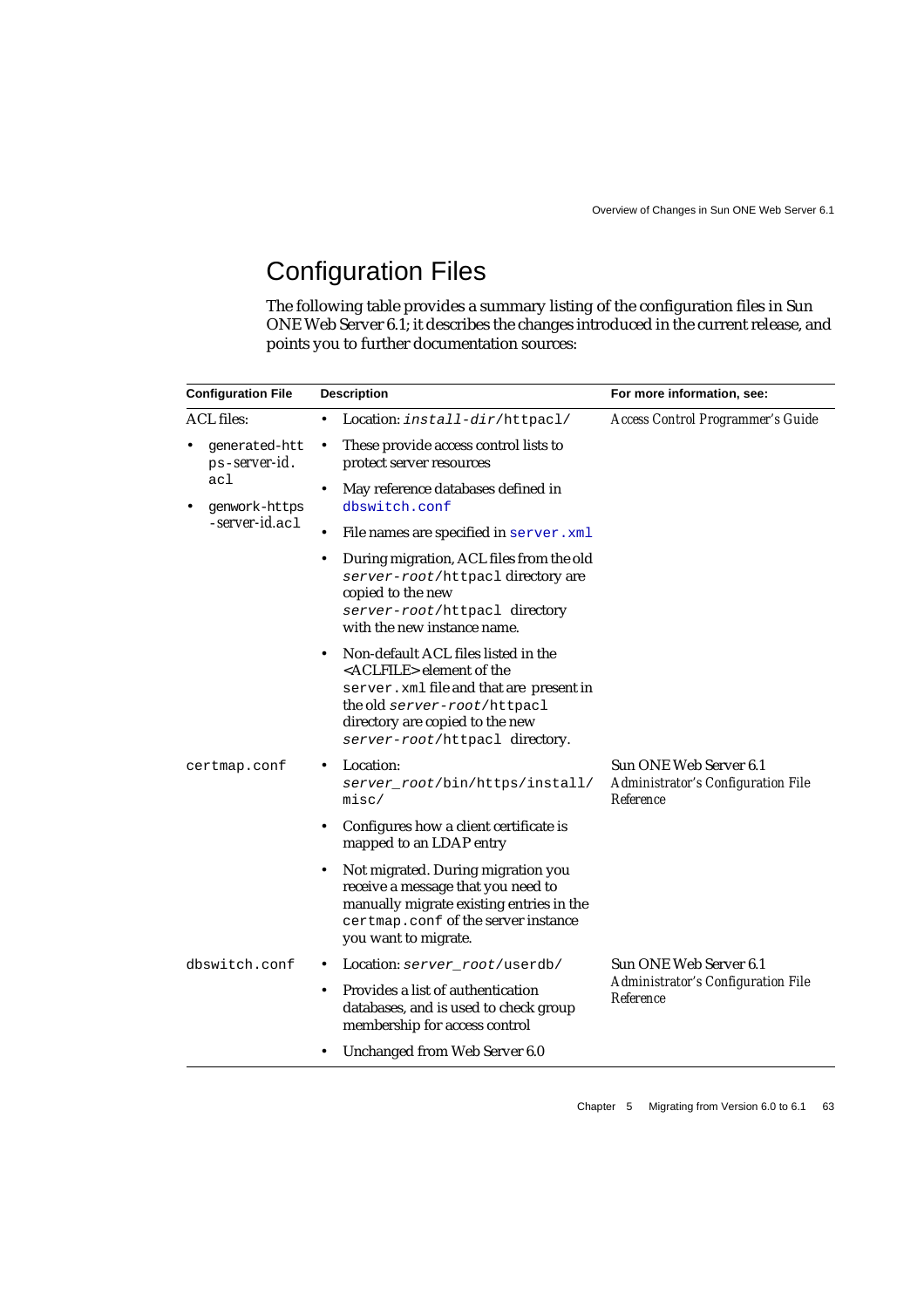| <b>Configuration File</b> | <b>Description</b>                                                                                                                                                                                                                                                                                                                                                                                                | For more information, see:                                                                                                                                                                                                                               |
|---------------------------|-------------------------------------------------------------------------------------------------------------------------------------------------------------------------------------------------------------------------------------------------------------------------------------------------------------------------------------------------------------------------------------------------------------------|----------------------------------------------------------------------------------------------------------------------------------------------------------------------------------------------------------------------------------------------------------|
| magnus.conf               | Location: server-id/config<br>$\bullet$<br>Defines server plug-ins library<br>initialization and server parameters<br>Copied, during migration, into the new<br>٠<br>server root directory.<br>During migration, Sun ONE Web Server<br>٠<br>6.1 loads built-in load module functions<br>from the new installation directory while<br>custom modules continue to be loaded<br>from the old installation directory. | Sun ONE Web Server 6.1<br><b>Administrator's Configuration File</b><br>Reference, for a description of<br>supported and deprecated<br>directives.<br>Sun ONE Web Server 6.1 NSAPI<br>Programmer's Guide, for a<br>description of the Init<br>directives. |
|                           | Some magnus.conf directives that<br>were supported in Web Server 6.0 are<br>deprecated in 6.1.                                                                                                                                                                                                                                                                                                                    |                                                                                                                                                                                                                                                          |
| mime.types                | Location: $install-dir/confiq/$                                                                                                                                                                                                                                                                                                                                                                                   | Sun ONE Web Server 6.1                                                                                                                                                                                                                                   |
|                           | Contains mappings between MIME<br>(Multipurpose Internet Mail Extensions)<br>types and file extensions                                                                                                                                                                                                                                                                                                            | <b>Administrator's Configuration File</b><br>Reference                                                                                                                                                                                                   |
|                           | During migration, the mime. types file<br>of the old instance in the /config<br>directory is migrated into the new<br>server-root/server-instance/co<br>nfig directory.                                                                                                                                                                                                                                           |                                                                                                                                                                                                                                                          |
|                           | Non-default mime.types<br>$\bullet$<br>(mime1.types, mime2.types, and so<br>on) present in old server-<br>instance/config directory and that<br>are listed in the MIME element of<br>server. xml are migrated into the new<br>server-instance/config directory.                                                                                                                                                   |                                                                                                                                                                                                                                                          |
| nsfc.conf                 | Location:<br>server_root/https-admserv/conf<br>ig/                                                                                                                                                                                                                                                                                                                                                                | Sun ONE Web Server 6.1<br><b>Administrator's Configuration File</b><br>Reference                                                                                                                                                                         |
|                           | Sets file cache parameters.                                                                                                                                                                                                                                                                                                                                                                                       |                                                                                                                                                                                                                                                          |
|                           | Unchanged from Web Server 6.0                                                                                                                                                                                                                                                                                                                                                                                     |                                                                                                                                                                                                                                                          |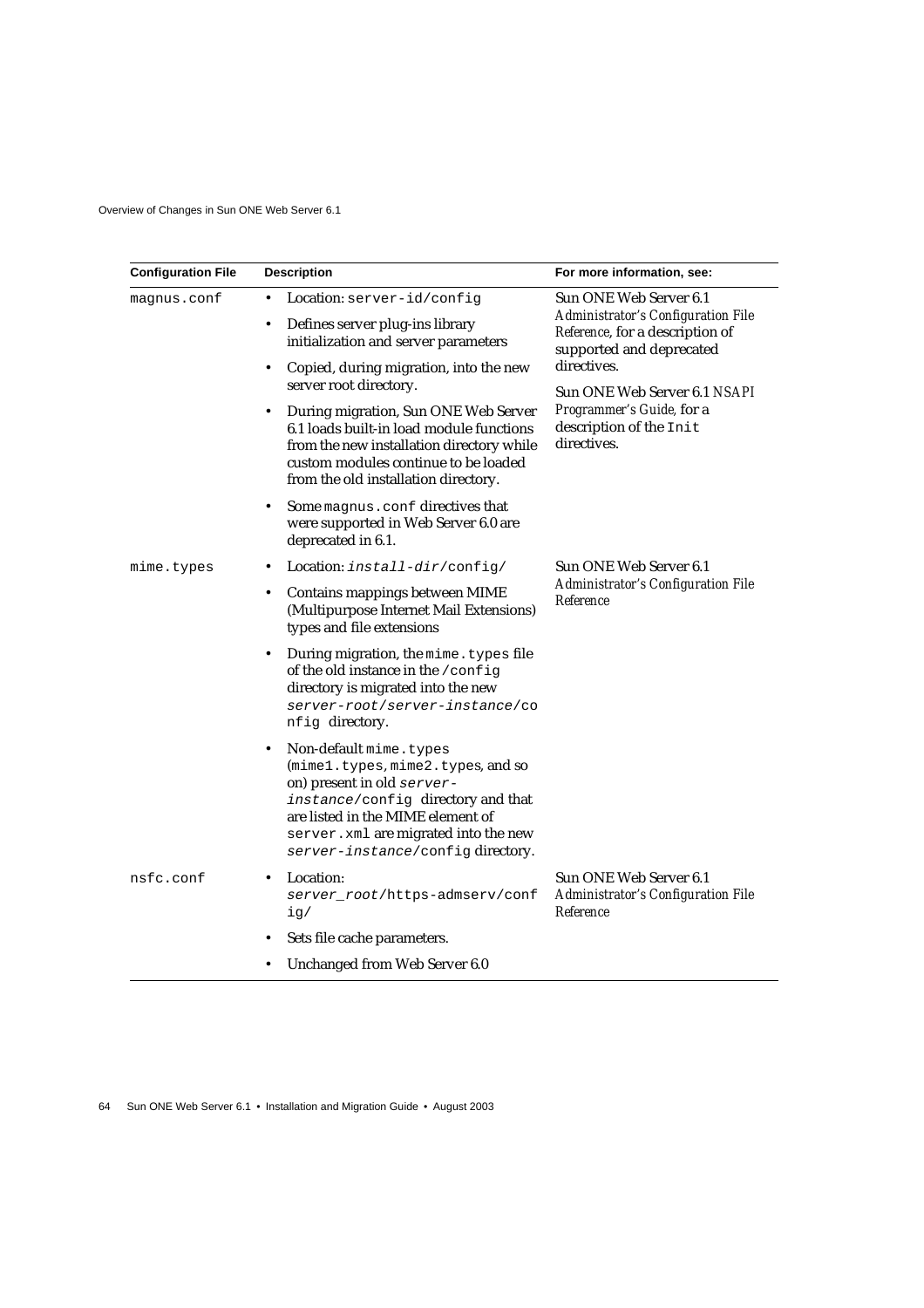<span id="page-64-0"></span>

| <b>Configuration File</b> | <b>Description</b>                                                                                                                                                                                                              | For more information, see:                                    |  |
|---------------------------|---------------------------------------------------------------------------------------------------------------------------------------------------------------------------------------------------------------------------------|---------------------------------------------------------------|--|
| obj.conf                  | Location: $install-dir/config/$<br>Contains instructions for the server<br>about how to handle HTTP requests<br>from clients and service web server<br>content such as native server plugins<br>and CGI programs.               | Sun ONE Web Server 6.1 <i>NSAPI</i><br>Programmer's Guide     |  |
|                           | Configured per virtual server class and<br>٠<br>named in the format<br><vs-name>.obj.conf</vs-name>                                                                                                                             |                                                               |  |
|                           | New directives and functions added in<br>Web Server 6.1 to configure filters and<br>WebDAV                                                                                                                                      |                                                               |  |
|                           | Search, JSP092, and Webpub objects are<br>not migrated.                                                                                                                                                                         |                                                               |  |
| server.xml                | Location: instance-dir/config/<br>$\bullet$                                                                                                                                                                                     | Sun ONE Web Server 6.1                                        |  |
|                           | Contains most of the server<br>$\bullet$<br>configuration.                                                                                                                                                                      | <b>Administrator's Configuration File</b><br><b>Reference</b> |  |
|                           | During migration, the server.xml file<br>$\bullet$<br>created in the new Web Server 6.1<br>instance contains information from the<br>following files:<br>- old server.xml file<br>- web-apps.xml<br>- start-jvm<br>- jvm12.conf |                                                               |  |
| *.clfilter                | Location: $instance-dir/config/$                                                                                                                                                                                                | Sun ONE Web Server 6.1                                        |  |
| obj.conf.clfi<br>lter     | Legacy.clfilter files, for example,<br>$\bullet$<br>web-apps.xml.clfilter are not                                                                                                                                               | Administrator's Guide                                         |  |
| magnus.conf.c<br>lfilter  | migrated.                                                                                                                                                                                                                       |                                                               |  |
| server.xml.cl<br>filter   |                                                                                                                                                                                                                                 |                                                               |  |
| secmod.db                 | Imported certificates and keys for<br>٠<br>external hardware accelerators are<br>stored in the secmod.db file, which is<br>generated when the PKCs#11 module is<br>installed.                                                   | Sun ONE Web Server 6.1<br><b>Administrator's Guide</b>        |  |
|                           | Overwritten during migration<br>$\bullet$                                                                                                                                                                                       |                                                               |  |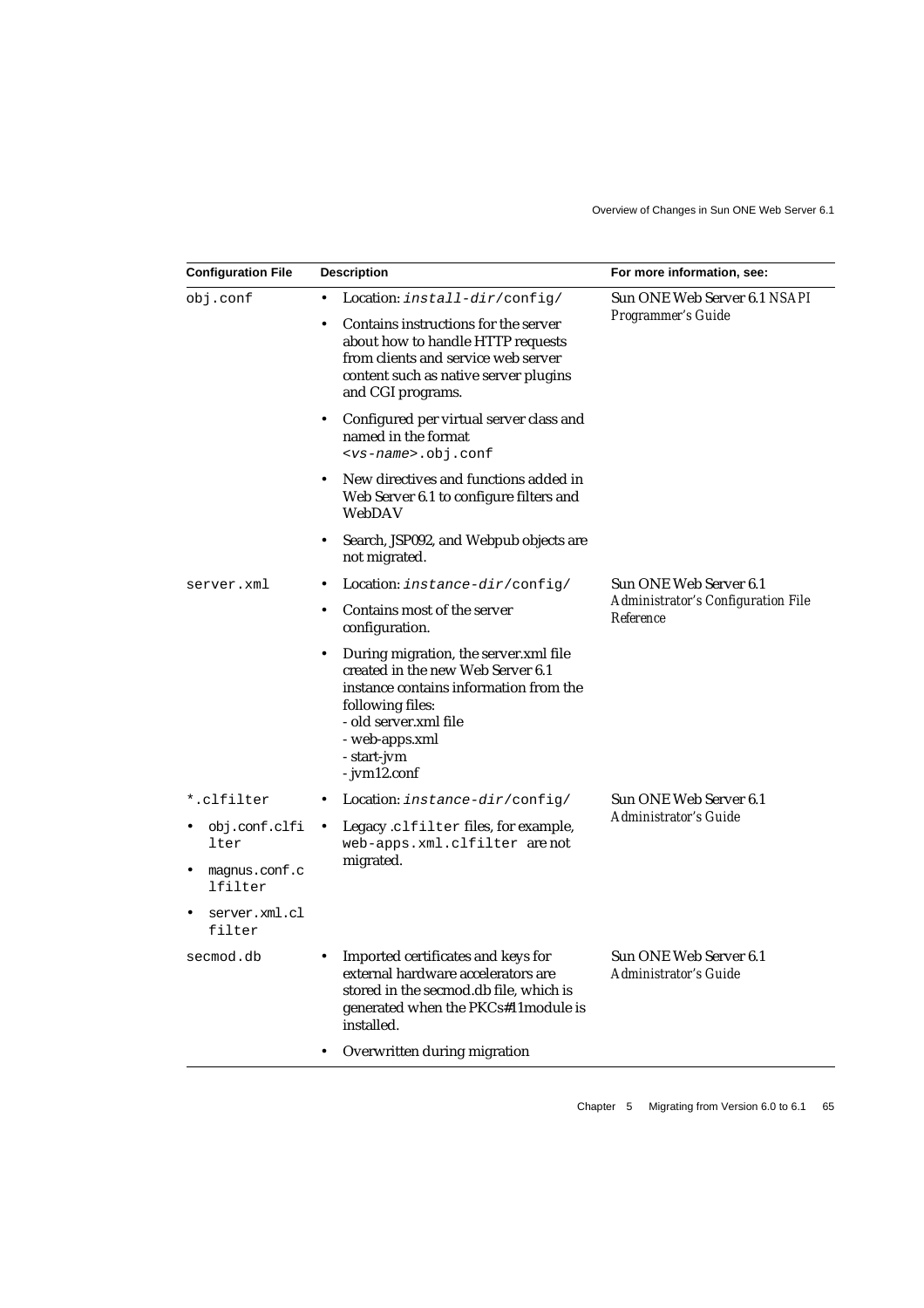| <b>Configuration File</b> | <b>Description</b>                                                                                              | For more information, see:                      |
|---------------------------|-----------------------------------------------------------------------------------------------------------------|-------------------------------------------------|
| access log<br>error log   | Server log files record your server's<br>$\bullet$<br>activity.                                                 | Sun ONE Web Server 6.1<br>Administrator's Guide |
|                           | During migration, new access logs are.<br>$\bullet$<br>created.                                                 |                                                 |
|                           | Error logs in 6.0<br>٠<br>server-instance/logs directory is<br>copied to the server-instance/logs<br>in $6.1$ . |                                                 |

<span id="page-65-0"></span>Configuration Files Removed in Sun ONE Web Server 6.1

The following configuration files are no longer supported and are removed during migration:

- rules.properties
- context.properties
- servlet.properties
- start-jvm
- jvm12.conf
- web-apps.xml
- web-apps.xml.clfilter
- webpub.conf
- webpub.conf.clfilter

## <span id="page-65-1"></span>Connection Groups Settings

Every listen socket in Sun ONE Web Server 6.0 had at least one connection group associated with it. When you created a listen socket, a connection group was also created, which contained the default virtual server you specified for the listen socket.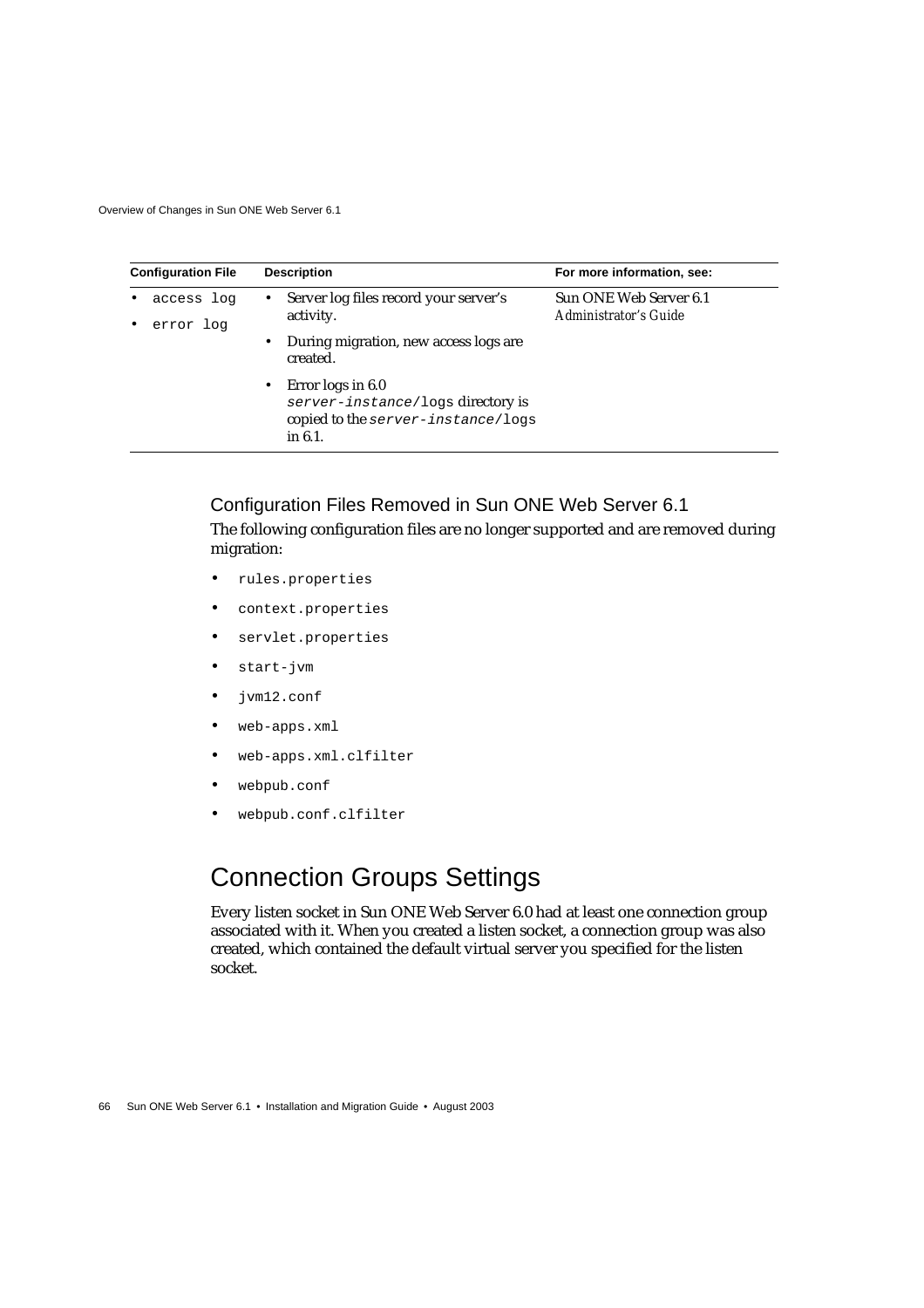In Sun ONE Web Server 6.1, the connection group functionality has been dropped. The virtual server is now directly bound to a listen socket. During migration therefore, each connection group is migrated to an LS (listen socket) element. Each LS element contains attributes derived from both the connection group's and the listen socket's attributes.

### <span id="page-66-0"></span>Cron Control

Cron file names have been changed in Sun ONE Web Server 6.1. The Web Server 6.0 file ns-cron.conf, is called schedulerd.conf in Sun ONE Web Server 6.1, and the version 6.0 file cron.conf is now called scheduler.conf. These are located in the https-admserv/config/ directory.

Cron settings from the previous version of your Web server are not migrated to Sun ONE Web Server 6.1during migration. If you need to preserve these, please copy the cron settings for the migrated instance to the cron files.

### <span id="page-66-1"></span>Java Migration

Unlike in the 6.0 release, Java in Sun ONE Web Server 6.1, is enabled by default. Further, in Sun ONE Web Server 6.1, you can enable and configure Java for every instance of the server, unlike in the previous 6.0 release which supported an installation-wide configuration of the JDK.

During migration you can choose to install either the JDK that is bundled with Sun ONE Web Server 6.1 (JDK 1.4.1\_03) or install a custom JDK. If you install the server with a custom JDK, the javahome setting of the migrated instance would refer to the custom JDK path (taken from the javahome setting of the Administration Server). Otherwise the javahome setting would point to /bin/https/jdk.

Sun ONE Web Server 6.1 supports the Java Development Kit (JDK) version 1.4 and above. It does not support a standalone Java Runtime Environment (JRE).

In the Sun ONE Web Server 6.0 and Service Pack releases, JDK configuration data was stored in the start-jvm and jvm.conf files. In Sun ONE Web Server 6.1 this data is stored in the server.xml file.

The JAVA element in the new server.  $x<sub>m1</sub>$  file contains the JDK configuration information copied from the start-jvm file of the migrated instance.

The JVMOPTIONS element in the new server.xml file contains the JVM options information from the jvm12.conf file of the migrated instance.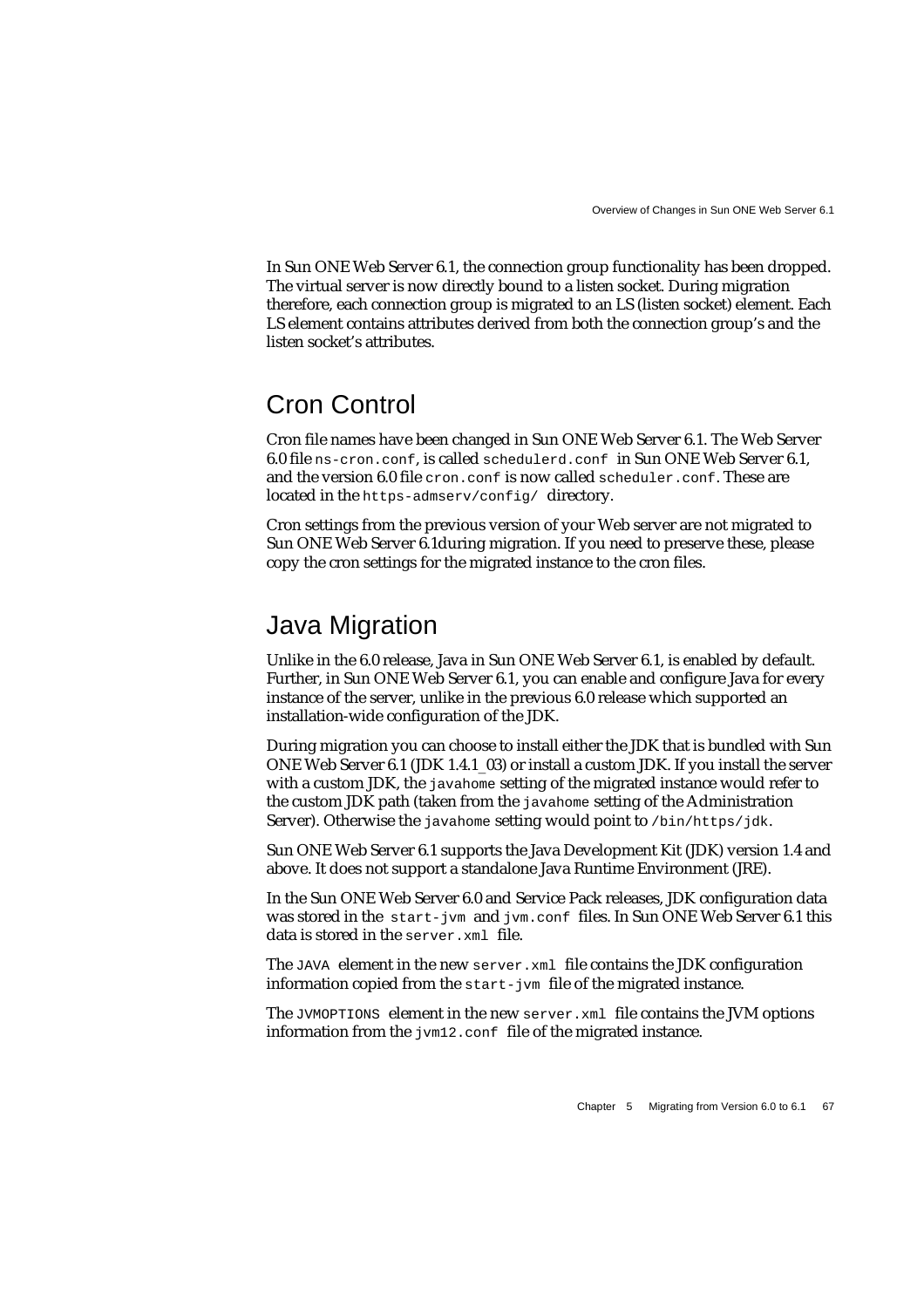If the previous version of your server was configured to use JDK 1.4.1 or above, the NSES\_JDK path from the server's start-jvm file is copied into the Sun ONE Web Server 6.1 server.xml file, otherwise, the JDK path points to server-root/bin/https/jdk, which is the default JDK path in Sun ONE Web Server 6.1

For imformation about the mapping of the start-jym and jym12.conf files with the server.xml file in Sun ONE Web Server 6.1, refer to the Sun ONE Web Server 6.1 *Administrator's Configuration File Reference*.

## <span id="page-67-1"></span>Java Server Pages

Sun ONE Web Server 6.1 supports Java Server Pages (JSP) 1.2 specification. The JSP092 object representing JSP version 0.92 is no longer supported in Sun ONE Web Server 6.1 and is deleted during migration.

Style examples using JSP 1.2 can be found in the following directory: server\_root/plugins/servlets/examples/web-apps/.

## <span id="page-67-0"></span>Legacy Servlets

Sun ONE Web Server 6.1 supports the Servlet 2.3 specification.

Netscape Enterprise Server / iPlanet Web Server 4.0 and 4.1 supported the Java Servlet 2.1 specification. This specification did not include web applications. A deployment scheme was developed to make servlet deployment simpler. With the advent of Java Web Applications (.war files) and their deployment descriptors, it is no longer necessary to maintain a proprietory deployment system.

iPlanet Web Server 6.0 supported both types of deployment schemes, but the 4.x implementation (referred to as legacy servlets) was marked as deprecated (See Chapter 8: "Legacy Servlet and JSP Configuration" of the iPlanet Web Server, Enterprise Edition Programmer's Guide to Servlets).

Sun ONE Web Server 6.1 no longer supports Legacy Servlets. The legacy-style properties files for the server you want to migrate - servlet.properties, context.properties, and rules.properties - are removed during migration.

Because there is no one-to-one mapping for all of the features, legacy servlets cannot be migrated automatically.

For documentation and samples to help you migrate your 4.x legacy-style servlets to the web applications structure in Sun ONE Web Server 6.1 , the Sun ONE Web Server 6.1 *Programmer's Guide to Web Applications*.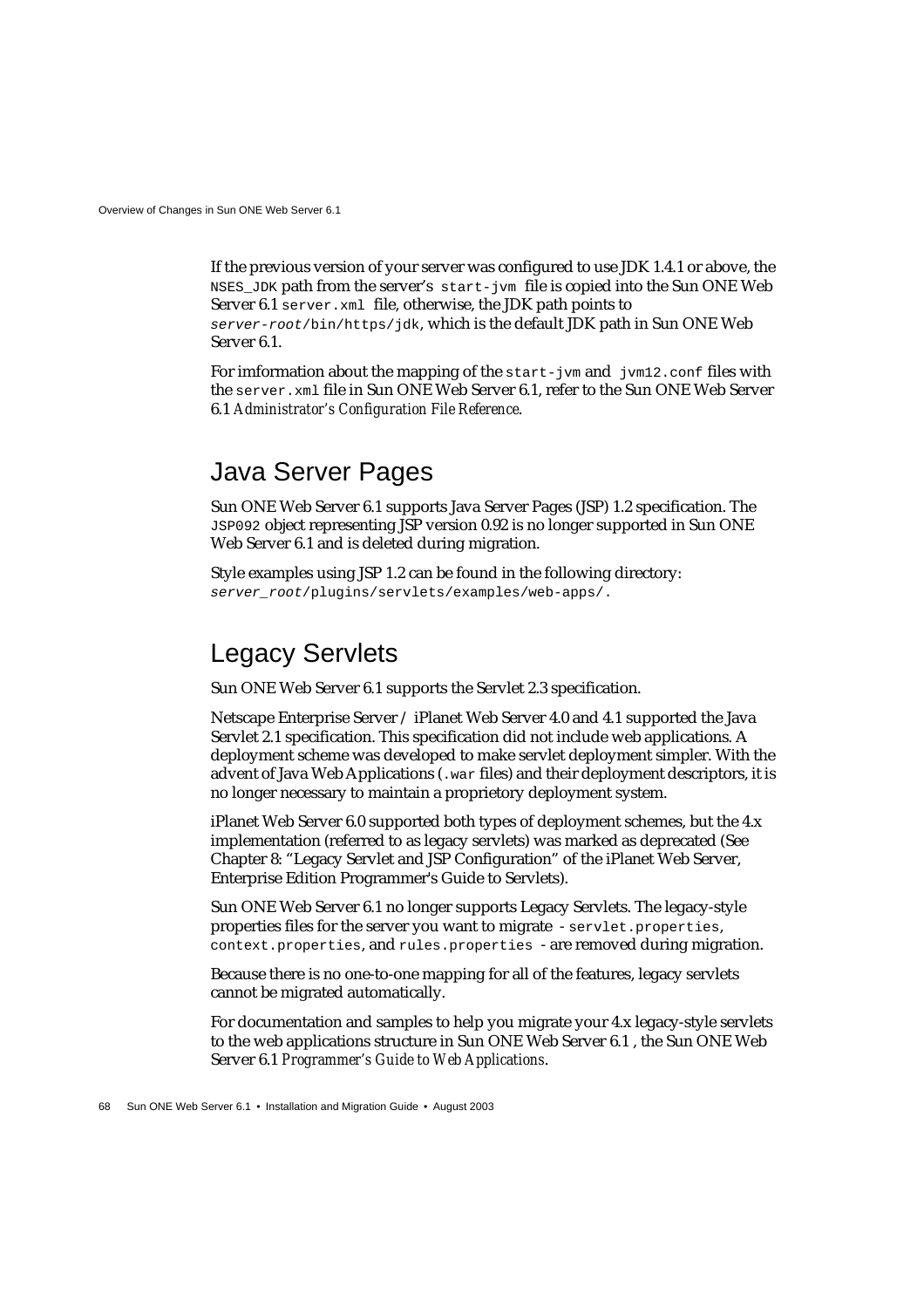### <span id="page-68-0"></span>Search Migration

Because the search engine used in Sun ONE Web Server 6.0 has been replaced by a new search engine in Sun ONE Web Server 6.1, existing search collections and indexes are not migrated during the migration process. To use the Search functionality in Sun ONE Web Server 6.1, you will have to create and configure new search collections and indexes. For more details, see the Sun ONE Web Server 6.1 *Administrator's Guide*.

## <span id="page-68-2"></span>**Security**

Sun ONE Web Server provides new flat file authentication and closer integration of native access control with web application security constraints. However, core authentication and authorization support is the same as in the version 6.0 release.

Sun ONE Web Server 6.1, apart from providing ACL-based authentication, also leverages the security model defined in the J2EE 1.3 Specification to provide several features that help you develop and deploy secure Java Web applications. The J2EE/Servlet-based access control infrastructure relies on the use of security realms.

In Sun ONE Web Server 6.1, authentication is performed by Java security realms which are configured through  $\Delta U$ THREALM entries in the server.  $x$ ml file. Authorization is performed by access control rules in the deployment descriptor file, web.xml, in case any such rules have been set.

For more information about security-related features in Sun ONE Web Server 6.1, see the Sun ONE Web Server 6.1 *Administrator's Guide* and the Sun ONE Web Server 6.1 *Programmer's Guide*.

### <span id="page-68-1"></span>Session Managers

The Simple Session Manager and JDBC Session Manager that were deprecated in the version 6.0 release of Sun ONE Web Server are no longer supported in the 6.1 release.

Sun ONE Web Server 6.1 provides the following session management options:

- StandardManager, the default session manager
- PersistentManager, a provided session manager that uses a persistent data store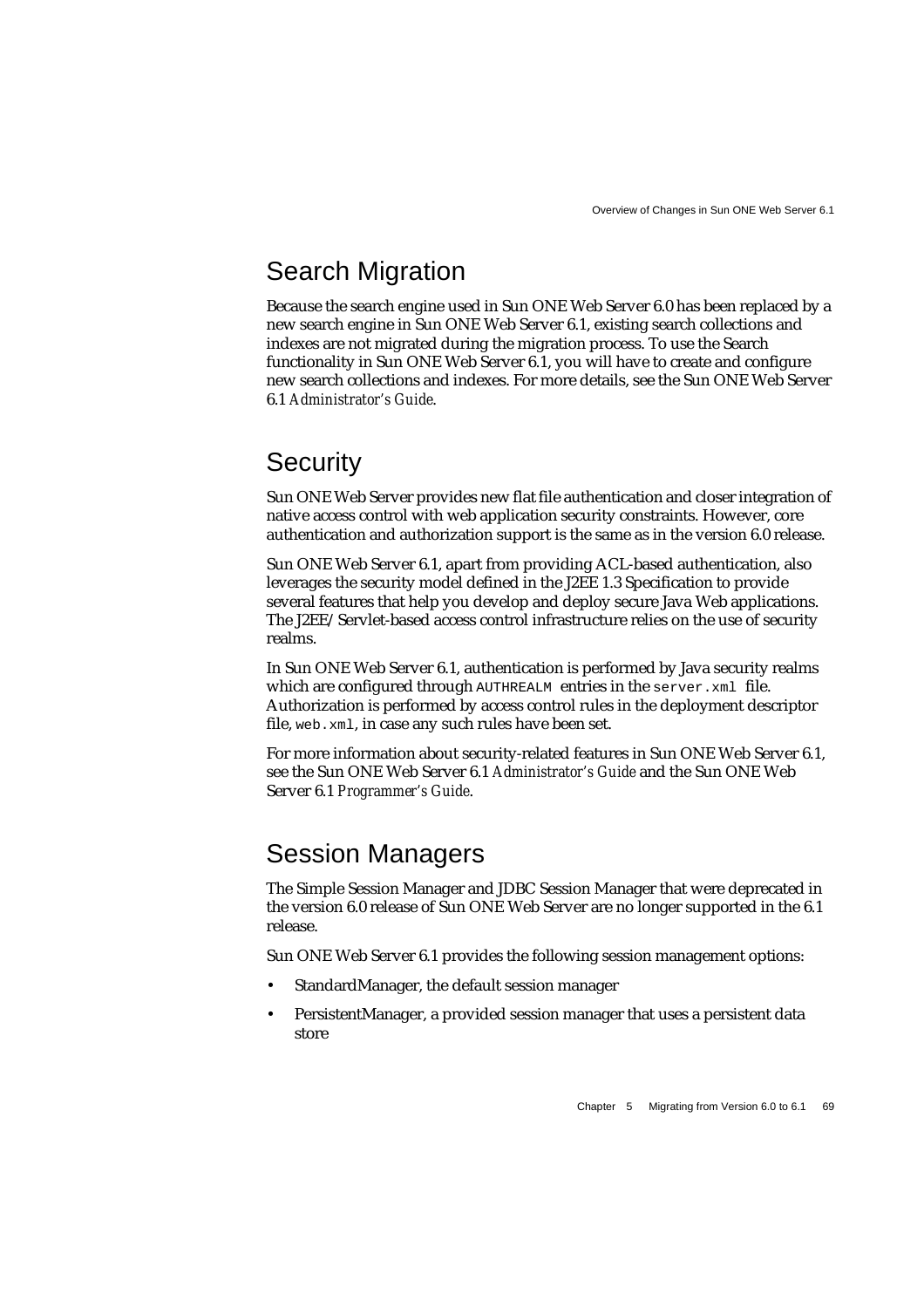- IWSSessionManager, a provided session manager that allows backward compatibility with any custom session managers you may created using Sun ONE Web Server 6.0.
- MMapSessionManager (UNIX Only), a provided persistent memory map (mmap) file based session manager that works in both single process and multi-process mode

The following API functions of the Sun ONE Web Server 6.1 session manager API are not implemented in Sun ONE Web Server 6.1:

- Form-based logins. Form-based login for single sign on is no longer supported. The following are therefore deprecated:
	- ❍ GetHandleFormLoginSession
	- ❍ SetHandleFormLoginSession
- The update method. The update method which followed a call to the HttpRequest methods, inputstream, in version 6.0 of the Web server is now deprecated.
- Session manager monitoring mechanism. Sun ONE Web Server 6.1 does not provide support for monitoring session manager statistics. The following are therefore deprecated:
	- ❍ getContext
	- o qetMaxSession
	- o getSessionCount
	- ❍ getSessionReapCount
- SimpleSessionManager and JdbcSessionManager. Web Server 6.0 provided deprecated support to the SimpleSessionManager and JdbcSessionManager options, and implemented the same functionality through iWSSessionManager and JdbcStore, respectively. The SimpleSessionManager and JdbcSessionManager options are not supported in Sun ONE Web Server 6.1.

For more information about Session Managers, see the Sun ONE Web Server 6.1 *Programmer's Guide to Web Applications*.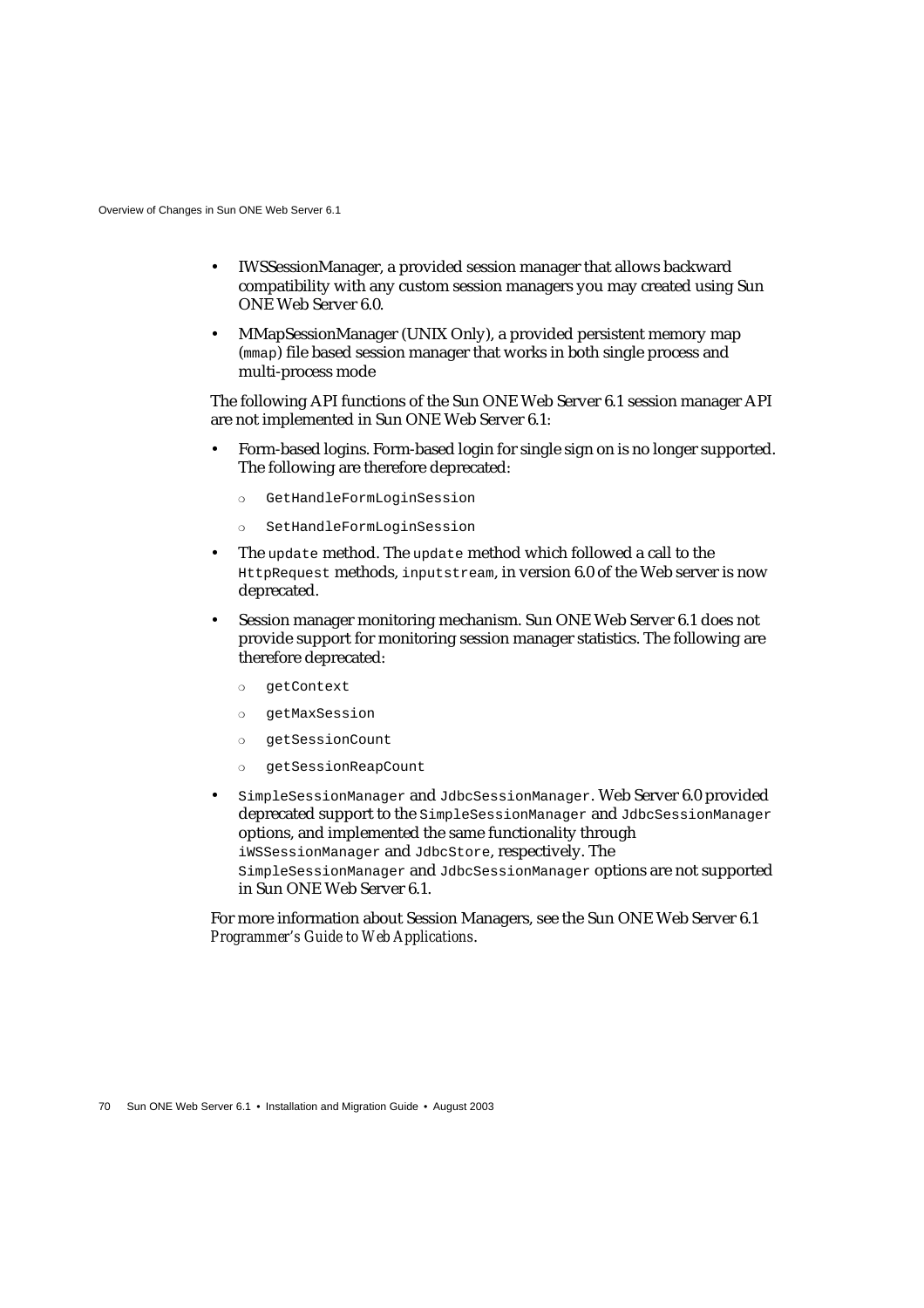### <span id="page-70-1"></span>Symbolic Links in Configuration Files (UNIX and Linux)

Symbolic or relative links in server configuration files may cause problems when upgrading. Make sure that server configuration files that contain absolute references to files under the server root always reference the path to the server root in the same way. Preferably, these links should not transverse any symbolic links.

### <span id="page-70-0"></span>Web Applications

In the 6.0 version of the Web Server, information pertaining to web applications was stored in the server.xml file and the web-apps.xml file. The web-apps.xml file is not supported in Sun ONE Web Server 6.1, and web application data is now stored in the following files:

- server.xml
- web.xml
- sun-web.xml
- obj.conf

The vs (virtual server) element in the server.  $xml$  file in Sun ONE Web Server 6.1 now contains a WEBAPP (web application) element for every web application it hosts. The attributes of the WEBAPP element are consistent with the mechanism used in Web Server 6.0 to configure web applications and are dynamically reconfigurable, that is, they don't require a server restart in order for changes to be applied to the server instance.

For every web application, the deployment descriptor file,  $\text{sun-web}$ ,  $\text{xml}$ , is created in the <web-application>/WEB-INF directory. The deployment descriptor file is based on the schema file, sun-web-app\_2\_3-1.dtd, which is compliant with the Servlet 2.3 specification. This schema file is also located in the <web-application>/WEB-INF directory.

In the 6.0 version of the Web Server, if you used the web-apps.xml file to tune certain server parameters, for example, reap interval (which specifies the number of seconds between checks for expired sessions), now, in Sun ONE Web Server 6.1, you would perform an identical function using the sun-web.xml deployment descriptor. Example:

In Web Server 6.0:

```
<init-param>
```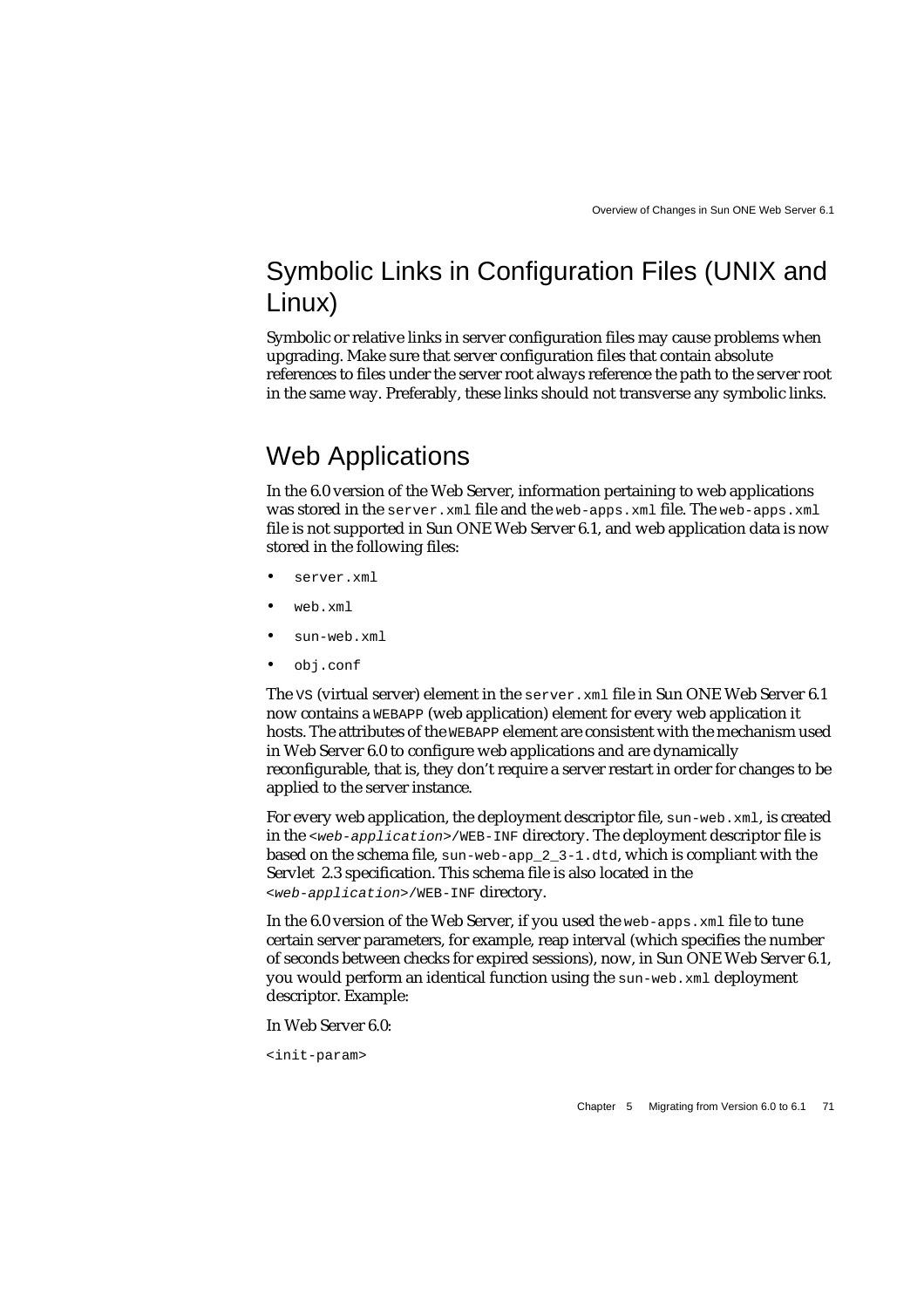```
<param-value>180</param-value>
</init-param>
In Web Server 6.1:
<sun-web-app>
...
   <session-config>
       <session-manager>
          <manager-properties>
          <property name="reapIntervalSeconds" value="180"/>
          </manager-properties>
      </session-manager>
...
   </session-config>
...
```
<param-name>reapInterval</param-name>

</sun-web-app>

For more information on the deployment descriptor files supported in Sun ONE Web Server 6.1, see the Sun ONE Web Server 6.1 *Programmer's Guide to Web Applications*.

### <span id="page-71-0"></span>Web Publishing Using WebDAV

Sun ONE Web Server 6.1 introduces a new feature, web publishing through WebDAV (Web Distributed Authoring and Versioning), a protocol that enables in-place collaborative web publishing.

WebDAV functionality is configured by extending the VS element in the server.xml file to include two new elements, DAV and DAVCOLLECTION.

New functions have been added to the  $\infty$  confile to support WebDAV functionality as an NSAPI plug-in.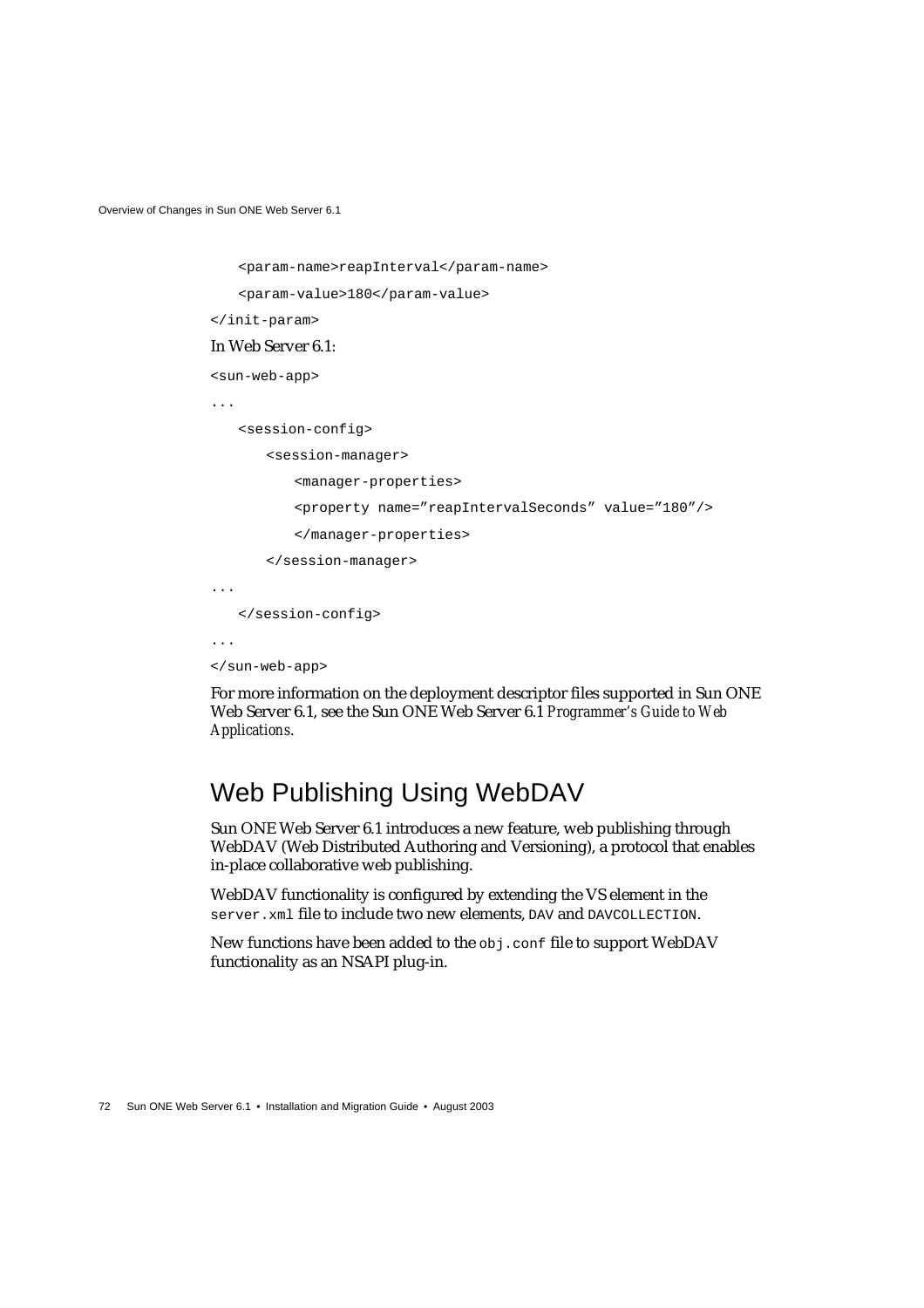For more information on the WebDAV feature, see the Sun ONE Web Server 6.1 *Administrator's Guide*. For more information on WebDAV functions in the obj.conf file, see the Sun ONE Web Server 6.1 *NSAPI Programmer's Guide*. For more information on WebDAV-related elements in the server.xml file, see the Sun ONE Web Server 6.1 *Administrator's Configuration File Reference.*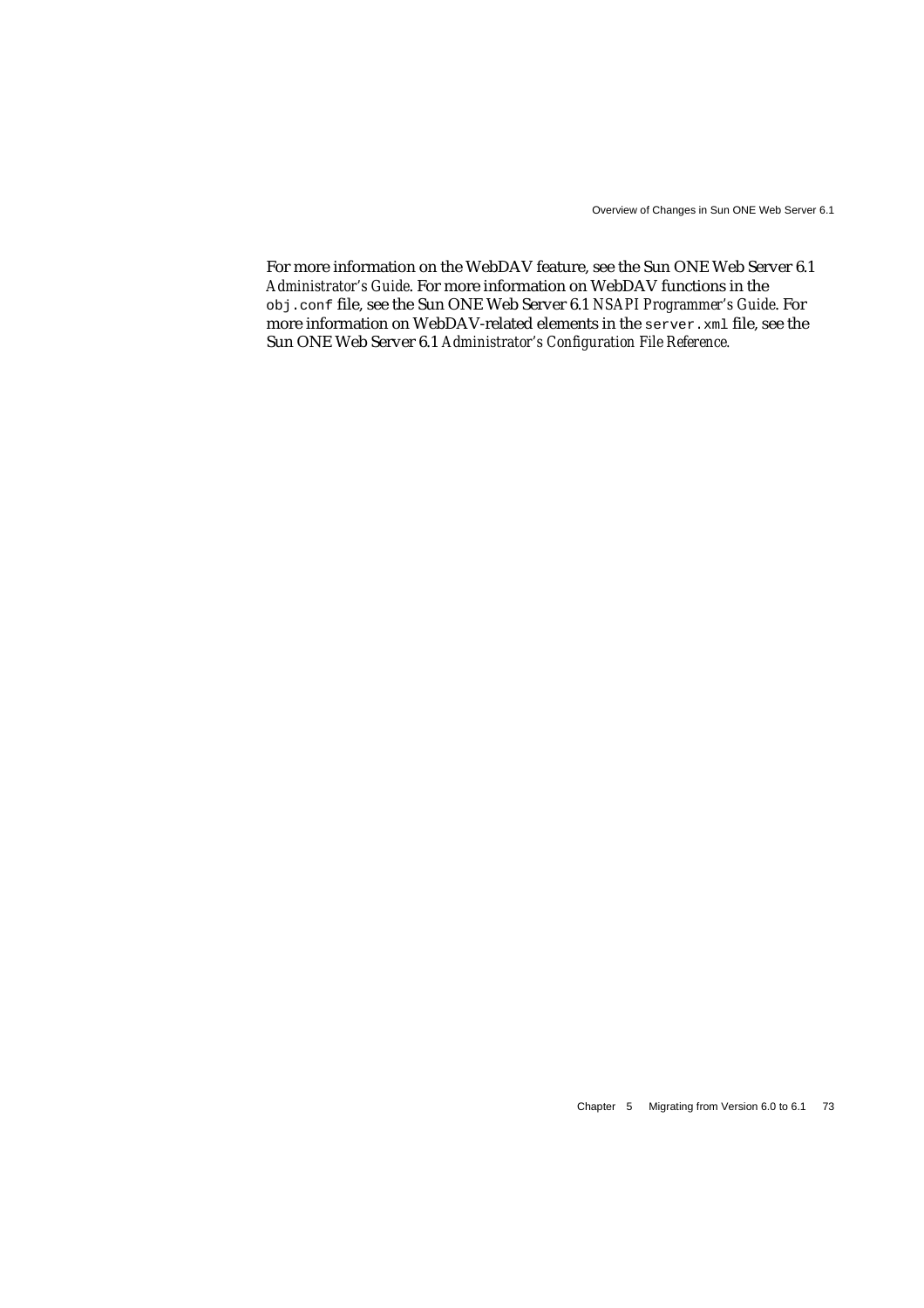Overview of Changes in Sun ONE Web Server 6.1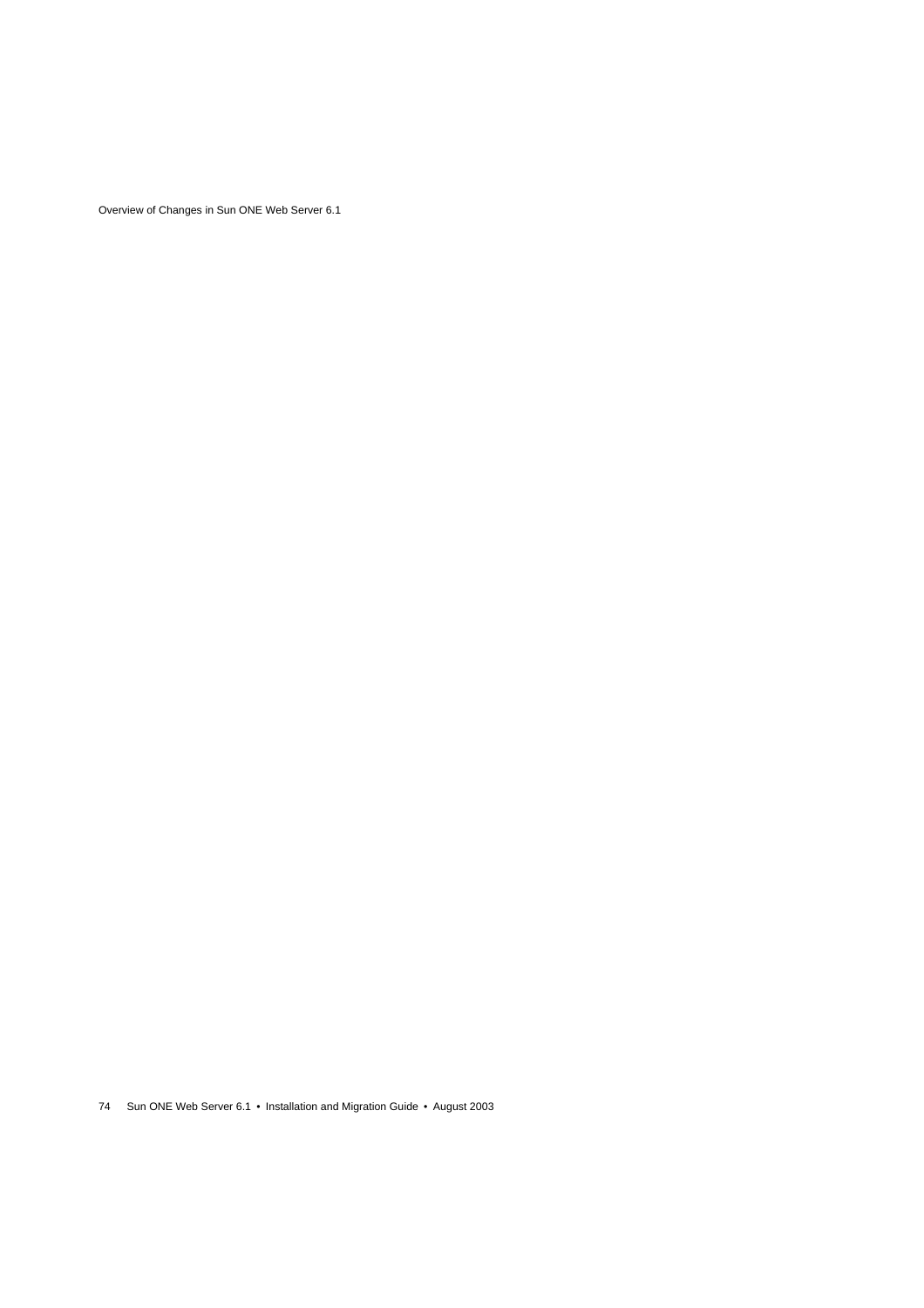# Migrating from Version 4.1 to 6.1

This chapter contains migration information to help you understand the changes that take place when you migrate your Sun ONE Web Server from version 4.1 to 6.1.

This chapter contains the following information:

- [Migration Overview](#page-74-0)
- [Migrating Settings and Data](#page-75-0)
- [What Does Not Get Migrated](#page-83-0)
- [Summary of Migration-Related Changes](#page-84-0)

# <span id="page-74-0"></span>Migration Overview

You can migrate the following iPlanet Web Server 4.1 information to work with Sun ONE Web Server 6.1.

- Document roots and any other directory mappings
- Configuration styles information
- Software and hardware virtual server settings
- Access Control List (ACL) information
- Secure Socket Layer (SSL) information
- Certificates and keys
- NSAPI information
- JavaServer Pages (JSPs)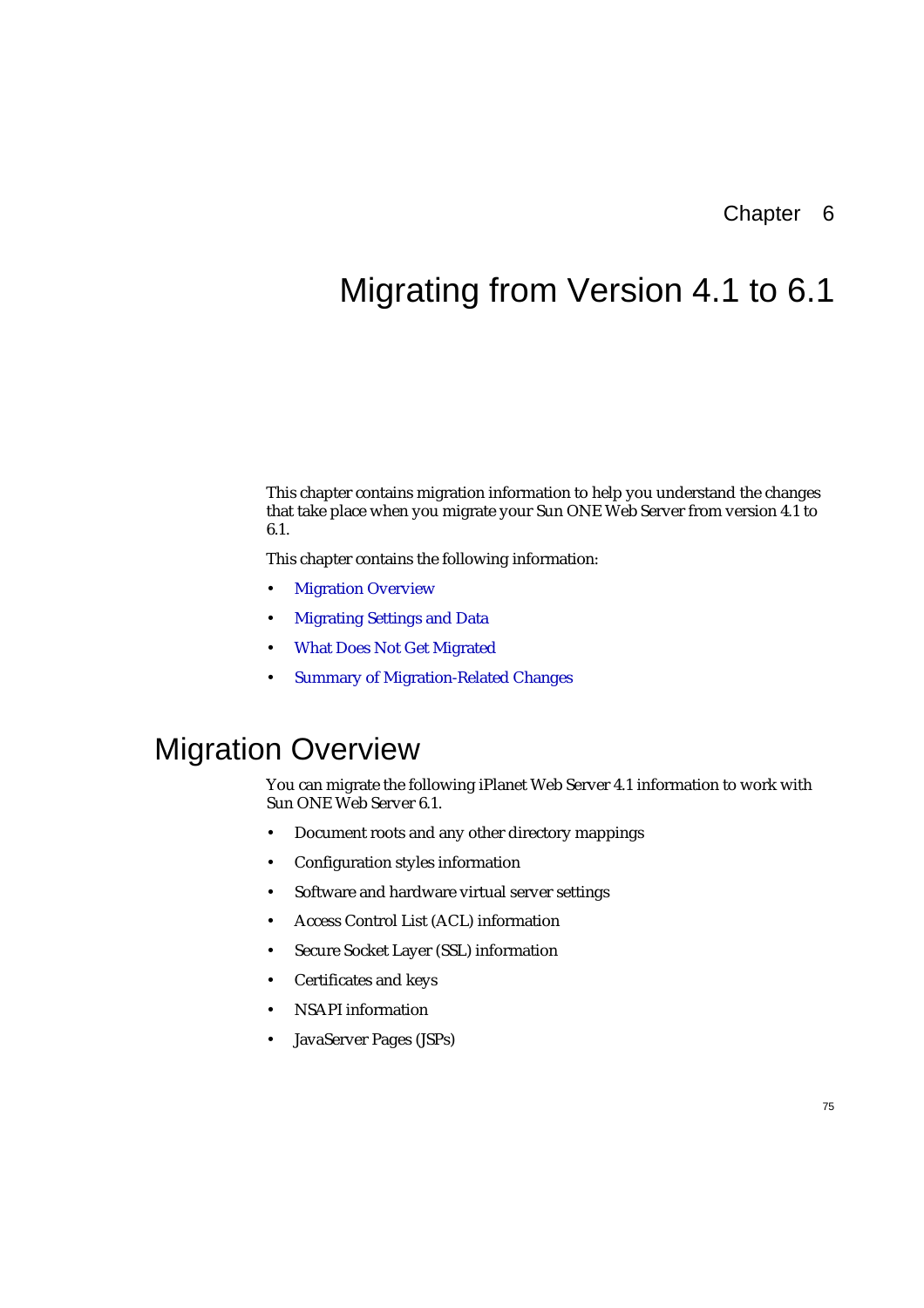- Simple Session Manager and JDBC Session Manager (deprecated)
- Server Side HTML (SHTML)
- Simple Network Management Protocol (SNMP) settings (the snmp.conf file).
- The file cache tuning configuration settings (the nsfc.conf file).

<span id="page-75-2"></span>

| <b>NOTE</b> | Direct migration from a version of iPlanet Web Server that is lower than 4.1<br>to Sun ONE Web Server 6.1 is not supported. You must first migrate your<br>legacy server to iPlanet Web Server 4.1 and then to Sun ONE Web Server<br>6.1. |  |
|-------------|-------------------------------------------------------------------------------------------------------------------------------------------------------------------------------------------------------------------------------------------|--|
|             |                                                                                                                                                                                                                                           |  |
| <b>NOTE</b> | In general, when this document refers to iPlanet Web Server 4.1, the<br>information applies to service pack releases as well, such as iPlanet Web<br>Server 4.1, SP12.                                                                    |  |

# <span id="page-75-0"></span>Migrating Settings and Data

<span id="page-75-1"></span>**CAUTION** Shut down all server instances before migrating.

To migrate settings and data from a 4.1 server to the 6.1 server, follow these steps:

**1.** In the Administration Server page, click the Migrate Servers tab.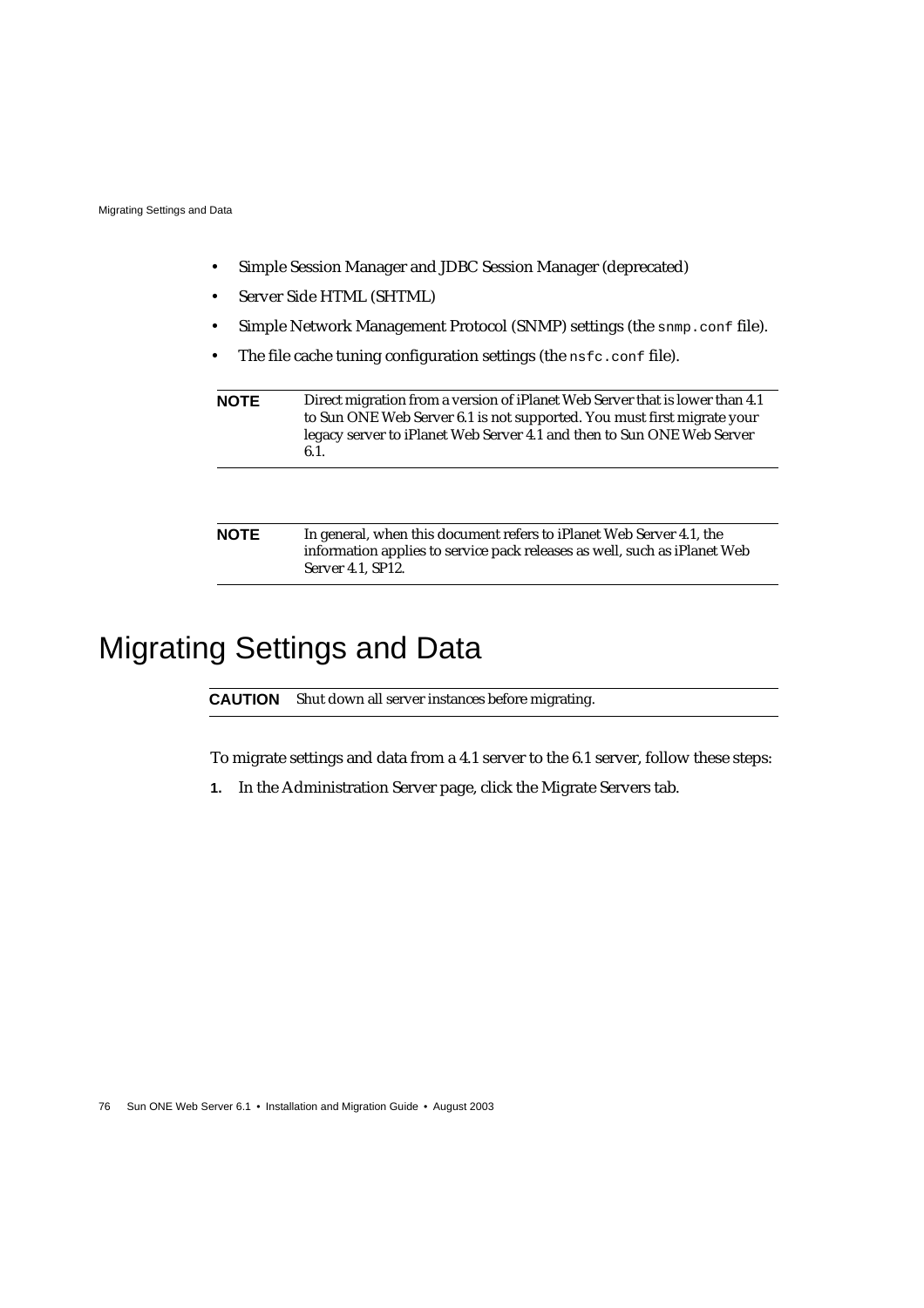**2.** Click Migrate Server.

Migrate Server Page

| Web Server 6.1 Administration Server - Netscape                               | $ \Box$ $\times$                                                                      |  |  |  |  |
|-------------------------------------------------------------------------------|---------------------------------------------------------------------------------------|--|--|--|--|
| File Edit<br>View                                                             | Go Bookmarks Tools Window<br>Help                                                     |  |  |  |  |
|                                                                               | http://iwsstress.iv   Q Search                                                        |  |  |  |  |
| Mail 4 Home 2 Radio My Netscape 4 Search   EBookmarks 4 Instant Message<br>旵, |                                                                                       |  |  |  |  |
| Web Server 6.1 Administration Server                                          |                                                                                       |  |  |  |  |
| Sun_ONE <sup>TM</sup><br>Web Server 6.1 Administration Server                 | Servers / Preferences / Global Settings                                               |  |  |  |  |
|                                                                               |                                                                                       |  |  |  |  |
| Manage<br>Servers                                                             | Migrate Server                                                                        |  |  |  |  |
| Add Server                                                                    | Enter the path to the root directory of the<br>Enterprise Server you wish to migrate. |  |  |  |  |
| Remove<br>Server                                                              | Server Root:  sr/netscape_migration/servers4/<br>Search                               |  |  |  |  |
| <u>Migrate</u><br><u>Server</u>                                               | Search<br>Help                                                                        |  |  |  |  |
| ФY<br>Ä                                                                       | =IE=<br>Document: Done (0.344 secs)                                                   |  |  |  |  |

**3.** Enter the server root of the server from which you want to migrate and click Search. For example:

/usr/netscape/server4

C:\netscape\server4

Sun ONE Web Server detects whether there are server instances installed in the directory you specified and displays the servers you can migrate in a section of the page called "Installed Servers." The Administration Server cannot be migrated.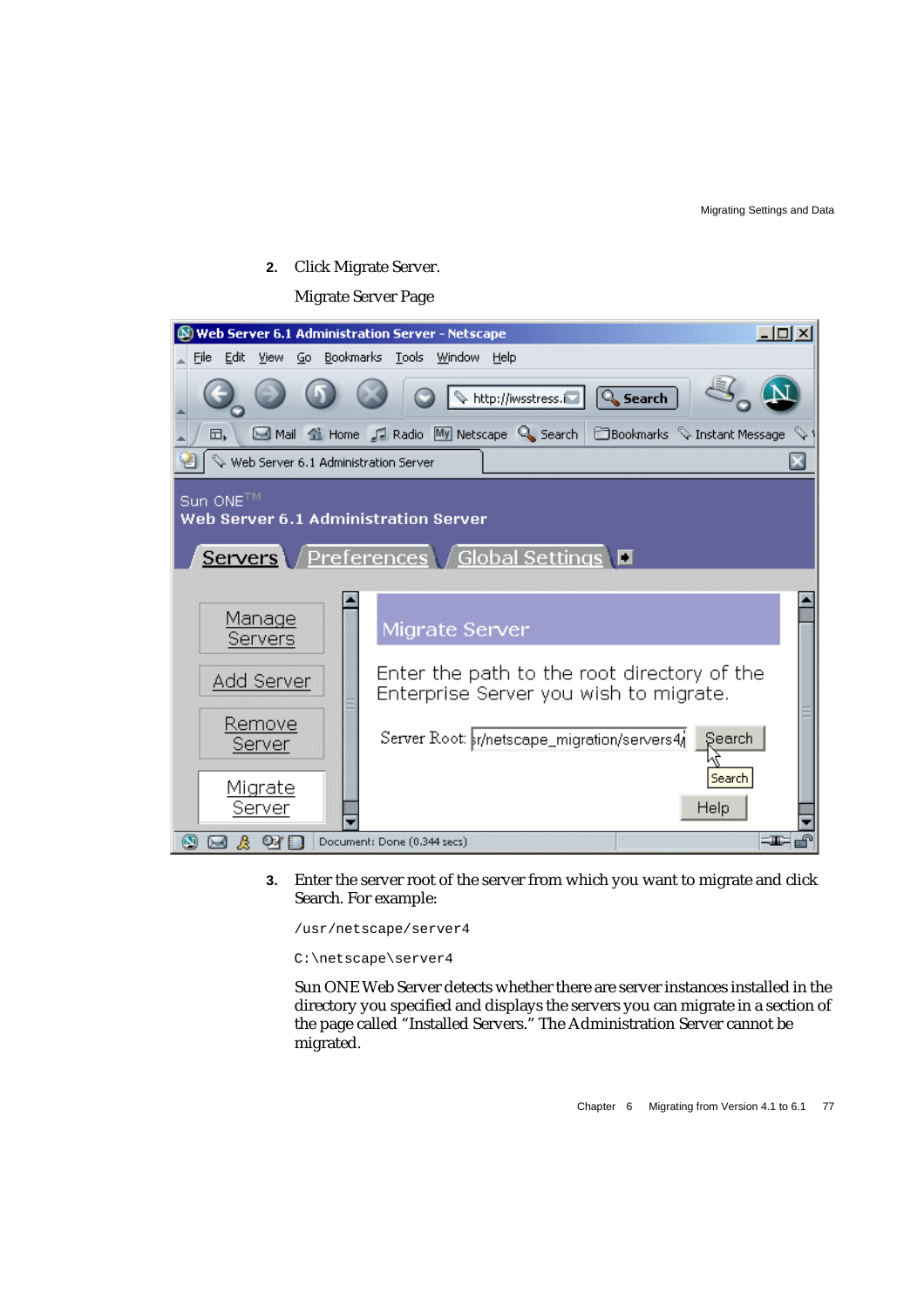**4.** Choose a server from the drop-down list and click Migrate.

#### Select a Server to Migrate

|                       | ervers / Preferences / Global Settings / Users and Groups                         |
|-----------------------|-----------------------------------------------------------------------------------|
|                       |                                                                                   |
| Manage                | Migrate Server                                                                    |
| Servers<br>Add Server | Enter the path to the root directory of the Enterprise Se<br>you wish to migrate. |
| Remove<br>Server      | Server Root:  /usr/netscape_migration/servers<br>Search                           |
| Migrate<br>Server     | Installed Servers                                                                 |
|                       | Migrate<br>migration<br>Select a Server to Migrate:                               |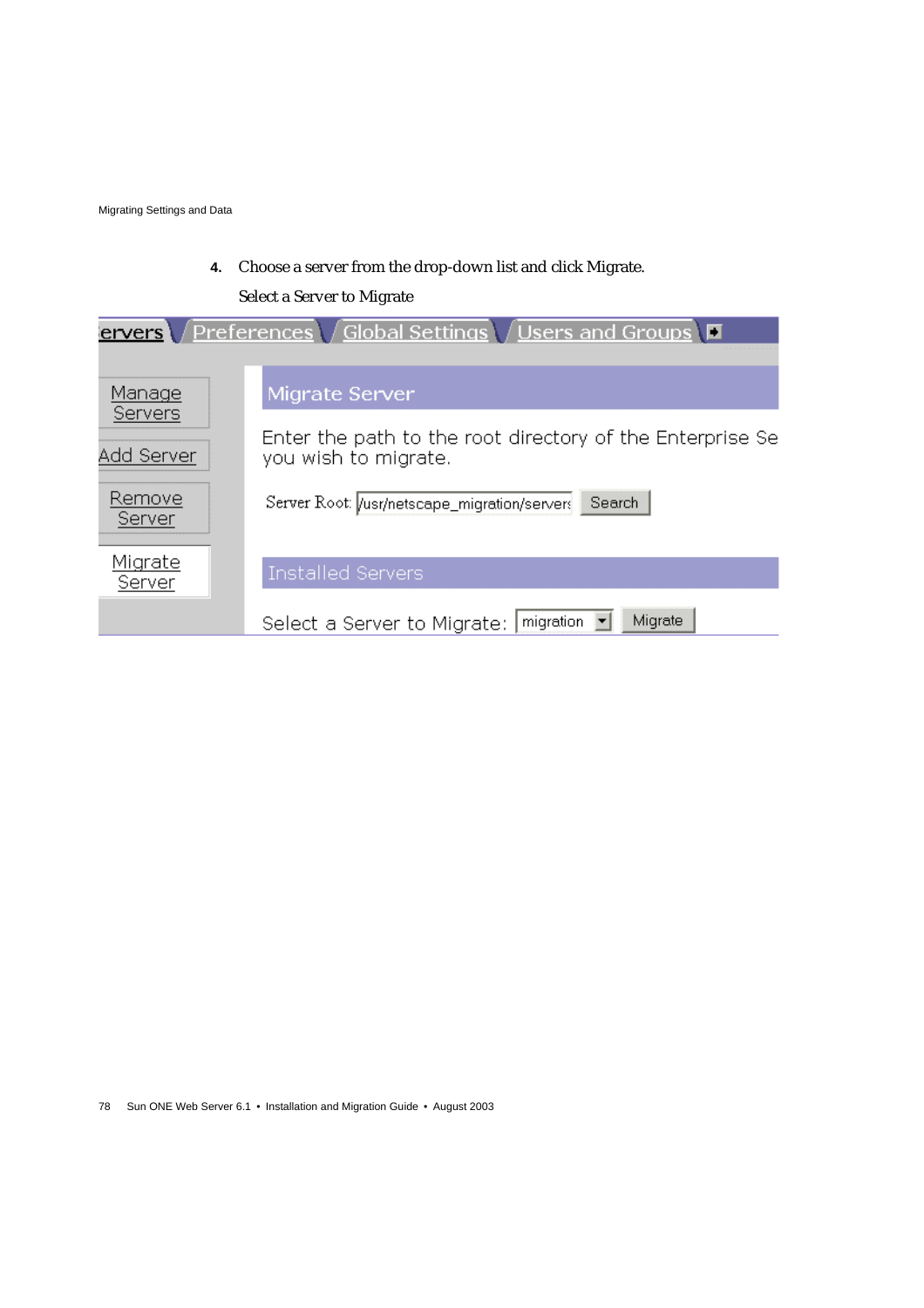**5.** In the new Migration parameters window that is launched, specify the migration parameters.

<span id="page-78-0"></span>Specify the Migration Parameters

| <b>Migration Parameters</b>                                                                                                                                                                                                                                                                                                                                                                                                                                                                                   |  |  |
|---------------------------------------------------------------------------------------------------------------------------------------------------------------------------------------------------------------------------------------------------------------------------------------------------------------------------------------------------------------------------------------------------------------------------------------------------------------------------------------------------------------|--|--|
| Server Name:<br>migration-2<br>Run Server As: Itestuser                                                                                                                                                                                                                                                                                                                                                                                                                                                       |  |  |
| Document Root                                                                                                                                                                                                                                                                                                                                                                                                                                                                                                 |  |  |
| Please select a document root. If you do not use the old server's document root,<br>the documents on the old server will not be visible from the migrated server.<br>Should you wish to revert back to the old server's document root, you can always<br>set the primary document root to the old server's document root from the Content<br>Management tab in the Web Server Administration Server.<br>Document Root: @ Use the same document root as the old server<br>O Use the new server's document root |  |  |
| Web Publishing                                                                                                                                                                                                                                                                                                                                                                                                                                                                                                |  |  |
| WebPub is not supported in 6.1. WebDAV can be used for WebPublishing. Please<br>refer WebDay document for further details.                                                                                                                                                                                                                                                                                                                                                                                    |  |  |
| <b>Search Collections</b>                                                                                                                                                                                                                                                                                                                                                                                                                                                                                     |  |  |
| 6.1 has a new Search Engine (Nova). Hence search migration is not supported.<br>Please refer Search document for details.                                                                                                                                                                                                                                                                                                                                                                                     |  |  |
| Java                                                                                                                                                                                                                                                                                                                                                                                                                                                                                                          |  |  |
| Java is on by default in 4.1 and off by default in 6.1. If Java is enabled on a server                                                                                                                                                                                                                                                                                                                                                                                                                        |  |  |

The sections on the form that you see depend upon which features your 4.1 iPlanet Web Server is using and which components you installed. The following sections of parameters are possible:

❍ General Migration Parameters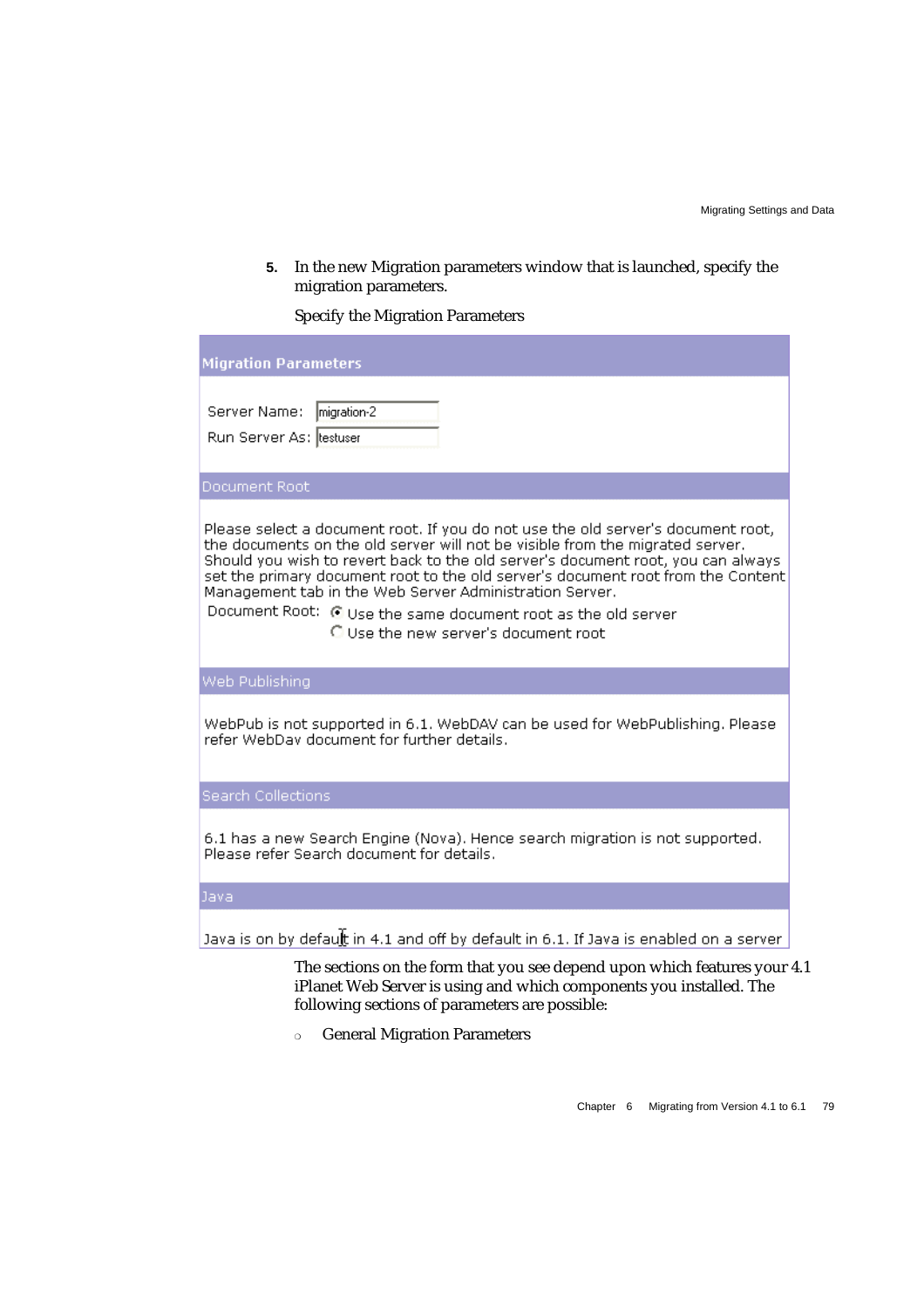- ❍ Document Root
- ❍ Java

For more information, see The Migration Parameters Page in the online help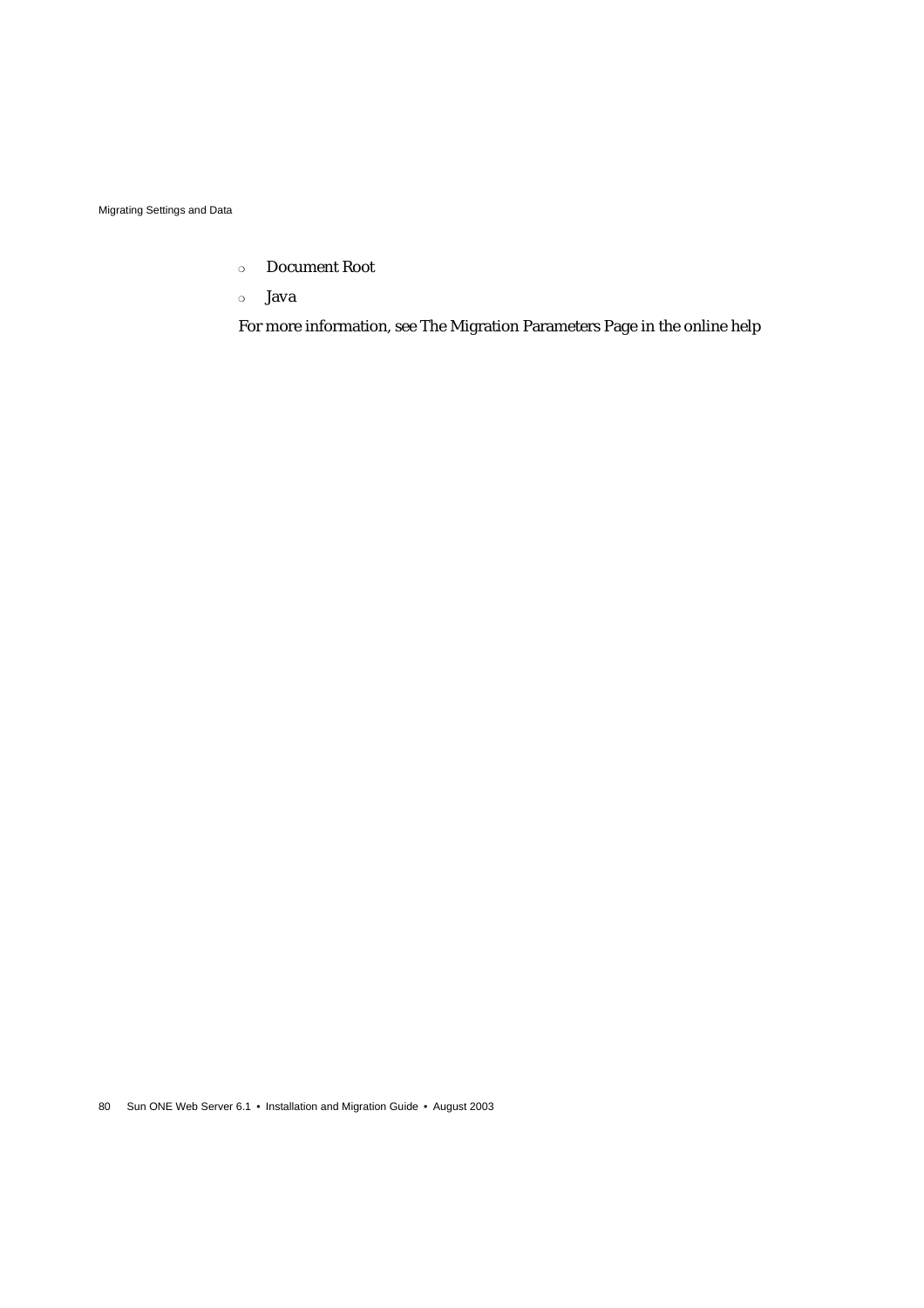**6.** Click Migrate.

The Migrate *server\_name* page appears. It shows the results of the migration, including the parameters successfully migrated and the parameters that you need to migrate manually. It also shows any features of your 4.1 server that are not supported in 6.1.

The Migrate server-name Page

| Migrating Server Settings Overwriting dbswitch.conf<br>Assimilating ACL Files                                                                           |
|---------------------------------------------------------------------------------------------------------------------------------------------------------|
| Assimilating magnus.conf                                                                                                                                |
| Warning: Web Publishing is no longer supported.                                                                                                         |
| Warning: The following paths do not exist in the new server and must be dealt                                                                           |
| with manually:                                                                                                                                          |
| /usr/netscape migration/servers4/instancel/docdirs/dir3                                                                                                 |
| /usr/netscape migration/servers4/instancel/docdirs/dir4                                                                                                 |
| /usr/netscape migration/servers4/instancel/docdirs/dir2                                                                                                 |
| /usr/netscape migration/servers4/instancel/docdirs/dir5                                                                                                 |
| /usr/netscape migration/servers4/instancel/docdirs/dirl                                                                                                 |
| /usr/netscape migration/servers4/instancel/docs/servlet                                                                                                 |
| /usr/netscape migration/servers4/manual/https/ug                                                                                                        |
| /usr/netscape migration/servers4/servlet                                                                                                                |
| /usr/netscape migration/servers4/instancel/docs                                                                                                         |
| Assimilating server.xml                                                                                                                                 |
| Assimilating Keys, and Certificates                                                                                                                     |
| Assimilating obj.conf                                                                                                                                   |
| Warning: certmap.conf and ns-cron.conf are not migrated.                                                                                                |
| Warning: old access logs are not migrated, 6.1 will have new access logs.                                                                               |
| Old instance/logs/errors are migrated to new instance/logs/errors.                                                                                      |
| Assimilating mime.types                                                                                                                                 |
| See /space/megha/iws/61/bin/https/install/misc/mime.types for any new MIME types.                                                                       |
| Assimilating snmp.conf                                                                                                                                  |
| Assimilation complete.                                                                                                                                  |
|                                                                                                                                                         |
| Migrating Server Xml  Info: The JDK version in the old server configuration is not<br>1.4 or greater, the JDK shipped with Web Server 6.1 will be used. |
| Warning: All variables defined in VARS of server.xml have reference to 6.1 server                                                                       |
| root and 6.1 server name.                                                                                                                               |
|                                                                                                                                                         |
| Assimilation complete.                                                                                                                                  |
| New server created but not started.                                                                                                                     |
| Before starting this server, you should either stop the 4.1 server or change this<br>server's port number.                                              |
| Configure Migrated Server<br>Close                                                                                                                      |
|                                                                                                                                                         |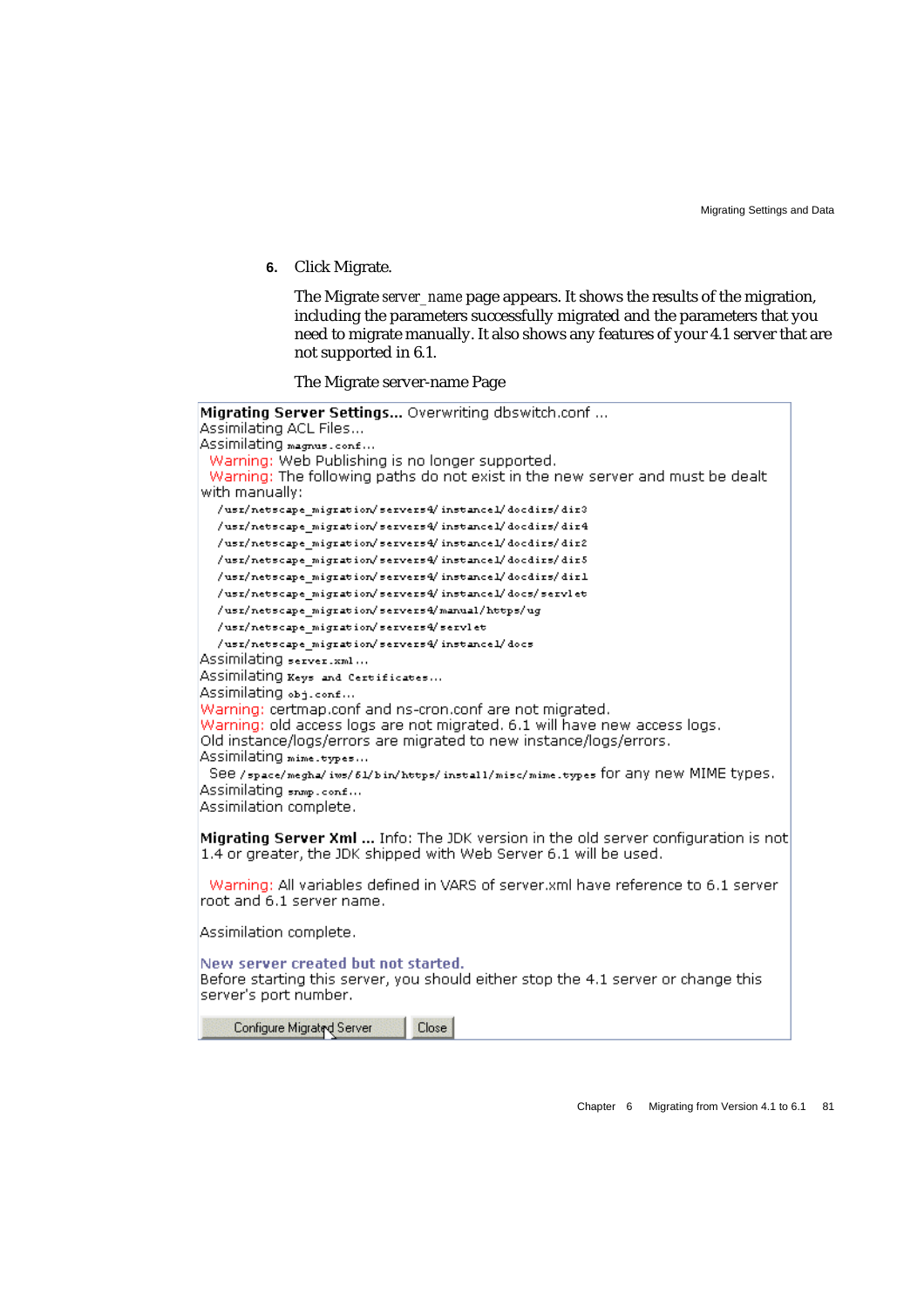**NOTE** During migration from a version 4.1 release, the Address directive from the magnus.conf file, which is deprecated in the Sun ONE Web Server 6.1 is also migrated. This leads to the following warning message at server startup: "Warning ( ): Address directive ignored." You can ignore this warning message.

**7.** Click Configure Migrated Server to configure your migrated server instance in the Server Manager, or click Close to close the migration window.

#### <span id="page-81-0"></span>The Migrate server-name Page

When you migrate, you see a page (Migrate *server\_name*) that logs all the migration information, including all errors encountered. You receive warnings for the features you used in iPlanet Web Server 4.1 that are not supported in Sun ONE Web Server 6.1. The migration program does not migrate entries in  $\phi$   $\phi$ . conf that are for obsolete features.

If you get fatal errors while migrating, the migration continues. The results page shows what errors occurred and you can use this information to troubleshoot.

#### <span id="page-81-1"></span>Migrating the Administration Server

You can only migrate individual server instances. You cannot migrate your administration server. After you have migrated your iPlanet Web Server instances, you need to set up features such as distributed administration and clusters again in your 6.1 Administration Server.

You can also migrate keys and certificates.

#### <span id="page-81-2"></span>Migrating User and Group Information

If you used the Directory Server, you do not need to do anything during the migration process to migrate users and groups. After migrating, in the Administration Server, on the Global Settings tab, use the Configure Directory Service page to point to a Directory Server.

#### <span id="page-81-3"></span>Migrating Virtual Servers

iPlanet Web Server 4.1 provided two methods for creating hardware virtual servers: the *object* method and the *virtual* method. How hardware virtual server information is migrated depends upon which method you used: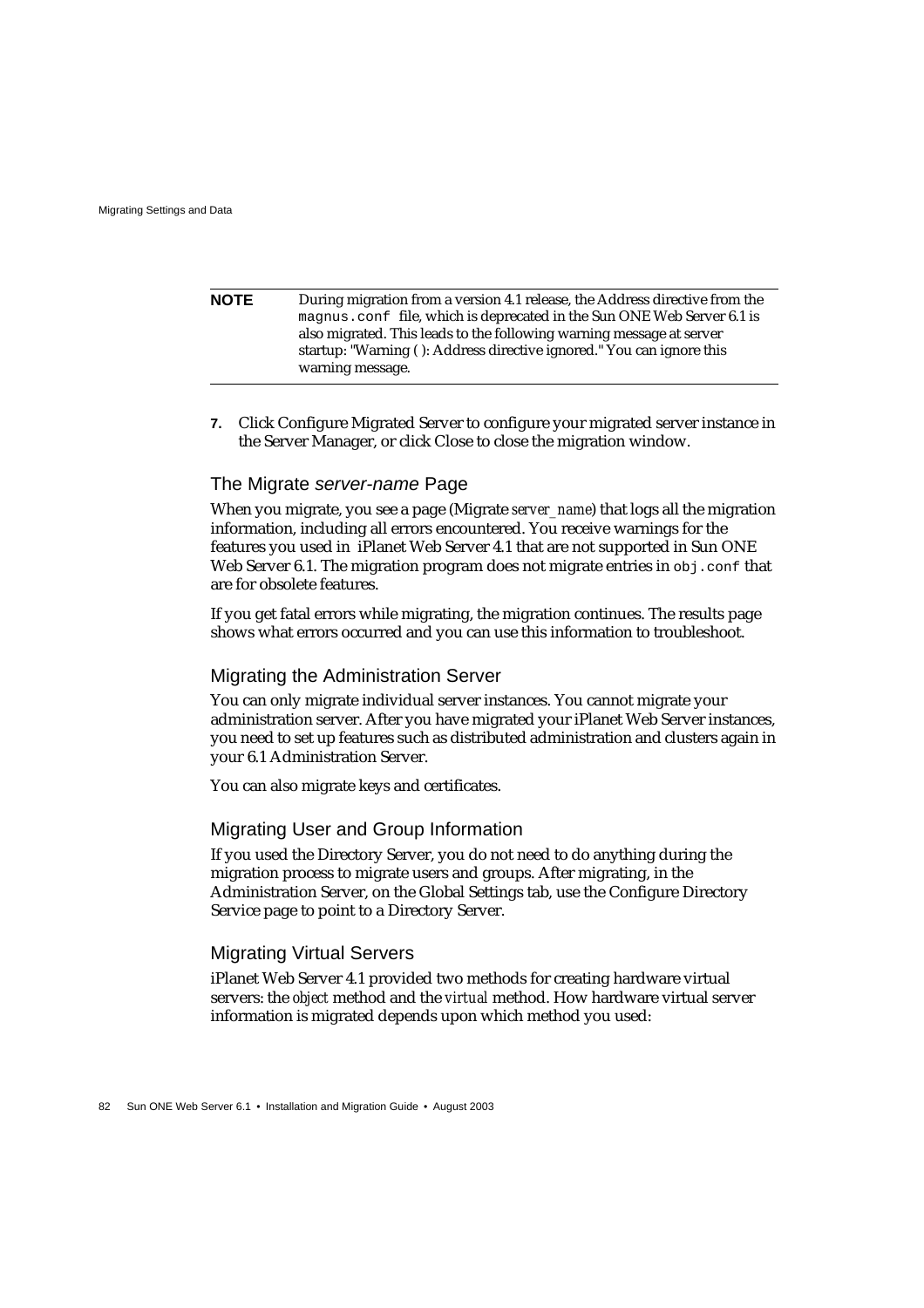- If your iPlanet Web Server 4.1 hardware virtual servers were created using the object method, these hardware virtual server settings are migrated from the 4.1 obj.conf file to the 6.1 server.xml file.
- If your iPlanet Web Server 4.1 hardware virtual servers were created using the virtual method, these hardware virtual server settings are migrated from the 4.1 virtual.conf file to the 6.1 server.xml file.

iPlanet Web Server 4.1 software virtual servers settings are migrated from the 4.1 obj.conf file to the 6.1 server.xml file.

#### <span id="page-82-0"></span>Migrating ACLs

If you had ACLs set up in your Administration Server 4.1 for distributed administration, these ACLs are not migrated. You must add them manually to your new Administration Server.

#### <span id="page-82-1"></span>Migrating Certificates

The migration process copies the database files in the 4.1 server  $root/alias$ directory, such as  $key3$ . db and cert7. db, to the 6.1 server root/alias directory.

In addition, the SSL parameters located in the 4.1 server's magnus.conf file are automatically added to the 6.1 server.xml configuration file.

The ACL-related files, secmod.db and dbswitch.conf files are overwritten during migration.

For more information on using certificates with Sun ONE Web Server, see the Sun ONE Web Server *Administrator's Guide.*

# <span id="page-82-2"></span>Migrating Applications

After migrating your server settings and data, you may also need to make changes to your applications so that they run on Sun ONE Web Server 6.1.

#### <span id="page-82-3"></span>Migrating NSAPI Applications

Most NSAPI programs you used with iPlanet Web Server 4.1 will work in Sun ONE Web Server 6.1 without being recompiled. Some undocumented data structures have been moved out of nsapi.h and are no longer public. Going forward, if your plugins use any of these data structures, you should re-write them to use accessor functions. The data structures that are now private are defined in nsapi\_pvt.h, which is shipped with the build for informational purposes only.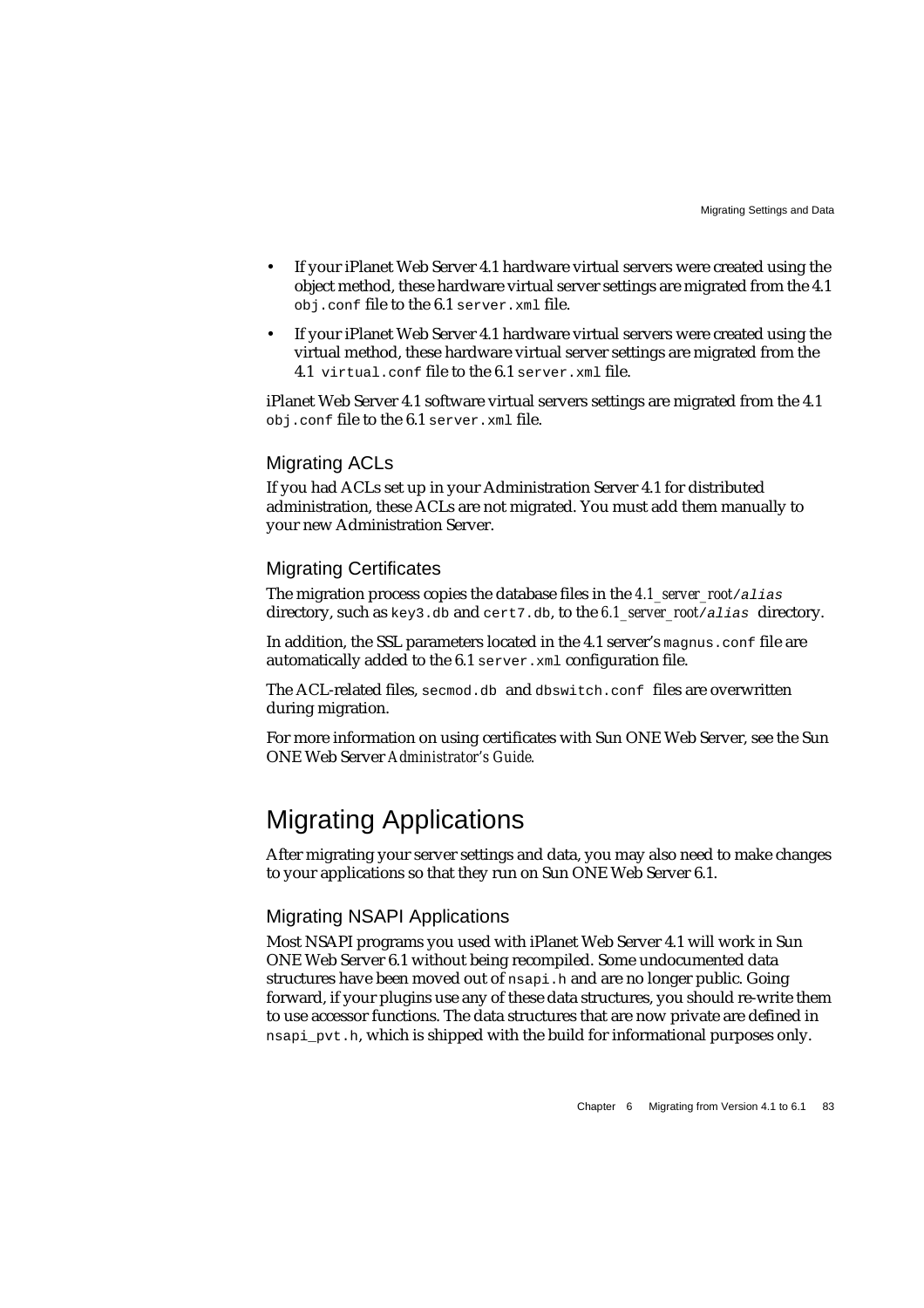Custom NSAPI plug-ins are not automatically copied to the new server directory. If you have custom plug-ins, make sure you copy your plug-ins to the upgraded path as shown in the magnus.conf of the new server.

For more information on these data structures and the new accessor functions, see the Sun ONE Web Server 6.1 *NSAPI Programmer's Guide*.

#### <span id="page-83-1"></span>Server-side Java Applets (HttpApplets)

Server-side Java applets (HttpApplets) are not supported. Instead use Java servlets. You will need to rewrite your server-side Java applets as servlets and reinstall them.

# <span id="page-83-0"></span>What Does Not Get Migrated

The migration process does not migrate the following:

<span id="page-83-2"></span>• 4.1-style legacy servlets

<span id="page-83-10"></span><span id="page-83-5"></span>See ["Java Servlets" on page 86](#page-85-0) for more information.

• Search collections and indexes

<span id="page-83-7"></span>See ["Search" on page 88](#page-87-1)for more information.

• Start and Stop scripts

<span id="page-83-4"></span>See ["Start and Stop Scripts" on page 88](#page-87-3) for more information.

• Cron-control settings

<span id="page-83-3"></span>See ["Cron Control" on page 87](#page-86-0) for more information.

• Certificate mappings

<span id="page-83-8"></span>See ["The certmap.conf File" on page 87](#page-86-1) for more information.

- WAI
- <span id="page-83-9"></span>• Web Publishing

<span id="page-83-6"></span>See ["Web Publishing" on page 88](#page-87-0) for more information.

• Server Side JavaScript (SSJS)/LiveWire

See ["Server Side JavaScript \(SSJS\)/LiveWire" on page 88](#page-87-2) for more information.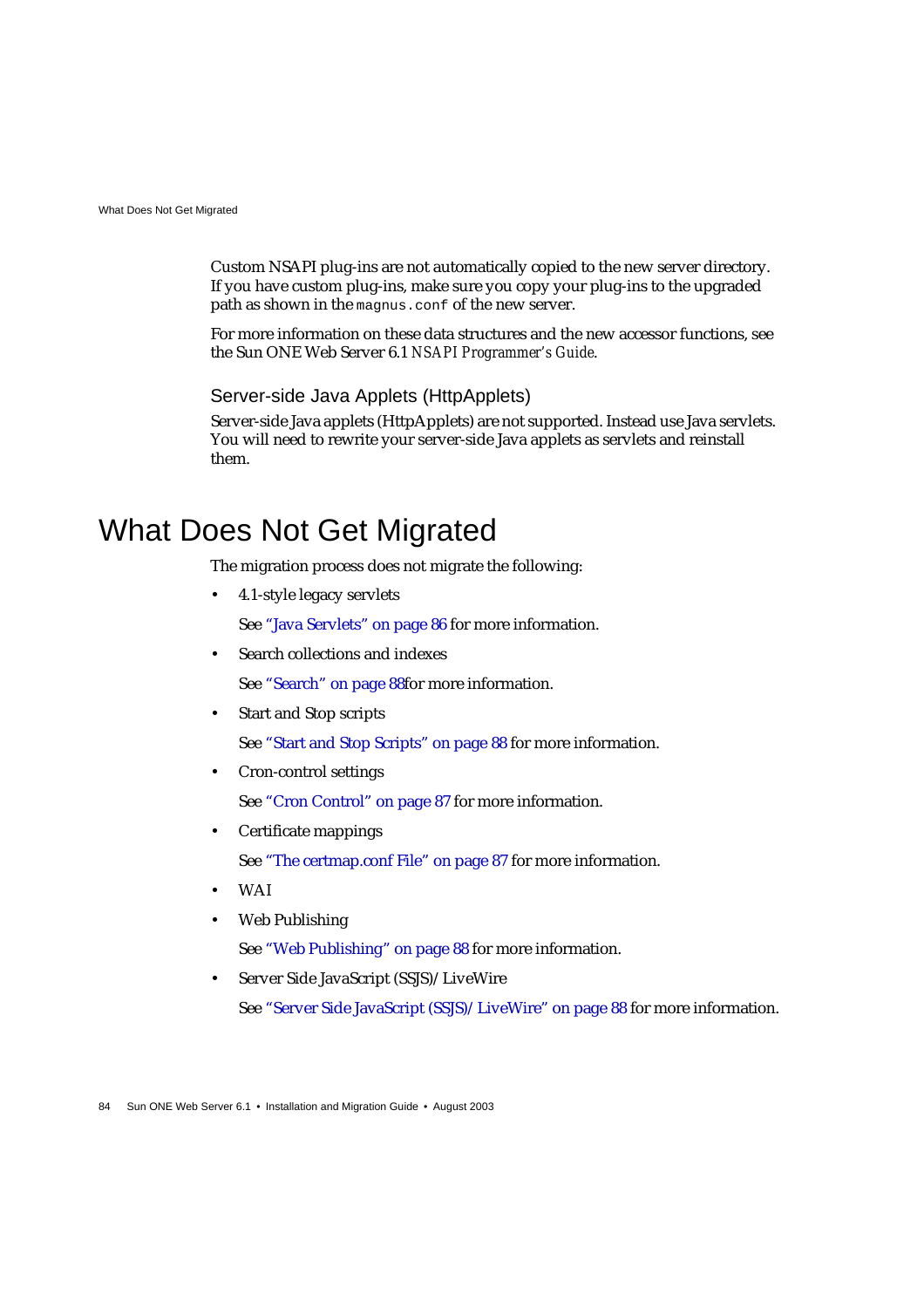# <span id="page-84-0"></span>Summary of Migration-Related Changes

<span id="page-84-4"></span>When you migrate information from iPlanet Web Server 4.1 to Sun ONE Web Server 6.1, the changes are made in the following areas:

- [Access and Error Logs](#page-84-2)
- [Configuration Files](#page-84-1)
- [Java Server Pages](#page-85-1)
- [Java Servlets](#page-85-0)
- [Cron Control](#page-86-0)
- [The certmap.conf File](#page-86-1)
- [Simple Session Manager](#page-86-2)
- [Virtual Servers](#page-87-4)
- [Web Publishing](#page-87-0)
- [Search](#page-87-1)
- **[Start and Stop Scripts](#page-87-3)**
- [Symbolic Links in Configuration Files \(UNIX and Linux\)](#page-87-5)
- [Server Side JavaScript \(SSJS\)/LiveWire](#page-87-2)

#### <span id="page-84-2"></span>Access and Error Logs

The access and error server log files record your server's activity. During migration, new access logs are created. Error logs from the 4.1server-instance/logs directory is copied to the server-instance/logs in Sun ONE Web Server 6.1.

#### <span id="page-84-3"></span><span id="page-84-1"></span>Configuration Files

Certain directives found in the iPlanet Web Server 4.1 magnus.conf file are now located in the Sun ONE Web Server 6.1 server.xml file. During the migration process, these directives are automatically removed from the 6.1 server's magnus.conf file and added to the server.xml file.

In addition,  $Init$  functions located in the iPlanet Web Server 4.1  $obj$ .conf file are moved to the Sun ONE Web Server 6.1 magnus.conf file.

For a list of deprecated directives, see the Sun ONE Web Server 6.1 *Administrator's Configuration File Reference*.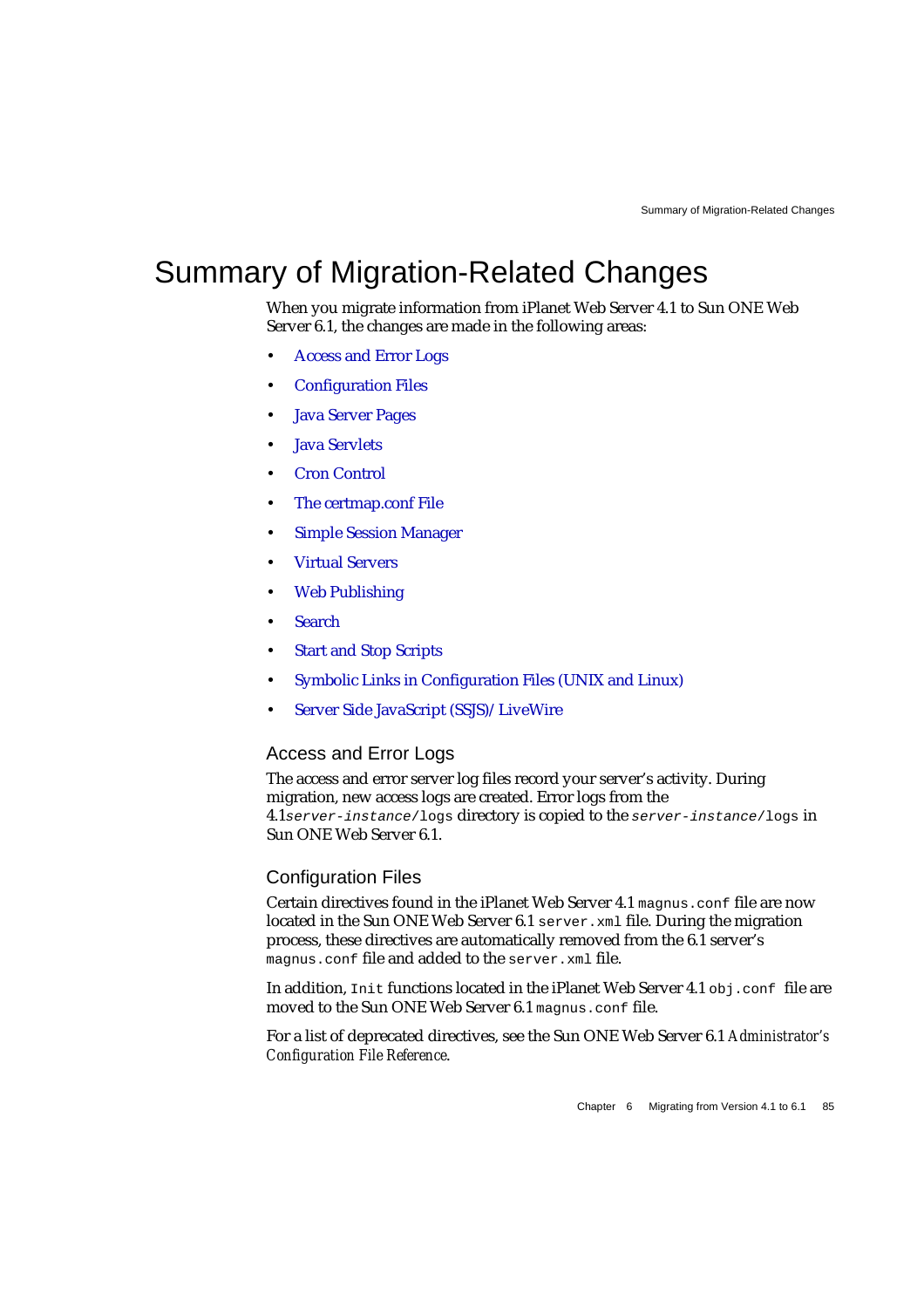**NOTE** During migration, multi-line Init directives are compressed to single-line directives in the Sun ONE Web Server 6.1 magnus.conf file.

#### <span id="page-85-2"></span><span id="page-85-1"></span>Java Server Pages

iPlanet Web Server 4.0 Java Server Pages (JSPs) were written in JSP 0.92. The iPlanet Web Server 4.1 and 6.0 JSPs are written in JSP 1.2. Version 0.92 is no longer supported in Sun ONE Web Server 6.1. JSPs must be rewritten according to the version 1.2 standard. In addition, it is recommended that developers create JSPs as part of web applications. Style examples can be found in

*server\_root*/plugins/servlets/examples/web-apps.

JSPs written in JSP 1.2 that are part of a web application can reside in any directory that the server can serve from.

JSP 1.2 samples are in *server\_root/*plugins/samples/servlets/jsp.10.

#### <span id="page-85-3"></span><span id="page-85-0"></span>Java Servlets

Netscape Enterprise Server / iPlanet Web Server 4.0 and 4.1 supported the Java Servlet 2.1 specification. This specification did not include web applications. A deployment scheme was developed to make servlet deployment simpler. With the advent of Java Web Applications (.war files) and their deployment descriptors, it is no longer necessary to maintain a proprietory deployment system.

iPlanet Web Server 6.0 supported both types of deployment schemes, but the 4.x implementation (referred to as legacy servlets) was marked as deprecated (See Chapter 8: "Legacy Servlet and JSP Configuration" of the iPlanet Web Server, Enterprise Edition Programmer's Guide to Servlets).

Sun ONE Web Server 6.1 no longer supports Legacy Servlets. The legacy-style properties files for the server you want to migrate - servlet.properties, context.properties, and rules.properties - are removed during migration.

Because there is no one-to-one mapping for all of the features, legacy servlets cannot be migrated automatically.

For documentation and samples to help you migrate your 4.1 legacy-style servlets to the web applications structure, see the Sun ONE Web Server 6.1 *Programmer's Guide to Web Applications*.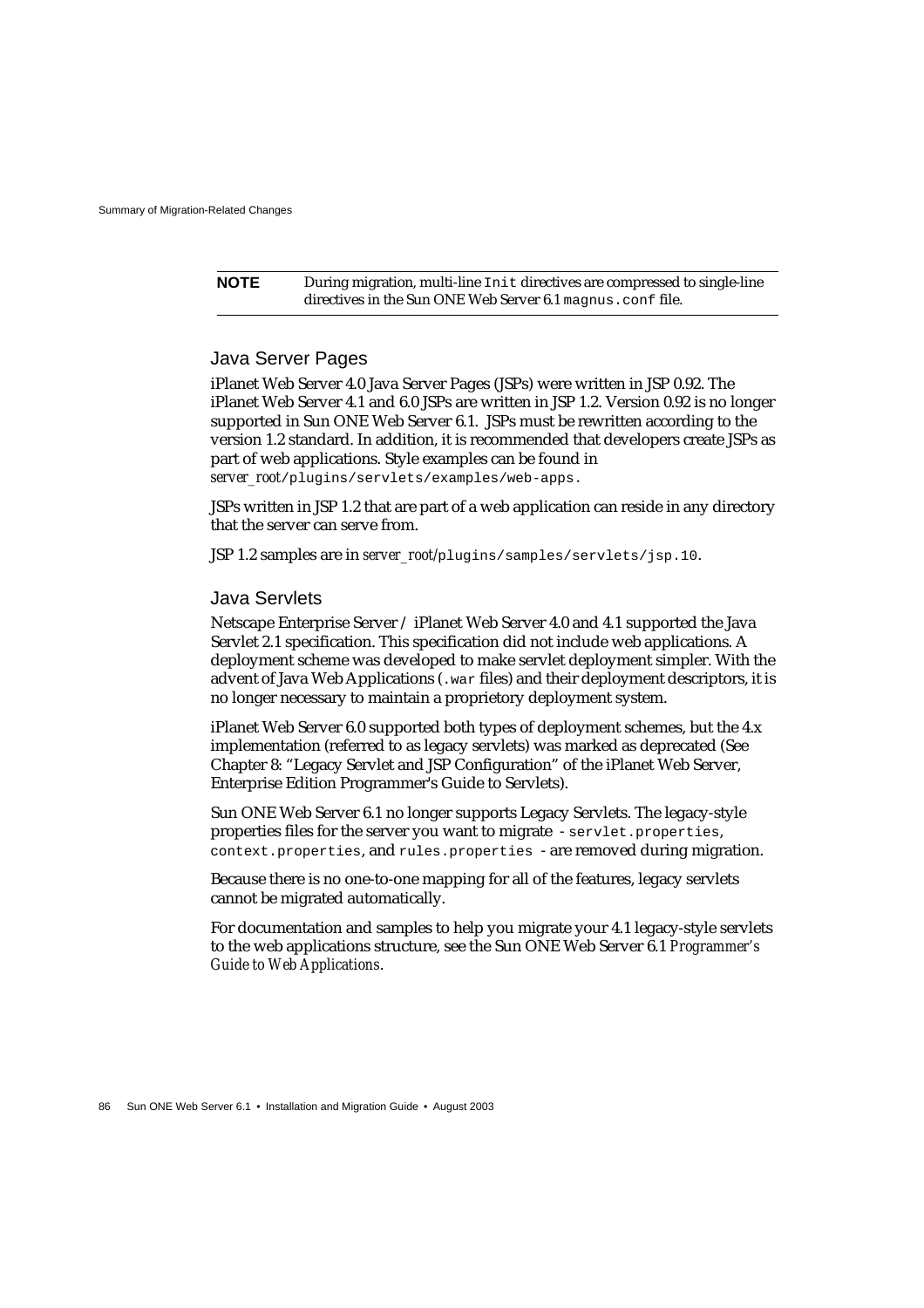#### <span id="page-86-6"></span><span id="page-86-0"></span>Cron Control

Cron file names have been changed in Sun ONE Web Server 6.1. The file ns-cron.conf is called schedulerd.conf in Sun ONE Web Server 6.1, and the file cron.conf is now called scheduler.conf. These are located in the https-admserv/config directory.

Cron settings from the previous version of your Web server are however not migrated to Sun ONE Web Server 6.1during migration. Please copy the cron settings for the migrated instance to the cron files.

#### <span id="page-86-5"></span><span id="page-86-1"></span>The certmap.conf File

The certificate mapping file, certmap.conf, is not migrated during the migration process. During migration you receive a message that you need to manually migrate existing entries in the certmap.conf of the server instance you want to migrate.

#### <span id="page-86-7"></span><span id="page-86-2"></span>Simple Session Manager

Simple Session Manager and JDBC Session Manager are not supported by Sun ONE Web Server 6.1. For more details about session managers, see the Sun ONE Web Server 6.1 *Programmer's Guide to Web Applications*.

If your iPlanet Web Server 4.1 web applications specified SimpleSessionManager, you should change the name of the class to IWSSessionManager. You then have the option of adding persistence. Persistence-type must be set to s1ws60. Other Init attributes such as timeOut and reapInterval are unchanged.

<span id="page-86-4"></span><span id="page-86-3"></span>If your iPlanet Web Server 4.1 web application specified JDBCSessionManager, you should change the name of the class to IWSSessionManager and add the following attribute to the init-param element of the session manager: session-data-store='com.netscape.server.http.session.JdbcStore'. Persistence-type must be set to s1ws60.

Other attributes such as provider and url remain unchanged.

<span id="page-86-8"></span>The package name of the MMapSessionManager has been changed from com.netscape.server.http.session in the 4.1 version of the Web Server to com.iplanet.server.http.session in the 6.0 and 6.1versions.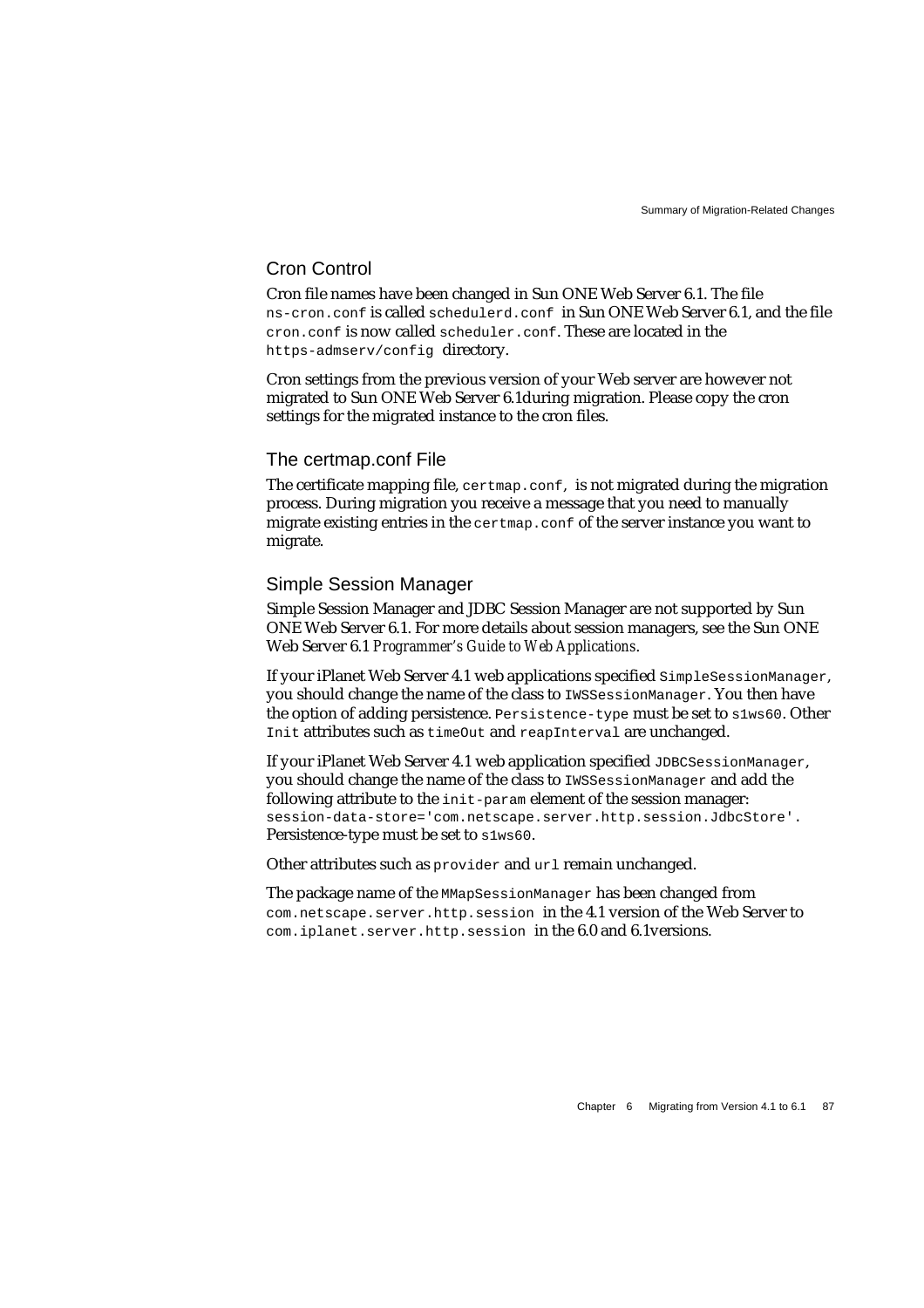#### <span id="page-87-6"></span><span id="page-87-4"></span>Virtual Servers

In iPlanet Web Server 4.1, you could create multiple server instances using hardware and software virtual servers, but these instances were required to share the same configuration information. With Sun ONE Web Server 6.1, you can set up multiple *classes* of virtual servers. Each class has separate configuration information.

The settings for virtual servers are stored in the  $s$ erver.  $x$ ml file, found in the server\_root/server\_ID/config directory. See the Sun ONE Web Server 6.1 *Administrator's Guide* for more information about virtual servers.

#### <span id="page-87-11"></span><span id="page-87-0"></span>Web Publishing

Sun ONE Web Server 6.1 does not support the iPlanet Web Server 4.1 Web Publishing feature. It provides a new feature called WebDAV that enables collaborative file sharing and authoring on the Web. See the Sun ONE Web Server 6.1 *Administrator's Guide* for more information about WebDAV.

#### <span id="page-87-8"></span><span id="page-87-1"></span>Search

Because the search engine used in iPlanet Web Server 4.1 has been replaced by a new search engine in Sun ONE Web Server 6.1, existing search collections and indexes are not migrated during the migration process. To use the Search functionality in Sun ONE Web Server 6.1, you will have to create and configure new search collections and indexes. For more details, see the Sun ONE Web Server 6.1 *Administrator's Guide*.

#### <span id="page-87-7"></span><span id="page-87-3"></span>Start and Stop Scripts

If you've made modifications to your start or stop scripts in your 4.1server, those changes will not be carried forward by the migration program. This applies to the reconfig, restart and rotate scripts as well.

#### <span id="page-87-10"></span><span id="page-87-5"></span>Symbolic Links in Configuration Files (UNIX and Linux)

Symbolic or relative links in server configuration files may cause problems when upgrading. Make sure that server configuration files that contain absolute references to files under the server root always reference the path to the server root in the same way. Preferably, these links should not transverse any symbolic links.

#### <span id="page-87-9"></span><span id="page-87-2"></span>Server Side JavaScript (SSJS)/LiveWire

Data and settings are not migrated applications that use SSJS/Livewire.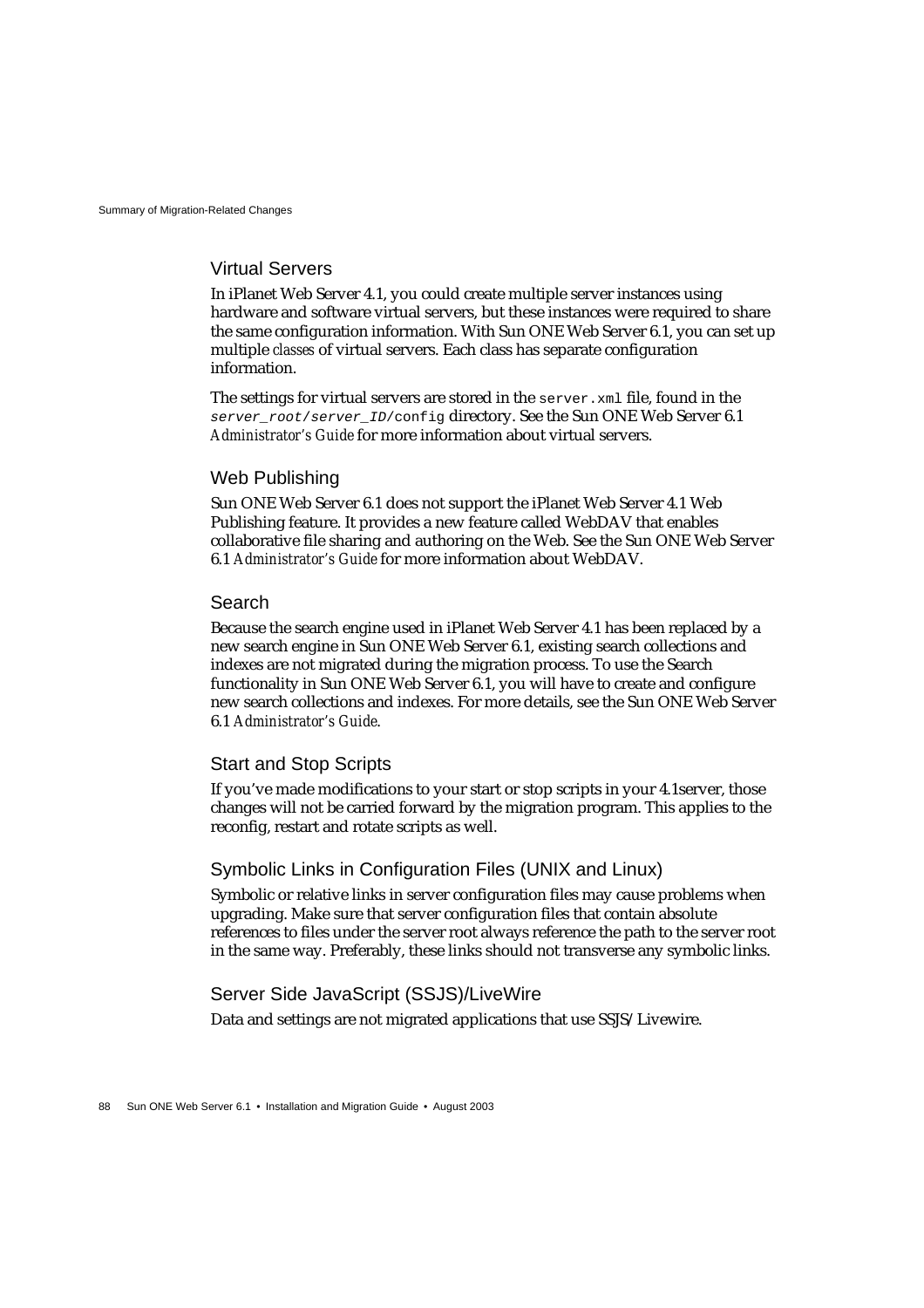#### See the Sun ONE Web Server 6.1 *Programmer's Guide to WebApplications* for an appendix explaining how to convert SSJS applications to JSPs. In addition, find an example of a converted application in

*server\_root*/plugins/samples/servlets/jsp.10/hangman.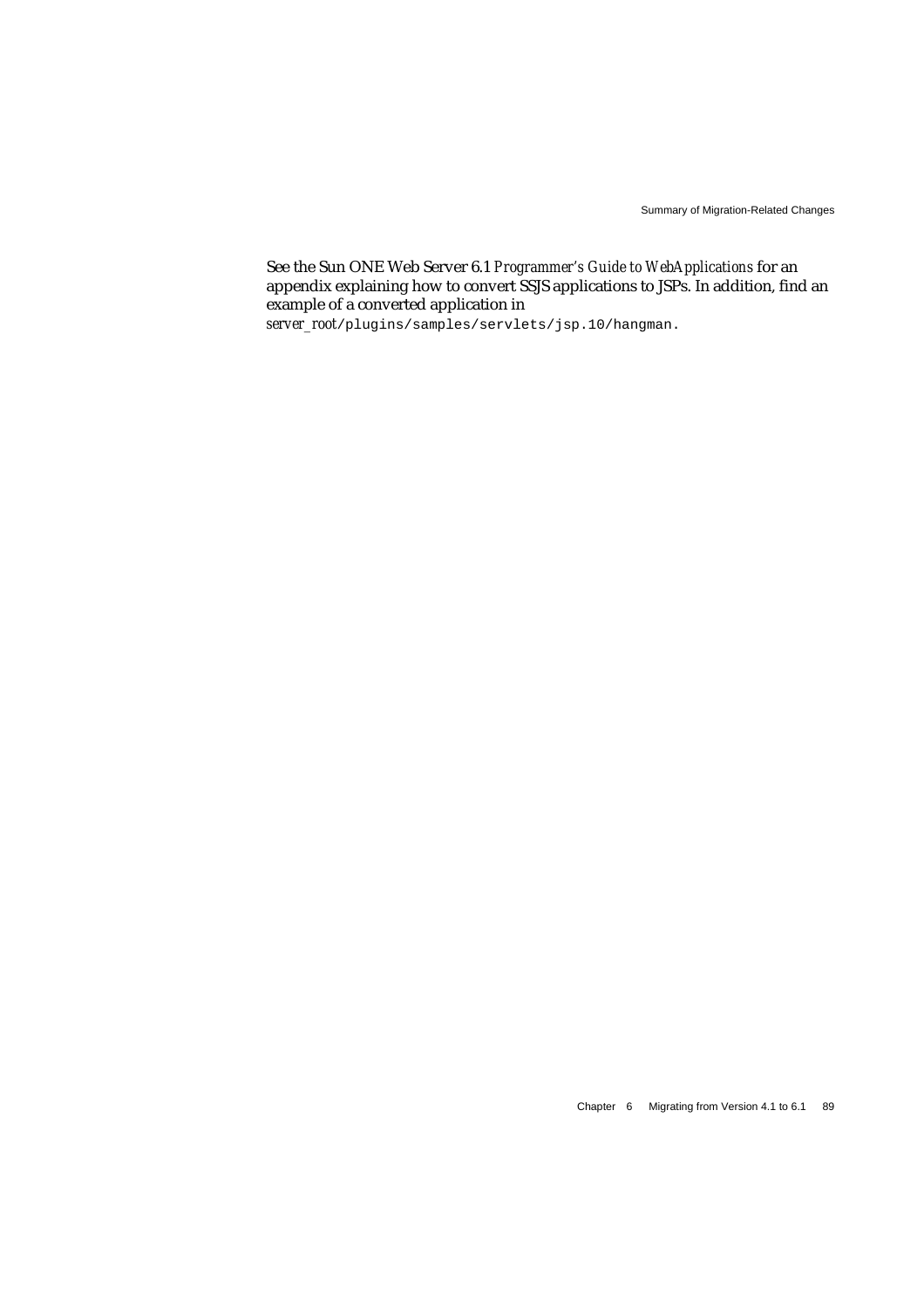Summary of Migration-Related Changes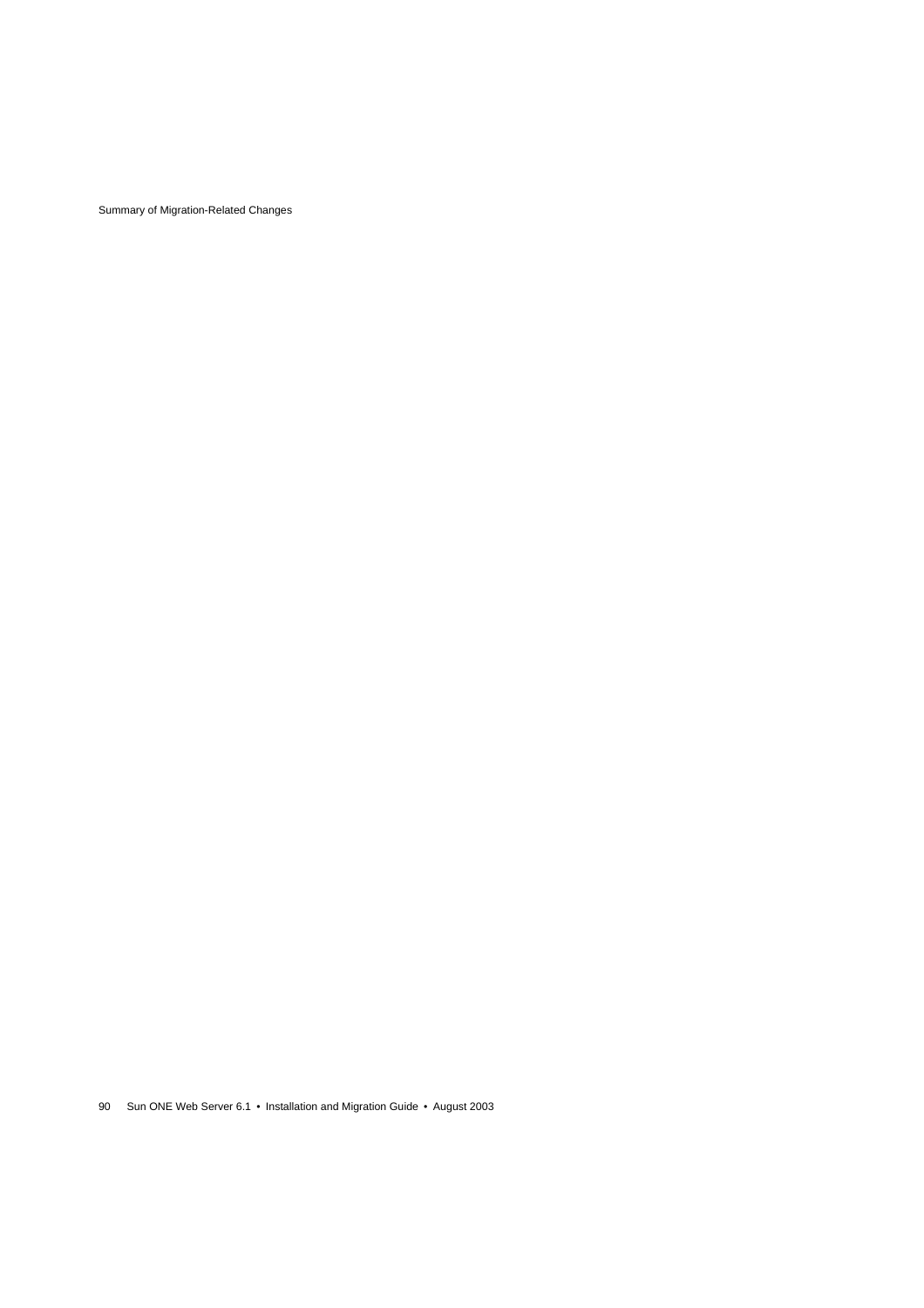# Index

## **NUMERICS**

4.x-style legacy servlets [60](#page-59-0)

## **A**

ACLs, migrating [83](#page-82-0) Administration interface more information about [10](#page-9-0) authentication [69](#page-68-0) Authorization [69](#page-68-1)

## **C**

certificates, migrating [83](#page-82-1) CNAME, DNS and [21](#page-20-0) Compression support [14](#page-13-0) context.properties [66](#page-65-0)

## **D**

DAV [72](#page-71-0) DAVCOLLECTION [72](#page-71-1) deployment descriptor files [71](#page-70-0) Deprecated API functions [70](#page-69-0) getContext [70](#page-69-1)

GetHandleFormLoginSession [70](#page-69-2) getMaxSession [70](#page-69-3) getSessionCount [70](#page-69-4) getSessionReapCount [70](#page-69-5) session manager monitoring mechanism [70](#page-69-6) SimpleSessionManager and JdbcSessionManager [70](#page-69-7) update method [70](#page-69-8)

#### **E**

Enhanced Security [13](#page-12-0)

## **F**

Figure showing the Migration Parameters page. [59,](#page-58-0) [79](#page-78-0) Form-based login [70](#page-69-9)

### **H**

Hardware Accelerator Encryption Support [16](#page-15-0) hardware requirements [19](#page-18-0) Unix [20](#page-19-0) Windows [20](#page-19-1) HTTP Java applets, migrating [84](#page-83-1)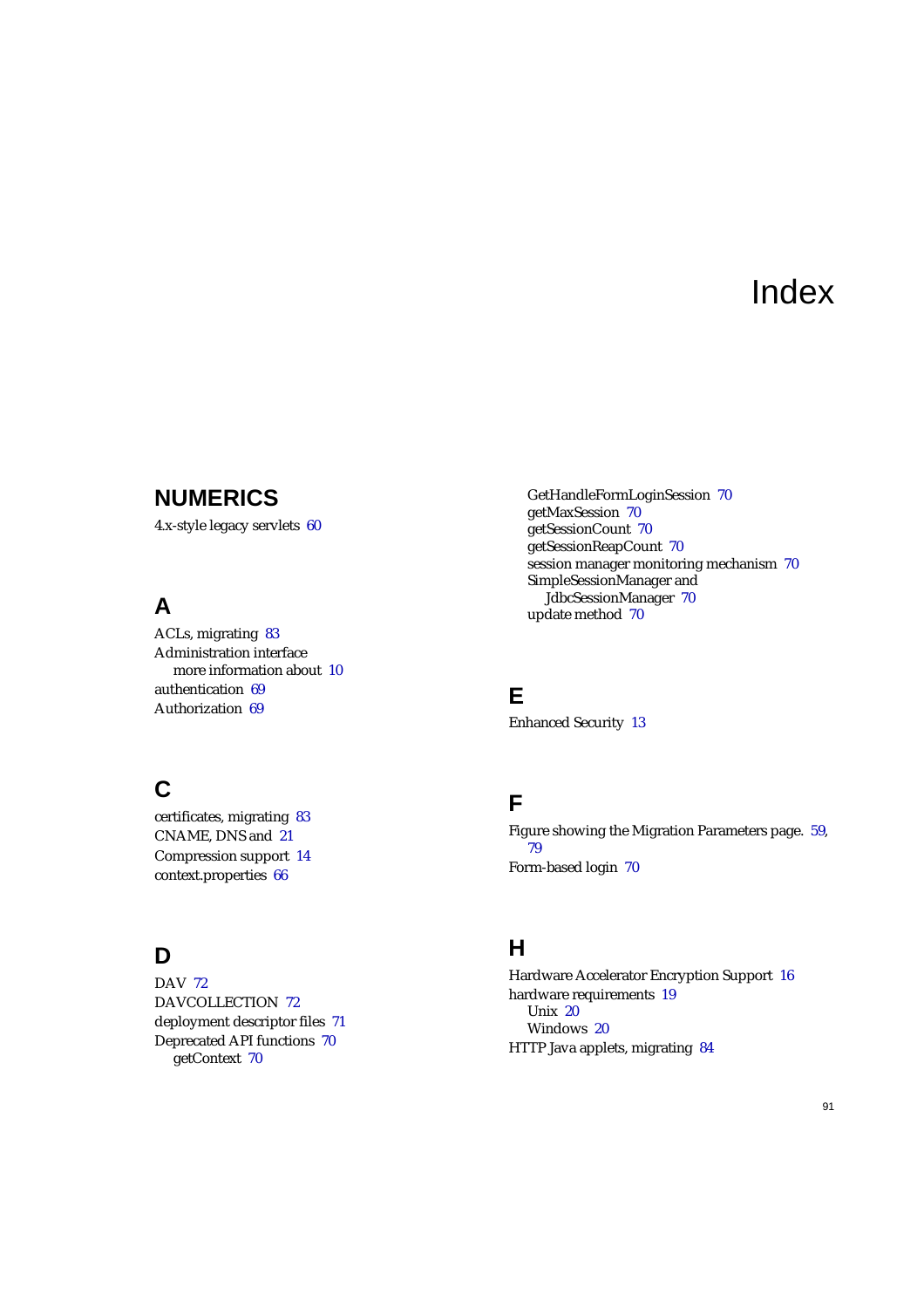## **I**

install inf [38](#page-37-0) installing a downloaded server [27](#page-26-0) across multiple machines [34](#page-33-0) downloaded server [44](#page-43-0) from a script [38,](#page-37-1) [49](#page-48-0) JDK [29](#page-28-0), [46](#page-45-0) overview [23](#page-22-0) preparation for [17](#page-16-0) Unix [25](#page-24-0) express [32](#page-31-0) typical or custom [29](#page-28-1) uninstall [40](#page-39-0) user account needed for [25](#page-24-1) Windows uninstall [52](#page-51-0) IWSSessionManager [70,](#page-69-10) [87](#page-86-3)

## **J**

Java applets, migrating [84](#page-83-1) Java Development Kit (JDK) version 1.4.1 [67](#page-66-0) Java Server Pages, migrating from 4.0 [68](#page-67-0), [86](#page-85-2) Java servlets, migrating [86](#page-85-3) JDBC support [15](#page-14-0) JDBCSessionManager [87](#page-86-4) JDK component [29,](#page-28-0) [46](#page-45-0) JNDI support [14](#page-13-1) JSP 1.2 support [13](#page-12-1) JSP092 object [68](#page-67-1) jvm12.conf [66](#page-65-1)

#### **L**

Linux user accounts [21](#page-20-1) LocalSystem user account [22](#page-21-0) logging in as correct user [25](#page-24-2)

## **M**

migrating ACLs [83](#page-82-0) applications [83](#page-82-2) certificates [83](#page-82-1) configuration files from 4.1 [85](#page-84-3) from a version lower than iPlanet web Server 4.1 [24](#page-23-0) from iPlanet Web Server 4.1 [24](#page-23-0) HTTP Java applets [84](#page-83-1) migrate server page [82](#page-81-0) migrating ACLs [83](#page-82-0) migrating applications [83](#page-82-2) migrating the Administration Server [82](#page-81-1) migrating user and group information [82](#page-81-2) migrating virtual servers [82](#page-81-3) settings and data [76](#page-75-1) from iPlanet Web Server 6.0 settings and data [56](#page-55-0) from iPlanet Web Server 6.0 and service packs [55](#page-54-0) overview [55](#page-54-1) virtual servers [88](#page-87-6) web server changes [76](#page-75-2) migrating virtual servers [82](#page-81-3) migration from iPlanet Web Server search [69](#page-68-2) from iPlanet Web Server 4.1 4.1-style legacy servlets [84](#page-83-2) Certificate mappings [84](#page-83-3) certmap.conf [87](#page-86-5) configration files [85](#page-84-3) cron control [87](#page-86-6) cron control settings [87](#page-86-6) Cron-control settings [84](#page-83-4) JSPs [86](#page-85-2) migggrating virtual servers [88](#page-87-6) migrating start and stop scripts [88](#page-87-7) search [88](#page-87-8) Search collections and indexes [84](#page-83-5) Server Side JavaScript (SSJS)/LiveWire [84](#page-83-6), [88](#page-87-9) Servlets [86](#page-85-3) Simple Session Manager [87](#page-86-7) Start and Stop scripts [84](#page-83-7) summary of changes in 6.1 [85](#page-84-4) symbolic links [71](#page-70-1), [88](#page-87-10)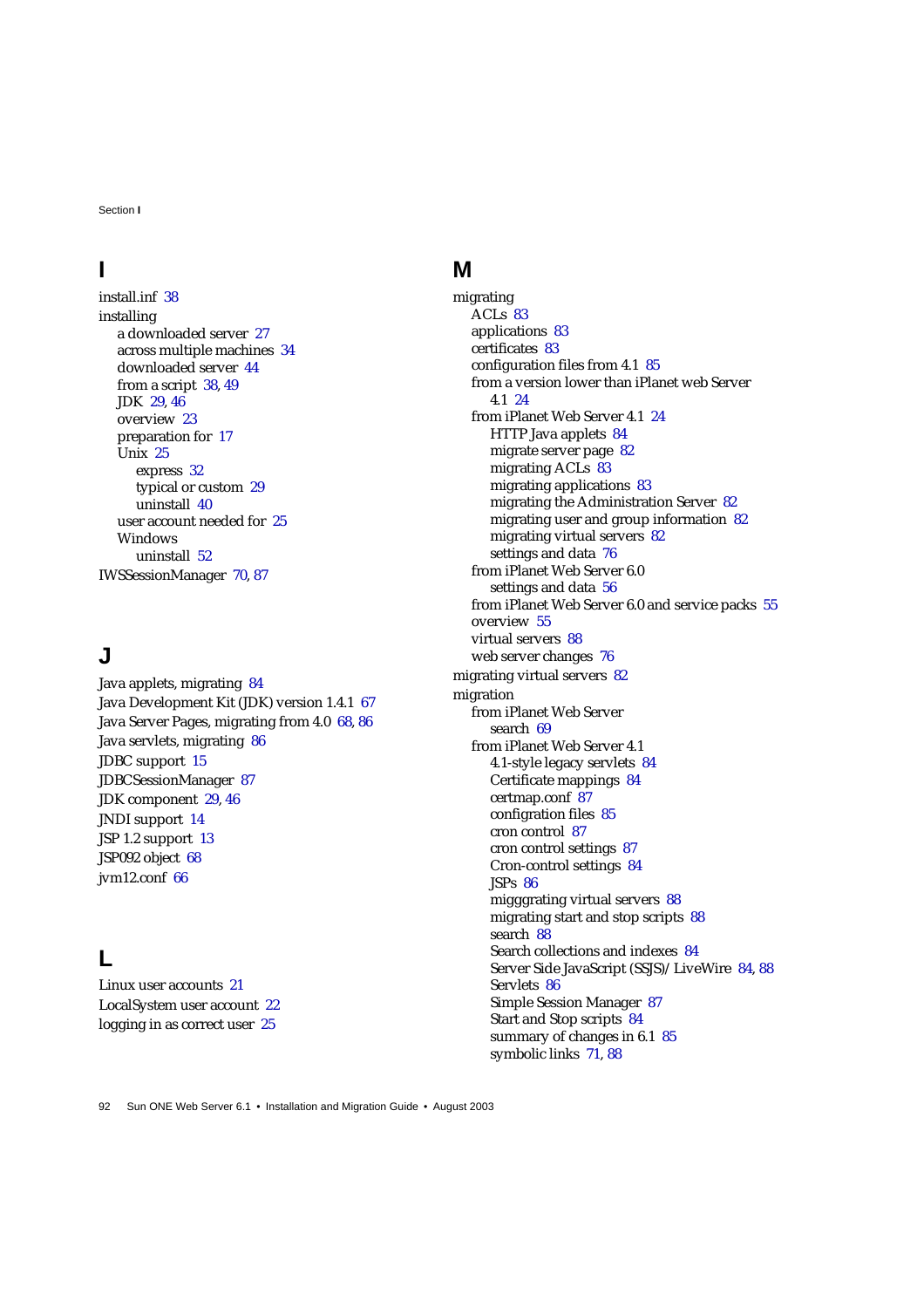WAI [84](#page-83-8) Web Publishing [84](#page-83-9) web publishing [88](#page-87-11) what does not get migrated [84](#page-83-10) from iPlanet Web Server 6.0 overview [55](#page-54-2) search collections and indexes [60](#page-59-1) session managers [69](#page-68-3) what does not get migrated [60](#page-59-2) from iPlanet web Server 6.0 certificate mappings [60](#page-59-3) cgistub directory [61](#page-60-0), [62](#page-61-0) command line scripts [60](#page-59-4) configuration files [63](#page-62-0) \*.clfilter files [65](#page-64-0) ACL files [63](#page-62-1) certmap.conf [63](#page-62-2) dbswitch.conf [63](#page-62-3) magnus.conf [64](#page-63-0) mime.types [64](#page-63-1) nsfc.conf [64](#page-63-2) obj.conf [65](#page-64-1) server.xml [65](#page-64-2) configuration files removed during migration [66](#page-65-2) connection groups [61,](#page-60-1) [66](#page-65-3) cron control [67](#page-66-1) cron control settings [60](#page-59-5) Java migration [67](#page-66-2) session managers [61](#page-60-2) MMapSessionManager [87](#page-86-8) MMapSessionManager (UNIX Only) [70](#page-69-11)

### **N**

New features in Sun ONE Web Server 6.1 [13](#page-12-2) nobody user account [21](#page-20-2) NSAPI applications, migrating [83](#page-82-3) NSAPI filters [14](#page-13-2) NSPR 4.1.5 [15](#page-14-1) NSS 3.3.5 [15](#page-14-2)

## **P**

PersistentManager [69](#page-68-4) PHP support [16](#page-15-1) platforms, supported [17](#page-16-1) port numbers [22](#page-21-1)

## **R**

rules.properties [66](#page-65-4) running setup Unix [28](#page-27-0) Windows [44](#page-43-1)

## **S**

Search Engine [15](#page-14-3) Security enhancements in Sun ONE Web Server 6.1 [13,](#page-12-0) [69](#page-68-5) server name aliases [21](#page-20-0) changing [21](#page-20-3) CNAME and [21](#page-20-0) server user account [21](#page-20-1) servers, removing [40](#page-39-0), [52](#page-51-0) Servlet 2.3 support [13](#page-12-3) servlet.properties [66](#page-65-5) servlets, migrating [86](#page-85-3) session management options [69](#page-68-6) silent installation [34](#page-33-1), [38,](#page-37-1) [49](#page-48-0) Simple Session Manager [87](#page-86-7) software requirements [19](#page-18-0) StandardManager [69](#page-68-7) start script, and migrating [62](#page-61-1), [88](#page-87-7) start-jvm [66](#page-65-6) stop script, and migrating [62,](#page-61-1) [88](#page-87-7) Sun ONE ASP support [16](#page-15-2) Sun ONE Studio plug-in support [15](#page-14-4) sun-web.xml [71](#page-70-2) supported platforms [17](#page-16-1)